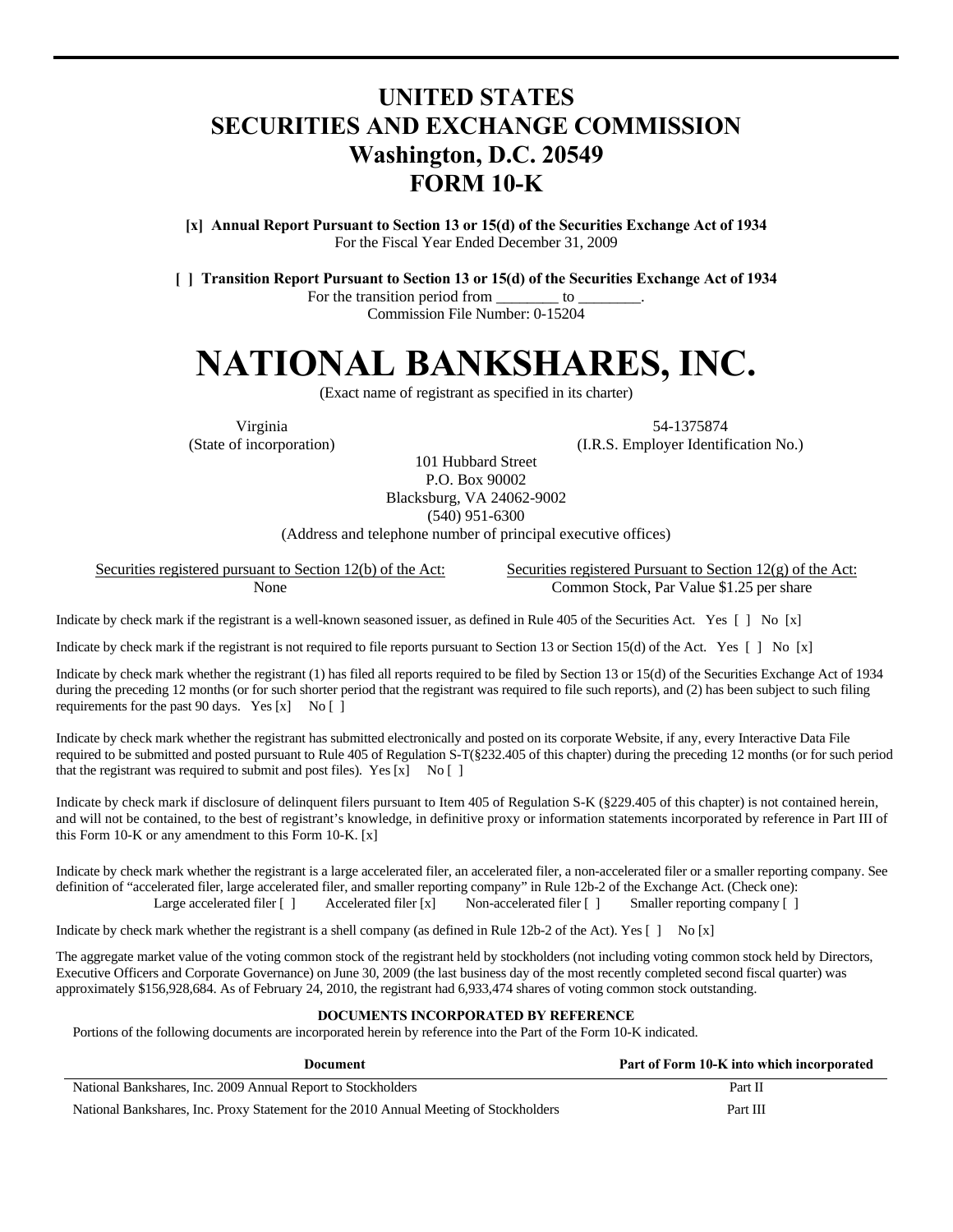# **NATIONAL BANKSHARES, INC. AND SUBSIDIARIES**

# Form 10-K Index

| Part I                   |                                                                                                                 | Page |
|--------------------------|-----------------------------------------------------------------------------------------------------------------|------|
| Item 1.                  | <b>Business</b>                                                                                                 | 3    |
| Item 1A.                 | <b>Risk Factors</b>                                                                                             | 7    |
| Item 1B.                 | <b>Unresolved Staff Comments</b>                                                                                | 8    |
| Item 2.                  | Properties                                                                                                      | 8    |
| Item 3.                  | <b>Legal Proceedings</b>                                                                                        | 8    |
| Item 4.                  | Submission of Matters to a Vote of Security Holders                                                             | 8    |
| Part II                  |                                                                                                                 |      |
| Item 5.                  | Market for Registrant's Common Equity, Related Stockholder Matters and Issuer Purchases<br>of Equity Securities | 8    |
| Item 6.                  | <b>Selected Financial Data</b>                                                                                  | 11   |
| Item 7.                  | Management's Discussion and Analysis of Financial Condition and Results of Operations                           | 12   |
| Item 7A.                 | Quantitative and Qualitative Disclosures About Market Risk                                                      | 28   |
| Item 8.                  | Financial Statements and Supplementary Data                                                                     | 29   |
| Item 9.                  | Changes In and Disagreements With Accountants on Accounting and Financial Disclosure                            | 59   |
| Item 9A.                 | <b>Controls and Procedures</b>                                                                                  | 59   |
| Item 9B.                 | Other Information                                                                                               | 60   |
| Part III                 |                                                                                                                 |      |
| Item 10.                 | Directors, Executive Officers and Corporate Governance                                                          | 60   |
| Item 11.                 | <b>Executive Compensation</b>                                                                                   | 60   |
| Item 12.                 | Security Ownership of Certain Beneficial Owners and Management and Related Stockholder<br><b>Matters</b>        | 61   |
| Item 13.                 | Certain Relationships and Related Transactions, and Director Independence                                       | 61   |
| Item 14.                 | <b>Principal Accounting Fees and Services</b>                                                                   | 61   |
| Part IV                  |                                                                                                                 |      |
| Item 15.                 | Exhibits, Financial Statement Schedules                                                                         | 61   |
| <b>Signatures</b>        |                                                                                                                 | 63   |
| <b>Index of Exhibits</b> |                                                                                                                 | 68   |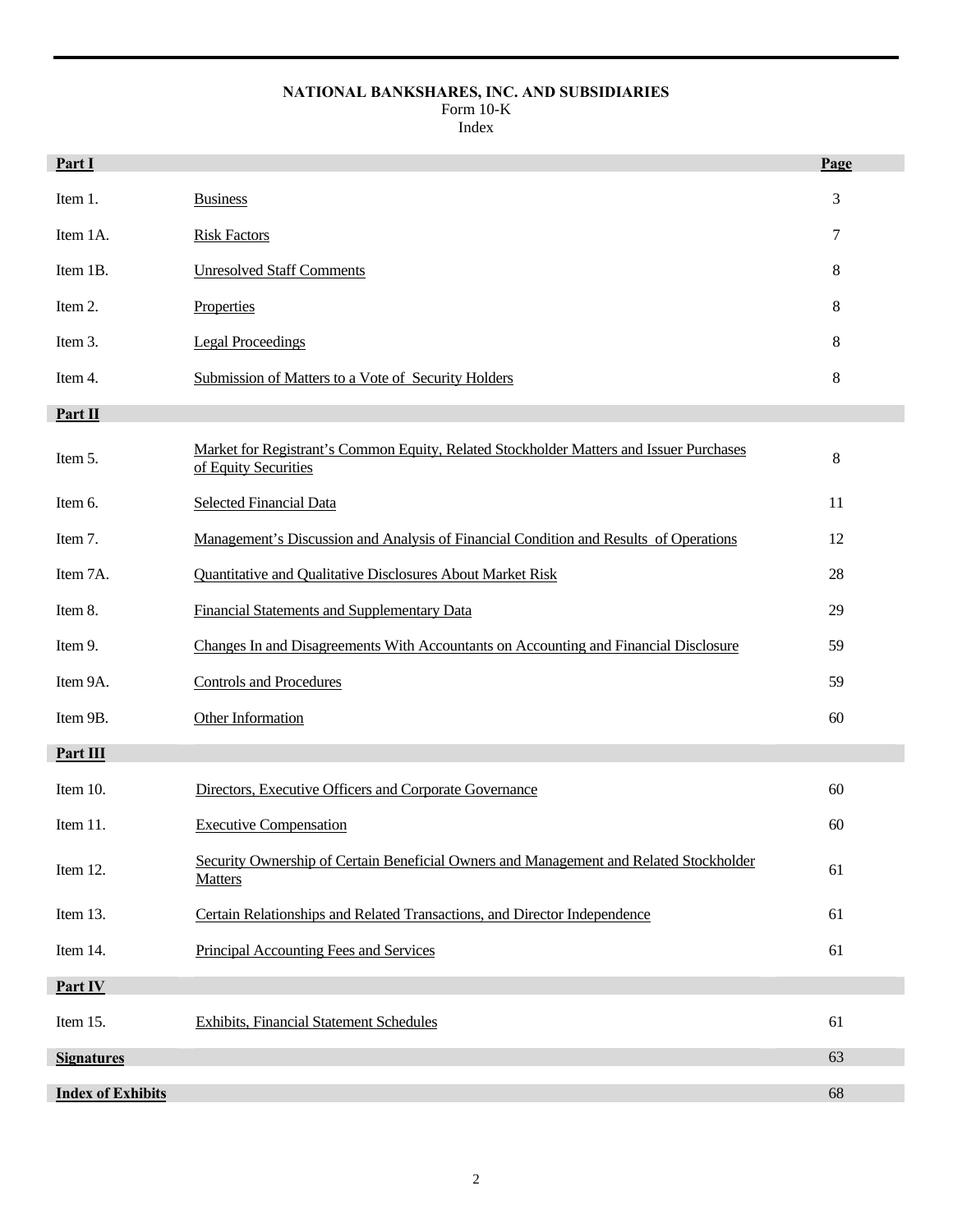### **Part I**

\$ in thousands, except per share data

### **Item 1. Business**

### **History and Business**

 National Bankshares, Inc. (the Company or NBI) is a financial holding company that was organized in 1986 under the laws of Virginia and is registered under the Bank Holding Company Act of 1956. It conducts most of its operations through its wholly-owned community bank subsidiary, the National Bank of Blacksburg (NBB). It also owns National Bankshares Financial Services, Inc. (NBFS), which does business as National Bankshares Insurance Services and National Bankshares Investment Services.

### **The National Bank of Blacksburg**

 The National Bank of Blacksburg, which does business as National Bank, was originally chartered in 1891 as the Bank of Blacksburg. Its state charter was converted to a national charter in 1922 and it became the National Bank of Blacksburg. In 2004, NBB purchased Community National Bank of Pulaski, Virginia. In May, 2006, Bank of Tazewell County, a Virginia bank which since 1996 had also been a wholly-owned subsidiary of NBI, was merged with and into NBB.

 NBB is community-oriented, and it offers a full range of retail and commercial banking services to individuals, businesses, nonprofits and local governments from its headquarters in Blacksburg, Virginia and its twenty-four branch offices throughout southwest Virginia. NBB has telephone and internet banking and it operates twenty-five automated teller machines in its service area. Lending is focused at small and mid-sized businesses and at individuals. Loan types include commercial, agricultural, real estate, home equity and consumer. Merchant credit card services and business and consumer credit cards are available. Deposit accounts offered include demand deposit accounts, money market deposit accounts, savings accounts and certificates of deposit. NBB offers other miscellaneous services normally provided by commercial banks, such as letters of credit, night depository, safe deposit boxes, travelers checks, utility payment services and automatic funds transfer. NBB conducts a general trust business that has wealth management and trust and estate services for individual and business customers.

 At December 31, 2009, NBB had total assets of \$978,533 and total deposits of \$852,131. NBB's net income for 2009 was \$14,505, which produced a return on average assets of 1.50% and a return on average equity of 12.74%. Refer to Note 12 of the Notes to Consolidated Financial Statements for NBB's risk-based capital ratios.

### **National Bankshares Financial Services, Inc.**

 In 2001, National Bankshares Financial Services, Inc. was formed in Virginia as a wholly-owned subsidiary of NBI. NBFS offers non-deposit investment products and insurance products for sale to the public. NBFS works cooperatively with Infinex Investments, Inc. to provide investments and with Bankers Insurance, LLC for insurance products. NBFS does not significantly contribute to NBI's net income.

### **Operating Revenue**

 The percentage of total operating revenue attributable to each class of similar service that contributed 15% or more of the Company's total operating revenue for the years ended December 31, 2009, 2008 and 2007 is set out in the following table.

| Period            | <b>Class of Service</b>    | Percentage of<br><b>Total Revenues</b> |
|-------------------|----------------------------|----------------------------------------|
| December 31, 2009 | Interest and Fees on Loans | 63.38%                                 |
|                   | Interest on Investments    | 21.62%                                 |
| December 31, 2008 | Interest and Fees on Loans | 62.68%                                 |
|                   | Interest on Investments    | 21.21\%                                |
| December 31, 2007 | Interest and Fees on Loans | 62.60%                                 |
|                   | Interest on Investments    | 21.46%                                 |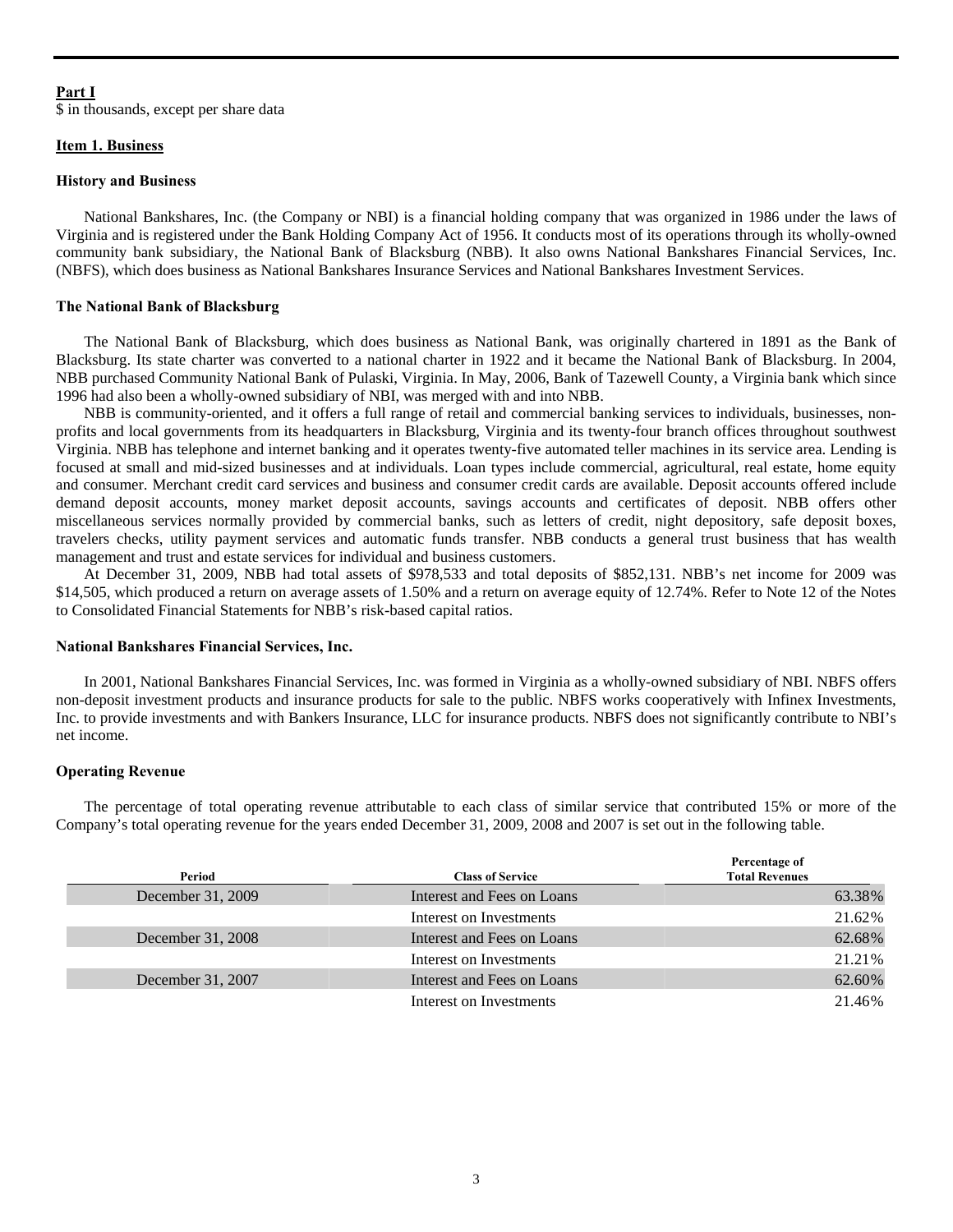#### **Market Area**

 NBB's market area in southwest Virginia is made up of the counties of Montgomery, Giles, Pulaski, Tazewell, Wythe, Smyth and Washington. It also includes the independent cities of Radford and Galax, and the portions of Carroll and Grayson Counties that are adjacent to Galax. The bank also serves those portions of Mercer County and McDowell County, West Virginia that are contiguous with Tazewell County, Virginia. Although largely rural, the market area is home to two major universities, Virginia Tech and Radford University, and to three community colleges. Virginia Tech, located in Blacksburg, Virginia, is the area's largest employer and is the Commonwealth's second largest university. A second state supported university, Radford University, is located nearby. Employment at the universities has been stable. In recent years, Virginia Tech's Corporate Research Center has brought several technology related companies to Montgomery County.

In addition to education, the market area has a diverse economic base, with manufacturing, agriculture, tourism, healthcare, retail and service industries all represented. Large manufacturing facilities in the region include Celanese Acetate, the largest employer in Giles County, and Volvo Heavy Trucks, the largest company in Pulaski County. Both of these firms have experienced layoffs within the past several years. In particular in the past year, Volvo Heavy Trucks has made major cuts in its work force in response to a rapid decline in the demand for trucks because of the recent economic downturn. Pulaski and Galax have been centers for furniture manufacturing. In recent years, this industry has been declining because of growing furniture imports and the loss of demand. Several furniture companies have gone out of business in the recent past. Tazewell County is largely dependent on the coal mining industry and on agriculture for its economic base. Coal production is a cyclical industry that also has been negatively affected by the economic decline. Both Montgomery County and Bluefield in Tazewell County are regional retail centers and have facilities to provide basic heath care for the region.

NBB's market area offers the advantages of a good quality of life, scenic beauty, moderate climate and historical and cultural attractions. The region has some recent success attracting retirees, particularly from the Northeast and urban northern Virginia.

 Because NBB's market area is economically diverse and includes large public employers, it has historically avoided the most extreme effects of past economic downturns. However, if the current national and state economic problems are severe and prolonged, cutbacks at the state-supported universities and community colleges would have a negative effect on our market. If there were large staff layoffs and smaller student enrollments, both the retail and housing sectors would suffer. In addition, more large layoffs at local manufacturing facilities or plant closings in the market area would negatively affect our business.

#### **Competition**

 The banking and financial services industry in NBB's market area is highly competitive. The competitive business environment is a result of changes in regulation, changes in technology and product delivery systems and competition from other financial institutions as well as non-traditional financial services. NBB competes for loans and deposits with other commercial banks, credit unions, securities and brokerage companies, mortgage companies, insurance companies, retailers, automobile companies and other nonbank financial service providers. Many of these competitors are much larger in total assets and capitalization, have greater access to capital markets and offer a broader array of financial services than NBB. In order to compete, NBB relies upon a deep knowledge of its markets, a service-based business philosophy, personal relationships with customers, specialized services tailored to meet customers' needs and the convenience of office locations. In addition, the bank is generally competitive with other financial institutions in its market area with respect to interest rates paid on deposit accounts, interest rates charged on loans and other service charges on loans and deposit accounts.

#### **Organization and Employment**

NBI, NBB and NBFS are organized in a holding company/subsidiary structure. Functions that serve both subsidiaries, including audit, compliance, loan review and human resources, are at the holding company level, and fees are charged to the respective subsidiary for those services. Until May 2006, when it was merged with and into NBB, NBI operated a second wholly-owned bank subsidiary, Bank of Tazewell County.

 At December 31, 2009, NBI employed 15 full time employees, NBB had 206 full time equivalent employees and NBFS had 3 full time employees.

#### **Regulation, Supervision and Government Policy**

NBI and NBB are subject to state and federal banking laws and regulations that provide for general regulatory oversight of all aspects of their operations. As a result of substantial regulatory burdens on banking, financial institutions like NBI and NBB are at a disadvantage to other competitors who are not as highly regulated, and NBI and NBB's costs of doing business are accordingly higher. A brief summary follows of certain laws, rules and regulations which affect NBI and NBB. Any changes in the laws and regulations governing banking and financial services could have an adverse effect on the business prospects of NBI and NBB. The current economic environment has created uncertainty in this area, as legislators and regulators, through new laws and regulations, attempt to address rapidly evolving problems in the credit and financial services markets. The federal government has increased involvement in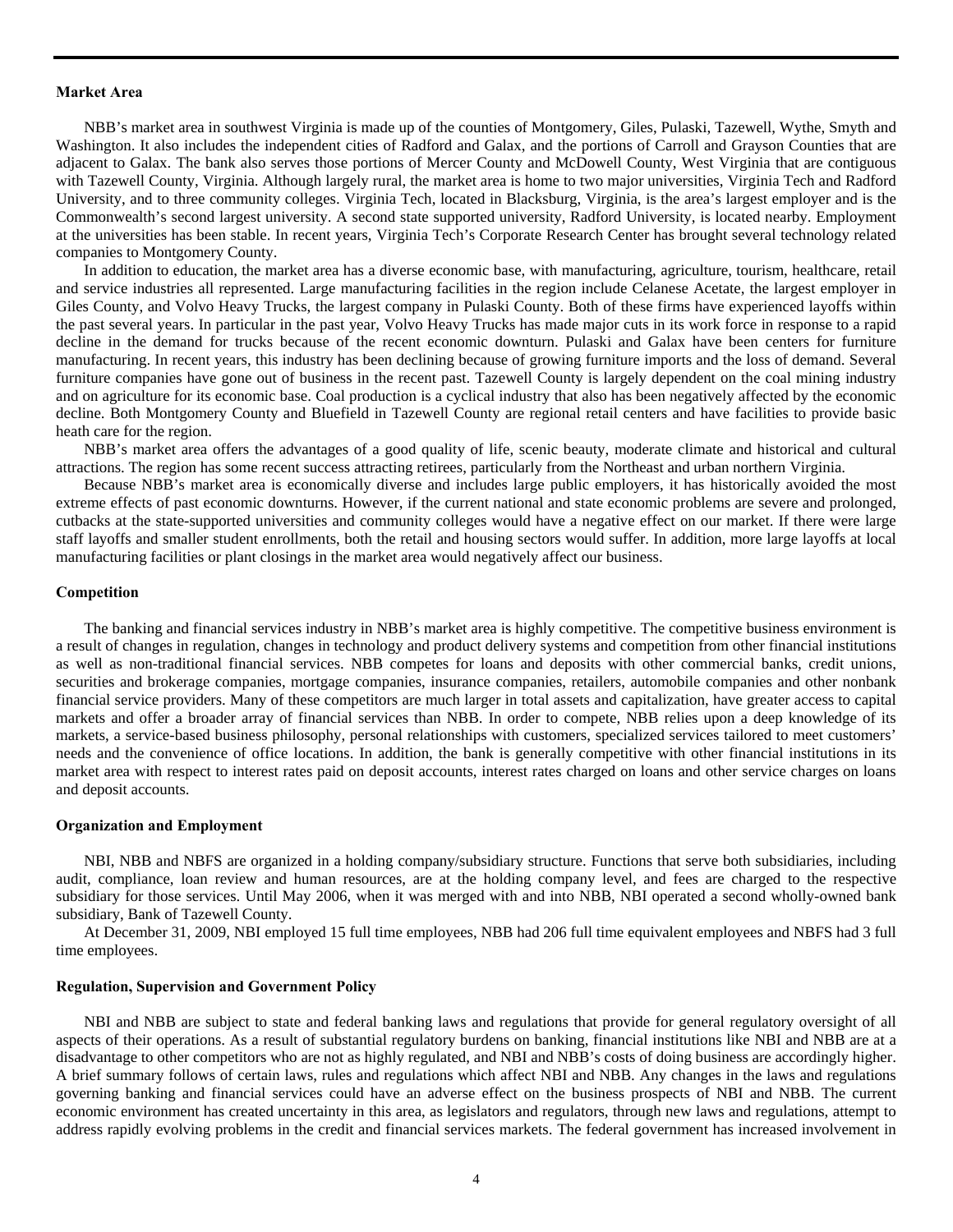and scrutiny of all financial institutions. There is heightened examination focus, particularly on real estate related assets and commercial loans, and there is the ongoing potential for new laws and regulations.

#### **National Bankshares, Inc.**

NBI is a bank holding company qualified as a financial holding company under the Federal Bank Holding Company Act (BHCA), which is administered by the Board of Governors of the Federal Reserve System (the Federal Reserve). NBI is required to file an annual report with the Federal Reserve and may be required to furnish additional information pursuant to the BHCA. The Federal Reserve is authorized to examine NBI and its subsidiaries. With some limited exceptions, the BHCA requires a bank holding company to obtain prior approval from the Federal Reserve before acquiring or merging with a bank or before acquiring more than 5% of the voting shares of a bank unless it already controls a majority of shares.

*The Bank Holding Company Act.* Under the BHCA, a bank holding company is generally prohibited from engaging in nonbanking activities unless the Federal Reserve has found those activities to be incidental to banking. Bank holding companies also may not acquire more than 5% of the voting shares of any company engaged in nonbanking activities. Amendments to the BHCA that were included in the Gramm-Leach-Bliley Act of 1999 (see below) permitted any bank holding company with bank subsidiaries that are well-capitalized, well-managed and which have a satisfactory or better rating under the Community Reinvestment Act (see below) to file an election with the Federal Reserve to become a financial holding company. A financial holding company may engage in any activity that is (i) financial in nature (ii) incidental to a financial activity or (iii) complementary to a financial activity. Financial activities include insurance underwriting, securities dealing and underwriting and providing financial, investment or economic advising services. NBI is a financial holding company.

*The Virginia Banking Act.* The Virginia Banking Act requires all Virginia bank holding companies to register with the Virginia State Corporation Commission (the Commission). NBI is required to report to the Commission with respect to financial condition, operations and management. The Commission may also make examinations of any bank holding company and its subsidiaries and must approve the acquisition of ownership or control of more than 5% of the voting shares of any Virginia bank or bank holding company.

*The Gramm-Leach-Bliley Act.* The Gramm-Leach-Bliley Act (GLBA) permits significant combinations among different sectors of the financial services industry, allows for expansion of financial service activities by bank holding companies and offers financial privacy protections to consumers. GLBA preempts most state laws that prohibit financial holding companies from engaging in insurance activities. GBLA permits affiliations between banks and securities firms in the same holding company structure, and it permits financial holding companies to directly engage in a broad range of securities and merchant banking activities.

*The Sarbanes-Oxley Act.* The Sarbanes-Oxley Act (SOX) enacted sweeping reforms of the federal securities laws intended to protect investors by improving the accuracy and reliability of corporate disclosures. It impacts all companies with securities registered under the Securities Exchange Act of 1934, including NBI. SOX creates increased responsibility for chief executive officers and chief financial officers with respect to the content of filings with the Securities and Exchange Commission. Section 404 of SOX and related Securities and Exchange Commission rules focused increased scrutiny by internal and external auditors on NBI's systems of internal controls over financial reporting, which is designed to insure that those internal controls are effective in both design and operation. SOX sets out enhanced requirements for audit committees, including independence and expertise, and it includes stronger requirements for auditor independence and limits the types of non-audit services that auditors can provide. Finally, SOX contains additional and increased civil and criminal penalties for violations of securities laws.

*Capital Requirements.* The Federal Reserve has adopted risk-based capital guidelines that are applicable to NBI. The guidelines provide that the Company must maintain a minimum ratio of 8% of qualified total capital to risk-weighted assets (including certain off-balance sheet items, such as standby letters of credit). At least half of total capital must be comprised of Tier 1 capital, for a minimum ratio of Tier 1 capital to risk-weighted assets of 4%. In addition, the Federal Reserve has established minimum leverage ratio guidelines of 4% for banks that meet certain specified criteria. The leverage ratio is the ratio of Tier 1 capital to total average assets, less intangibles. NBI is expected to be a source of capital strength for its subsidiary bank, and regulators can undertake a number of enforcement actions against NBI if its subsidiary bank becomes undercapitalized. NBI's bank subsidiary is well capitalized and fully in compliance with capital guidelines.

 Bank regulators could choose to raise capital requirements for banking organizations beyond current levels. NBI is unable to predict if higher capital levels may be mandated in the future, although as a result of the recent financial crisis changes in capital requirements seem more likely.

*Emergency Economic Stabilization Act of 2008.* On October 14, 2008, the U.S. Treasury announced the Troubled Asset Relief Program (TARP) under the Emergency Economic Stabilization Act of 2008. In the program, the Treasury was authorized to purchase up to \$250 million of senior preferred shares in qualifying U.S. banks, saving and loan associations and bank and savings and loan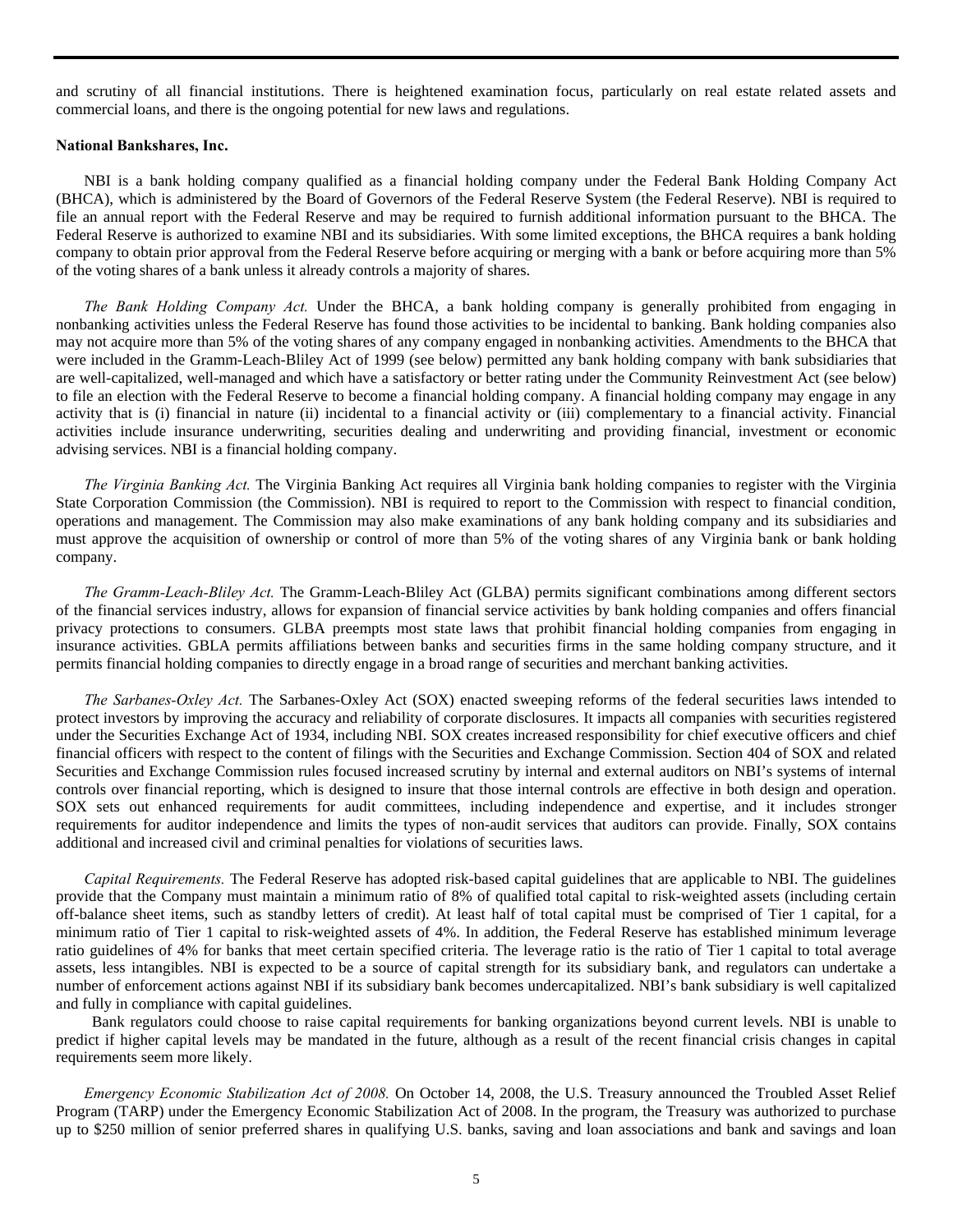holding companies. The amount of TARP funds was later increased to \$350 million. The minimum subscription amount was 1% of risk-weighted assets and the maximum amount was the lesser of \$25 billion or 3% of risk-weighted assets. NBI did not participate in TARP.

*American Recovery and Reinvestment Act of 2009.* The ARRA was enacted in 2009 and includes a wide range of programs to stimulate economic recovery. In addition, it also imposed new executive compensation and corporate governance obligations on TARP Capital Purchase Program recipients. Because NBI did not participate in TARP, it is not affected by these requirements.

#### **The National Bank of Blacksburg**

 NBB is a national banking association incorporated under the laws of the United States, and the bank is subject to regulation and examination by the Office of the Comptroller of the Currency (OCC). NBB's deposits are insured by the Federal Deposit Insurance Corporation (FDIC) up to the limits of applicable law. The OCC, as the primary regulator, and the FDIC regulate and monitor all areas of NBB's operation. These areas include adequacy of capitalization and loss reserves, loans, deposits, business practices related to the charging and payment of interest, investments, borrowings, payment of dividends, security devices and procedures, establishment of branches, corporate reorganizations and maintenance of books and records. NBB is required to maintain certain capital ratios. It must also prepare quarterly reports on its financial condition for the OCC and conduct an annual audit of its financial affairs. OCC requires NBB to adopt internal control structures and procedures designed to safeguard assets and monitor and reduce risk exposure. While appropriate for the safety and soundness of banks, these requirements add to overhead expense for NBB and other banks.

*The Community Reinvestment Act.* NBB is subject to the provisions of the Community Reinvestment Act (CRA), which imposes an affirmative obligation on financial institutions to meet the credit needs of the communities they serve, including low and moderate income neighborhoods. The OCC monitors NBB's compliance with the CRA and assigns public ratings based upon the bank's performance in meeting stated assessment goals. Unsatisfactory CRA ratings can result in restrictions on bank operations or expansion. NBB received a "satisfactory" rating in its last CRA examination by the OCC.

*The Gramm-Leach-Bliley Act*. In addition to other consumer privacy provisions, the Gramm-Leach-Bliley Act (GLBA) restricts the use by financial institutions of customers' nonpublic personal information. At the inception of the customer relationship and annually thereafter, NBB is required to provide its customers with information regarding its policies and procedures with respect to handling of customers' nonpublic personal information. GLBA generally prohibits a financial institution from providing a customer's nonpublic personal information to unaffiliated third parties without prior notice and approval by the customer.

*The USA Patriot Act.* The USA Patriot Act (Patriot Act) facilitates the sharing of information among government entities and financial institutions to combat terrorism and money laundering. The Patriot Act imposes an obligation on NBB to establish and maintain anti-money laundering policies and procedures, including a customer identification program. The bank is also required to screen all customers against government lists of known or suspected terrorists. There is additional regulatory oversight to insure compliance with the Patriot Act.

*Consumer Laws and Regulations.* There are a number of laws and regulations that regulate banks' consumer loan and deposit transactions. Among these are the Truth in Lending Act, the Truth in Savings Act, the Expedited Funds Availability Act, the Equal Credit Opportunity Act, the Fair Housing Act, the Fair Credit Reporting Act, the Electronic Funds Transfer Act and the Fair Debt Collections Practices Act. NBB is required to comply with these laws and regulations in its dealings with customers. There are numerous disclosure and other compliance requirements associated with the consumer laws and regulations.

*Deposit Insurance.* NBB has deposits that are insured by the Federal Deposit Insurance Corporation (FDIC). FDIC maintains a Deposit Insurance Fund (DIF) that is funded by risk-based insurance premium assessments on insured depository institutions. Assessments are determined based upon several factors, including the level of regulatory capital and the results of regulatory examinations. FDIC may adjust assessments if the insured institution's risk profile changes or if the size of the DIF declines in relation to the total amount of insured deposits. In 2009, because of the troubled economy and the number of failed banks nationwide, there was pressure on the reserve ratio of the DIF. In order to rebuild the Fund and to help maintain public confidence in the banking system, on June 30, 2009, the FDIC imposed a special assessment of five basis points of NBB's FDIC insured assets, minus Tier 1 capital. The special assessment, which was in addition to regular DIF assessments was payable on September 30. In an effort to further strengthen the Fund, on November 12, 2009 the FDIC adopted a rule requiring insured depository institutions (including NBB) to prepay their estimated quarterly regular risk-based assessments for the fourth quarter of 2009, and for all of 2010, 2011 and 2012 on December 30, 2009. These changes in FDIC assessments have resulted in significant increased costs to NBB.

 On May 20, 2009, the FDIC announced that the increase in deposit insurance to at least \$250,000 from \$100,000 which became effective in October 2008 would be extended to December 31, 2013.

 FDIC announced its Transaction Account Guarantee Program on October 14, 2008. The Transaction Account Guarantee Program, which is a part of the Temporary Liquidity Guarantee Program, provides unlimited coverage for non-interest bearing deposit accounts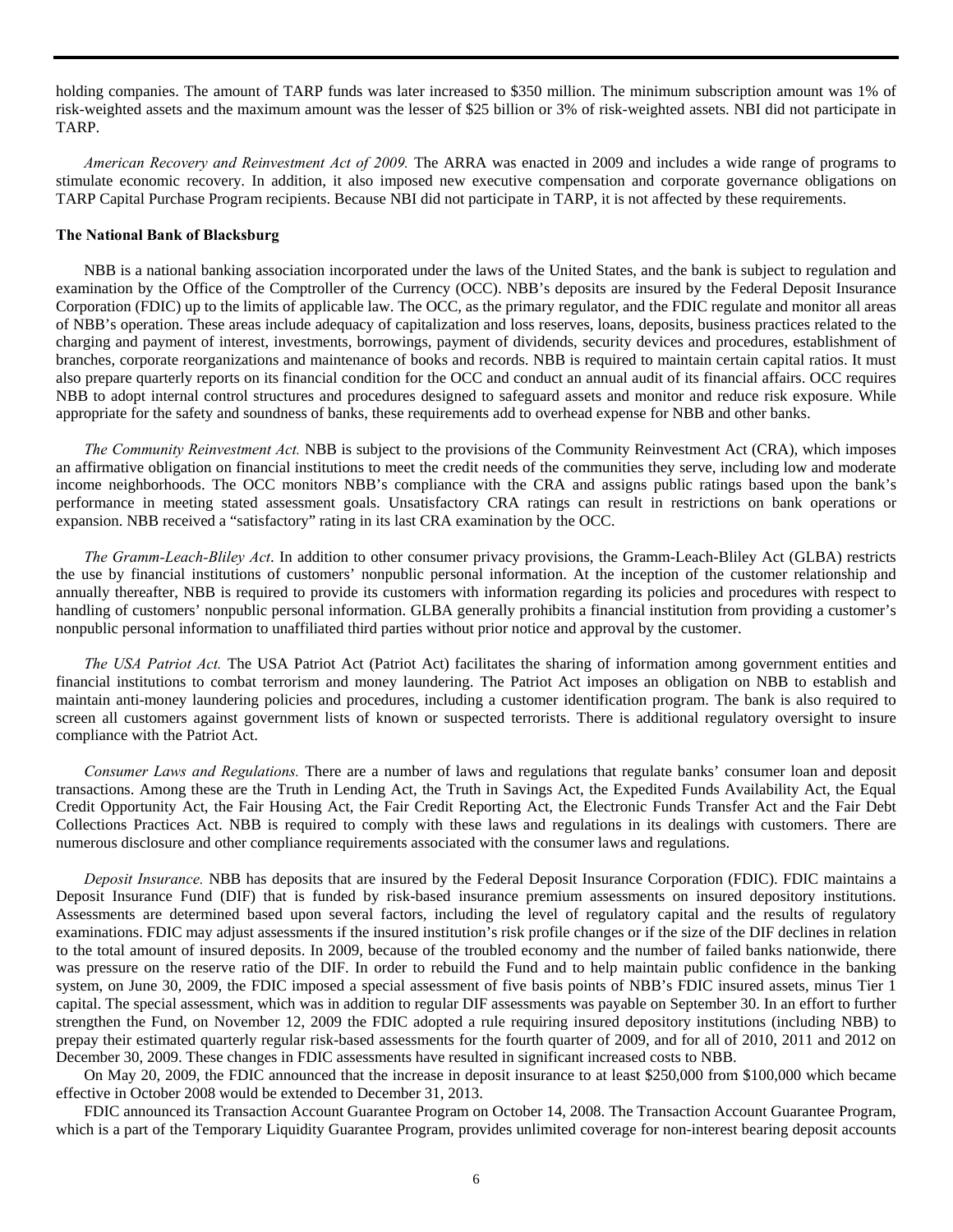for FDIC-insured institutions that elected to participate. NBB elected to participate in this program, and its DIF assessments increased to reflect the additional FDIC coverage. On August 26, 2009 the Transaction Account Guarantee Program was extended to June 30, 2010.

 After giving primary regulators an opportunity to first take action, FDIC may initiate an enforcement action against any depository institution it determines is engaging in unsafe or unsound actions or which is in an unsound condition, and the FDIC may terminate that institution's deposit insurance. NBB has no knowledge of any matter that would threaten its FDIC insurance coverage.

*Capital Requirements.* The same capital requirements that are discussed above with relation to NBI are applied to NBB by the OCC. The OCC guidelines provide that banks experiencing internal growth or making acquisitions are expected to maintain strong capital positions well above minimum levels, without reliance on intangible assets. As indicated above, the recent financial crisis increases the likelihood that capital requirements for banks will be raised.

*Limits on Dividend Payments.* A significant portion of NBI's income is derived from dividends paid by NBB. As a national bank, NBB may not pay dividends from its capital, and it may not pay dividends if the bank would become undercapitalized, as defined by regulation, after paying the dividend. Without prior OCC approval, NBB's dividend payments in any calendar year are restricted to the bank's retained net income for that year, as that term is defined by the laws and regulations, combined with retained net income from the preceding two years, less any required transfer to surplus.

 The OCC and FDIC have authority to limit dividends paid by NBB, if the payments are determined to be an unsafe and unsound banking practice. Any payment of dividends that depletes the bank's capital base could be deemed to be an unsafe and unsound banking practice.

*Branching.* As a national bank, NBB is required to comply with the state branch banking laws of Virginia, the state in which the bank is located. NBB must also have the prior approval of OCC to establish a branch or acquire an existing banking operation. Under Virginia law, NBB may open branch offices or acquire existing banks or bank branches anywhere in the state. Virginia law also permits banks domiciled in the state to establish a branch or to acquire an existing bank or branch in another state.

#### **Monetary Policy**

The monetary and interest rate policies of the Federal Reserve, as well as general economic conditions, affect the business and earnings of NBI. NBB and other banks are particularly sensitive to interest rate fluctuations. The spread between the interest paid on deposits and that which is charged on loans is the most important component of the bank's earnings. In addition, interest earned on investments held by NBI and NBB has a significant effect on earnings. As conditions change in the national and international economy and in the money markets, the Federal Reserve's actions, particularly with regard to interest rates, can impact loan demand, deposit levels and earnings at NBB. It is not possible to accurately predict the effects on NBI of economic and interest rate changes.

### **Other Legislative and Regulatory Concerns**

 Particularly because of the uncertain economic conditions and the current political environment, federal and state laws and regulations are regularly proposed that could affect the regulation of financial institutions. New regulations could add to the regulatory burden on banks and other financial service providers and increase the costs of compliance, or they could change the products that can be offered and the manner in which financial institutions do business. We cannot foresee how regulation of financial institutions may change in the future and how those changes might affect NBI.

#### **Company Website**

NBI maintains a website at www.nationalbankshares.com. The Company's annual report on Form 10-K, quarterly reports on Form 10-Q, current reports on Form 8-K and all amendments to those reports are made available on its website as soon as is practical after the material is electronically filed with the Securities and Exchange Commission. The Company's proxy materials for the 2010 annual meeting of stockholders are also posted on a separate website at www.nationalbanksharesproxy.com.

#### **Item 1A. Risk Factors**

### **If recovery from the economic downturn is slow or if the recession deepens, our credit risk will increase and there could be greater loan losses.**

A slow economic recovery or deepening recession is likely to result in a higher rate of business closures and increased job losses in the region in which we do business. These factors would increase the likelihood that more of our customers would become delinquent or default on their loans. A higher level of loan defaults could result in higher loan losses, which could adversely affect our performance.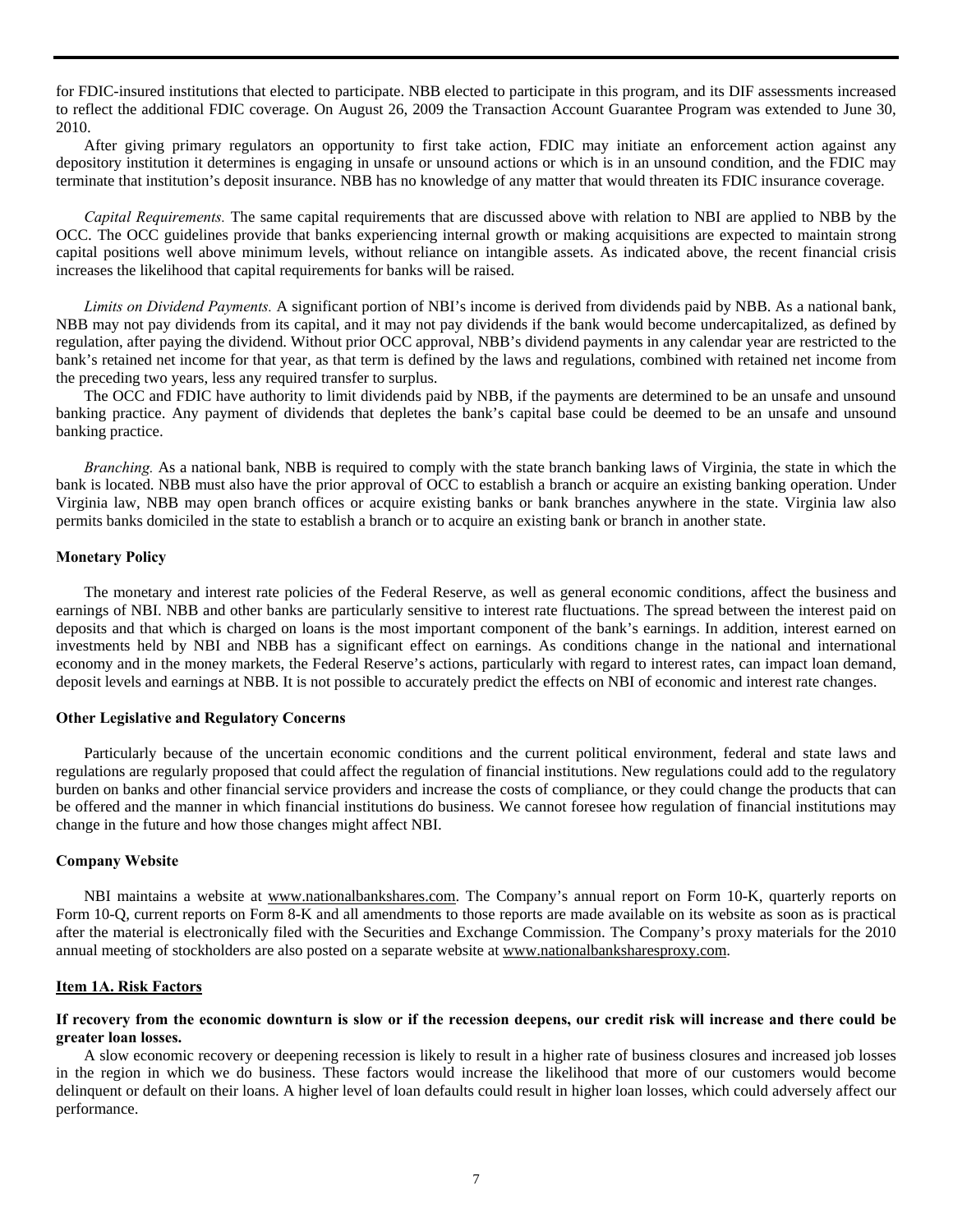### **A slow economic recovery could increase the risk of losses in our investment portfolio.**

We hold both corporate and municipal bonds in our investment portfolio. A further prolonged recession or a slow recovery could increase the risk of default by both corporate and government issuers.

### **If the real estate market remains depressed for an extended period, our business could be negatively affected.**

A depressed real estate market can impact us in several ways. First, the demand for new real estate loans will decline, and existing loans may become delinquent. In addition, if there is a general devaluation in real estate, loan collateral values will decline.

### **Market interest rates are currently low. If market interest rates rise, our net interest income can be negatively affected in the short term.**

The direction and speed of interest rate changes affect our net interest margin and net interest income. In the short term, rising interest rates may negatively affect our net interest income, because our interest-bearing liabilities (generally deposits) reprice sooner than our interest-earning assets (generally loans).

### **The number of bank failures nationwide could significantly increase the cost of FDIC insurance.**

Since insured depositary institutions including our bank, bear the full cost of deposit insurance provided by FDIC, the number of bank failures could put additional pressure on a stressed Deposit Insurance Fund. This possibility could in turn lead to higher assessments that could negatively impact our earnings.

#### **If more competitors come into our market area, our business could suffer.**

 The financial services industry in our market area is highly competitive, with a number of commercial banks, credit unions, insurance companies and stockbrokers seeking to do business with our customers. If there is additional competition from new business or if our existing competitors focus more attention on our market, we could lose customers and our business could suffer.

### **Increased governmental involvement in and scrutiny of financial institutions could lead to a significant increase in our regulatory burden.**

Because of problems in the financial services sector, both federal and state governments could enact new regulations and requirements affecting financial institutions. A significant increase in our regulatory burden or enhanced requirements such as increased capital levels could have a negative effect on profitability.

### **Item 1B. Unresolved Staff Comments**

There are none.

### **Item 2. Properties**

 NBB owns and has a branch bank in NBI's headquarters building located at 101 Hubbard Street, Blacksburg, Virginia. The bank's main office is at 100 South Main Street, Blacksburg, Virginia. NBB owns an additional nineteen branch offices and it leases four. NBI owns a building in Pulaski, Virginia that is rented. We believe that existing facilities are adequate for current needs and to meet anticipated growth.

#### **Item 3. Legal Proceedings**

NBI, NBB, and NBFS are not currently involved in any material pending legal proceedings.

#### **Item 4. Submission of Matters to a Vote of Security Holders**

No matters were submitted to a vote of security holders during the fourth quarter ended December 31, 2009.

### **Part II**

### **Item 5. Market for Registrant's Common Equity, Related Stockholder Matters and Issuer Purchases of Equity Securities**

#### **Common Stock Information and Dividends**

 National Bankshares, Inc.'s common stock is traded on the NASDAQ Capital Market under the symbol "NKSH". As of December 31, 2009, there were 862 record stockholders of NBI common stock. The following is a summary of the market price per share and cash dividend per share of the common stock of National Bankshares, Inc. for 2009 and 2008.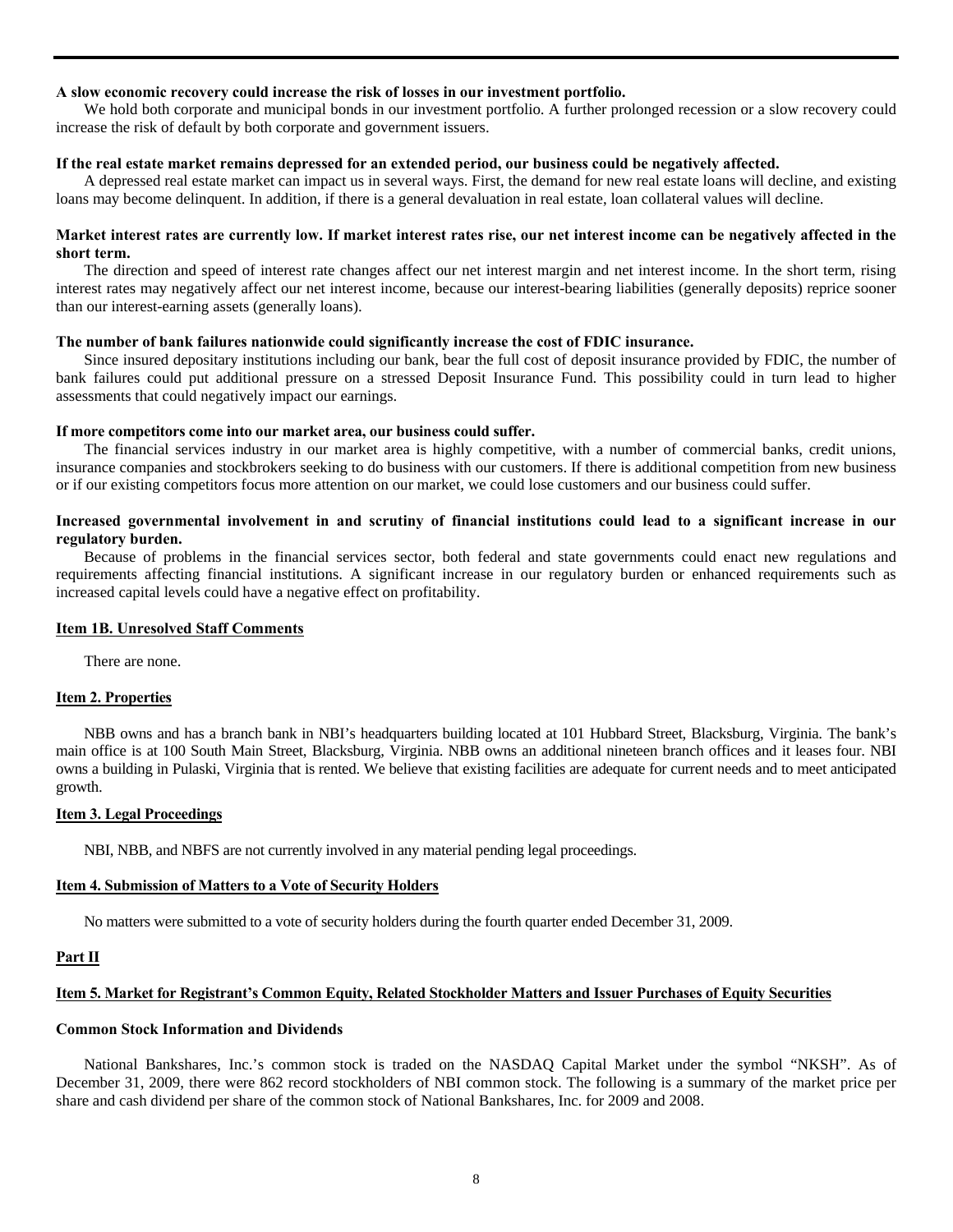Common Stock Market Prices

|                       |          | 2009  |       | 2008  |          | Dividends per share |       |  |  |
|-----------------------|----------|-------|-------|-------|----------|---------------------|-------|--|--|
|                       |          | High  | Low   | High  | Low      | 2009                | 2008  |  |  |
| <b>First Quarter</b>  | <b>D</b> | 20.50 | 17.91 | 21.98 | 16.86 \$ | $---$               | $---$ |  |  |
| <b>Second Quarter</b> |          | 25.80 | 18.51 | 20.23 | 16.16    | 0.41                | 0.39  |  |  |
| <b>Third Quarter</b>  |          | 26.90 | 24.27 | 19.90 | 15.66    | $---$               | $---$ |  |  |
| Fourth Quarter        |          | 29.21 | 25.08 | 20.00 | 15.00    | 0.43                | 0.41  |  |  |

NBI's primary source of funds for dividend payments is dividends from its bank subsidiary, NBB. Bank dividend payments are restricted by regulators, as more fully disclosed in Note 11 of Notes to Consolidated Financial Statements.

 On May 13, 2009, NBI's Board of Directors approved the repurchase of up to 100,000 shares of equity securities that are registered by the Company pursuant to Section 12 of the Securities Exchange Act of 1934. During the fourth quarter of 2009 there were no shares repurchased, and 100,000 shares may yet be purchased under the program.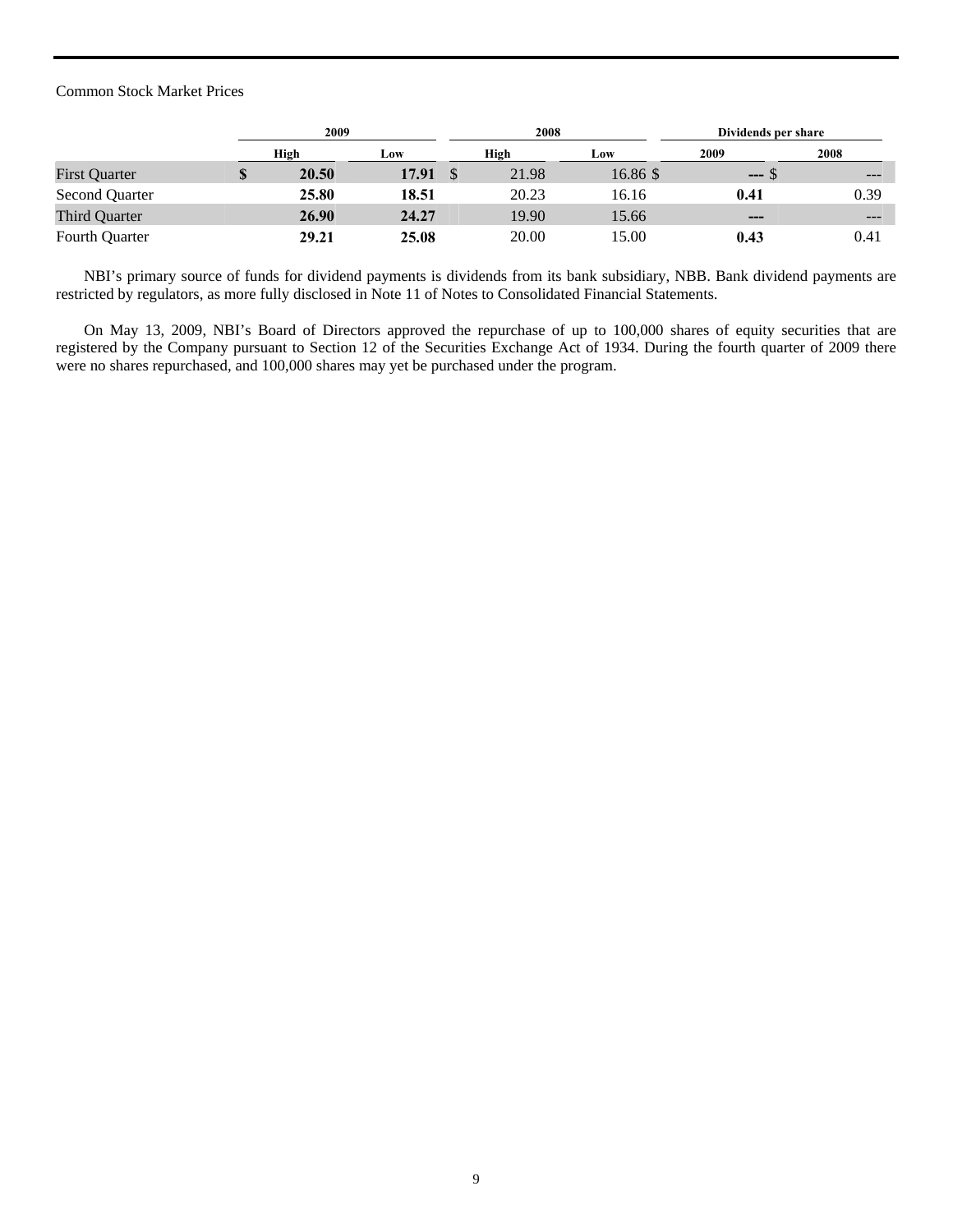### **Stock Performance Graph**

 The following graph compares the yearly percentage change in the cumulative total of stockholder return on NBI common stock with the cumulative return on the NASDAQ Index and a peer group index comprised of southeastern independent community banks and bank holding companies for the five-year period commencing on December 31, 2004. These comparisons assume the investment of \$100 in National Bankshares, Inc. common stock and in each of the indices on December 31, 2004, and the reinvestment of dividends.



|                               | 2004 | 2005 | 2006 | 2007 | 2008                     | 2009 |
|-------------------------------|------|------|------|------|--------------------------|------|
| NATIONAL BANKSHARES, INC.     | 100  | 90   | 96   |      | 84                       | 126  |
| <b>INDEPENDENT BANK INDEX</b> | 100  | 108  |      |      | $\overline{\phantom{a}}$ | 85   |
| NASDAQ INDEX                  | 100  | 102  |      |      | 59                       | 80   |

The peer group Independent Bank Index is the compilation of the total return to stockholders over the past five years of the following group of 25 independent community banks located in the southeastern states of Alabama, Florida, Georgia, North Carolina, South Carolina, Tennessee, Virginia and West Virginia: Auburn National Bancshares, Inc., United Security Bancshares, Inc., TIB Financial Corp., First Community Bank Corp. of America, Seacoast Banking Corp., Fidelity Southern Corp., Southeastern Banking Corporation, Southwest Georgia Financial Corp., Savannah Bancorp, Inc., PAB Bankshares, Inc., Uwharrie Capital Corp., Four Oaks Fincorp, Inc., Bank of Granite Corp., Carolina Trust Bank, BNC Bancorp, CNB Corporation, Geer Bancshares, Peoples Bancorporation, Inc., First Pulaski National Corporation, National Bankshares, Inc., Monarch Financial Holdings, Inc., American National Bankshares, Inc., Central Virginia Bankshares, Inc., C&F Financial Corporation and First Century Bankshares, Inc.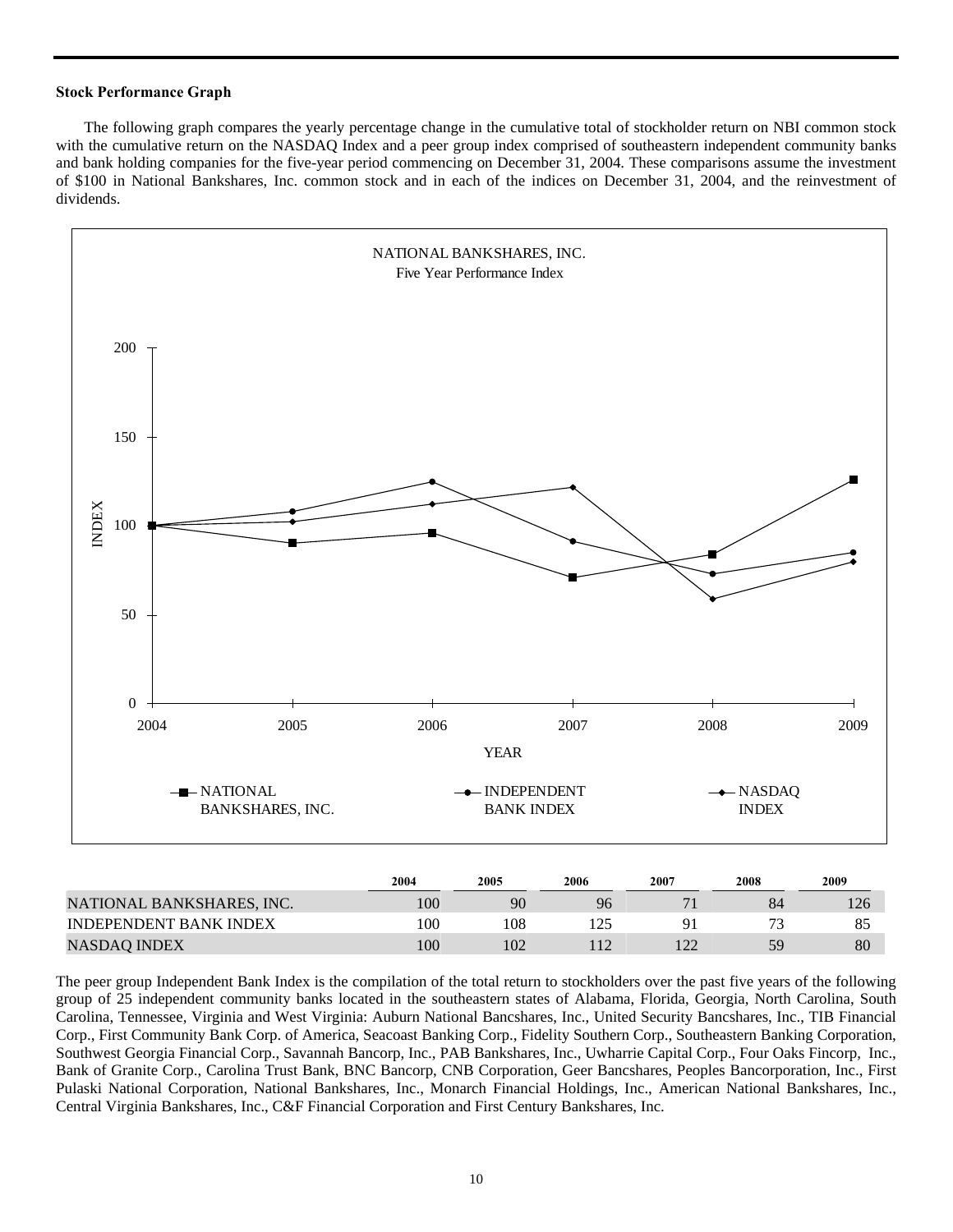# **Item 6. Selected Financial Data**

# **National Bankshares, Inc. and Subsidiaries Selected Consolidated Financial Data**

| \$ in thousands, except per share data             | <b>Years ended December 31,</b> |                        |              |                        |                       |
|----------------------------------------------------|---------------------------------|------------------------|--------------|------------------------|-----------------------|
|                                                    | 2009                            | 2008                   | 2007         | 2006                   | 2005                  |
| <b>Selected Income Statement Data:</b>             |                                 |                        |              |                        |                       |
| Interest income                                    | \$50,487                        | $\mathbb{S}$<br>50,111 | \$<br>50,769 | $\mathbb{S}$<br>47,901 | $\sqrt{\ }$<br>45,380 |
| Interest expense                                   | 15,825                          | 18,818                 | 21,745       | 18,564                 | 14,180                |
| Net interest income                                | 34,662                          | 31,293                 | 29,024       | 29,337                 | 31,200                |
| Provision for loan losses                          | 1,634                           | 1,119                  | 423          | 49                     | 567                   |
| Noninterest income                                 | 8,804                           | 9,087                  | 8,760        | 8,802                  | 7,613                 |
| Noninterest expense                                | 23,853                          | 22,023                 | 20,956       | 21,670                 | 21,898                |
| Income taxes                                       | 3,660                           | 3,645                  | 3,730        | 3,788                  | 3,924                 |
| Net income                                         | 14,319                          | 13,593                 | 12,675       | 12,632                 | 12,424                |
| <b>Per Share Data:</b>                             |                                 |                        |              |                        |                       |
| Basic net income                                   | 2.07                            | 1.96                   | 1.82         | 1.80                   | 1.77                  |
| Diluted net income                                 | 2.06                            | 1.96                   | 1.82         | 1.80                   | 1.76                  |
| Cash dividends declared                            | 0.84                            | 0.80                   | 0.76         | 0.73                   | 0.71                  |
| Book value                                         | 17.61                           | 15.89                  | 15.07        | 13.86                  | 13.10                 |
|                                                    |                                 |                        |              |                        |                       |
| <b>Selected Balance Sheet Data at End of Year:</b> |                                 |                        |              |                        |                       |
| Loans, net                                         | 583,021                         | 569,699                | 518,435      | 495,486                | 487,162               |
| <b>Total securities</b>                            | 297,417                         | 264,999                | 273,343      | 285,489                | 272,541               |
| Total assets                                       | 982,367                         | 935,374                | 887,647      | 868,203                | 841,498               |
| Total deposits                                     | 852,112                         | 817,848                | 776,339      | 764,692                | 745,649               |
| Stockholders' equity                               | 122,076                         | 110,108                | 104,800      | 96,755                 | 91,939                |
| <b>Selected Balance Sheet Daily Averages:</b>      |                                 |                        |              |                        |                       |
| Loans, net                                         | 572,438                         | 533,190                | 505,070      | 488,624                | 487,130               |
| <b>Total securities</b>                            | 298,237                         | 281,367                | 282,734      | 271,066                | 261,743               |
| Total assets                                       | 971,538                         | 899,462                | 867,061      | 840,080                | 819,341               |
| Total deposits                                     | 846,637                         | 783,774                | 758,657      | 741,071                | 724,015               |
| Stockholders' equity                               | 117,086                         | 108,585                | 100,597      | 94,194                 | 90,470                |
| <b>Selected Ratios:</b>                            |                                 |                        |              |                        |                       |
| Return on average assets                           | 1.47%                           | 1.51%                  | 1.46%        | 1.50%                  | 1.52%                 |
| Return on average equity                           | 12.23%                          | 12.52%                 | 12.60%       | 13.41%                 | 13.73%                |
| Dividend payout ratio                              | 40.67%                          | 40.78%                 | 41.80%       | 40.44%                 | 40.17%                |
| Average equity to average assets                   | 12.05%                          | 12.07%                 | 11.60%       | 11.21%                 | 11.04%                |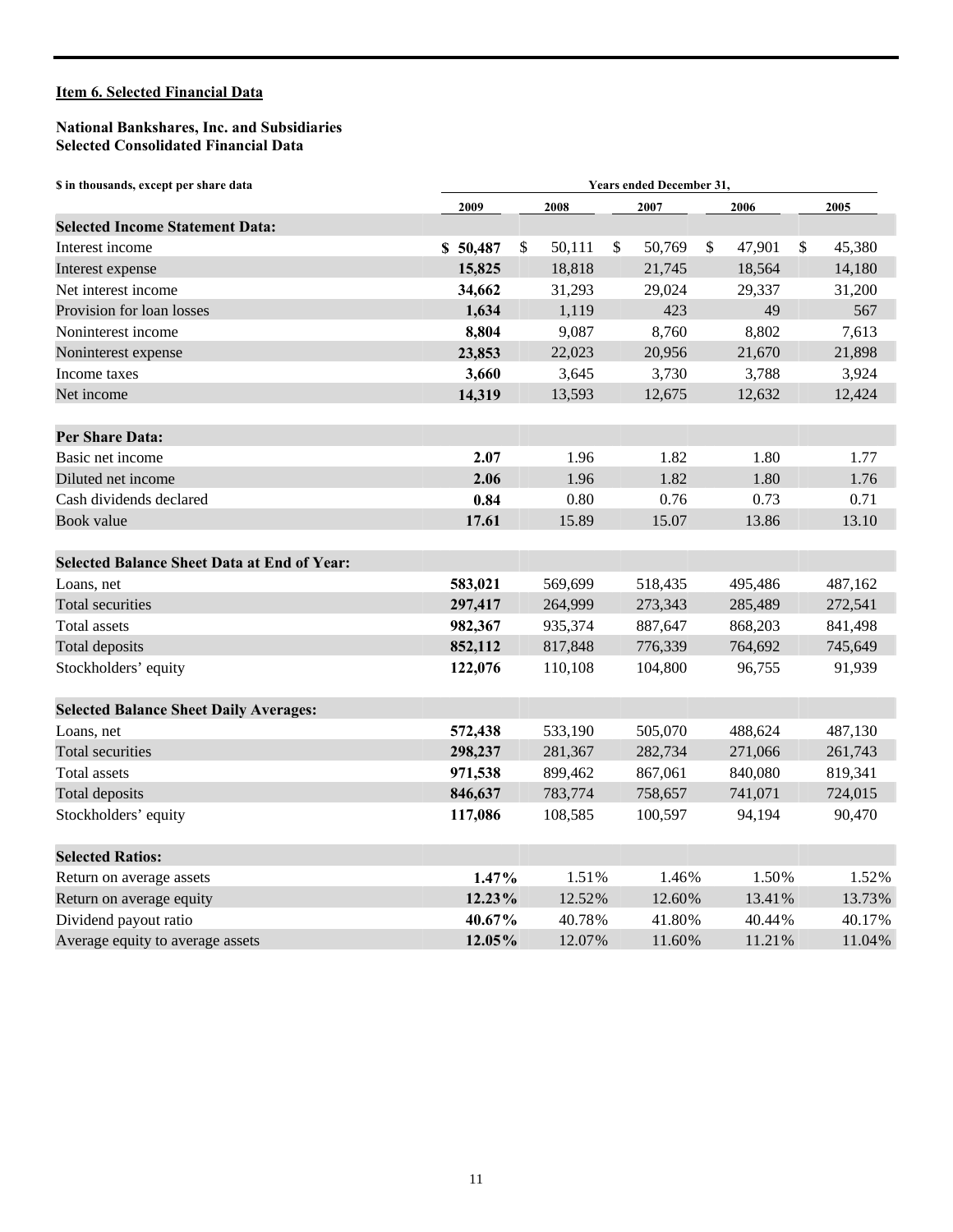#### **Item 7. Management's Discussion and Analysis of Financial Condition and Results of Operations**

\$ in thousands, except per share data

 The purpose of this discussion and analysis is to provide information about the results of operations, financial condition, liquidity and capital resources of National Bankshares, Inc. and its subsidiaries (the Company). The discussion should be read in conjunction with the material presented in Item 8, "Financial Statements and Supplementary Data", of this Form 10-K.

Per share data has been adjusted to reflect a 2-for-1 stock split effective March 31, 2006.

Subsequent events have been considered through March 12, 2010, the same date on which the Form 10-K was issued.

# **Cautionary Statement Regarding Forward-Looking Statements**

 We make forward-looking statements in this Form 10-K that are subject to significant risks and uncertainties. These forwardlooking statements include statements regarding our profitability, liquidity, allowance for loan losses, interest rate sensitivity, market risk, growth strategy, and financial and other goals, and are based upon our management's views and assumptions as of the date of this report. The words "believes," "expects," "may," "will," "should," "projects," "contemplates," "anticipates," "forecasts," "intends," or other similar words or terms are intended to identify forward-looking statements.

 These forward-looking statements are based upon or are affected by factors that could cause our actual results to differ materially from historical results or from any results expressed or implied by such forward-looking statements. These factors include, but are not limited to, changes in:

- interest rates,
- general economic conditions,
- the legislative/regulatory climate,
- monetary and fiscal policies of the U.S. Government, including policies of the U.S. Treasury, the Office of the Comptroller of the Currency, the Federal Reserve Board and the Federal Deposit Insurance Corporation, and the impact of any policies or programs implemented pursuant to the Emergency Economic Stabilization Act of 2008 (EESA) and other financial reform legislation,
- unanticipated increases in the level of unemployment in the Company's trade area,
- the quality or composition of the loan and/or investment portfolios,
- demand for loan products,
- deposit flows.
- competition,
- demand for financial services in the Company's trade area,
- the real estate market in the Company's trade area,
- the Company's technology initiatives, and
- applicable accounting principles, policies and guidelines.

 These risks and uncertainties should be considered in evaluating the forward-looking statements contained in this report. We caution readers not to place undue reliance on those statements, which speak only as of the date of this report. This discussion and analysis should be read in conjunction with the description of our "Risk Factors" in Item 1A. of this Form 10-K.

 For the past two years, the United States has experienced the effects of a severe global recession, including the historic disruptions in the American financial system that peaked in the fall of 2008. Many economists believe that the recession in the United States has now ended. However, there is no agreement as to the speed of the economic recovery, and unemployment levels are predicted to remain high for an extended period.

 The Company was not negatively impacted during the initial phases of the economic slowdown. Its markets did not experience the dramatic declines in real estate values seen in some other areas of the country. In addition, the diverse economy of the Company's market area, including several large employers that are public colleges or universities, helped to insulate the Company from the worst effects of the recession. As the recession continued into 2009, real estate values in the Company's trade area experienced moderate declines. If the economic recovery is slow or is reversed, it is likely that unemployment will rise in the Company's trade area. Because of the importance to the Company's markets of state funded universities, cutbacks in the funding provided by the state as a result of the recession could also negatively impact employment. This could lead to a higher rate of delinquent loans and an increase in real estate foreclosures. Higher unemployment and the fear of layoffs causes reduced consumer demand for goods and services, which negatively impacts the Company's business and professional customers.

In conclusion, a slow economic recovery could have an adverse effect on all financial institutions, including the Company.

#### **Critical Accounting Policies**

#### **General**

The Company's financial statements are prepared in accordance with accounting principles generally accepted in the United States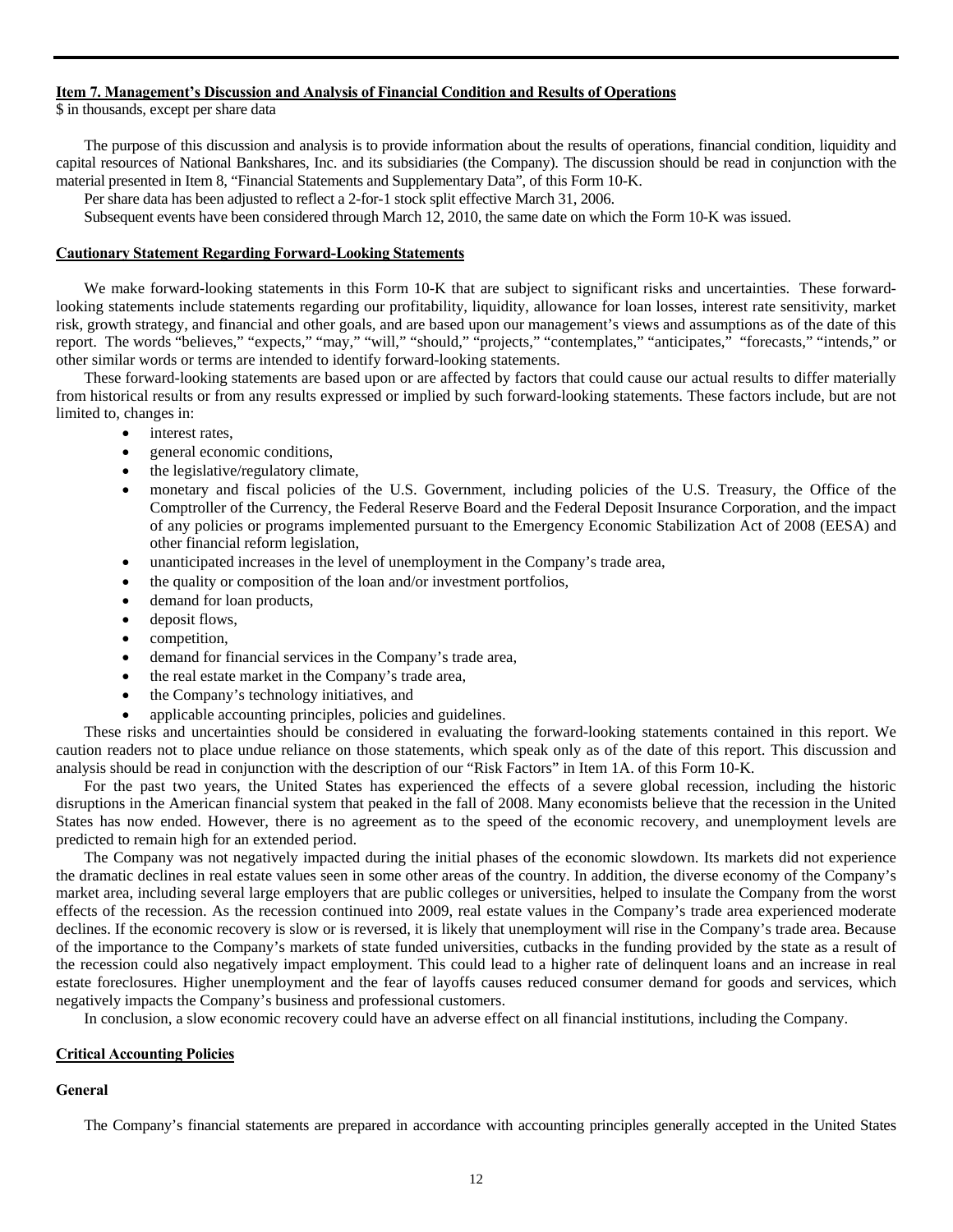(GAAP). The financial information contained within our statements is, to a significant extent, financial information that is based on measures of the financial effects of transactions and events that have already occurred. A variety of factors could affect the ultimate value that is obtained when earning income, recognizing an expense, recovering an asset or relieving a liability. The Company uses historical loss factors as one factor in determining the inherent loss that may be present in the loan portfolio. Actual losses could differ significantly from one previously acceptable method to another method. Although the economics of the Company's transactions would be the same, the timing of events that would impact the transactions could change.

#### **Allowance for Loan Losses**

 The allowance for loan losses is an estimate of the losses that may be sustained in our loan portfolio. The allowance is based on two basic principles of accounting. The first principle requires that losses be accrued when they are probable of occurring and are estimable. The second requires that losses be accrued based on the differences between the value of collateral, present value of future cash flows or values that are observable in the secondary market and the loan balance.

 Our allowance for loan losses has two basic components, allocated and general. Each of the components is determined based upon estimates that can and do change when actual events occur. The allocated component is determined by establishing an allowance on a loanby-loan basis for loans that are classified as impaired. The general allowance is determined by utilizing historical loss experience to estimate credit losses for groups of loans in the loan portfolio with similar characteristics. The general allowance is then adjusted after considering qualitative or environmental factors that are likely to cause estimated losses to differ from historical loss experience. Loss estimates are inherently subjective, and our actual losses could be greater or less than the estimates.

### **Core Deposit Intangibles**

 Goodwill is subject to at least an annual assessment for impairment by applying a fair value based test. The Company performs impairment testing in the fourth quarter. Additionally, acquired intangible assets (such as core deposit intangibles) are separately recognized if the benefit of the asset can be sold, transferred, licensed, rented, or exchanged, and amortized over its useful life.

 The Company amortized intangible assets arising from branch transactions over their useful life. Core deposit intangibles are subject to a recoverability test based on undiscounted cash flows, and to the impairment recognition and measurement provisions required for other long-lived assets held and used.

#### **Overview**

 National Bankshares, Inc. is a financial holding company incorporated under the laws of Virginia. Located in southwest Virginia, NBI has two wholly-owned subsidiaries, the National Bank of Blacksburg and National Bankshares Financial Services, Inc. The National Bank of Blacksburg, which does business as National Bank from twenty-five office locations, is a community bank. NBB is the source of nearly all of the Company's revenue. National Bankshares Financial Services, Inc. does business as National Bankshares Investment Services and National Bankshares Insurance Services. Income from NBFS is not significant at this time, nor is it expected to be so in the near future.

 National Bankshares, Inc. common stock is listed on the NASDAQ Capital Market and is traded under the symbol "NKSH." On June 29, 2009, National Bankshares, Inc. was included in the Russell Investments Russell 3000 and Russell 2000 Indexes.

#### **Performance Summary**

The following table presents NBI's key performance ratios for the years ending December 31, 2009 and December 31, 2008:

|                                      | 12/31/09 | 12/31/08 |
|--------------------------------------|----------|----------|
| Return on average assets             | $1.47\%$ | 1.51%    |
| Return on average equity             | 12.23%   | 12.52%   |
| Basic net earnings per share         | 2.07     | 1.96     |
| Fully diluted net earnings per share | 2.06     | 1.96     |
| Net interest margin <sup>(1)</sup>   | $4.23\%$ | 4.12%    |
| Noninterest margin <sup>(2)</sup>    | $1.55\%$ | 1.46%    |

(1) Net Interest Margin – Year-to-date tax equivalent net interest income divided by year-to-date average earning assets.

(2) Noninterest Margin – Noninterest income (excluding securities gains and losses) less noninterest expense (excluding the provision for bad debts and income taxes) divided by average year-to-date assets.

The return on average assets for the year ended December 31, 2009 was 1.47%, a decline of 4 basis points from the 1.51% for the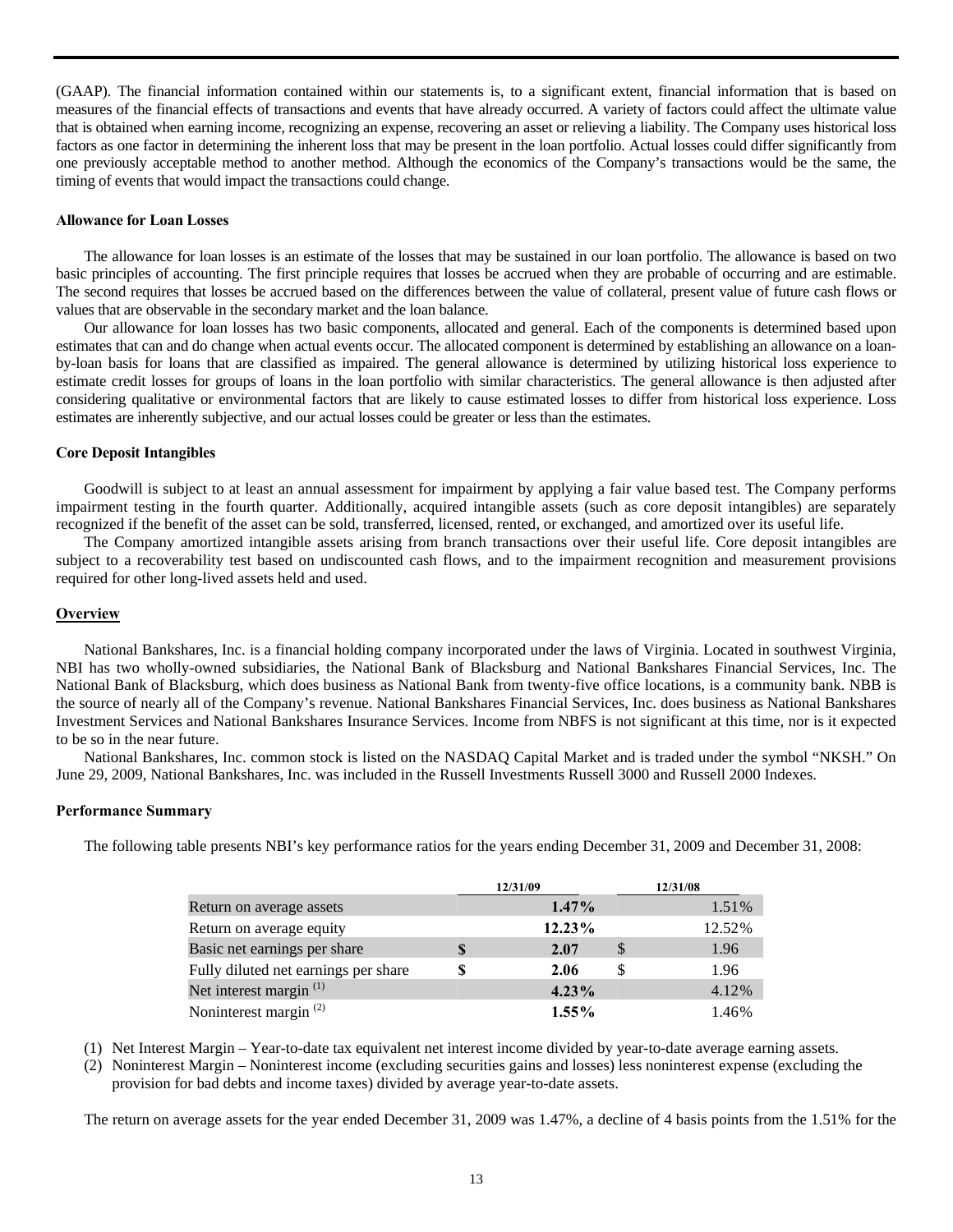year ended December 31, 2008. The return on average equity declined from 12.52% for the year ended December 31, 2008 to 12.23% for the year ended December 31, 2009. While core earnings were strong in 2009, higher costs for Federal Deposit Insurance Corporation Deposit Insurance Fund assessments had a negative effect on net earnings. The total of FDIC assessments for the year ended December 31, 2009 was \$1,727, as compared with \$209 for 2008. Please refer to the discussion of "Noninterest Expense" for additional details about FDIC assessments. Reflecting both the effects on NBI's funding costs of the low interest rate environment throughout 2009 and the Company's asset/liability management practices, the net interest margin increased from 4.12% at year-end 2008 to 4.23% at December 31, 2009. This increase helped to offset the effect of higher FDIC assessments. The noninterest margin, which was impacted by the increase in FDIC assessments, increased from 1.46% to 1.55% over the same period.

 The higher net interest margin, together with limited increases in controllable noninterest expenses, are largely responsible for the increase in basic net earnings per share, from \$1.96 for the year ended December 31, 2008 and \$2.07 for the year ended December 31, 2009, in spite of the large increase in FDIC assessments.

#### **Growth**

NBI's key growth indicators are shown in the following table:

|                   |   | 12/31/09   | 12/31/08 |  |  |  |  |
|-------------------|---|------------|----------|--|--|--|--|
| <b>Securities</b> | S | 297,417 \$ | 264,999  |  |  |  |  |
| Loans, net        |   | 583,021    | 569,699  |  |  |  |  |
| Deposits          |   | 852,112    | 817,848  |  |  |  |  |
| Total assets      |   | 982,367    | 935.374  |  |  |  |  |

Securities, net loans, deposits and total assets all experienced growth when December 31, 2009 and 2008 are compared. Securities grew by \$32,418, or 12.2% from \$264,999 at December 31, 2008 to \$297,417 at December 31, 2009. During 2009, deposits grew at a faster rate than loans, and the excess was invested, increasing the total in securities. Net loans increased by \$13,322 or 2.3%, when the two periods are compared. Net loans at year-end 2009 were \$583,021, and they were \$569,699 at December 31, 2008. Growth in deposits came from municipalities and also from individuals seeking to safeguard principal by avoiding more volatile investments in financial markets. Low interest rate yields in the bond markets also limited their attractiveness as alternative investments. Deposits grew from \$817,848 at the end of 2008 to \$852,112 at December 31, 2009, an increase of \$34,264, or 4.2%. The Company's total assets at December 31, 2009 were \$982,367, an increase of \$46,993, or 5.0%, when compared with total assets of \$935,374 at December 31, 2008.

In both 2008 and 2009, substantially all growth was internally generated and was not the result of acquisitions.

# **Asset Quality**

Key indicators of NBI's asset quality are presented in the following table:

|                                    |   | 12/31/09 | 12/31/08    |
|------------------------------------|---|----------|-------------|
| Nonperforming loans                | S | 6,750    | \$<br>1,333 |
| Loans past due 90 days or more     |   | 1,697    | 1,127       |
| Other real estate owned            |   | 2,126    | 1,984       |
| Allowance for loan losses to loans |   | $1.17\%$ | 1.02%       |
| Net charge-off ratio               |   | $0.10\%$ | 0.09%       |

 Nonperforming loans at December 31, 2009 were \$6,750, or 1.14% of loans net of unearned income and deferred fees, plus other real estate owned. This compares with \$1,333 in non-performing loans reported at year-end 2008. Of the nonperforming loans reported at December 31, 2009, all are nonaccrual loans, with the exception of one restructured loan.

 One loan of \$2,652 is classified as a troubled debt restructuring. Loans past due 90 days or more at year-end 2009 totaled \$1,697, an increase of \$570, or 50.6%, from \$1,127 at December 31, 2008.

 The increase in nonperforming loans from 2008 to 2009 has pushed the ratio of non-performing loans to net loans to a level that is higher than it has been for the Company in the recent past. However, the ratio remains manageable and well below that of peers. Sufficient resources have been dedicated to working out problem assets, and exposure to loss is somewhat mitigated because most of the non-performing loans are collateralized. In addition, the Company's conservative loan underwriting policies help to limit potential loss. More information about nonaccrual and past due loans is provided in "Balance Sheet-Loans-Risk Elements".

 Management also dedicates sufficient resources to monitoring loan portfolio quality on an ongoing basis. In response to an increase in problem loans, the ratio of the allowance for loan losses to loans grew from 1.02% at December 31, 2008 to 1.17% at the same period in 2009. The increase in the allowance for loan losses also takes into account management's evaluation of the risk of future increases in nonperforming and past due loans. For more information see "Allowance for Loan Losses" above.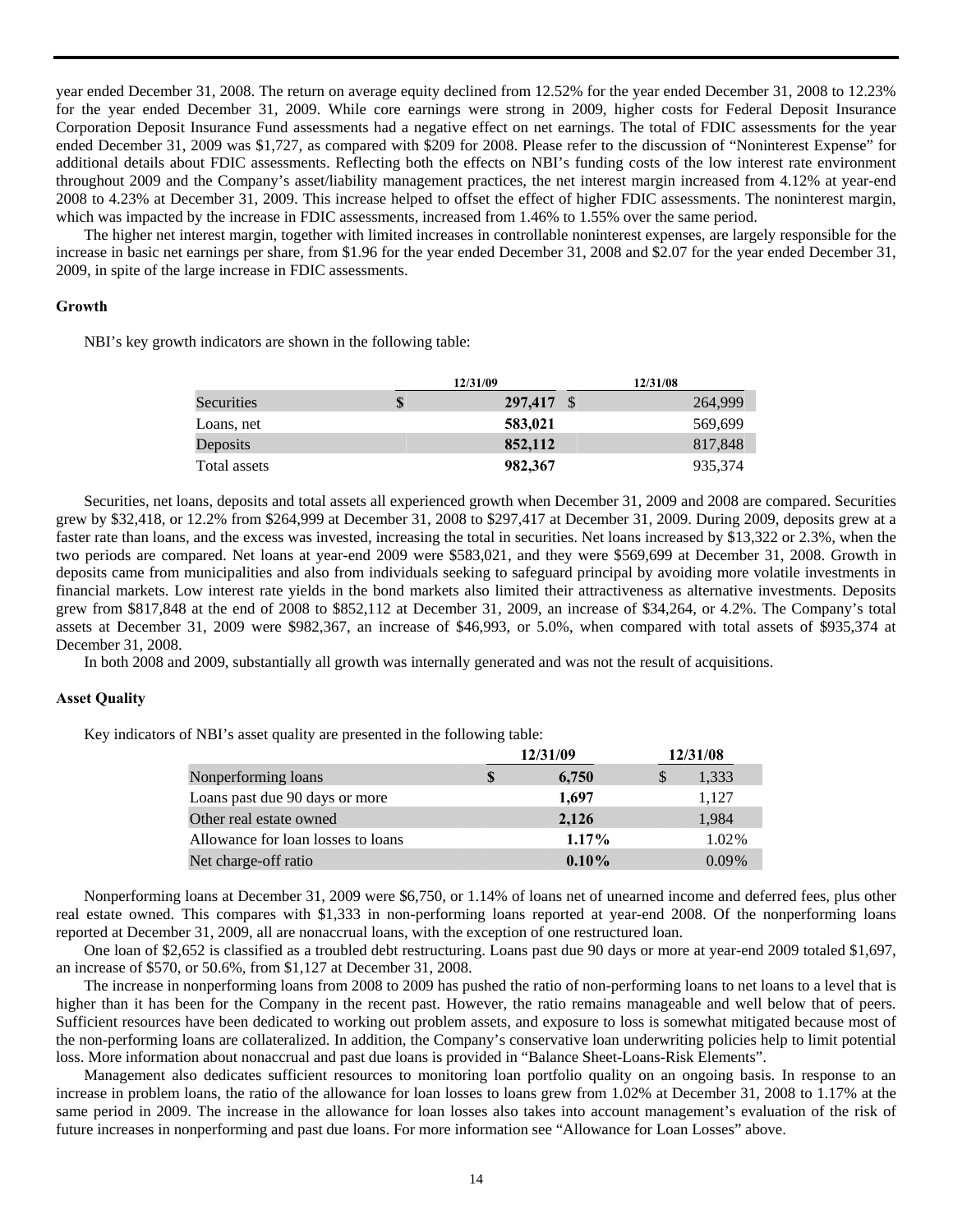The net charge-off ratio was 0.09% at year-end 2008 and 0.10% at December 31, 2009. Other real estate owned grew from \$1,984 at December 31, 2008 to \$2,126 at the same period in 2009, an increase of \$142, or 7.2%. Management anticipates that the level of other real estate owned will increase as a consequence of a higher level of delinquent loans.

#### **Net Interest Income**

 Net interest income for the period ended December 31, 2009 was \$34,662, an increase of \$3,369, or 10.8%, when compared to the prior year. Net interest income for the period ended December 31, 2008 was \$31,293, an increase of \$2,269, or 7.8%, from 2007. The net interest margin for 2009 was 4.23%, compared to 4.12% for 2008. Total interest income for the period ended December 31, 2009 was \$50,487, an increase of \$376 from the period ended December 31, 2008. Interest expense was down by \$2,993 during the same time frame from \$18,818 for 2008 to \$15,825 for the year ended December 31, 2009. The decline in interest expense came about because higher priced certificates of deposit renewed at a lower interest rate and noninterest-bearing deposits grew at a faster rate than interest-bearing deposits. In summary, the rates paid on the Company's deposit liabilities declined at a more rapid pace than the interest rates on its interest-earning assets.

 The amount of net interest income earned is affected by various factors, including changes in market interest rates due to the Federal Reserve Board's monetary policy; the level and composition of the earning assets; and the level and composition of interestbearing liabilities. The Company has the ability to respond over time to interest rate movements and reduce volatility in the net interest margin. However, the frequency and/or magnitude of changes in market interest rates are difficult to predict and may have a greater impact on net interest income than adjustments by management.

 Interest rates are at historic lows, and low and stable interest rates benefit the Company. Offsetting the positive effect of low interest rates is the fact that some higher yielding securities in the Company's investment portfolio may be called when rates are low and are replaced with securities yielding at the lower market rate. Another negative effect of the low interest rate environment is the level of interest earned on overnight funds, including Federal funds and interest bearing deposits. These assets are used primarily to provide liquidity. The yield on these assets in 2009 was 0.25%, while the cost to fund them was 1.73% in the same period.

 The primary source of funds used to support the Company's interest-earning assets is deposits. Deposits are obtained in the Company's trade area through traditional marketing techniques. Other funding sources, such as the Federal Home Loan Bank, while available, are only used occasionally. The cost of funds is dependent on interest rate levels and competitive factors. This limits the ability of the Company to react to interest rate movements.

 If interest rates remain low and stable, management anticipates that the net interest margin will improve as management is able to price loans and deposits based on rate stability. If interest rates rise quickly, the net interest margin would narrow, because deposit rates would increase at a faster rate than loan rates. If interest rates rise more slowly, the negative effect on the net interest margin would be less pronounced.

 Because interest rates are at historic lows, interest rates can only trend up in the future. Management cannot predict the timing and level of interest rate increases.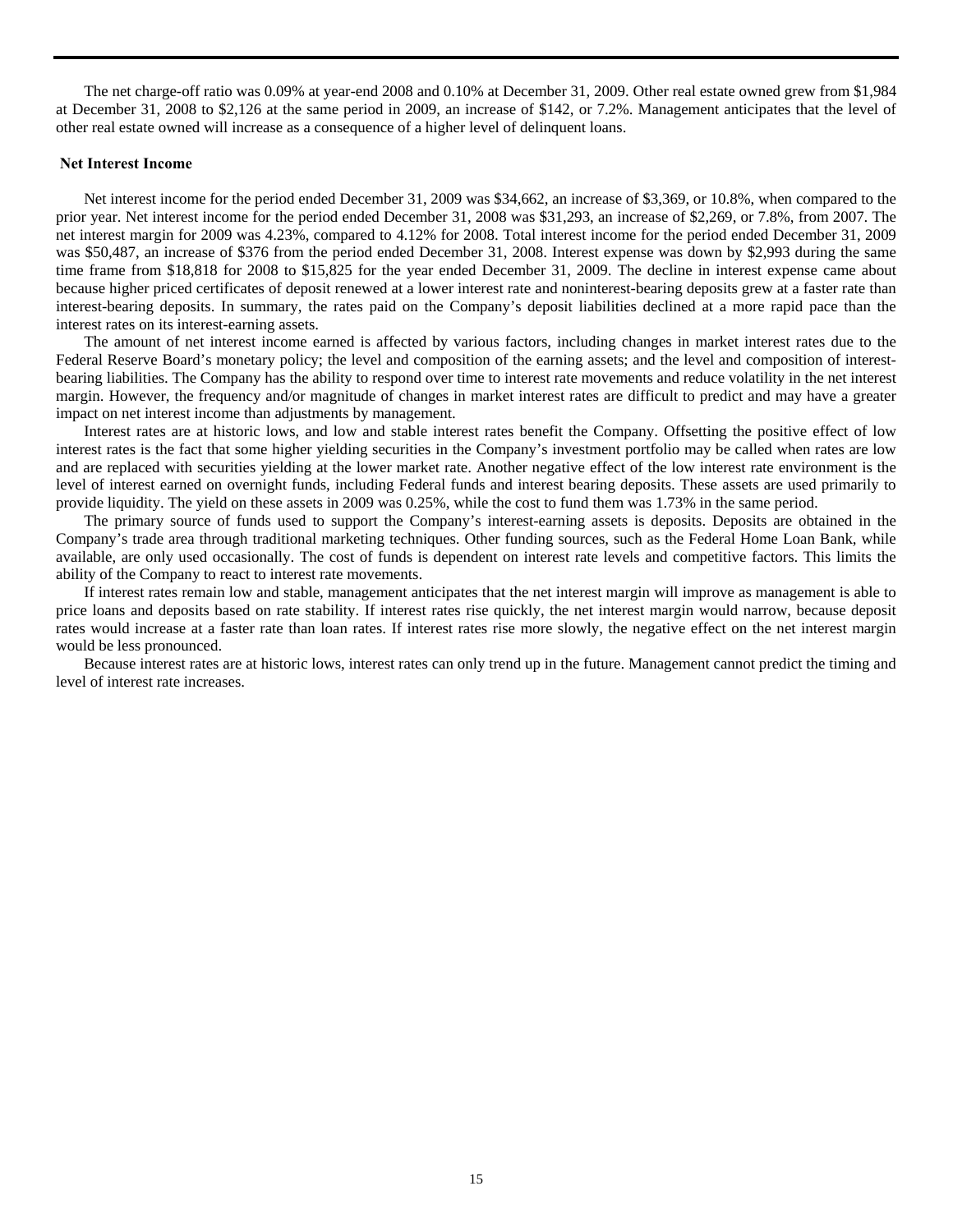### **Analysis of Net Interest Earnings**

 The following table shows the major categories of interest-earning assets and interest-bearing liabilities, the interest earned or paid, the average yield or rate on the daily average balance outstanding, net interest income and net yield on average interest-earning assets for the years indicated.

|                                                 |              |                           |    | December 31, 2009 |                           | <b>December 31, 2008</b> |                           |    |                 |                           | <b>December 31, 2007</b> |                           |    |                 |                           |
|-------------------------------------------------|--------------|---------------------------|----|-------------------|---------------------------|--------------------------|---------------------------|----|-----------------|---------------------------|--------------------------|---------------------------|----|-----------------|---------------------------|
|                                                 |              | Average<br><b>Balance</b> |    | <b>Interest</b>   | Average<br>Yield/<br>Rate |                          | Average<br><b>Balance</b> |    | <b>Interest</b> | Average<br>Yield/<br>Rate |                          | Average<br><b>Balance</b> |    | <b>Interest</b> | Average<br>Yield/<br>Rate |
| Interest-earning assets:                        |              |                           |    |                   |                           |                          |                           |    |                 |                           |                          |                           |    |                 |                           |
| Loans, net $(1)(2)(3)$                          | \$           | 579,581                   | S. | 37,903            | $6.54\%$                  | -\$                      | 538,868                   | \$ | 37,356          | 6.93%                     | \$.                      | 510,772                   | \$ | 37,549          | 7.35%                     |
| <b>Taxable securities</b>                       |              | 134,607                   |    | 6,273             | 4.66%                     |                          | 137,497                   |    | 6,817           | 4.96%                     |                          | 152,422                   |    | 7,476           | 4.90%                     |
| Nontaxable securities<br>(1)(4)                 |              | 162,889                   |    | 10,154            | $6.23\%$                  |                          | 144,137                   |    | 8,911           | 6.18%                     |                          | 131,864                   |    | 8,233           | 6.24%                     |
| Interest-bearing deposits                       |              | 35,841                    |    | 90                | $0.25\%$                  |                          | 21,440                    |    | 449             | 2.09%                     |                          | 14,180                    |    | 726             | 5.12%                     |
| Total interest-earning<br>assets                | S            | 912,918                   |    | \$54,420          | 5.96%                     | S.                       | 841,942                   | S. | 53,533          | 6.36%                     | \$.                      | 809,238                   |    | \$ 53,984       | 6.67%                     |
| Interest-bearing<br>liabilities:                |              |                           |    |                   |                           |                          |                           |    |                 |                           |                          |                           |    |                 |                           |
| Interest-bearing demand<br>deposits             | $\mathbf{s}$ | 282,532                   | S  | 3,076             | $1.09\%$                  | -S                       | 243,409                   | \$ | 3,486           | 1.43%                     | S.                       | 223,771                   | \$ | 4,371           | 1.95%                     |
| Savings deposits                                |              | 48.992                    |    | 52                | $0.11\%$                  |                          | 45,796                    |    | 132             | 0.29%                     |                          | 46,943                    |    | 237             | 0.50%                     |
| Time deposits                                   |              | 399,873                   |    | 12,694            | 3.17%                     |                          | 381,961                   |    | 15,188          | 3.98%                     |                          | 379,089                   |    | 17,102          | 4.51%                     |
| Short-term borrowings                           |              | 49                        |    | 3                 | 6.12%                     |                          | 297                       |    | 12              | 4.04%                     |                          | 626                       |    | 35              | 5.59%                     |
| Total interest-bearing<br>liabilities           | \$           | 731,446                   |    | \$15,825          | $2.16\%$                  | \$                       | 671,463                   | \$ | 18,818          | 2.80%                     | \$                       | 650,429                   |    | \$21,745        | 3.34%                     |
| Net interest income and<br>interest rate spread |              |                           |    | \$38,595          | $3.80\%$                  |                          |                           | \$ | 34,715          | 3.56%                     |                          |                           |    | \$32,239        | 3.33%                     |
| Net yield on average<br>interest-earning        |              |                           |    |                   |                           |                          |                           |    |                 |                           |                          |                           |    |                 |                           |
| assets                                          |              |                           |    |                   | 4.23%                     |                          |                           |    |                 | 4.12%                     |                          |                           |    |                 | 3.98%                     |

(1) Interest on nontaxable loans and securities is computed on a fully taxable equivalent basis using a Federal income tax rate of 35% in the three years presented.

(2) Loan fees of \$956 in 2009, \$859 in 2008 and \$851 in 2007 are included in total interest income.

(3) Nonaccrual loans are included in average balances for yield computations.

(4) Daily averages are shown at amortized cost.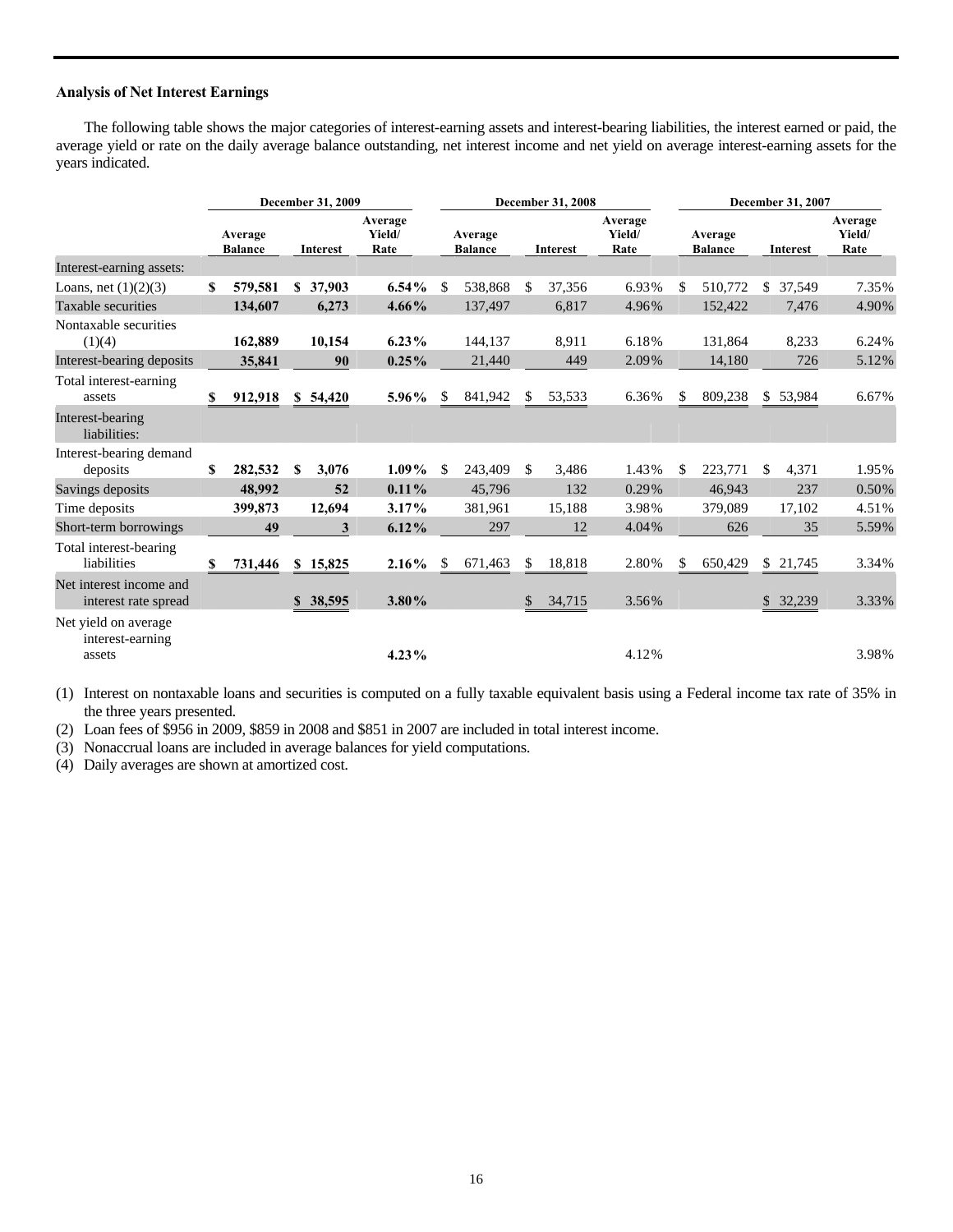#### **Analysis of Changes in Interest Income and Interest Expense**

 The Company's primary source of revenue is net interest income, which is the difference between the interest and fees earned on loans and investments and the interest paid on deposits and other funds. The Company's net interest income is affected by changes in the amount and mix of interest-earning assets and interest-bearing liabilities and by changes in yields earned on interest-earning assets and rates paid on interest-bearing liabilities. The following table sets forth, for the years indicated, a summary of the changes in interest income and interest expense resulting from changes in average asset and liability balances (volume) and changes in average interest rates (rate).

|                                                                   | 2009 Over 2008                  |    |       |    |                             |                       | 2008 Over 2007     |     |           |    |                             |  |
|-------------------------------------------------------------------|---------------------------------|----|-------|----|-----------------------------|-----------------------|--------------------|-----|-----------|----|-----------------------------|--|
|                                                                   | <b>Changes Due To</b>           |    |       |    |                             | <b>Changes Due To</b> |                    |     |           |    |                             |  |
|                                                                   | $\text{ Rates}(2)$<br>Volume(2) |    |       |    | <b>Net Dollar</b><br>Change |                       | $\text{ Rates}(2)$ |     | Volume(2) |    | <b>Net Dollar</b><br>Change |  |
| Interest income: $(1)$                                            |                                 |    |       |    |                             |                       |                    |     |           |    |                             |  |
| Loans                                                             | (2,184)                         | \$ | 2,731 | \$ | 547                         | \$                    | (2,200)            | \$  | 2,008     | \$ | (192)                       |  |
| Taxable securities                                                | (403)                           |    | (141) |    | (544)                       |                       | 80                 |     | (739)     |    | (659)                       |  |
| Nontaxable securities                                             | 75                              |    | 1,168 |    | 1,243                       |                       | (82)               |     | 759       |    | 677                         |  |
| Interest-bearing deposits                                         | (651)                           |    | 292   |    | (359)                       |                       | (547)              |     | 270       |    | (277)                       |  |
| Increase (decrease) in income on interest-earning<br>assets       | \$ (3,163)                      | S  | 4,050 | \$ | 887                         | S                     | (2,749)            | \$  | 2,298     | \$ | (451)                       |  |
| Interest expense:                                                 |                                 |    |       |    |                             |                       |                    |     |           |    |                             |  |
| Interest-bearing demand deposits                                  | \$<br>(916)                     | S  | 506   | \$ | (410)                       | S                     | (1,243)            | \$  | 358       | \$ | (885)                       |  |
| Savings deposits                                                  | (89)                            |    | 9     |    | (80)                        |                       | (99)               |     | (6)       |    | (105)                       |  |
| Time deposits                                                     | (3,179)                         |    | 685   |    | (2,494)                     |                       | (2,043)            |     | 129       |    | (1,914)                     |  |
| Short-term borrowings                                             | 4                               |    | (13)  |    | (9)                         |                       | (8)                |     | (15)      |    | (23)                        |  |
| Increase (decrease) in expense of interest-bearing<br>liabilities | (4,180)                         | S. | 1,187 | S. | (2,993)                     | <sup>\$</sup>         | (3,393)            | \$. | 466       |    | \$(2,927)                   |  |
| Increase in net interest income                                   | 1,017                           | \$ | 2,863 | \$ | 3,880                       | <b>S</b>              | 644                | \$  | 1,832     |    | \$2,476                     |  |

(1) Taxable equivalent basis using a Federal income tax rate of 35% in 2009, 2008 and 2007.

(2) Variances caused by the change in rate times the change in volume have been allocated to rate and volume changes proportional to the relationship of the absolute dollar amounts of the change in each.

With interest rates remaining at historic lows throughout 2009, interest expense declined by \$2,993 when 2009 and 2008 are compared. For the same period, there was an increase of \$887 in interest income because of a higher volume of interest-earning assets. The result was an increase of \$3,880 in net interest income in 2009 over 2008. \$1,017 of the increase was attributable to rates, and \$2,863 came from higher volume.

 Closer consideration of the components of interest income shows that, when compared to 2008, there was a decline in interest income from loans of \$2,184 due to rates, which was offset by an increase of \$2,731 because of higher volume. This resulted in a net increase of \$547. The interest-earning asset category showing the largest increase over 2008 was nontaxable securities. There was a \$1,243 increase from 2008 in that category, with \$75 from rates and \$1,168 coming from volume.

 There were declines in each category of interest expense when 2009 and 2008 are compared. However, the largest decline was in time deposits. Rates accounted for a decline of \$3,179 in interest expense for time deposits. This was partially offset by an increase of \$685 in interest expense because of volume, creating a decrease of \$2,494 in time deposits interest expense, comparing 2009 with 2008. See "Net Interest Income" above for additional information related to the decline in interest expense.

 If the volume of interest bearing liabilities were to remain at December 31, 2009 levels and interest rates were to remain low and stable, management anticipates that net interest income would increase in 2010. This is because time deposits expense is expected to continue to decline. However, interest rate increases would have a negative effect on net interest income.

 Interest rates fell rapidly during 2008, and in 2008 interest rate expense declined more rapidly than interest income. As compared with 2007, there was a \$1,914 decline in interest expense associated with time deposits in 2008. Of the total decline, \$2,043 was due to rates, offset by \$129 from higher deposit volume. Management focused on deposit pricing in 2008 and took advantage of falling rates to lower interest expense.

 From 2007 to 2008 interest on loans was down by \$192. Loan interest income attributable to rates was \$2,200 lower, offset to a large degree to an increase of \$2,008 because of volume. As compared with 2007, there was an increase of \$2,476 in net interest income in 2008, \$644 of the increase was due to rates and \$1,832 due to volume.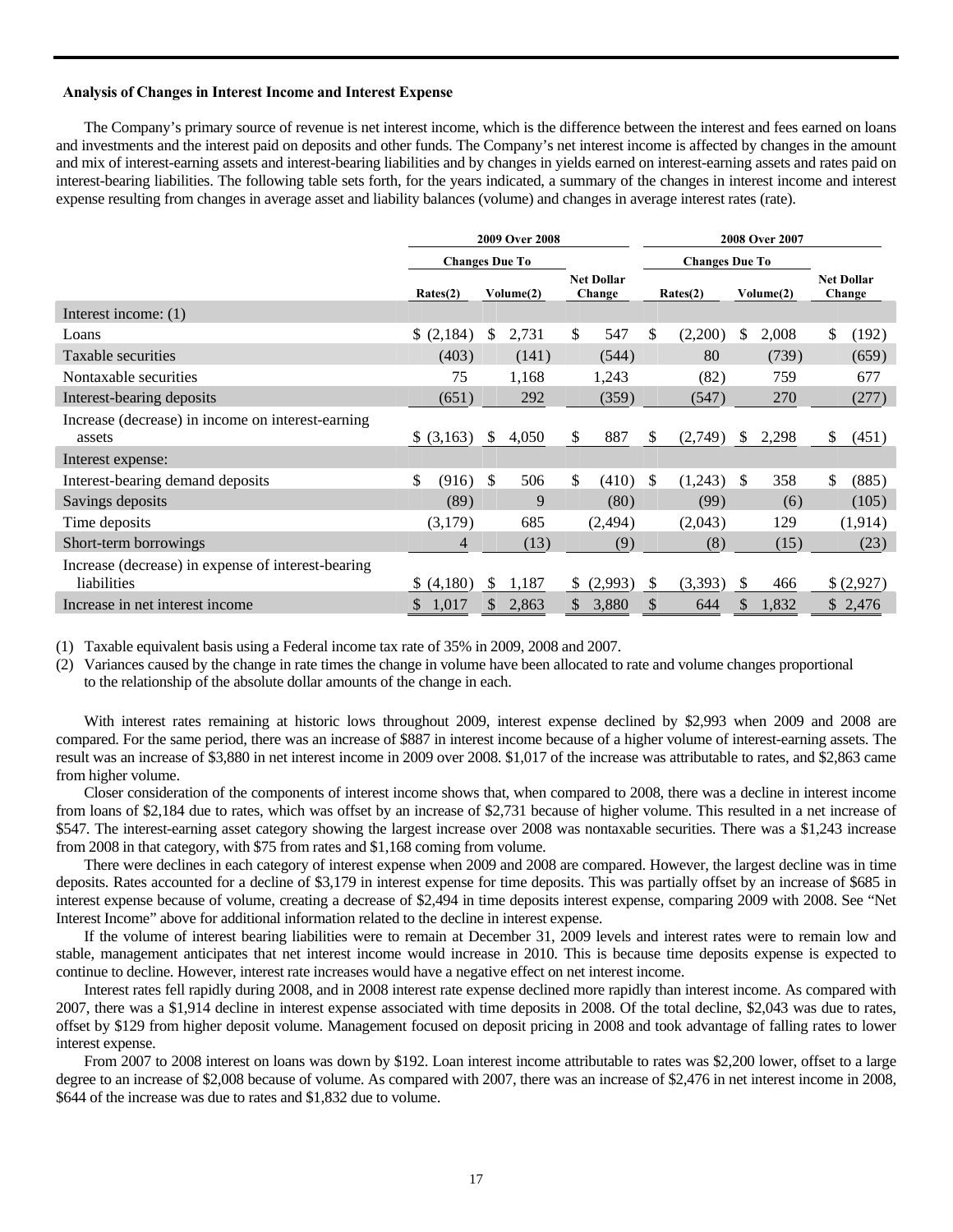#### **Interest Rate Sensitivity**

 The Company considers interest rate risk to be a significant market risk and has systems in place to measure the exposure of net interest income and fair market values to movement in interest rates. Among the tools available to management is interest rate sensitivity analysis, which provides information related to repricing opportunities. Interest rate shock simulations indicate potential economic loss due to future interest rate changes. Shock analysis is a test that measures the effect of a hypothetical, immediate and parallel shift in interest rates. The following table shows the results of a rate shock and the effects on net income and return on average assets and return on average equity projected at December 31, 2009 and 2008. For purposes of this analysis, noninterest income and expenses are assumed to be flat.

| Rate Shift (bp) | <b>Return on Average Assets</b> |          | <b>Return on Average Equity</b> |        |  |
|-----------------|---------------------------------|----------|---------------------------------|--------|--|
|                 | 2009                            | 2008     | 2009                            | 2008   |  |
| 300             | 0.87%                           | $0.83\%$ | 8.60%                           | 6.87%  |  |
| 200             | 1.11%                           | 1.08%    | 10.84%                          | 8.81%  |  |
| 100             | 1.33%                           | 1.32%    | 12.92%                          | 10.71% |  |
| $(-)100$        | 1.79%                           | 1.81%    | 17.08%                          | 14.46% |  |
| $(-)200$        | 1.72%                           | 1.85%    | 16.40%                          | 14.79% |  |
| $(-)300$        | 1.59%                           | 1.74%    | 15.26%                          | 13.93% |  |

 Simulation analysis is another tool available to the Company to test asset and liability management strategies under rising and falling rate conditions. As a part of the simulation process, certain estimates and assumptions must be made. These include, but are not limited to, asset growth, the mix of assets and liabilities, rate environment and local and national economic conditions. Asset growth and the mix of assets can, to a degree, be influenced by management. Other areas, such as the rate environment and economic factors, cannot be controlled. In addition, competitive pressures can make it difficult to price deposits and loans in a manner that optimally minimizes interest rate risk. Therefore, actual results may vary materially from any particular forecast or shock analysis. This shortcoming is offset somewhat by the periodic reforecasting of the balance sheet to reflect current trends and economic conditions. Shock analysis must also be updated periodically as a part of the asset and liability management process.

#### **Noninterest Income**

|                                  | <b>Year Ended</b> |                          |     |                          |      |                          |  |  |  |  |  |  |
|----------------------------------|-------------------|--------------------------|-----|--------------------------|------|--------------------------|--|--|--|--|--|--|
|                                  |                   | <b>December 31, 2009</b> |     | <b>December 31, 2008</b> |      | <b>December 31, 2007</b> |  |  |  |  |  |  |
| Service charges on deposits      |                   | 3,314                    | - S | 3,425                    | - \$ | 3,291                    |  |  |  |  |  |  |
| Other service charges and fees   |                   | 343                      |     | 326                      |      | 330                      |  |  |  |  |  |  |
| Credit card fees                 |                   | 2,803                    |     | 2,808                    |      | 2,740                    |  |  |  |  |  |  |
| Trust fees                       |                   | 1,053                    |     | 1,231                    |      | 1,333                    |  |  |  |  |  |  |
| Bank-owned life insurance income |                   | 756                      |     | 684                      |      | 592                      |  |  |  |  |  |  |
| Other income                     |                   | 491                      |     | 438                      |      | 423                      |  |  |  |  |  |  |
| Realized securities gains        |                   | 44                       |     | 175                      |      | 51                       |  |  |  |  |  |  |
| Total noninterest income         |                   | 8,804                    |     | 9,087                    |      | 8,760                    |  |  |  |  |  |  |

 Service charges on deposit accounts totaled \$3,314 for the year ended December 31, 2009. This is a decline of \$111, or 3.2%, from \$3,425 for the year ended December 31, 2008. Service charges on deposit accounts increased \$134, or 4.1% from 2007 to 2008. This expense category is affected by the number of deposit accounts, the level of service charges and the number of checking account overdrafts. The 2009 decline resulted from a decrease in fees from checking account overdrafts and fees for checks returned for insufficient funds. An increase in the level of service charges in mid-2008 accounted for the growth in 2008.

 Other service charges and fees included charges for official checks, income from the sale of checks to customers, safe deposit box rent, fees from letters of credit and income from commissions on the sale of credit life, accident and health insurance. These fees were \$343 for the year ended December 31, 2009, up by \$17, or 5.2%, over the \$326 for 2008. The total for the year ended December 31, 2008 was \$4 lower than the \$330 posted for the year ended December 31, 2007. Both the \$17 increase in 2009 and the \$4 decrease in 2008 in other service charges and fees were the result of small changes in several categories of fees, none of which is significant by itself.

 At \$2,803 credit card fees for the year ended December 31, 2009, were \$5 lower than the \$2,808 reported for the year ended December 31, 2008. From 2007 to 2008, credit card fees grew by \$68, or 2.5%. The small decline reported for 2009 is due to a lower volume of merchant transaction fees and credit card fees, while the 2008 increase is from internally generated growth in those same types of fees.

Trust fees, at \$1,053, were down by \$178, or 14.5%, when the years ended December 31, 2009 and 2008 are compared. At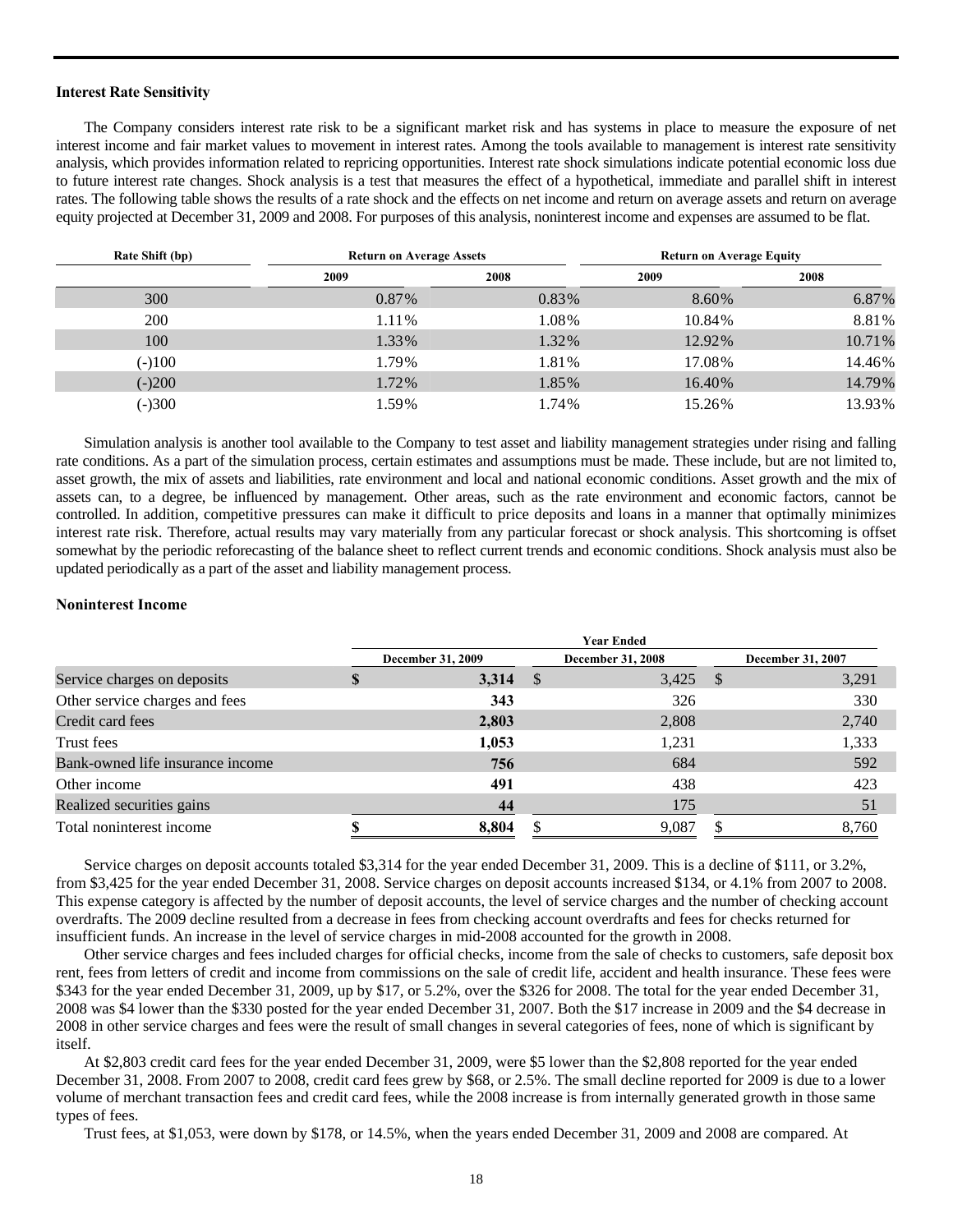December 31, 2008 trust fees were \$1,231, a decline of \$102, or 7.7%, from 2007. Trust fees are generated from a number of different types of accounts, including estates, personal trusts, employee benefit trusts, investment management accounts, attorney-in-fact accounts and guardianships. Trust income varies depending on the number and type of accounts under management and financial market conditions. The significant declines in the financial markets in 2008 and early 2009 negatively affected Trust fee income in both years. The number of accounts under management decreased in 2009 and in 2008, and the mix of account types also affected the level of Trust fees in both periods.

 Noninterest income from bank-owned life insurance (BOLI) increased \$72, or 10.5%, from \$684 for the year ended December 31, 2008 to \$756 for 2009. It grew from \$592 to \$684 from December 31, 2007 to December 31, 2008, an increase of \$92, or 15.5%. The Company purchased additional BOLI in mid-2008. The additional insurance purchase and the performance of the variable rate policies are the source of growth in BOLI income for 2009 and 2008.

 Other income is income that cannot be classified in another category. Some examples include net gains from the sales of fixed assets, rent from foreclosed properties and revenue from investment and insurance sales. Other income for the year 2009 was \$491, an increase of \$53, or 12.1%, when compared with \$438 for the year ended December 31, 2008. Other income for 2008 increased by \$15, or 3.5%, when compared with 2007. Included in other income for 2009 was \$150 in income attributable to a contract signing incentive with a check and document supplier, offset by a decline of \$59 in commission from investment sales at NBFS. The increase in 2008 over 2007 was largely attributable to an increase in investment services commission.

 During the first quarter of 2008, the Company recognized \$290 in a one-time gain from the initial public offering of Visa, Inc. stock. When the credit card processor went public, the Company was required to sell a portion of its Class B shares. This gain, offset by losses in called investment securities was the source of the \$175 in realized securities gains/losses reported for the year ended December 31, 2008. Realized securities gains in 2009 have come solely from gains in called securities. Therefore, the \$44 in 2009 realized securities gains declined \$131 from the 2008 total. Likewise for 2007, in the year prior to the one-time Visa, Inc. stock gain, realized securities gains from called securities were at \$51.

### **Noninterest Expense**

|                                      | <b>Year Ended</b> |                          |      |                          |                   |        |  |  |  |  |  |
|--------------------------------------|-------------------|--------------------------|------|--------------------------|-------------------|--------|--|--|--|--|--|
|                                      |                   | <b>December 31, 2009</b> |      | <b>December 31, 2008</b> | December 31, 2007 |        |  |  |  |  |  |
| Salaries and employee benefits       |                   | 11,336                   | - \$ | $11,168$ \$              |                   | 10,773 |  |  |  |  |  |
| Occupancy, furniture and fixtures    |                   | 1,792                    |      | 1,751                    |                   | 1,743  |  |  |  |  |  |
| Data processing and ATM              |                   | 1,371                    |      | 1,381                    |                   | 1,149  |  |  |  |  |  |
| FDIC assessment                      |                   | 1,727                    |      | 209                      |                   | 89     |  |  |  |  |  |
| Credit card processing               |                   | 2,121                    |      | 2,105                    |                   | 2,146  |  |  |  |  |  |
| Intangibles amortization             |                   | 1,093                    |      | 1,119                    |                   | 1,138  |  |  |  |  |  |
| Net costs of other real estate owned |                   | 393                      |      | 100                      |                   | 81     |  |  |  |  |  |
| Franchise taxes                      |                   | 885                      |      | 823                      |                   | 578    |  |  |  |  |  |
| Other operating expenses             |                   | 3,135                    |      | 3,367                    |                   | 3,259  |  |  |  |  |  |
| Total noninterest expense            |                   | 23,853                   |      | 22,023                   |                   | 20,956 |  |  |  |  |  |

Salaries and benefits expense increased \$168, or 1.5%, from \$11,168 for the year ended December 31, 2008 to \$11,336 for the year ended December 31, 2009. When 2007 and 2008 are compared, salary and benefits expense grew by \$395, or 3.7%, from \$10,773 to \$11,168. The modest increase in 2009 is the result of the Company's efforts to control salary costs. Higher benefits expense in 2008, including a larger contribution to the employee stock ownership plan, accounted for a large part of that year's increase.

 Occupancy, furniture and fixtures expense was \$1,792 for the year ended December 31, 2009, an increase of \$41, or 2.3%, from the prior year. The 2008 total was \$1,751, an increase of \$8, or 0.5%, from the \$1,743 reported at year-end 2007. The small increases reported in both 2009 and 2008 are reflective of the Company's emphasis on containing controllable expenses. On June 30, 2009, NBB consolidated one of its Tazewell, Virginia branch offices with a nearby office. Although this closure at mid-year did not produce significant cost savings in 2009, it is expected to assist in the Company's future efforts to control its occupancy expense particularly if efforts to sell the buildings are successful.

 Data processing and ATM expense was \$1,371 in 2009, \$1,381 in 2008 and \$1,149 in 2007. Expenses in this category were higher in 2008 than in 2007 because of costs associated with branch capture and merchant capture, as well as higher depreciation costs. The 2008 installation costs were not repeated in 2009, explaining a portion of the \$10 decline in data processing and ATM expense from 2008 to 2009. These savings were partially offset by an investment in replacement computers. This category is expected to likely increase in 2010 because the Company has undertaken a planned replacement of its host computer. That is expected to be complete in the first quarter of the year.

 There was a significant increase in assessments for the Federal Deposit Insurance Corporation Deposit Insurance Fund when December 31, 2008 and December 31, 2009 are compared. The total for 2008 was \$209, and the 2009 total was \$1,727. The increase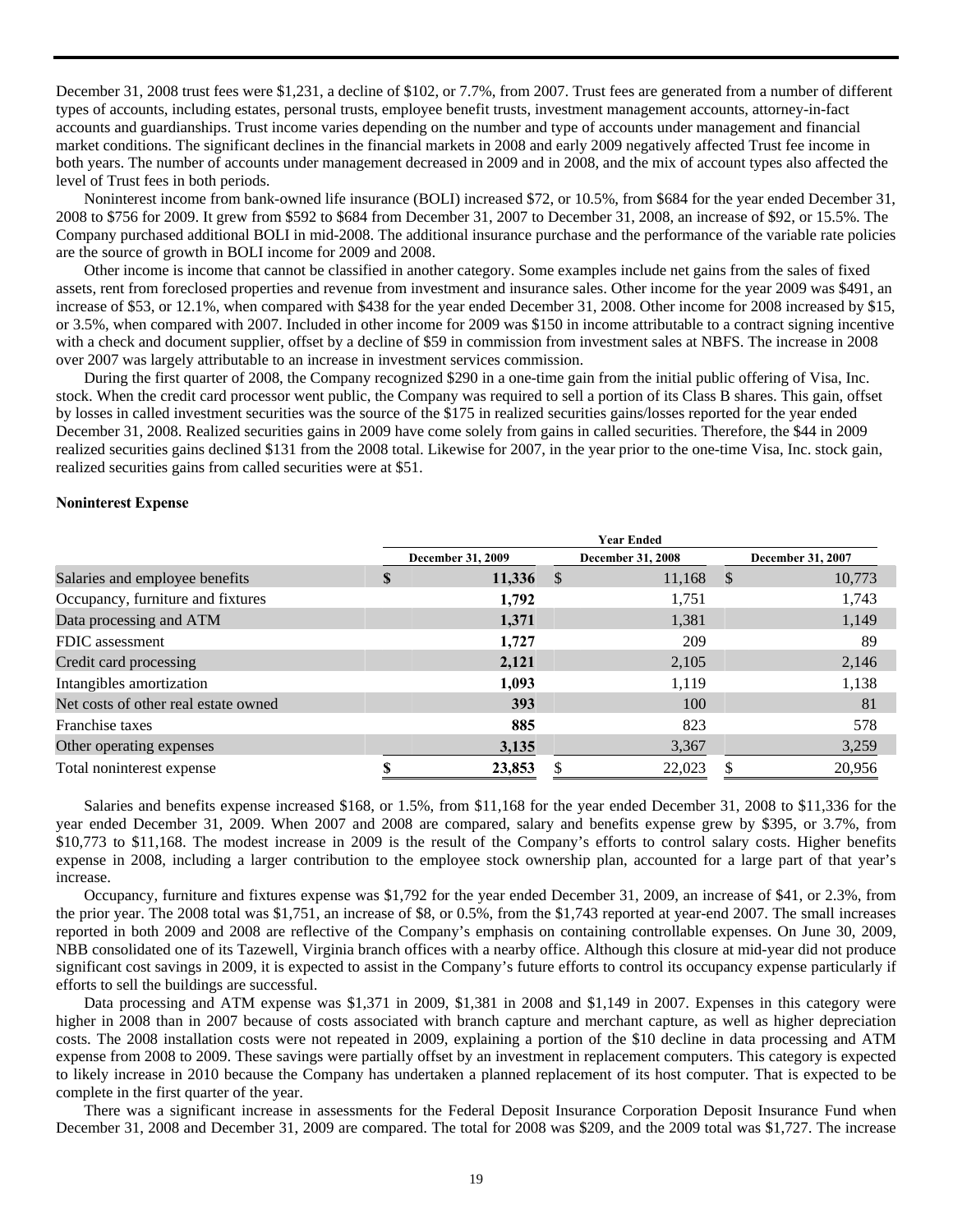is a combination of an FDIC special assessment of five basis points of total NBB assets, less Tier 1 capital, as of June 30, 2009, which was payable on September 30, 2009, and a higher level of regular quarterly payments. The FDIC assessment increased from \$89 to \$209 from 2007 to 2008. This is because NBB had credits toward its Deposit Insurance Fund assessments in 2008 that were not available in 2009. As has been discussed, on November 12, 2009, the FDIC adopted a rule requiring all insured depositary institutions (including NBB) to prepay on December 30, 2009 their estimated quarterly regular risk-based assessments for the fourth quarter of 2009 and for all of 2010, 2011, 2012. Given the severity of the recession and the slow pace of recovery, the Company has no assurance that the FDIC will not impose additional future special assessments or increases in regular assessments on NBB and other banks in order to main the integrity of the Deposit Insurance Fund. The Company cannot predict if or when FDIC assessments will increase.

 Credit card processing expense was \$2,121 for the period ended December 31, 2009, a nominal increase of \$16 from 2008's total of \$2,105. Credit card processing expense in 2008 totaled \$2,105. Credit card processing expense in 2008 declined \$41, or 1.9%, from \$2,146 in 2007. This expense is driven by the volume of credit card, debit card and merchant account transactions and by the level of merchant discount fees. It is subject to a degree of variability.

 The expense for intangibles and goodwill amortization is related to acquisitions. There were no acquisitions in the last year, and certain expenses from past transactions have been fully amortized. This accounts for the \$26, or 2.3% decline in 2009, from \$1,119 for 2008 to \$1,093 for 2009. It is also the reason for the \$19, or 1.7%, decline reported for 2008.

 Net costs of other real estate owned have increased from \$100 for the period ended December 31, 2008 to \$393 in 2009. From 2007 to 2008, net costs of other real estate owned increased from \$81 to \$100. This expense category varies with the number of foreclosed properties owned by NBB and with the expense associated with each. It has increased in 2009 as the total of other real estate owned includes write-downs on other real estate owned plus other costs associated with carrying these properties, offset by gains on the sale of other real estate. In 2009, write-downs on other real estate were \$309. This compares with \$11 in 2008. Other costs for these properties in 2009 were \$78, while they were \$94 in 2008. There was a total of \$6 in sale of other real estate for 2009 and \$5 in gains for 2008. Management anticipates that the total of other real estate owned will continue to increase as the slow economy impacts businesses and individuals.

 Franchise taxes were \$885 for the period ended December 31, 2009 and \$823 for 2008. They increased from \$578 to \$823 from 2007 to 2008. State bank franchise taxes are based upon total equity, which increased in both 2008 and 2009.

 The category of other operating expenses includes noninterest expense items such as professional services, stationery and supplies, telephone costs and charitable donations. For the year ended December 31, 2009, other operating expenses were \$3,135. This compares with \$3,367 for 2008 and \$3,259 for 2007. Declines of \$298 in professional fees, \$56 in courier expenses and \$40 in postage cost all contributed to the \$232, or 6.9%, decline between 2008 and 2009. From 2007 to 2008, professional fees increased by \$167 and charitable donations grew by \$59.

### **Income Taxes**

 Income tax expense for 2009 was \$3,660 compared to \$3,645 in 2008 and \$3,730 in 2007. Tax exempt income is the primary difference between expected and actual income tax expense. The Company's effective tax rates for 2009, 2008 and 2007 were 20.36%, 21.15% and 22.74%, respectively. The Company is subject to the 35% marginal tax rate. See Note 10 of the Notes to Consolidated Financial Statements for addition information relating to income taxes.

#### **Effects of Inflation**

 The Company's consolidated statements of income generally reflect the effects of inflation. Since interest rates, loan demand and deposit levels are related to inflation, the resulting changes are included in net income. The most significant item which does not reflect the effects of inflation is depreciation expense. Historical dollar values used to determine depreciation expense do not reflect the effects of inflation on the market value of depreciable assets after their acquisition.

#### **Provision and Allowance for Loan Losses**

 In 2009, the Company experienced increases in all categories of nonperforming assets. Nonaccrual loans increased by \$5,417 and loans past due 90 days or more rose by \$570. Other real estate owned increased by \$142. These changes were attributable to the worsening economy in the Company's market area.

 Even though it trended up throughout the year, the deterioration in asset quality became increasingly apparent in the fourth quarter. Based on the Company's internal analysis, the allowance for loan losses was raised to \$6,926, which brought the ratio of the allowance for loan losses to 1.17%. This ratio was 1.02% at December 31, 2008. The provision for loan losses for 2009 was \$1,634, an increase of \$515 over 2008. Net charge-offs levels for 2009 and 2008 are comparable.

 While these levels of nonperforming assets are high for the Company, they are quite low when compared with its peers. The current level of nonperforming assets is manageable in management's opinion. Core earnings remain strong, and there are sufficient resources available to handle these accounts.

As previously mentioned, the increase in nonperforming assets is primarily the result of local economic conditions created by the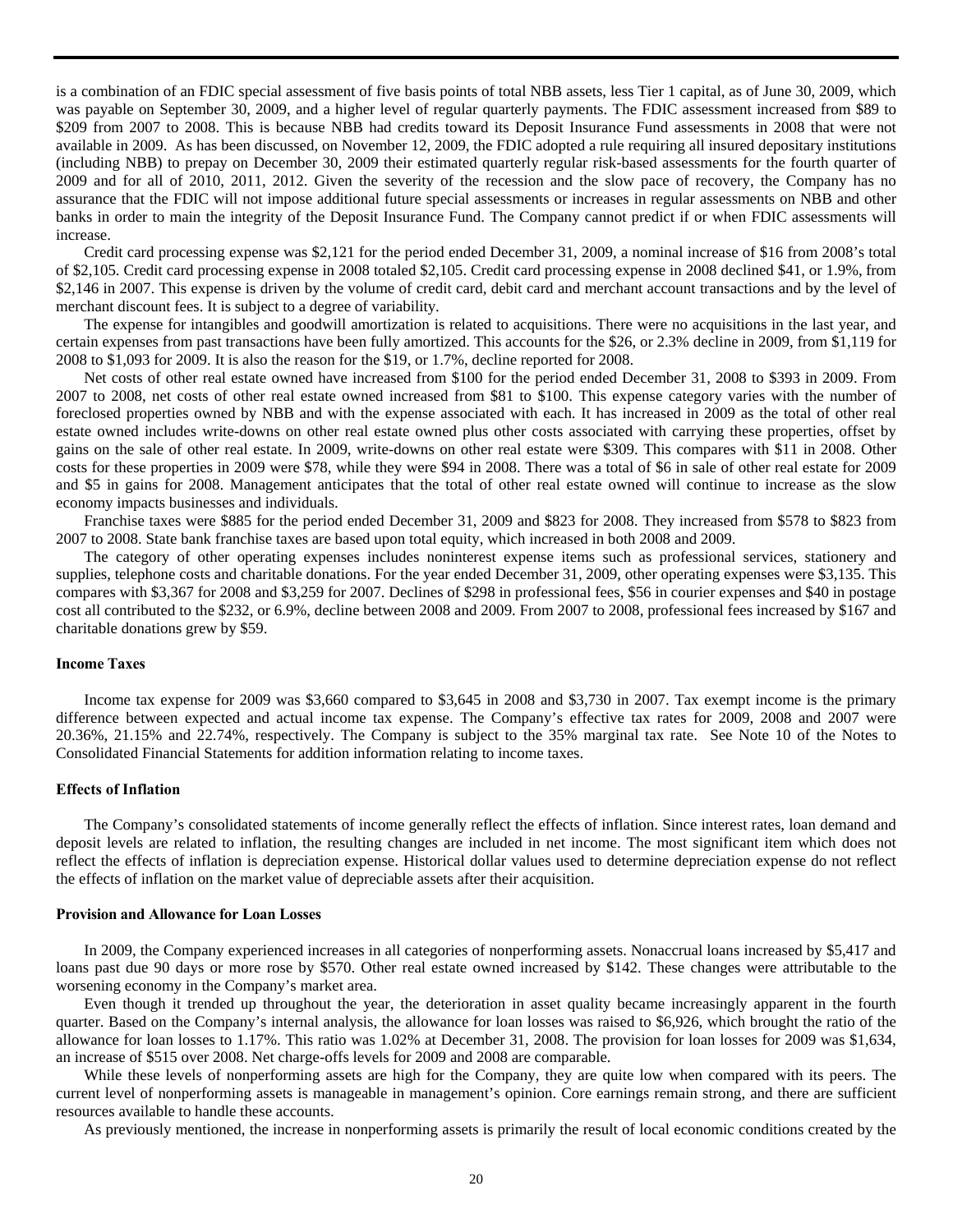recent national recession. There is some evidence to suggest that the recession has ended and a recovery has begun. Even if so, there is a high degree of uncertainty surrounding the speed of recovery. For that reason, management is unable to predict with any degree of certainty whether and how much its asset quality may continue to deteriorate. Based on current information, management believes the level of nonperforming assets will continue to compare well with its peers, but also be high when compared to its own historic level. Please see "Critical Accounting Policies" above for additional information.

### **Summary of Loan Loss Experience**

### **A. Analysis of the Allowance for Loan Losses**

 The following tabulation shows average loan balances at the end of each period; changes in the allowance for loan losses arising from loans charged off and recoveries on loans previously charged off by loan category; and additions to the allowance which have been charged to operating expense:

|                                                  | December 31, |          |               |         |    |         |              |         |              |         |
|--------------------------------------------------|--------------|----------|---------------|---------|----|---------|--------------|---------|--------------|---------|
|                                                  |              | 2009     |               | 2008    |    | 2007    |              | 2006    |              | 2005    |
| Average net loans outstanding                    | S.           | 579,581  | $\mathcal{S}$ | 538,868 | \$ | 505,070 | $\mathbb{S}$ | 488,624 | $\mathbb{S}$ | 487,130 |
| Balance at beginning of year                     |              | 5,858    |               | 5,219   |    | 5,157   |              | 5,449   |              | 5,729   |
| Charge-offs:                                     |              |          |               |         |    |         |              |         |              |         |
| Commercial and industrial loans                  |              | 83       |               | 146     |    |         |              | 101     |              | 373     |
| Real estate mortgage loans                       |              | 181      |               | 24      |    | 66      |              | 6       |              | 50      |
| Real estate construction loans                   |              |          |               |         |    | 64      |              | ---     |              |         |
| Loans to individuals                             |              | 383      |               | 441     |    | 341     |              | 352     |              | 678     |
| Total loans charged off                          |              | 647      |               | 611     |    | 471     |              | 459     |              | 1,101   |
| Recoveries:                                      |              |          |               |         |    |         |              |         |              |         |
| Commercial and industrial loans                  |              | 3        |               | 37      |    | 18      |              | 29      |              | 55      |
| Real estate mortgage loans                       |              | 16       |               |         |    | 2       |              |         |              | 35      |
| Real estate construction loans                   |              |          |               |         |    |         |              | ---     |              |         |
| Loans to individuals                             |              | 62       |               | 94      |    | 90      |              | 88      |              | 164     |
| Total recoveries                                 |              | 81       |               | 131     |    | 110     |              | 118     |              | 254     |
| Net loans charged off                            |              | 566      |               | 480     |    | 361     |              | 341     |              | 847     |
| Additions charged to operations                  |              | 1,634    |               | 1,119   |    | 423     |              | 49      |              | 567     |
| Balance at end of year                           | S            | 6,926    | \$            | 5,858   | S  | 5,219   |              | 5,157   | $\mathbb{S}$ | 5,449   |
| Net charge-offs to average net loans outstanding |              | $0.10\%$ |               | 0.09%   |    | 0.07%   |              | 0.07%   |              | 0.17%   |

 Factors influencing management's judgment in determining the amount of the loan loss provision charged to operating expense include the quality of the loan portfolio as determined by management, the historical loan loss experience, diversification as to type of loans in the portfolio, the amount of secured as compared with unsecured loans and the value of underlying collateral, banking industry standards and averages, and general economic conditions.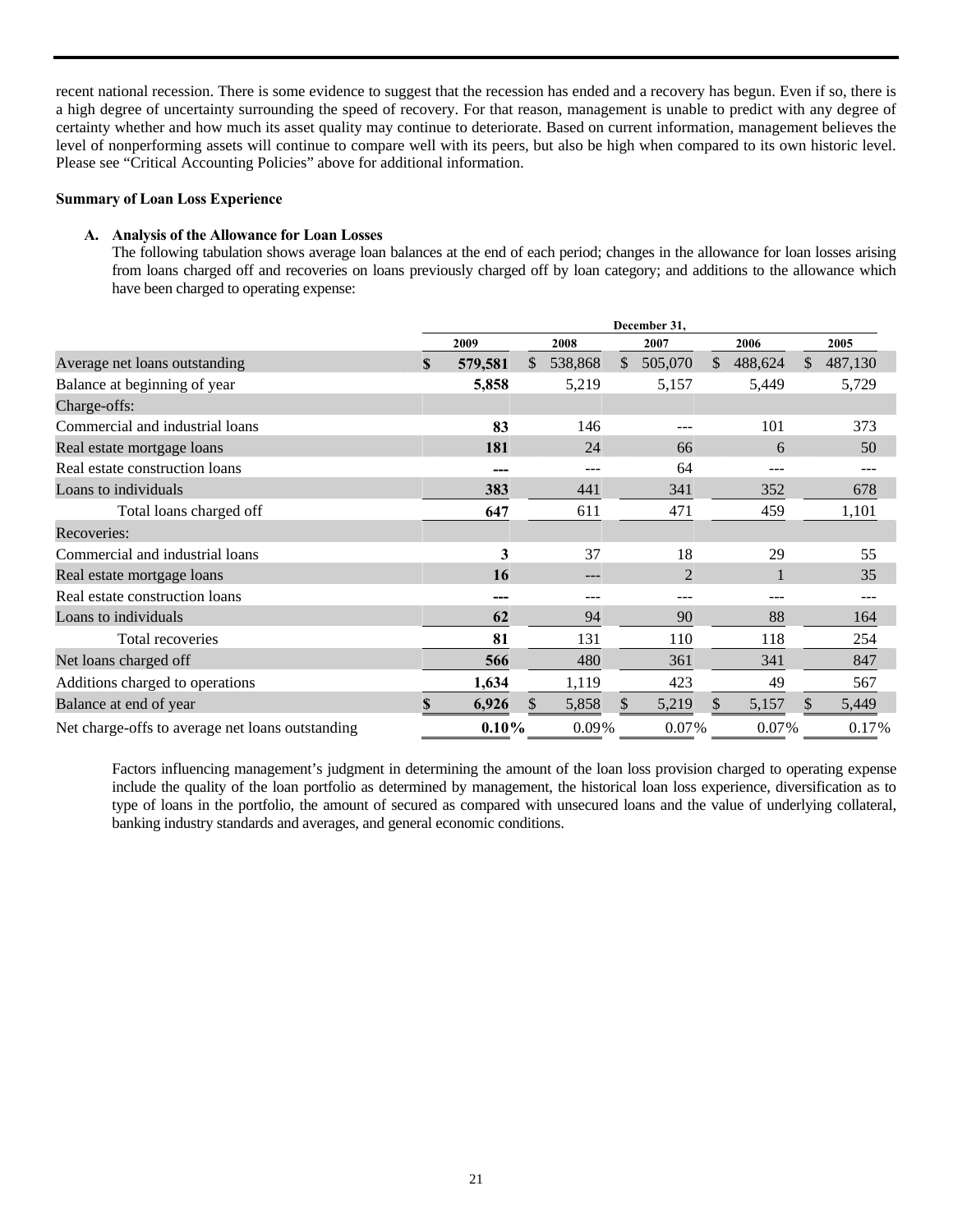### **B. Allocation of the Allowance for Loan Losses**

 The allowance for loan losses has been allocated according to the amount deemed necessary to provide for anticipated losses within the categories of loans for the years indicated as follows:

|                                          |              |                            |                                                                        |                            |                                                                        | December 31,               |                                                                 |                            |                                                                        |                            |                                                                 |  |
|------------------------------------------|--------------|----------------------------|------------------------------------------------------------------------|----------------------------|------------------------------------------------------------------------|----------------------------|-----------------------------------------------------------------|----------------------------|------------------------------------------------------------------------|----------------------------|-----------------------------------------------------------------|--|
|                                          |              |                            | 2009                                                                   |                            | 2008                                                                   |                            | 2007                                                            |                            | 2006                                                                   | 2005                       |                                                                 |  |
|                                          |              | <b>Allowance</b><br>Amount | Percent of<br>Loans in<br>Each<br>Category to<br><b>Total</b><br>Loans | <b>Allowance</b><br>Amount | Percent of<br>Loans in<br>Each<br>Category to<br><b>Total</b><br>Loans | <b>Allowance</b><br>Amount | Percent of<br>Loans in<br>Each<br>Category to<br>Total<br>Loans | <b>Allowance</b><br>Amount | Percent of<br>Loans in<br>Each<br>Category to<br><b>Total</b><br>Loans | <b>Allowance</b><br>Amount | Percent of<br>Loans in<br>Each<br>Category to<br>Total<br>Loans |  |
| Commercial<br>and<br>industrial<br>loans | $\mathbf{s}$ | 2,670                      | 48.05%                                                                 | \$ 2,861                   |                                                                        | 42.70% \$ 1,894            |                                                                 | 41.32% \$1,651             |                                                                        | 42.90% \$1,478             | 53.52%                                                          |  |
| Real estate<br>mortgage<br>loans         |              | 980                        | 28.01%                                                                 | 1,213                      | 28.22%                                                                 | 951                        | 27.73%                                                          | 935                        | 25.17%                                                                 | 1,212                      | 23.79%                                                          |  |
| Real estate<br>construction<br>loans     |              | 1,941                      | $7.72\%$                                                               | 614                        | 10.54%                                                                 | 396                        | 8.90%                                                           | 342                        | 6.75%                                                                  | 420                        | 5.50%                                                           |  |
| Loans to<br>individuals<br>Unallocated   |              | 1,049<br>286               | $16.22\%$                                                              | 1,048<br>122               | 18.54%                                                                 | 1,830<br>148               | 22.05%                                                          | 1,867<br>362               | 25.18%                                                                 | 2,190<br>149               | 17.19%                                                          |  |
|                                          | \$           | 6,926                      | 100.00%                                                                | \$5,858                    | 100.00% \$                                                             | 5,219                      | 100.00%                                                         | \$5,157                    | 100.00%                                                                | \$5,449                    | 100.00%                                                         |  |

### **Balance Sheet**

 On December 31, 2009, the Company had total assets of \$982,367, an increase of \$46,993, or 5.0%, over the total of \$935,374 on December 31, 2008. For 2009, the growth in assets was entirely internally generated and was not the result of acquisitions. Total assets at December 31, 2008 were up by \$47,727, or 5.4%, over the total in 2007.

### **Loans**

### **A. Types of Loans**

|                                        |    |         |               |         |     | December 31. |               |         |               |          |
|----------------------------------------|----|---------|---------------|---------|-----|--------------|---------------|---------|---------------|----------|
|                                        |    | 2009    |               | 2008    |     | 2007         |               | 2006    |               | 2005     |
| Commercial and industrial loans        | п. | 283,998 | <sup>\$</sup> | 246,218 | S   | 216,830      | \$.           | 215,244 | <sup>\$</sup> | 206,389  |
| Real estate mortgage loans             |    | 165,542 |               | 162,757 |     | 145,542      |               | 126,302 |               | 117,421  |
| Real estate construction loans         |    | 45,625  |               | 60,798  |     | 46,697       |               | 33,840  |               | 27,116   |
| Loans to individuals                   |    | 95,844  |               | 106,907 |     | 115,704      |               | 126,316 |               | 142,598  |
| Total loans                            | S  | 591,009 | \$.           | 576,680 | \$. | 524,773      | <sup>\$</sup> | 501,702 | <sup>\$</sup> | 493,524  |
| Less unearned income and deferred fees |    | (1,062) |               | (1,123) |     | (1,119)      |               | (1,059) |               | (913)    |
| Total loans, net of unearned income    | S  | 589,947 | <sup>\$</sup> | 575,557 | \$  | 523,654      | <sup>\$</sup> | 500,643 | S             | 492,611  |
| Less allowance for loans losses        |    | (6,926) |               | (5,858) |     | (5,219)      |               | (5,157) |               | (5, 449) |
| Total loans, net                       |    | 583,021 |               | 569,699 |     | 518,435      |               | 495,486 |               | 487.162  |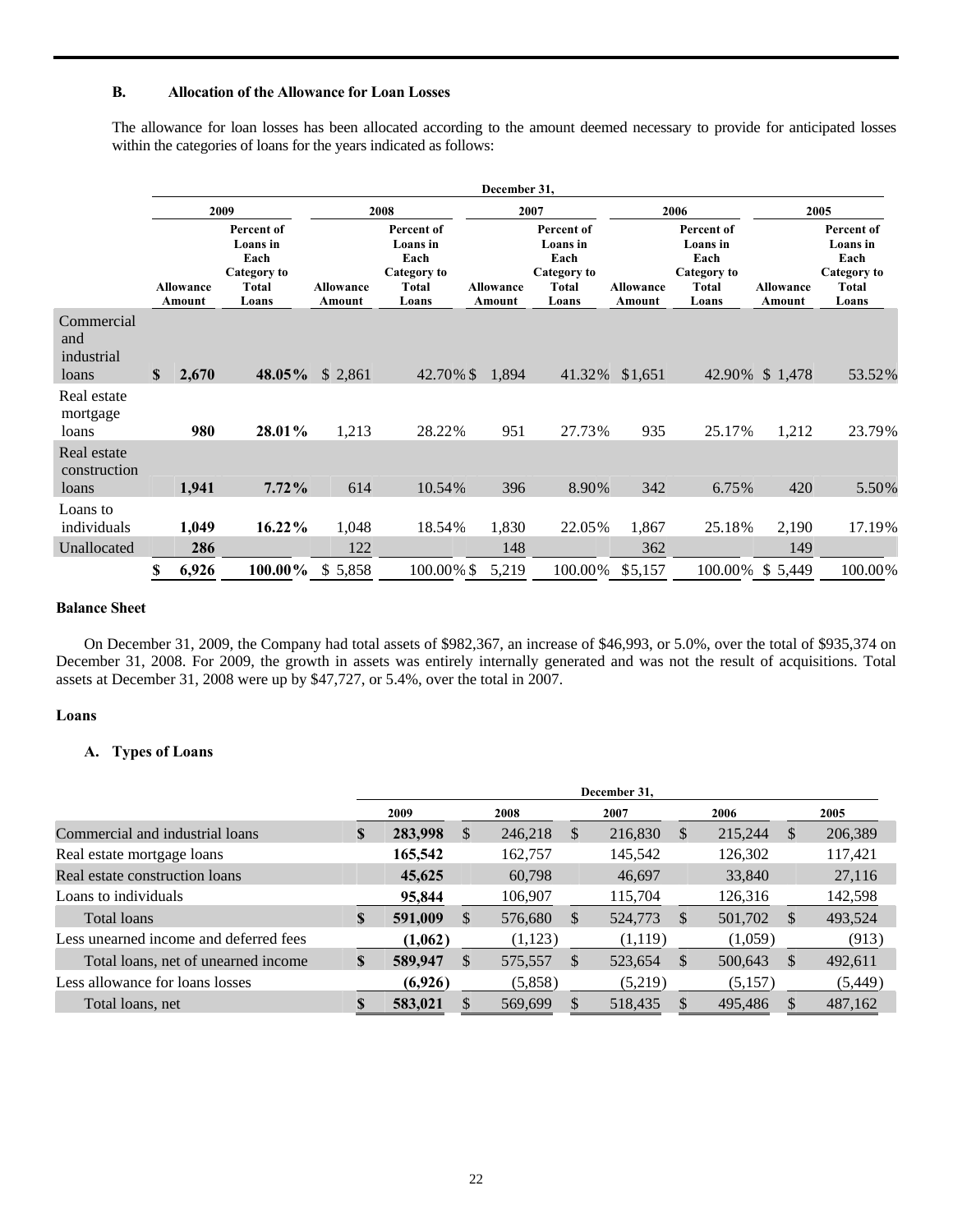### **B. Maturities and Interest Rate Sensitivities**

|                                              | <b>December 31, 2009</b> |               |              |               |  |               |              |  |  |  |  |  |
|----------------------------------------------|--------------------------|---------------|--------------|---------------|--|---------------|--------------|--|--|--|--|--|
|                                              |                          | $\leq$ 1 Year |              | $1 - 5$ Years |  | After 5 Years | Total        |  |  |  |  |  |
| Commercial and industrial                    |                          | 110,241       | <sup>S</sup> | 143,881       |  | 29,876        | 283,998<br>S |  |  |  |  |  |
| Real estate construction                     |                          | 42,023        |              | 3,602         |  | $---$         | 45,625       |  |  |  |  |  |
| Total                                        |                          | 152,264       |              | 147,483       |  | 29,876        | 329,623      |  |  |  |  |  |
| Less loans with predetermined interest rates |                          | 50,159        |              | 11,172        |  | 26,205        | 87,536       |  |  |  |  |  |
| Loans with adjustable rates                  |                          | 102,105       |              | 136,311       |  | 3,671         | 242,087      |  |  |  |  |  |

### **C. Risk Elements**

Nonaccrual, Past Due and Restructured Loans.

 The following table presents aggregate amounts for nonaccrual loans, restructured loans, other real estate owned net, and accruing loans which are contractually past due ninety days or more as to interest or principal payments.

|                                          | December 31, |       |               |         |               |       |               |       |               |      |
|------------------------------------------|--------------|-------|---------------|---------|---------------|-------|---------------|-------|---------------|------|
|                                          |              | 2009  |               | 2008    |               | 2007  | 2006          |       |               | 2005 |
| Nonaccrual loans:                        |              |       |               |         |               |       |               |       |               |      |
| Commercial and industrial                | \$           | 1,455 | \$            | 1,333   | \$            | 1,144 | \$            | $---$ | \$            | 171  |
| Real estate mortgage                     |              |       |               | $- - -$ |               | ---   |               |       |               | ---  |
| Real estate construction                 |              | 2,643 |               |         |               | ---   |               |       |               |      |
| Loans to individuals                     |              |       |               |         |               | 6     |               |       |               |      |
| Total nonperforming loans                | \$           | 4,098 | \$            | 1,333   | \$            | 1,150 | \$            | $---$ | \$            | 178  |
| <b>Restructured loans:</b>               |              |       |               |         |               |       |               |       |               |      |
| Commercial and industrial                |              | 2,652 |               |         |               |       |               |       |               |      |
| Real estate mortgage                     |              |       |               |         |               |       |               |       |               |      |
| Real estate construction                 |              |       |               |         |               | ---   |               |       |               |      |
| Loans to individuals                     |              | ---   |               | ---     |               | ---   |               | ---   |               |      |
| Total restructured loans                 |              | 2,652 |               | ---     |               | ---   |               | $---$ |               | ---  |
| Total nonperforming loans                | \$           | 6,750 | \$            | 1,333   | \$            | 1,150 | \$            |       | \$            | 178  |
| Other real estate owned, net             |              | 2,126 |               | 1,984   |               | 263   |               | 390   |               | 376  |
| Total nonperforming assets               | $\mathbf S$  | 8,876 | $\mathcal{S}$ | 3,317   | $\mathbb{S}$  | 1,413 | \$            | 390   | \$            | 554  |
| Accruing loans past due 90 days or more: |              |       |               |         |               |       |               |       |               |      |
| Commercial and industrial                | $\mathbf S$  | 762   | $\mathcal{S}$ | 663     | $\mathcal{S}$ | 984   | $\mathcal{S}$ | 338   | $\mathcal{S}$ | 142  |
| Real estate mortgage                     |              | 864   |               | 394     |               | 55    |               | 274   |               | 247  |
| Real estate construction                 |              |       |               |         |               | ---   |               | ---   |               |      |
| Loans to individuals                     |              | 71    |               | 70      |               | 142   |               | 69    |               | 157  |
|                                          | \$           | 1,697 | \$            | 1,127   | \$            | 1,181 | \$            | 681   | \$            | 546  |

Loan loss and other industry indicators related to asset quality are presented in the Loan Loss Data table.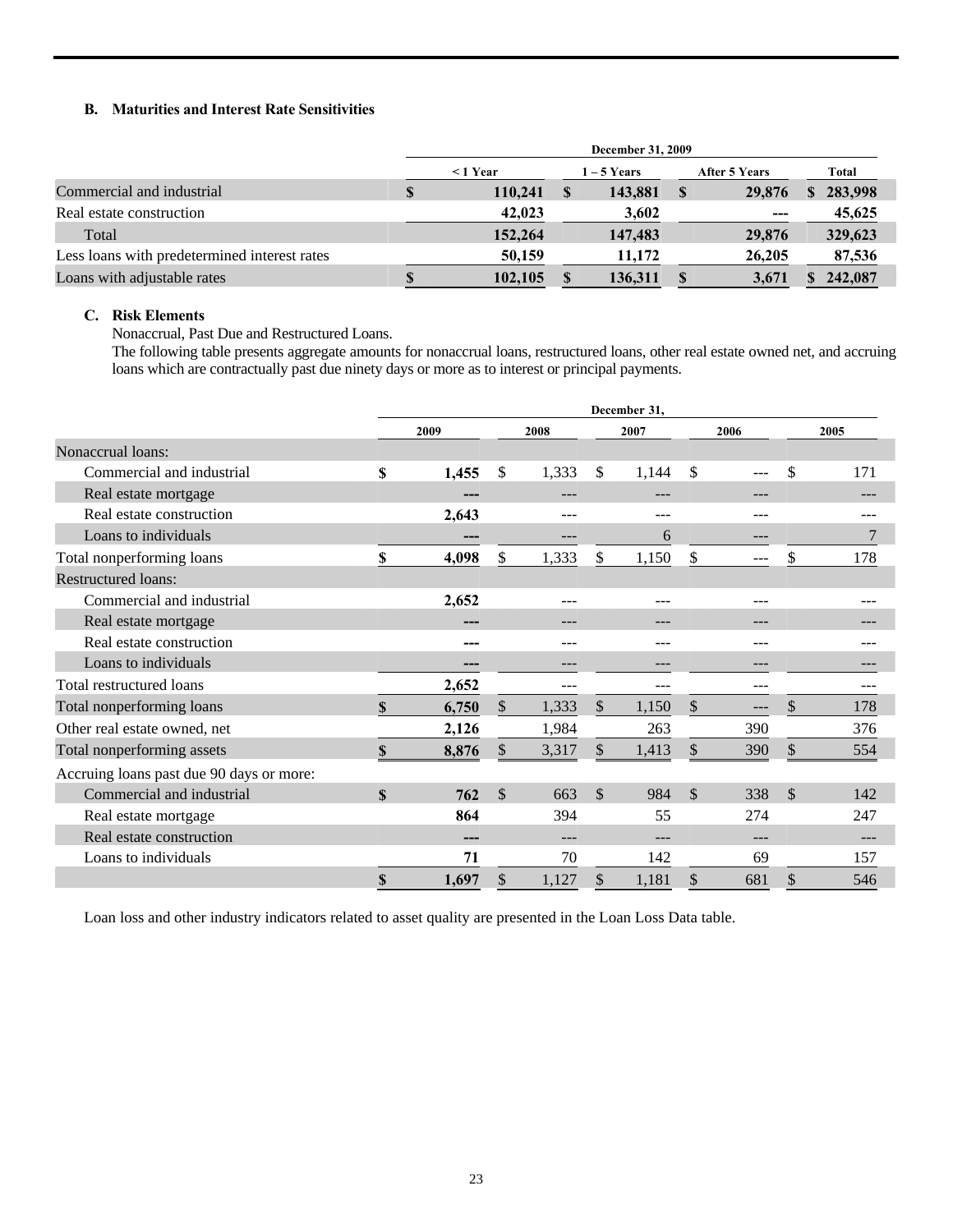#### **Loan Loss Data Table**

|                                                                                                          | 2009               | 2008       | 2007     |
|----------------------------------------------------------------------------------------------------------|--------------------|------------|----------|
| Provision for loan losses                                                                                | 1,634              | $1,119$ \$ | 423      |
| Net charge-offs to average net loans                                                                     | $0.10\%$           | 0.09%      | $0.07\%$ |
| Allowance for loan losses to loans, net of unearned<br>income and deferred fees                          | $1.17\%$           | 1.02%      | 1.00%    |
| Allowance for loan losses to nonperforming loans                                                         | 102.61%            | 439.46%    | 453.83%  |
| Allowance for loan losses to nonperforming assets                                                        | 78.03%             | 176.61%    | 369.36%  |
| Nonperforming assets to loans, net of unearned income<br>and deferred fees, plus other real estate owned | $1.50\%$           | 0.23%      | $0.27\%$ |
| Nonaccrual loans                                                                                         | \$<br>4,098<br>- S | $1,333$ \$ | 1,150    |
| Restructured loans                                                                                       | 2,652              |            |          |
| Other real estate owned, net                                                                             | 2,126              | 1,984      | 263      |
| Total nonperforming assets                                                                               | 8,876              | 3,317      | 1,413    |
| Accruing loans past due 90 days or more                                                                  | 1,697              | 1,127      | 1,181    |

 Nonperforming loans include nonaccrual loans and restructured loans, but do not include accruing loans 90 days or more past due. Impaired loans, or loans in which management has identified a weakness, but which may or may not be nonperforming, are presented in Note 5 of Notes to Consolidated Financial Statements. Total impaired loans at December 31, 2009 were \$7,680, including nonaccrual loans of \$4,098 and one restructured loan of \$2,652. Impaired loans at December 31, 2008 and 2007 were \$1,333 and \$1,150, respectively. All impaired loans in 2008 and 2007 were nonaccrual loans.

#### **Securities**

 The total amortized cost of securities available for sale at December 31, 2009 was \$165,532, and total fair value was \$168,041. This represents an increase of \$20,814, or 14.1% when compared with the fair value of securities available for sale of \$147,227 at December 31, 2008.

 At December 31, 2009, the total amortized cost of securities held to maturity was \$129,376 and fair value was \$129,892. This compares with amortized cost of \$117,772 and fair value of \$117,277 at the same period in 2008 and represents an increase of \$12,615, or 10.8%, when fair value for the two periods is compared.

 Additional information about securities available for sale and securities held to maturity can be found below in Note 3 of the Notes to Consolidated Financial Statements.

 Both categories of securities increased during 2009 because funds were available when loan opportunities did not keep pace with deposit growth and because of the improved performance of the financial market during the year.

 The financial markets have experienced increased volatility and increased risk during the economic downturn. The risk in financial markets affects the Company in the same way that it affects other institutional and individual investors. The Company's investment portfolio includes corporate bonds. If, because of economic hardship, the corporate issuers were to default, there could be a delay in the payment of interest, or there could be a loss of principal and accrued interest. To date, there have been no defaults in any of the corporate bonds held in the portfolio. The Company's investment portfolio also contains a large percentage of municipal bonds. The recession and a slow recovery could negatively impact the ability of states and municipalities to make scheduled principal and interest payments on their outstanding indebtedness. If their income from taxes and other sources declines significantly because of the recession, states and municipalities could default on their bond obligations. The risk is at this point hypothetical, because there have been no defaults among the municipal bonds in the Company's investment portfolio.

 In making investment decisions, management follows internal policy guidelines that help to limit risk by specifying parameters for both security quality and geographic and industry concentrations. Management regularly monitors the quality of the investment portfolio and tracks changes in financial markets. The value of individual securities will be written down if a decline in fair value is considered to be other than temporary, given the totality of the circumstances.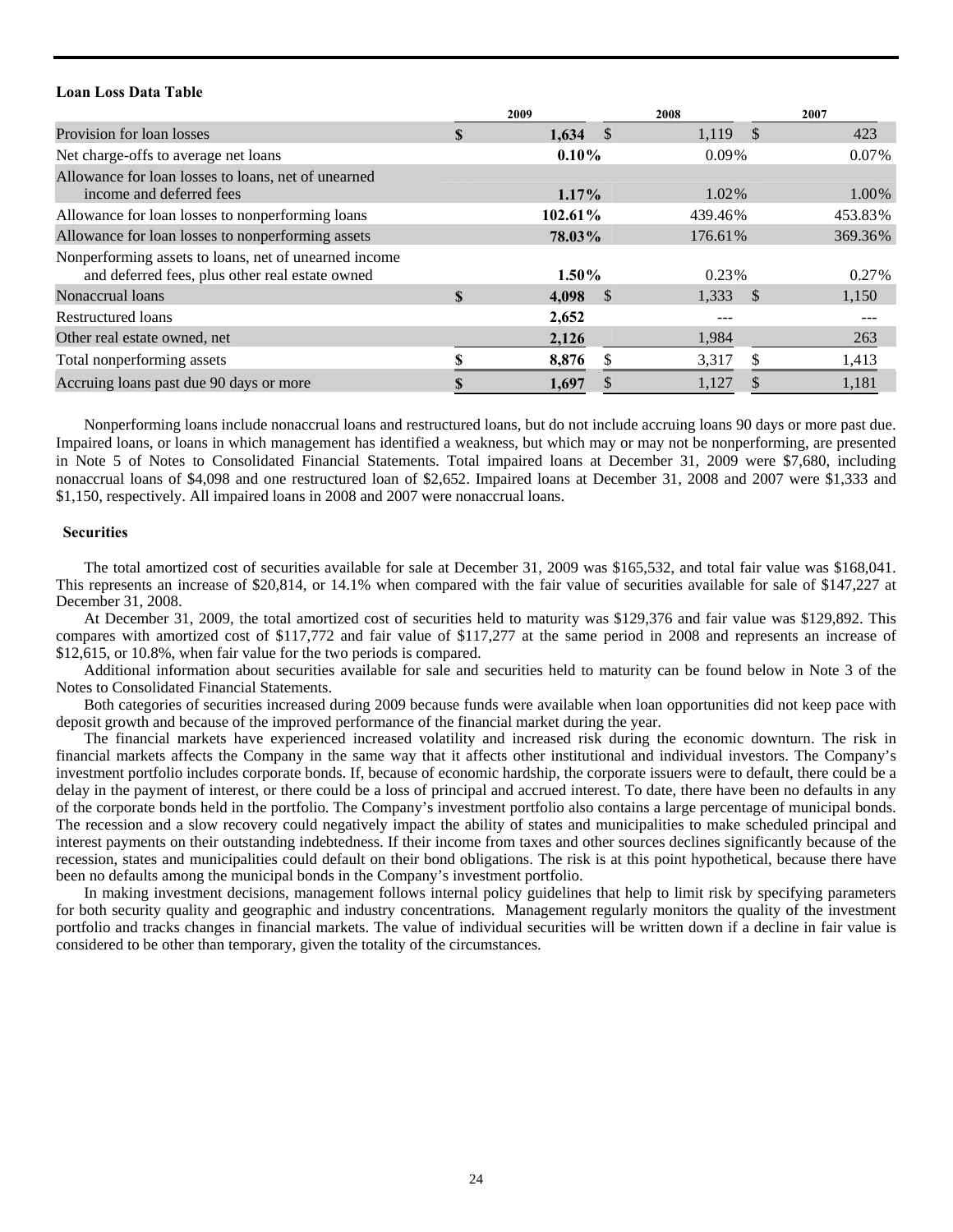### **Maturities and Associated Yields**

 The following table presents the maturities for securities available for sale and held to maturity at their carrying values as of December 31, 2009 and weighted average yield for each range of maturities.

|                                                       | <b>Maturities and Yields</b> |            |    |           |               |                          |              |              |    |                |    |           |  |
|-------------------------------------------------------|------------------------------|------------|----|-----------|---------------|--------------------------|--------------|--------------|----|----------------|----|-----------|--|
| \$ in thousands, except percent data                  |                              |            |    |           |               | <b>December 31, 2009</b> |              |              |    |                |    |           |  |
|                                                       | $\leq$ 1 Year                |            |    | 1-5 Years |               | 5-10 Years               |              | >10<br>Years |    | None           |    | Total     |  |
| Available for Sale:                                   |                              |            |    |           |               |                          |              |              |    |                |    |           |  |
| U.S. Treasury                                         | $\mathcal{S}$                |            | \$ | 2,177     | $\mathcal{S}$ | $---$                    | $\mathbb{S}$ | ---          | \$ |                | \$ | 2,177     |  |
|                                                       |                              | ---<br>--- |    | 3.97%     |               | $---$                    |              | ---          |    | $---$<br>---   |    | 3.97%     |  |
| U.S. Government agencies                              |                              | 3,019      |    | 6,313     |               | 6,955                    |              | 31,300       |    | ---            |    | 47,587    |  |
|                                                       |                              | 4.50%      |    | 4.51%     |               | 4.38%                    |              | 4.24%        |    | $---$          |    | 4.31%     |  |
| Mortgage-backed securities                            |                              | 714        |    | 4,188     |               | 6,109                    |              | 6,005        |    | ---            |    | 17,016    |  |
|                                                       |                              | 4.79%      |    | 4.53%     |               | 5.07%                    |              | 5.29%        |    | ---            |    | 5.00%     |  |
| States and political subdivision - taxable            |                              | ---        |    | 2,741     |               | 181                      |              | ---          |    | ---            |    | 2,922     |  |
|                                                       |                              | $---$      |    | 4.60%     |               | 7.94%                    |              | ---          |    | $---$          |    | 4.81%     |  |
| States and political subdivision $-$ nontaxable $(1)$ |                              | 4,200      |    | 32,915    |               | 20,474                   |              | 13,894       |    | ---            |    | 71,483    |  |
|                                                       |                              | 5.23%      |    | 5.80%     |               | 6.05%                    |              | 5.62%        |    | ---            |    | 5.81%     |  |
| Corporate                                             |                              | 2,951      |    | 16,675    |               | 3,016                    |              | ---          |    | $---$          |    | 22,642    |  |
|                                                       |                              | 3.73%      |    | 4.82%     |               | 5.30%                    |              | $---$        |    | $\overline{a}$ |    | 4.74%     |  |
| Federal Home Loan Bank stock                          |                              | ---        |    | ---       |               | ---                      |              | ---          |    | 1,677          |    | 1,677     |  |
|                                                       |                              |            |    |           |               |                          |              | ---          |    | 0.01%          |    | 0.01%     |  |
| <b>Federal Reserve Bank stock</b>                     |                              | ---        |    | ---       |               | $---$                    |              | $---$        |    | 92             |    | 92        |  |
|                                                       |                              | ---        |    | ---       |               | ---                      |              | ---          |    | 6.00%          |    | 6.00%     |  |
| Other securities                                      |                              | 767        |    | ---       |               | $---$                    |              | ---          |    | 1,678          |    | 2,445     |  |
|                                                       |                              | 0.12%      |    | ---       |               | ---                      |              | ---          |    | 2.77%          |    | 1.94%     |  |
| Total                                                 | \$<br>11,651                 |            |    | \$65,009  | \$            | 36,735                   |              | \$51,199     | \$ | 3,447          |    | \$168,041 |  |
|                                                       |                              | 4.30%      |    | 5.23%     |               | 5.52%                    |              | 4.74%        |    | $1.51\,\%$     |    | 5.00%     |  |
| Held to Maturity:                                     |                              |            |    |           |               |                          |              |              |    |                |    |           |  |
| U.S. Government agencies                              | \$                           | 2,999      | \$ | 3,997     | \$            | $---$                    |              | \$18,082     | \$ | $\overline{a}$ | \$ | 25,078    |  |
|                                                       |                              | 4.64%      |    | 4.69%     |               | ---                      |              | 4.64%        |    | ---            |    | 4.65%     |  |
| Mortgage-backed securities                            |                              | ---        |    | ---       |               | $---$                    |              | 1,458        |    | ---            |    | 1,458     |  |
|                                                       |                              |            |    | ---       |               | $---$                    |              | 5.57%        |    | $---$          |    | 5.57%     |  |
| States and political subdivision - taxable            |                              | ---        |    | 2,000     |               | $---$                    |              | 2,038        |    | $ -$           |    | 4,038     |  |
|                                                       |                              | ---        |    | 5.32%     |               | $---$                    |              | 4.99%        |    | ---            |    | 5.15%     |  |
| States and political subdivision – nontaxable $(1)$   |                              | 6,750      |    | 21,141    |               | 12,895                   |              | 49,850       |    | ---            |    | 90,636    |  |
|                                                       |                              | 5.87%      |    | 6.24%     |               | 5.93%                    |              | 6.18%        |    | $---$          |    | 6.14%     |  |
| Corporate                                             |                              | 2,001      |    | 4,165     |               | 2,000                    |              | ---          |    | $---$          |    | 8,166     |  |
|                                                       |                              | 5.51%      |    | 4.55%     |               | 5.03%                    |              | $---$        |    | $---$          |    | 4.90%     |  |
| Total                                                 | \$<br>11,750                 |            |    | \$31,303  | $\mathbb{S}$  | 14,895                   |              | \$71,428     | \$ | $---$          |    | \$129,376 |  |
|                                                       |                              | 5.49%      |    | 5.76%     |               | 5.81%                    |              | 5.74%        |    | $---$          |    | 5.73%     |  |

(1) Rates shown represent weighted average yield on a fully taxable basis.

 The majority of mortgage-backed securities and collateralized mortgage obligations held at December 31, 2009 were backed by U.S. agencies. Certain holdings are required to be periodically subjected to the Federal Financial Institution Examination Council's (FFIEC) high risk mortgage security test. These tests address possible fluctuations in the average life and variances caused by the change in rate times the change in volume have been allocated to rate and volume changes proportional to the relationship of the absolute dollar amounts of the change in each. Except for U.S. Government securities, the Company has no securities with any issuer that exceeds 10% of stockholders' equity.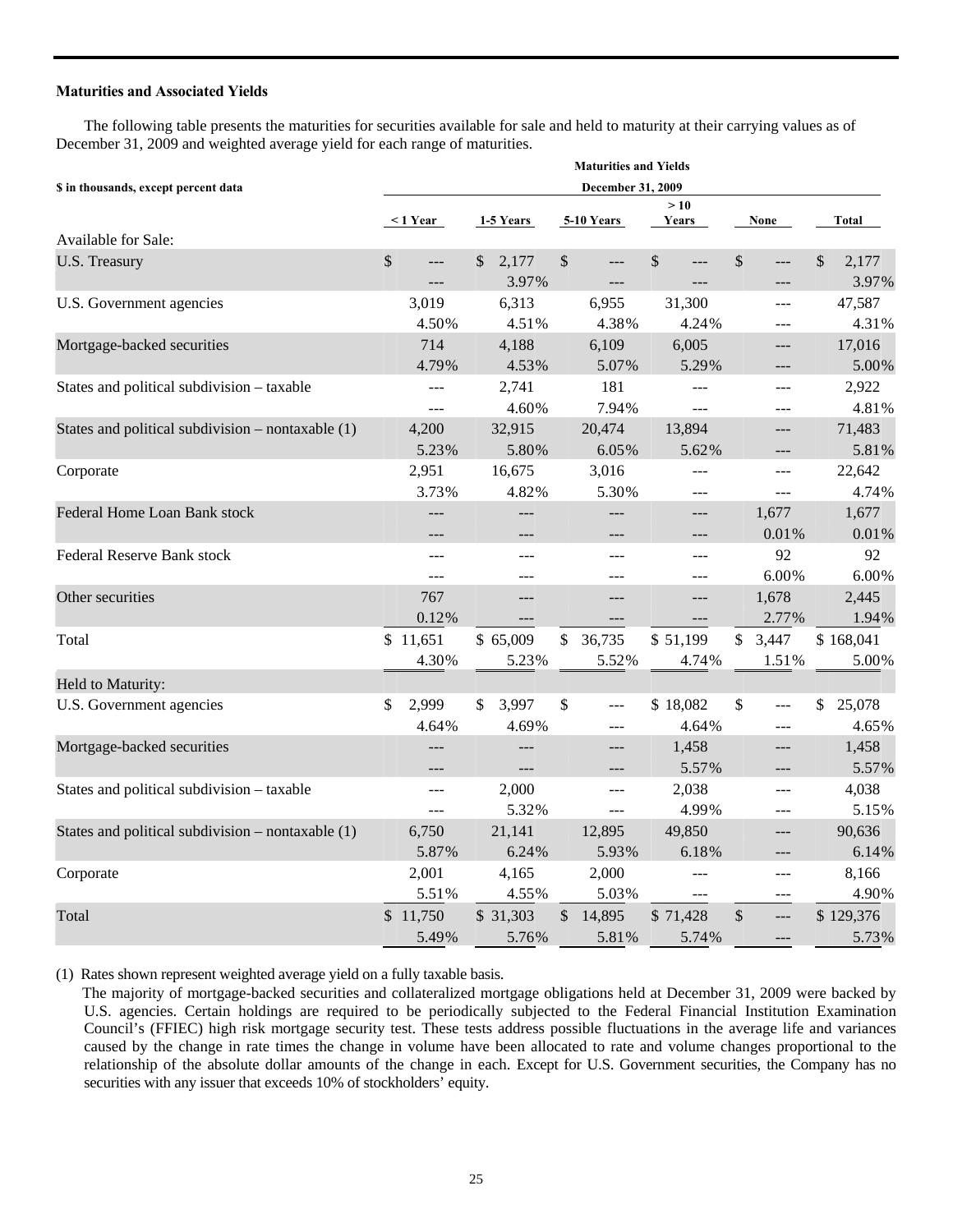#### **Deposits**

 Total deposits increased by \$34,264, or 4.2%, from \$817,848 at December 31, 2008 to \$852,112 at December 31, 2009. Total deposits grew \$41,509, or 5.4%, from \$776,339 at December 31, 2007 to the same period in 2008. A portion of the increase in both 2009 and 2008 is attributable to a higher level of municipal deposits. Also, because of upheaval in the financial markets since the last quarter of 2008, many customers appear to be seeking the safety of insured deposits while other forms of investments are uncertain and volatile. The increases in total deposits for 2009 and 2008 were internally generated and not the result of acquisitions.

#### **A. Average Amounts of Deposits and Average Rates Paid**

Average amounts and average rates paid on deposit categories are presented below:

|                                     | <b>Year Ended December 31,</b> |                    |                          |                    |                          |                    |                          |  |  |  |  |  |  |
|-------------------------------------|--------------------------------|--------------------|--------------------------|--------------------|--------------------------|--------------------|--------------------------|--|--|--|--|--|--|
|                                     |                                | 2009               |                          | 2008               |                          | 2007               |                          |  |  |  |  |  |  |
|                                     |                                | Average<br>Amounts | Average<br>Rates<br>Paid | Average<br>Amounts | Average<br>Rates<br>Paid | Average<br>Amounts | Average<br>Rates<br>Paid |  |  |  |  |  |  |
| Noninterest-bearing demand deposits | S                              | 115,241            | S.<br>---                | 112,608            | $---$                    | 108,854            |                          |  |  |  |  |  |  |
| Interest-bearing demand deposits    |                                | 282,532            | l.09 %                   | 243,409            | 1.43%                    | 223,771            | 1.95%                    |  |  |  |  |  |  |
| Savings deposits                    |                                | 48.992             | $0.11\%$                 | 45,796             | $0.29\%$                 | 46,943             | 0.50%                    |  |  |  |  |  |  |
| Time deposits                       |                                | 399,872            | $3.17\%$                 | 381,961            | 3.98%                    | 379,089            | 4.51%                    |  |  |  |  |  |  |
| Average total deposits              |                                | 846,637            | $2.16\%$ \$              | 783.774            | $2.80\%$ \$              | 758.657            | 3.34%                    |  |  |  |  |  |  |

#### **B. Time Deposits of \$100,000 or More**

The following table sets forth time certificates of deposit and other time deposits of \$100,000 or more:

|                                             | 3 Months or Less | <b>Over 3 Months</b><br><b>Through 6 Months</b> | <b>Over 6 Months</b><br><b>Through 12 Months</b> | Over 12 Months | Total   |
|---------------------------------------------|------------------|-------------------------------------------------|--------------------------------------------------|----------------|---------|
| Total time deposits of<br>\$100,000 or more | 25,725           | 35.128                                          | 70.862                                           | 17.551         | 149,266 |

### **Derivatives and Market Risk Exposures**

 The Company is not a party to derivative financial instruments with off-balance sheet risks such as futures, forwards, swaps, and options. The Company is a party to financial instruments with off-balance sheet risks such as commitments to extend credit, standby letters of credit, and recourse obligations in the normal course of business to meet the financing needs of its customers. See Note 14, of Notes to Consolidated Financial Statements for additional information relating to financial instruments with off-balance sheet risk. Management does not plan any future involvement in high risk derivative products. The Company has investments in mortgagebacked securities, principally GNMA's and FNMA's, with a fair value of approximately \$5,540. See Note 3 of Notes to Consolidated Financial Statements for additional information relating to securities.

 The Company's securities and loans are subject to credit and interest rate risk, and its deposits are subject to interest rate risk. Management considers credit risk when a loan is granted and monitors credit risk after the loan is granted. The Company maintains an allowance for loan losses to absorb losses in the collection of its loans. See Note 5 of Notes to Consolidated Financial Statements for information relating to the allowance for loan losses. See Note 15 of Notes to Consolidated Financial Statements for information relating to concentrations of credit risk. The Company has an asset/liability program to manage its interest rate risk. This program provides management with information related to the rate sensitivity of certain assets and liabilities and the effect of changing rates on profitability and capital accounts.

 The effects of changing interest rates are primarily managed through adjustments to the loan portfolio and deposit base, to the extent competitive factors allow. The investment portfolio is generally longer term. Adjustments for asset and liability management concerns are addressed when securities are called or mature and funds are subsequently reinvested. Historically, securities have been sold for reasons related to credit quality or regulatory limitations. Few, if any, securities available for sale have been disposed of for the express purpose of managing interest rate risk. No trading activity for this purpose is planned in the foreseeable future, though it does remain an option.

 While the asset/liability planning program is designed to protect the Company over the long-term, it does not provide near-term protection from interest rate shocks, as interest rate sensitive assets and liabilities do not by their nature move up or down in tandem in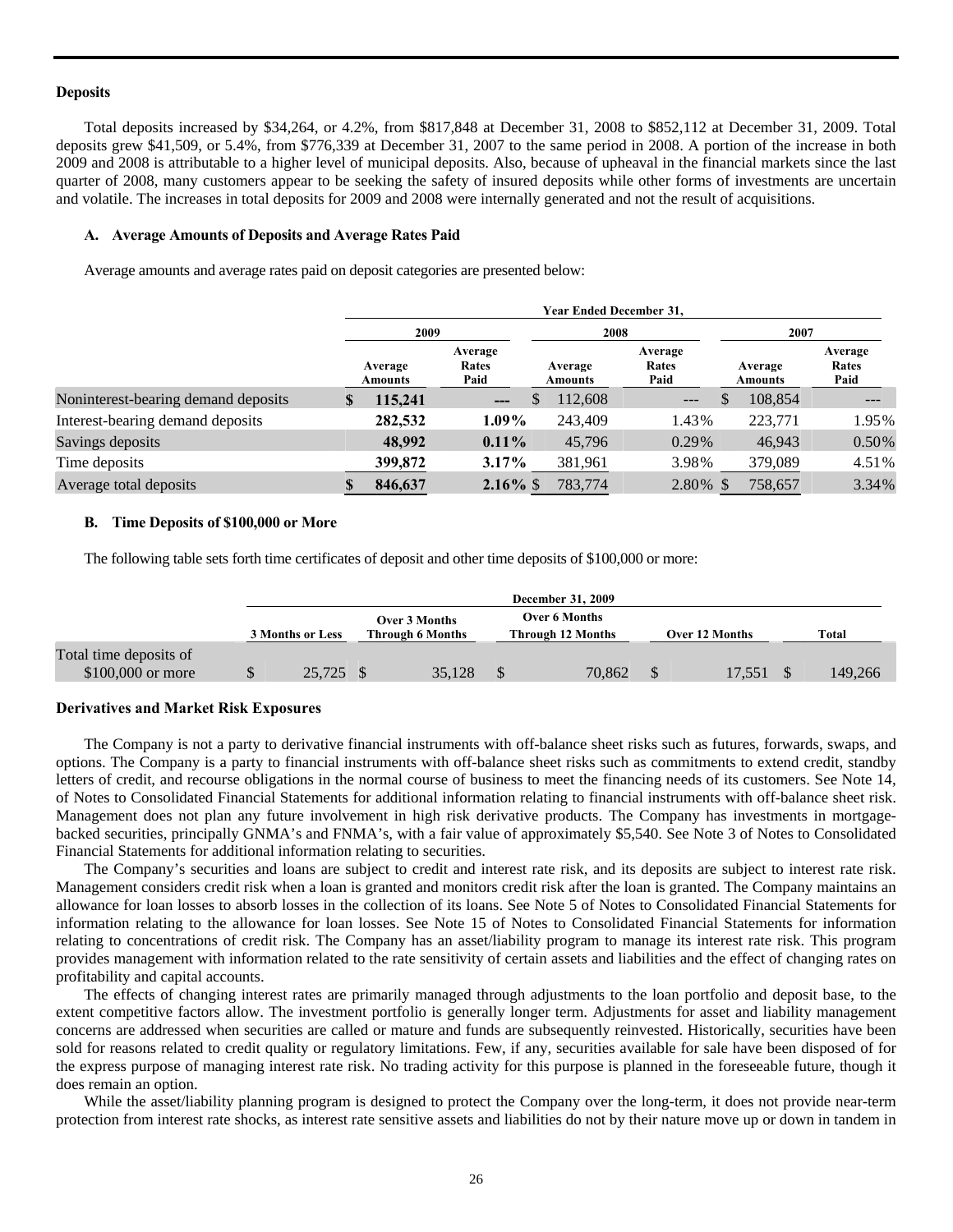response to changes in the overall rate environment. The Company's profitability in the near term may be temporarily negatively affected in a period of rapidly rising or rapidly falling rates, because it takes some time for the Company to change its rates to adjust to a new interest rate environment. See Note 16 of Notes to Consolidated Financial Statements for information relating to fair value of financial instruments and comments concerning interest rate sensitivity.

### **Liquidity**

 Liquidity measures the Company's ability to provide sufficient cash flow to meet its financial commitments, to fund additional loan demand and to handle withdrawals of existing deposits. Sources of liquidity include deposits, loan principal and interest repayments, sales, calls and maturities of securities and short-term borrowing. The Company also has other available sources of liquidity. They include lines of credit with a correspondent bank, advances from the Federal Home Loan Bank and Federal Reserve Bank discount window borrowings.

 Net cash provided by operating activities was \$14,874 for the year ended December 31, 2009. This compares with \$15,864 and \$15,528 for 2008 and 2007, respectively.

 Net cash used in investing activities in 2009 was \$46,737. Net cash used in investing activities was \$51,341 in 2008 and \$20,102 in 2007.

Net cash provided by financing activities was \$28,441 in 2009, compared to \$35,469 in 2008 and \$5,615 in 2007.

 NBB has been able to readily attract deposits at reasonable rates in its market area. It has long had an internal policy designed to keep the loan to deposit ratio within a range of 65% to 75%, which helps to maintain liquidity. At December 31, 2009, the loan to deposit ratio was 69.2%. In addition, management keeps a reasonable percentage of the Company's laddered investment portfolio in investments that are categorized as available for sale. These factors, together with those cited above, contribute to the Company's sound liquidity levels.

 At December 31, 2009, management is unaware of any commitment or trend that would have a material and adverse effect on liquidity.

### **Recent Accounting Pronouncements**

See Note 1 of Notes to Consolidated Financial Statements for information relating to recent accounting pronouncements.

#### **Capital Resources**

 Total stockholders' equity at December 31, 2009 was \$122,076, an increase of \$11,968, or 10.9%, from the \$110,108 at December 31, 2008. The two largest factors in determining 2009 stockholders' equity were retained earnings of \$14,319, less dividends to stockholders of \$5,823. There was also \$49 in exercised stock options.

 Total stockholders' equity grew by \$5,308, or 5.06%, from \$104,800 on December 31, 2007 to \$110,108 on December 31, 2008. Earnings, net of the change in unrealized gains and losses for securities available for sale and dividends paid, accounted for most of the increase in 2008. Exercised stock options provided \$75 in 2008, while the total was offset by \$562 in repurchased common stock.

 The Tier I and Tier II risk-based capital ratios at December 31, 2009 were 16.3% and 17.3%, respectively. Capital ratios are significantly above the regulatory minimum requirements of 4.0% for Tier I and 8.0% for Tier II. The Tier I and Tier II risk-based capital ratios at December 31, 2008 were 15.2% and 16.1%, respectively.

#### **Off-Balance Sheet Arrangements**

The Company's off-balance sheet arrangements are detailed in the table below.

|                                        | <b>Payments Due by Period</b> |  |                         |  |           |  |           |  |                          |  |  |  |
|----------------------------------------|-------------------------------|--|-------------------------|--|-----------|--|-----------|--|--------------------------|--|--|--|
|                                        | Total                         |  | <b>Less Than 1 Year</b> |  | 1-3 Years |  | 3-5 Years |  | <b>More Than 5 Years</b> |  |  |  |
| Commitments to extend credit           | 133,816 \$                    |  | 133,816 \$              |  | $--$ \$   |  | $--$ \$   |  | $- - -$                  |  |  |  |
| Standby letters of credit              | 11.953                        |  | 11,953                  |  | $- - -$   |  | ---       |  |                          |  |  |  |
| Mortgage loans with potential recourse | 25,487                        |  | 25,487                  |  |           |  |           |  |                          |  |  |  |
| <b>Operating leases</b>                | 1,171                         |  | 222                     |  | 454       |  | 419       |  | 76                       |  |  |  |
| Total                                  | 172.427                       |  | 171.478 \$              |  | 454 \$    |  | 419 \$    |  | 76                       |  |  |  |

 In the normal course of business the Company's banking affiliate extends lines of credit to its customers. Amounts drawn upon these lines vary at any given time depending on the business needs of the customers.

 Standby letters of credit are also issued to the bank's customers. There are two types of standby letters of credit. The first is a guarantee of payment to facilitate customer purchases. The second type is a performance letter of credit that guarantees a payment if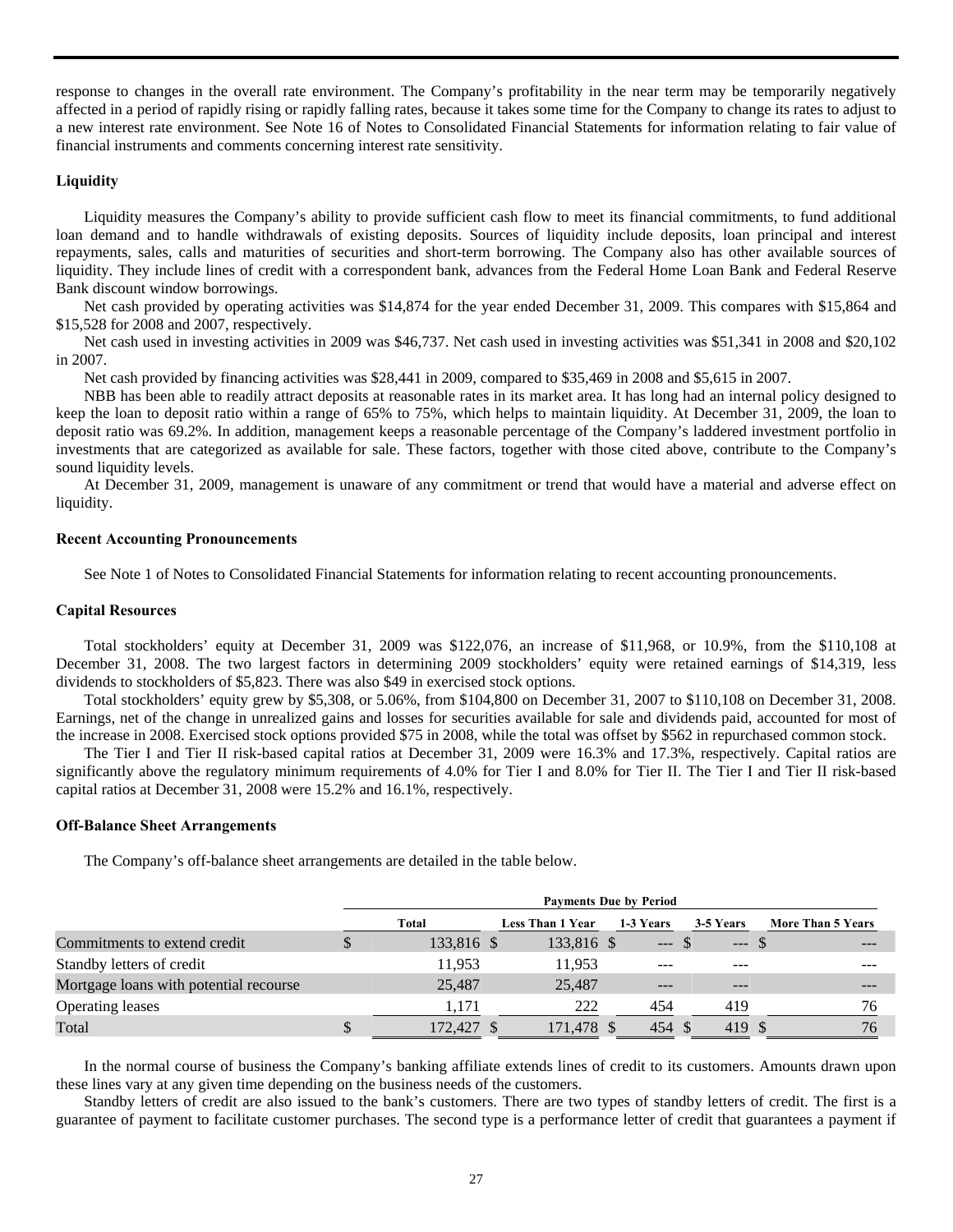the customer fails to perform a specific obligation. Revenue from these letters was approximately \$61 in 2009.

 While it would be possible for customers to draw in full on approved lines of credit and letters of credit, historically this has not occurred. In the event of a sudden and substantial draw on these lines, the Company has its own lines of credit on which it can draw funds. A sale of loans or investments would also be an option.

 The Company sells mortgages on the secondary market for which there are recourse agreements should the borrower default. Operating leases are for buildings used in the Company's day-to-day operations.

### **Item 7A. Quantitative and Qualitative Disclosures About Market Risk**

 Information about market risk is set forth above in the "Interest Rate Sensitivity" and "Derivatives and Market Risk Exposure" sections of the Management's Discussion and Analysis.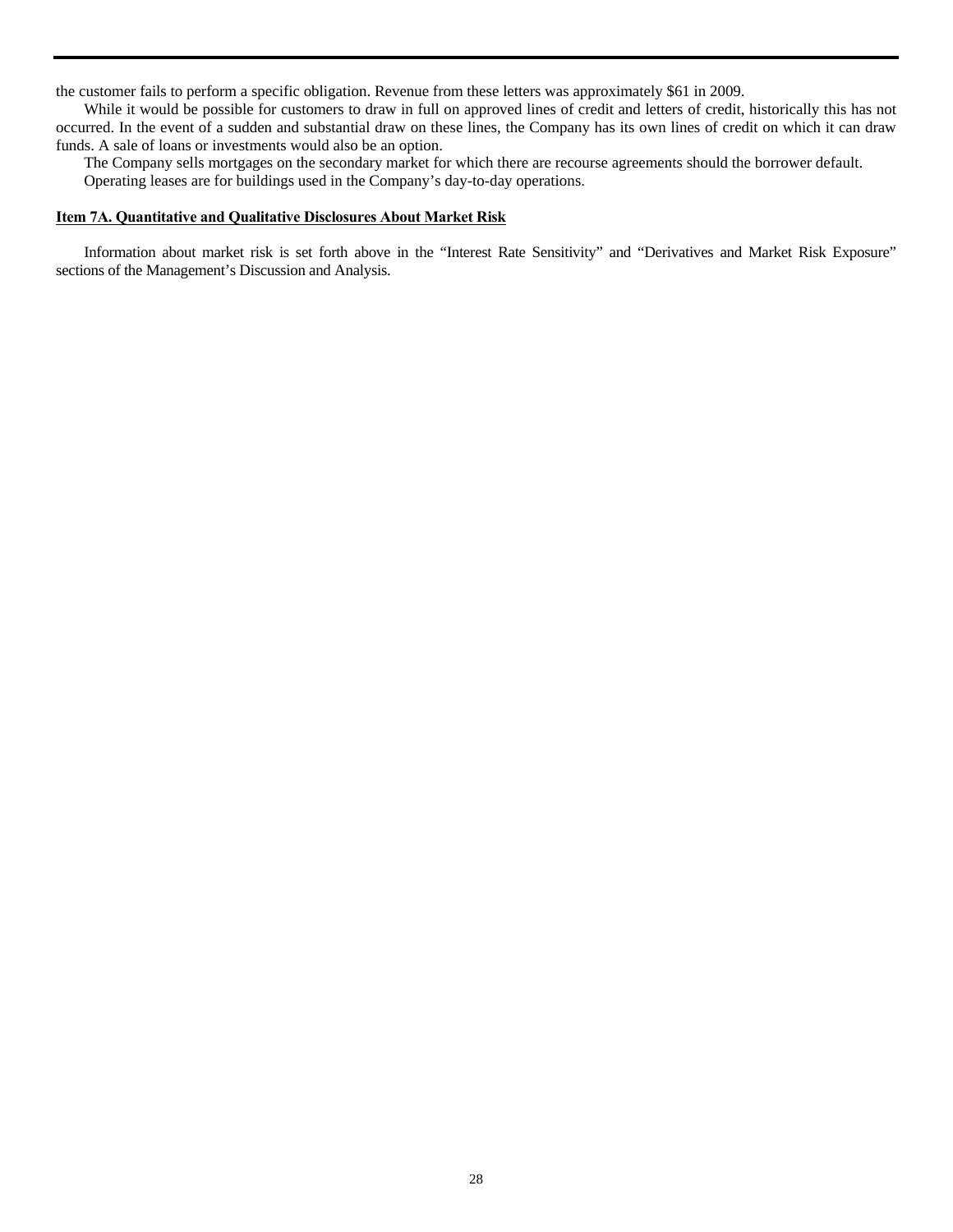# **Item 8. Financial Statements and Supplementary Data**

# **Consolidated Balance Sheets**

|                                                                                                                                          |    | December 31,     |           |         |
|------------------------------------------------------------------------------------------------------------------------------------------|----|------------------|-----------|---------|
| \$ in thousands, except share data                                                                                                       |    | 2009             | 2008      |         |
| <b>Assets</b>                                                                                                                            |    |                  |           |         |
| Cash and due from banks                                                                                                                  | \$ | 12,894           | \$        | 16,316  |
| Interest-bearing deposits                                                                                                                |    | 32,730           |           | 29,656  |
| Securities available for sale, at fair value                                                                                             |    | 168,041          | 147,227   |         |
| Securities held to maturity (fair value approximates \$129,892 at December 31, 2009 and \$117,277 at                                     |    |                  |           |         |
| December 31, 2008)                                                                                                                       |    | 129,376          | 117,772   |         |
| Mortgage loans held for sale                                                                                                             |    | 126              |           | 348     |
| Loans:                                                                                                                                   |    |                  |           |         |
| Real estate construction loans                                                                                                           |    | 45,625           |           | 60,798  |
| Real estate mortgage loans                                                                                                               |    | 165,542          | 162,757   |         |
| Commercial and industrial loans                                                                                                          |    | 283,998          | 246,218   |         |
| Loans to individuals                                                                                                                     |    | 95,844           | 106,907   |         |
| <b>Total loans</b>                                                                                                                       |    | 591,009          | 576,680   |         |
| Less unearned income and deferred fees                                                                                                   |    | (1,062)          |           | (1,123) |
| Loans, net of unearned income and deferred fees                                                                                          |    | 589,947          | 575,557   |         |
| Less allowance for loan losses                                                                                                           |    | (6,926)          |           | (5,858) |
| Loans, net                                                                                                                               |    | 583,021          | 569,699   |         |
| Premises and equipment, net                                                                                                              |    | 10,628           |           | 11,204  |
| Accrued interest receivable                                                                                                              |    | 6,250            |           | 5,760   |
| Other real estate owned, net                                                                                                             |    | 2,126            |           | 1,984   |
| Intangible assets and goodwill                                                                                                           |    | 12,626           |           | 13,719  |
| Other assets                                                                                                                             |    | 24,549           |           | 21,689  |
| <b>Total</b> assets                                                                                                                      | S  | 982,367          | \$935,374 |         |
|                                                                                                                                          |    |                  |           |         |
| <b>Liabilities and Stockholders' Equity</b>                                                                                              |    |                  |           |         |
| Noninterest-bearing demand deposits                                                                                                      | S  | 122,549          | \$109,630 |         |
| Interest-bearing demand deposits                                                                                                         |    | 310,629          | 256,416   |         |
| Saving deposits                                                                                                                          |    | 51,622           |           | 45,329  |
| Time deposits                                                                                                                            |    | 367,312          | 406,473   |         |
| Total deposits                                                                                                                           |    | 852,112          | 817,848   |         |
| Other borrowed funds                                                                                                                     |    |                  |           | 54      |
| Accrued interest payable                                                                                                                 |    | 336              |           | 655     |
| Other liabilities                                                                                                                        |    | 7,843            |           | 6,709   |
| <b>Total liabilities</b>                                                                                                                 |    | 860,291          | 825,266   |         |
| Commitments and contingencies                                                                                                            |    |                  |           |         |
| Stockholders' equity:                                                                                                                    |    |                  |           |         |
| Preferred stock, no par value, 5,000,000 shares authorized; none issued and outstanding                                                  |    |                  |           |         |
| Common stock of \$1.25 par value. Authorized 10,000,000 shares; issued and outstanding,<br>6,933,474 shares – 2009, and 6,929,474 – 2008 |    |                  |           | 8,662   |
|                                                                                                                                          |    | 8,667<br>113,901 | 105,356   |         |
| Retained earnings<br>Accumulated other comprehensive (loss), net                                                                         |    | (492)            |           |         |
| Total stockholders' equity                                                                                                               |    |                  |           | (3,910) |
|                                                                                                                                          |    | 122,076          | 110,108   |         |
| Total liabilities and stockholders' equity                                                                                               | \$ | 982,367          | \$935,374 |         |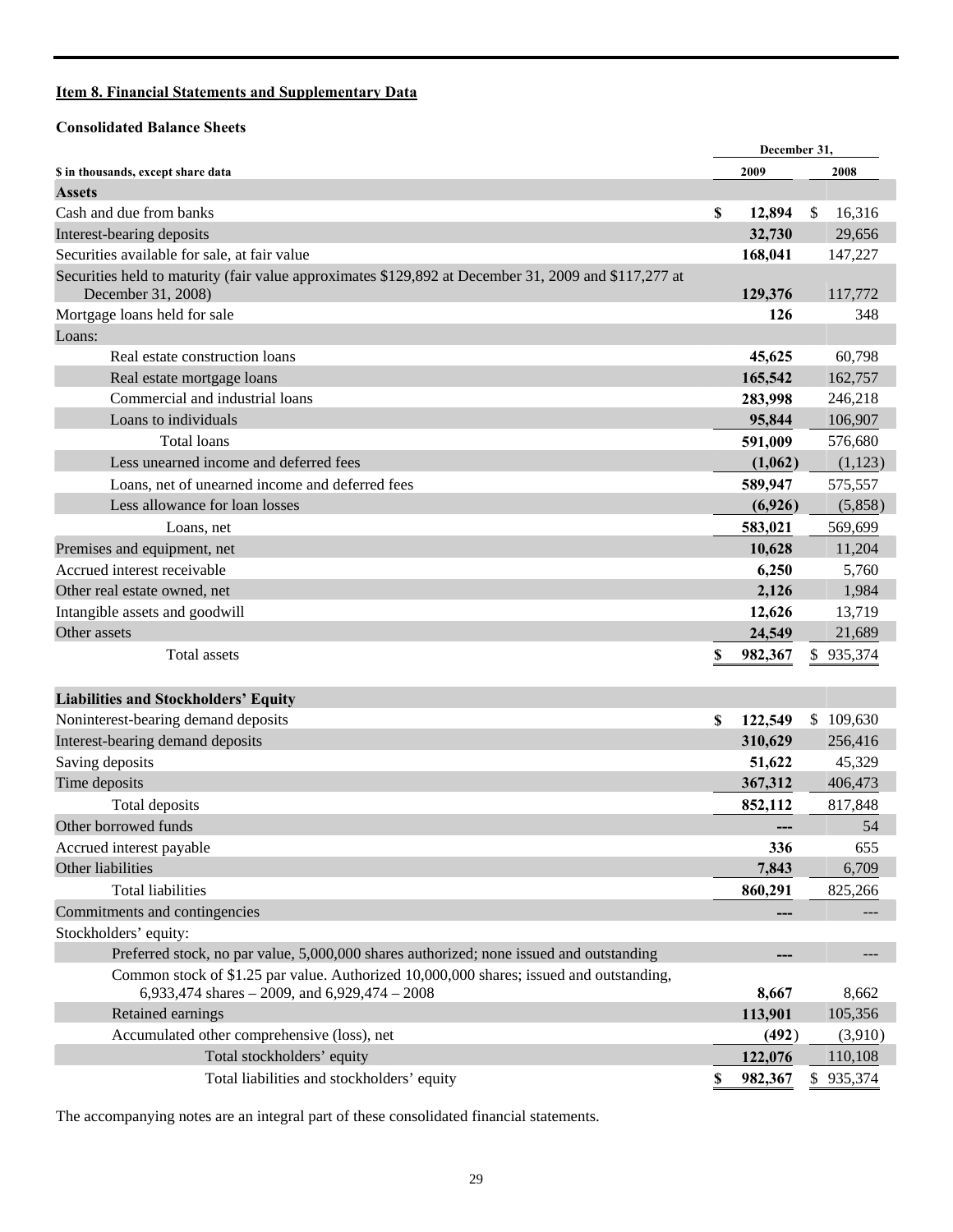# **Consolidated Statements of Income**

|                                                     | Years ended December 31, |        |    |        |              |        |  |  |  |
|-----------------------------------------------------|--------------------------|--------|----|--------|--------------|--------|--|--|--|
| \$ in thousands, except per share data              | 2009                     |        |    | 2008   |              | 2007   |  |  |  |
| <b>Interest Income</b>                              |                          |        |    |        |              |        |  |  |  |
| Interest and fees on loans                          | \$                       | 37,578 | \$ | 37,108 | \$           | 37,265 |  |  |  |
| Interest on interest-bearing deposits               |                          | 90     |    | 449    |              | 726    |  |  |  |
| Interest on securities – taxable                    |                          | 6,273  |    | 6,816  |              | 7,476  |  |  |  |
| Interest on securities - nontaxable                 |                          | 6,546  |    | 5,738  |              | 5,302  |  |  |  |
| Total interest income                               |                          | 50,487 |    | 50,111 |              | 50,769 |  |  |  |
| <b>Interest Expense</b>                             |                          |        |    |        |              |        |  |  |  |
| Interest on time deposits of \$100,000 or more      |                          | 5,417  |    | 6,004  |              | 6,519  |  |  |  |
| Interest on other deposits                          |                          | 10,405 |    | 12,802 |              | 15,191 |  |  |  |
| Interest on borrowed funds                          |                          | 3      |    | 12     |              | 35     |  |  |  |
| Total interest expense                              |                          | 15,825 |    | 18,818 |              | 21,745 |  |  |  |
| Net interest income                                 |                          | 34,662 |    | 31,293 |              | 29,024 |  |  |  |
| Provision for loan losses                           |                          | 1,634  |    | 1,119  |              | 423    |  |  |  |
| Net interest income after provision for loan losses |                          | 33,028 |    | 30,174 |              | 28,601 |  |  |  |
| <b>Noninterest Income</b>                           |                          |        |    |        |              |        |  |  |  |
| Service charges on deposit accounts                 |                          | 3,314  |    | 3,425  |              | 3,291  |  |  |  |
| Other service charges and fees                      |                          | 343    |    | 326    |              | 330    |  |  |  |
| Credit card fees                                    |                          | 2,803  |    | 2,808  |              | 2,740  |  |  |  |
| Trust income                                        |                          | 1,053  |    | 1,231  |              | 1,333  |  |  |  |
| <b>BOLI</b> income                                  |                          | 756    |    | 684    |              | 592    |  |  |  |
| Other income                                        |                          | 491    |    | 438    |              | 423    |  |  |  |
| Realized securities gains, net                      |                          | 44     |    | 175    |              | 51     |  |  |  |
| Total noninterest income                            |                          | 8,804  |    | 9,087  |              | 8,760  |  |  |  |
| <b>Noninterest Expense</b>                          |                          |        |    |        |              |        |  |  |  |
| Salaries and employee benefits                      |                          | 11,336 |    | 11,168 |              | 10,773 |  |  |  |
| Occupancy and furniture and fixtures                |                          | 1,792  |    | 1,751  |              | 1,743  |  |  |  |
| Data processing and ATM                             |                          | 1,371  |    | 1,381  |              | 1,149  |  |  |  |
| FDIC assessment                                     |                          | 1,727  |    | 209    |              | 89     |  |  |  |
| Credit card processing                              |                          | 2,121  |    | 2,105  |              | 2,146  |  |  |  |
| Intangible assets amortization                      |                          | 1,093  |    | 1,119  |              | 1,138  |  |  |  |
| Net costs of other real estate owned                |                          | 393    |    | 100    |              | 81     |  |  |  |
| Franchise taxes                                     |                          | 885    |    | 823    |              | 578    |  |  |  |
| Other operating expenses                            |                          | 3,135  |    | 3,367  |              | 3,259  |  |  |  |
| Total noninterest expense                           |                          | 23,853 |    | 22,023 |              | 20,956 |  |  |  |
| Income before income taxes                          |                          | 17,979 |    | 17,238 |              | 16,405 |  |  |  |
| Income tax expense                                  |                          | 3,660  |    | 3,645  |              | 3,730  |  |  |  |
| Net income                                          | $\mathbb S$              | 14,319 | \$ | 13,593 | \$           | 12,675 |  |  |  |
| Basic net income per share                          | $\mathbb S$              | 2.07   | \$ | 1.96   | $\$\,$       | 1.82   |  |  |  |
| Fully diluted net income per share                  | $\mathbb S$              | 2.06   | \$ | 1.96   | $\mathbb{S}$ | 1.82   |  |  |  |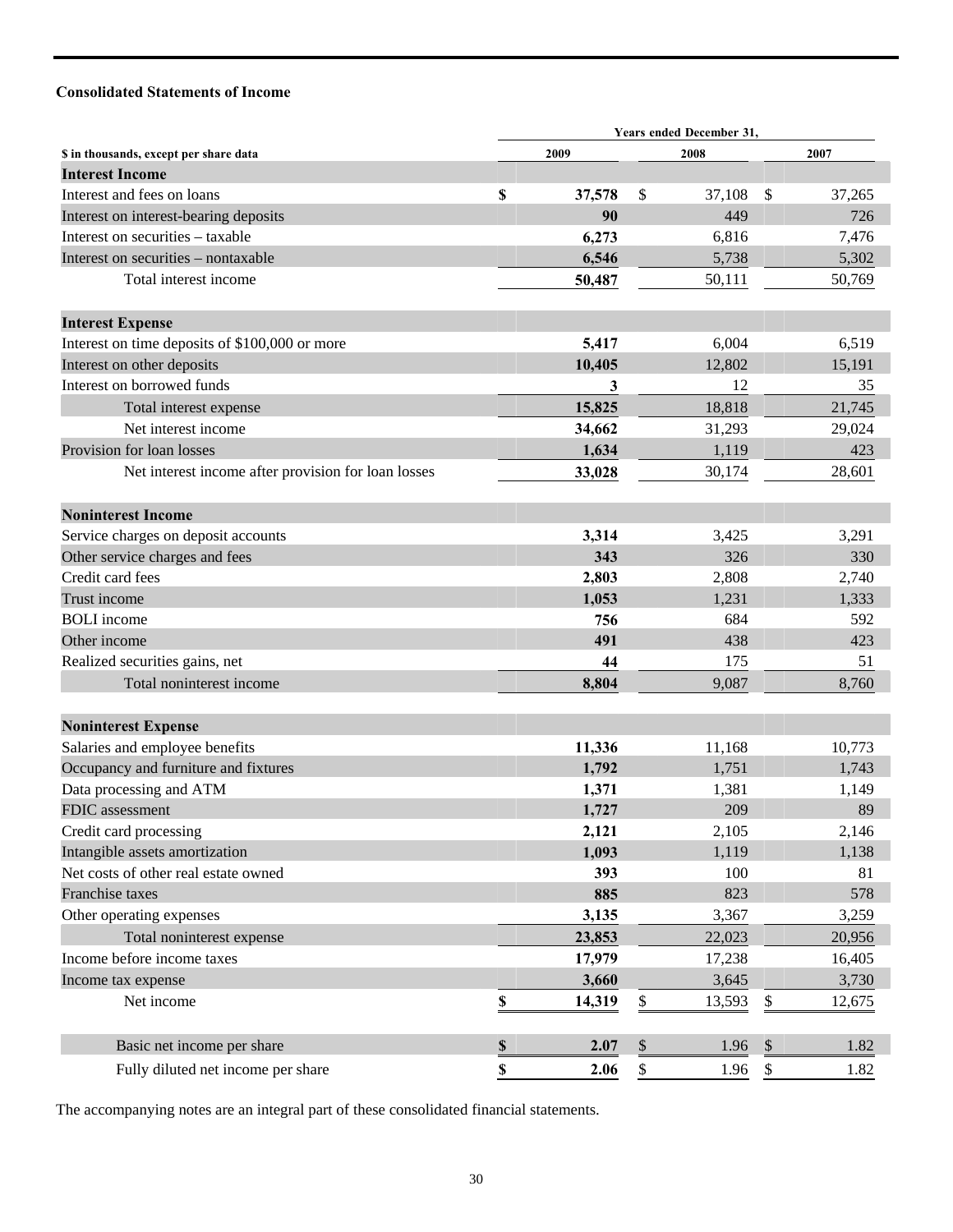# **Consolidated Statements of Changes in Stockholders' Equity**

| \$ in thousands, except per share data                                                            |             | <b>Accumulated Other</b><br>Comprehensive<br><b>Common Stock</b><br><b>Retained Earnings</b><br>Income (Loss) |             |         |                                      | Comprehensive<br>Income              | <b>Total</b> |         |
|---------------------------------------------------------------------------------------------------|-------------|---------------------------------------------------------------------------------------------------------------|-------------|---------|--------------------------------------|--------------------------------------|--------------|---------|
| <b>Balance at December 31, 2006</b>                                                               | \$          | 8,725                                                                                                         | \$          | 91,123  | $\mathcal{S}$<br>(3,093)             |                                      | \$           | 96,755  |
| Net income                                                                                        |             | $---$                                                                                                         |             | 12,675  |                                      | $--$ \$                              | 12,675       | 12,675  |
| Other comprehensive income:                                                                       |             |                                                                                                               |             |         |                                      |                                      |              |         |
| Unrealized holding gains on available for sale<br>securities net of gains deferred taxes of \$582 |             | $---$                                                                                                         |             | ---     |                                      | $- - -$                              | 1,081        |         |
| Reclassification adjustment, net of income taxes<br>of $($ \$18 $)$                               |             |                                                                                                               |             | ---     |                                      | ---                                  | (33)         |         |
| Minimum pension liability adjustment, net of<br>deferred taxes of \$186                           |             | $---$                                                                                                         |             | ---     |                                      |                                      | 345          |         |
| Other comprehensive income, net of tax of \$750                                                   |             | $---$                                                                                                         |             | ---     | 1,393                                |                                      | 1,393        | 1,393   |
| Total comprehensive income                                                                        |             | $---$                                                                                                         |             | ---     |                                      | $\mathcal{S}$<br>$---$               | 14,068       |         |
| Cash dividend (\$0.76 per share)                                                                  |             | $---$                                                                                                         |             | (5,298) |                                      | ---                                  |              | (5,298) |
| Exercise of stock options                                                                         |             | 21                                                                                                            |             | 177     |                                      | $---$                                |              | 198     |
| Common stock repurchased                                                                          |             | (56)                                                                                                          |             | (867)   |                                      | $---$                                |              | (923)   |
| <b>Balance at December 31, 2007</b>                                                               | \$          | 8,690                                                                                                         | \$          | 97,810  | -\$<br>(1,700)                       |                                      | \$           | 104,800 |
| Net income                                                                                        |             | ---                                                                                                           |             | 13,593  |                                      | $--$ \$                              | 13,593       | 13,593  |
| Other comprehensive loss:                                                                         |             |                                                                                                               |             |         |                                      |                                      |              |         |
| Unrealized holding losses on available for sale<br>securities net of deferred taxes of (\$908)    |             |                                                                                                               |             | ---     |                                      |                                      | (1,690)      |         |
| Reclassification adjustment, net of income taxes<br>of (\$51)                                     |             | $---$                                                                                                         |             | ---     |                                      | $---$                                | (96)         |         |
| Minimum pension liability adjustment, net of<br>deferred taxes of (\$230)                         |             |                                                                                                               |             |         |                                      |                                      | (427)        |         |
| Other comprehensive loss, net of tax of (\$1,189)                                                 |             | $---$                                                                                                         |             | ---     | (2,213)                              |                                      | (2,213)      | (2,213) |
| Total comprehensive income                                                                        |             |                                                                                                               |             |         |                                      | - \$<br>$\qquad \qquad - -$          | 11,380       |         |
| Adjustments to apply measurement data                                                             |             |                                                                                                               |             |         |                                      |                                      |              |         |
| provision of SFAS No. 158, net of tax of<br>(\$24)                                                |             |                                                                                                               |             | (45)    |                                      | 3                                    |              | (42)    |
| Cash dividend (\$0.80 per share)                                                                  |             |                                                                                                               |             | (5,543) |                                      |                                      |              | (5,543) |
| Exercise of stock options                                                                         |             | 8                                                                                                             |             | 67      |                                      | ---                                  |              | 75      |
| Common stock repurchased                                                                          |             | (36)                                                                                                          |             | (526)   |                                      | $---$                                |              | (562)   |
| <b>Balance at December 31, 2008</b>                                                               | \$          | 8,662                                                                                                         | \$          | 105,356 | $\boldsymbol{\mathsf{S}}$<br>(3,910) |                                      | \$           | 110,108 |
| Net income                                                                                        |             |                                                                                                               |             | 14,319  |                                      | $--$ \$                              | 14,319       | 14,319  |
| Other comprehensive income:                                                                       |             |                                                                                                               |             |         |                                      |                                      |              |         |
| Unrealized holding gains on available for sale<br>securities net of deferred taxes of \$1,720     |             |                                                                                                               |             |         |                                      |                                      | 3,193        |         |
| Reclassification adjustment, net of income taxes<br>of $(\$10)$                                   |             |                                                                                                               |             |         |                                      |                                      | (19)         |         |
| Minimum pension liability adjustment, net of<br>deferred taxes of \$131                           |             |                                                                                                               |             |         |                                      |                                      | 244          |         |
| Other comprehensive income, net of tax of<br>\$1,841                                              |             | $---$                                                                                                         |             | ---     | 3,418                                |                                      | 3,418        | 3,418   |
| Total comprehensive income                                                                        |             |                                                                                                               |             | ---     |                                      | $\mathcal{S}$<br>$\qquad \qquad - -$ | 17,737       | ---     |
| Cash dividend (\$0.84 per share)                                                                  |             | $---$                                                                                                         |             | (5,823) |                                      | $---$                                |              | (5,823) |
| Exercise of stock options                                                                         |             | 5                                                                                                             |             | 49      |                                      | $---$                                |              | 54      |
| <b>Balance at December 31, 2009</b>                                                               | $\mathbb S$ | 8,667                                                                                                         | $\mathbf S$ | 113,901 | $\mathbf S$<br>(492)                 |                                      | \$           | 122,076 |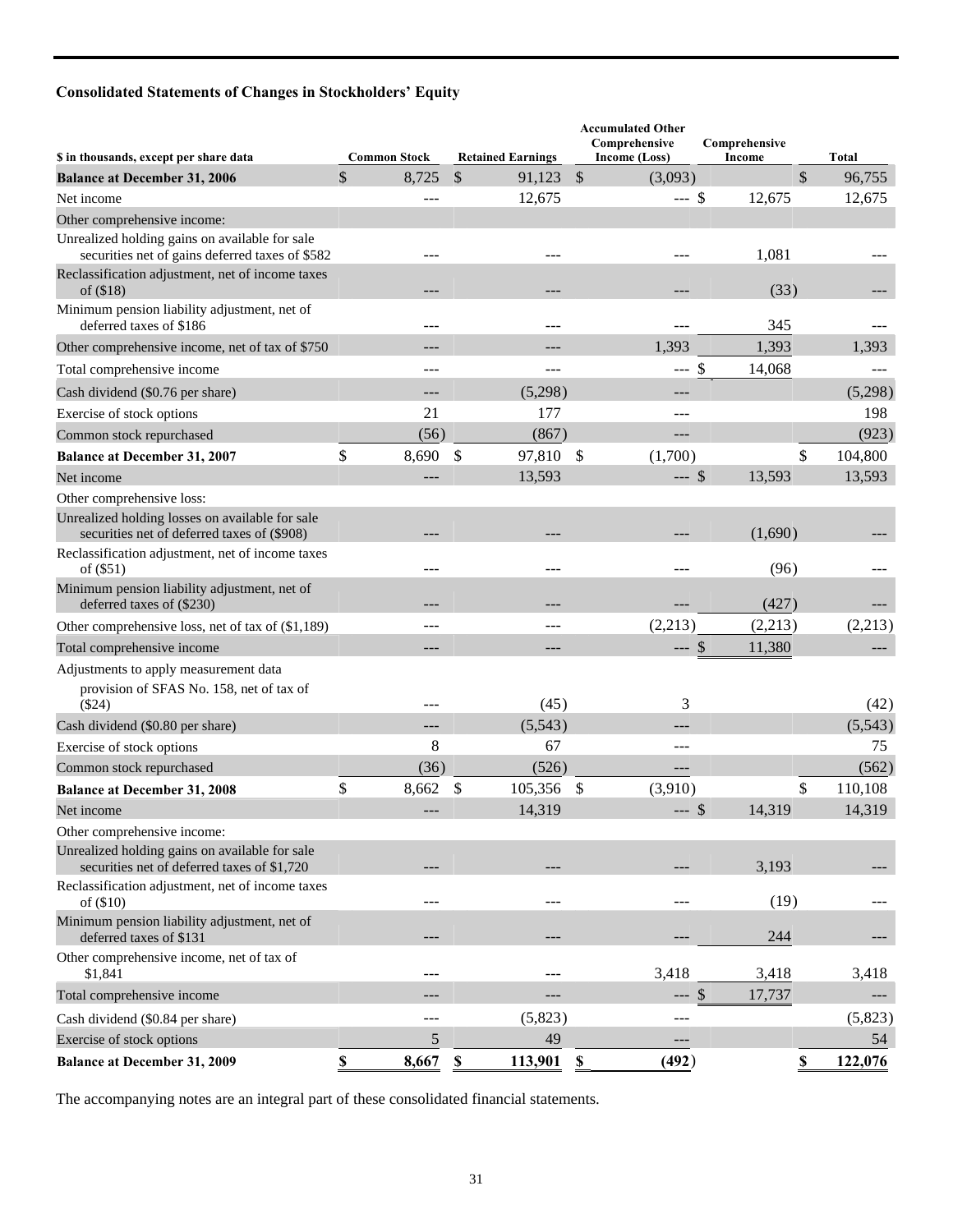# **Consolidated Statements of Cash Flows**

|                                                                                     | Years Ended December 31, |                      |              |      |           |
|-------------------------------------------------------------------------------------|--------------------------|----------------------|--------------|------|-----------|
| \$ in thousands                                                                     |                          | 2009<br>2007<br>2008 |              |      |           |
| <b>Cash Flows from Operating Activities</b>                                         |                          |                      |              |      |           |
| Net income                                                                          | \$                       | 14,319               | \$<br>13,593 | - \$ | 12,675    |
| Adjustment to reconcile net income to net cash provided by operating<br>activities: |                          |                      |              |      |           |
| Provision for loan losses                                                           |                          | 1,634                | 1,119        |      | 423       |
| Deferred income tax benefit                                                         |                          | (1,057)              | (310)        |      | (144)     |
| Depreciation of premises and equipment                                              |                          | 906                  | 965          |      | 1,013     |
| Amortization of intangibles                                                         |                          | 1,093                | 1,119        |      | 1,138     |
| Amortization of premiums and accretion of discounts, net                            |                          | 357                  | 250          |      | 237       |
| (Gains) on sale and calls of securities available for sale, net                     |                          | (29)                 | (147)        |      | (51)      |
| (Gains) on calls of securities held to maturity, net                                |                          | (15)                 | (28)         |      |           |
| Losses and writedowns on other real estate owned                                    |                          | 309                  | 6            |      | 38        |
| Originations of mortgage loans held for sale                                        |                          | (25, 265)            | (13,594)     |      | (19,780)  |
| Sales of mortgage loans held for sale                                               |                          | 25,487               | 13,466       |      | 20,368    |
| (Gains) losses on sale and disposal of fixed assets                                 |                          |                      | 32           |      | (6)       |
| Net change in:                                                                      |                          |                      |              |      |           |
| Accrued interest receivable                                                         |                          | (490)                | (49)         |      | (29)      |
| Other assets                                                                        |                          | (3,564)              | (1, 414)     |      | (646)     |
| Accrued interest payable                                                            |                          | (319)                | (137)        |      | (71)      |
| Other liabilities                                                                   |                          | 1,508                | 993          |      | 363       |
| Net cash provided by operating activities                                           |                          | 14,874               | 15,864       |      | 15,528    |
|                                                                                     |                          |                      |              |      |           |
| <b>Cash Flows from Investing Activities</b>                                         |                          |                      |              |      |           |
| Net change in interest-bearing deposits                                             |                          | (3,074)              | 31           |      | (10,070)  |
| Proceeds from repayments of mortgage-backed securities                              |                          | 7,119                | 5,394        |      | 6,010     |
| Proceeds from sales of securities available for sale                                |                          |                      | 290          |      |           |
| Proceeds from calls and maturities of securities available for sale                 |                          | 22,446               | 19,636       |      | 18,329    |
| Proceeds from calls and maturities of securities held to maturity                   |                          | 36,951               | 29,003       |      | 12,015    |
| Purchases of securities available for sale                                          |                          | (45, 439)            | (16, 800)    |      | (11,288)  |
| Purchases of securities held to maturity                                            |                          | (49,003)             | (32, 350)    |      | (11, 494) |
| Purchases of loan participations                                                    |                          | (13)                 | (1,614)      |      | (3,250)   |
| Collections of loan participations                                                  |                          | 727                  | 1,021        |      | 4,435     |
| Loan originations and principal collections, net                                    |                          | (16, 662)            | (53,715)     |      | (24, 965) |
| Purchase of bank-owned life insurance                                               |                          |                      | (2,250)      |      |           |
| Proceeds from disposal of other real estate owned                                   |                          | 460                  | 67           |      | 387       |
| Recoveries on loans charged off                                                     |                          | 81                   | 131          |      | 110       |
| Additions to premises and equipment                                                 |                          | (330)                | (351)        |      | (341)     |
| Proceeds from sale of premises and equipment                                        |                          |                      | 166          |      | 20        |
| Net cash used in investing activities                                               |                          | (46, 737)            | (51, 341)    |      | (20,102)  |
|                                                                                     |                          |                      |              |      |           |
| <b>Cash Flows from Financing Activities</b>                                         |                          |                      |              |      |           |
| Net change in time deposits                                                         |                          | (39,161)             | 25,616       |      | (1,657)   |
| Net change in other deposits                                                        |                          | 73,425               | 15,893       |      | 13,304    |
| Net change in other borrowed funds                                                  |                          | (54)                 | (10)         |      | (9)       |

*(continued)*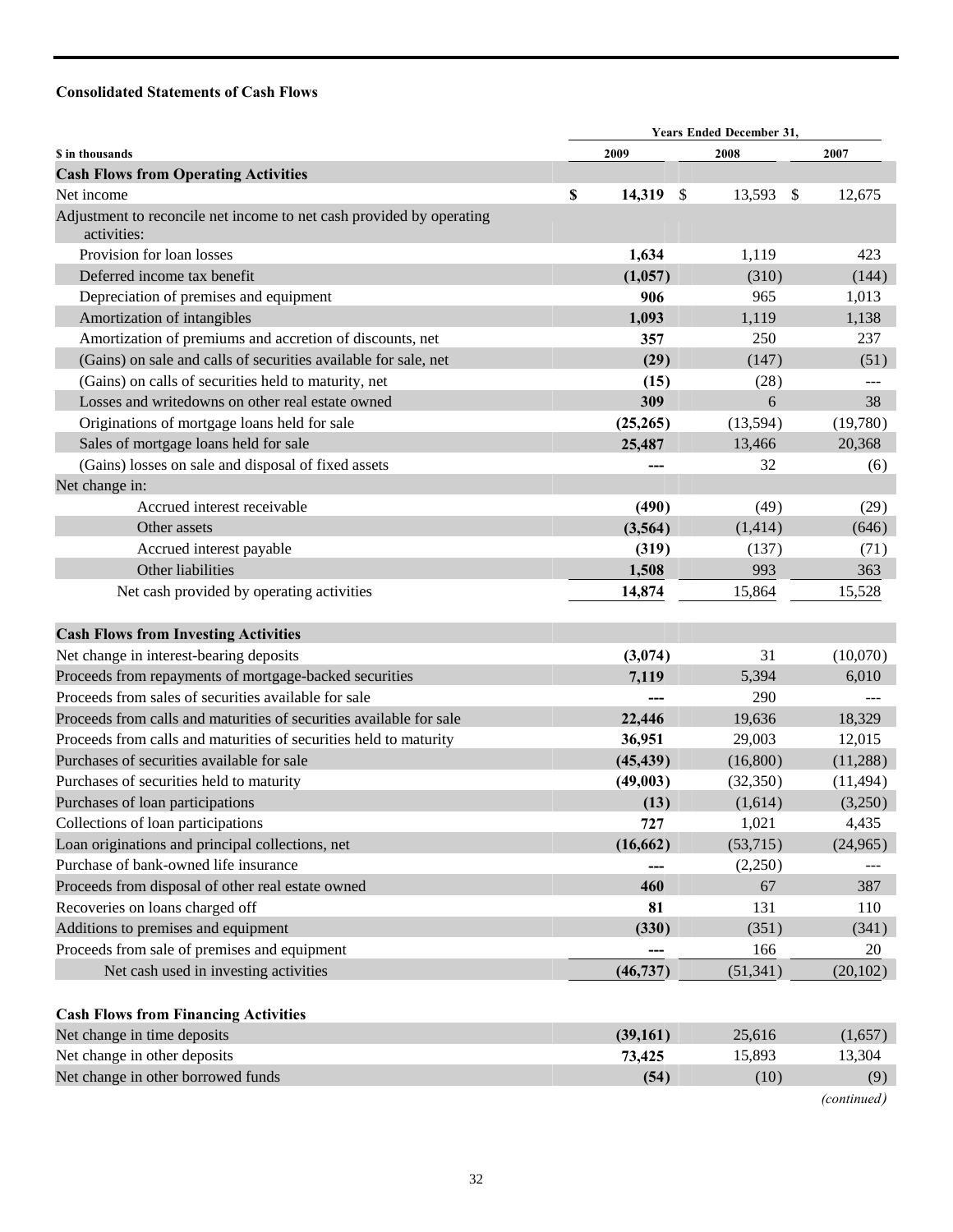| Cash dividends paid                                         |              | (5, 823)    |      | (5,543)   | (5,298)   |
|-------------------------------------------------------------|--------------|-------------|------|-----------|-----------|
| Common stock repurchased                                    |              |             |      | (562)     | (923)     |
| Stock options exercised                                     |              | 54          |      | 75        | 198       |
| Net cash provided by financing activities                   |              | 28,441      |      | 35,469    | 5,615     |
| Net change in cash and due from banks                       |              | (3, 422)    |      | (8)       | 1,041     |
| Cash and due from banks at beginning of year                |              | 16,316      |      | 16,324    | 15,283    |
| Cash and due from banks at end of year                      | S            | 12,894      |      | 16,316    | 16,324    |
| <b>Supplemental Disclosures of Cash Flow Information</b>    |              |             |      |           |           |
| Interest paid on deposits and borrowed funds                | S            | $16,144$ \$ |      | 18,955 \$ | 21,816    |
| Income taxes paid                                           |              | 3,914       |      | 4,231     | 3,740     |
| <b>Supplemental Disclosures of Noncash Activities</b>       |              |             |      |           |           |
| Loans charged against the allowance for loan losses         | $\mathbf{S}$ | 647         | - \$ | 611       | -S<br>471 |
| Loans transferred to other real estate owned                |              | 911         |      | 1,794     | 298       |
| Unrealized gains (losses) on securities available for sale  |              | 4.884       |      | (2,742)   | 1,612     |
| Minimum pension liability adjustment                        |              | 375         |      | (657)     | 531       |
| Capital reduction due to change in pension measurement date |              |             |      | (66)      |           |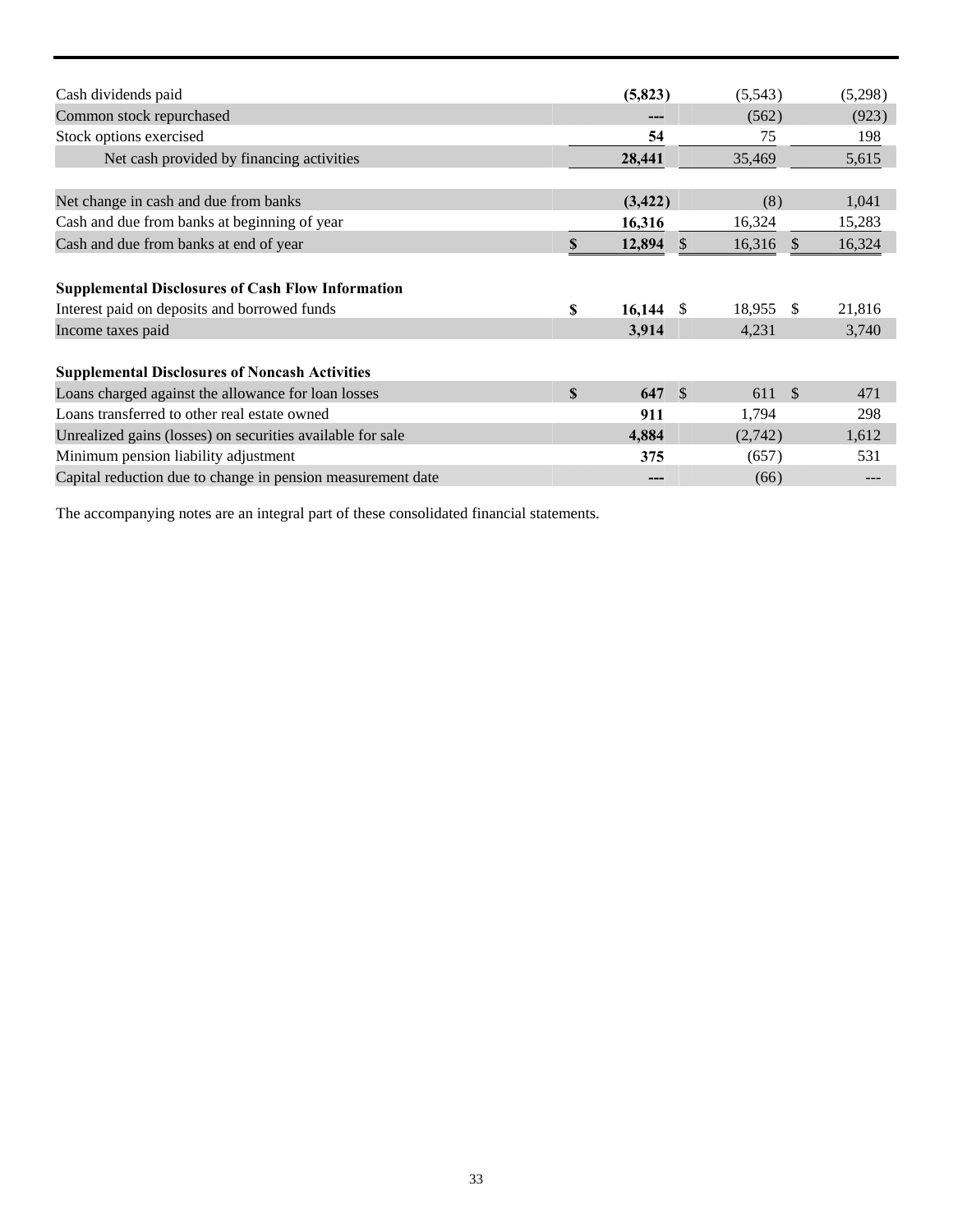### **Notes to Consolidated Financial Statements**

\$ in thousands, except share data and per share data

### **Note 1: Summary of Significant Accounting Policies**

 The consolidated financial statements include the accounts of National Bankshares, Inc. (Bankshares) and its wholly-owned subsidiaries, the National Bank of Blacksburg (NBB), and National Bankshares Financial Services, Inc. (NBFS), (the Company). All significant intercompany balances and transactions have been eliminated in consolidation.

 The accounting and reporting policies of the Company conform to accounting principles generally accepted in the United States of America and to general practices within the banking industry. The following is a summary of the more significant accounting policies.

Subsequent events have been considered through the date when the Form 10-K was issued.

#### **Cash and Cash Equivalents**

For purposes of the consolidated statements of cash flows, cash and cash equivalents include cash and due from banks.

#### **Securities**

 Certain debt securities that management has the positive intent and ability to hold to maturity are classified as "held to maturity" and recorded at amortized cost. Trading securities are recorded at fair value with changes in fair value and included in earnings. Securities not classified as held to maturity or trading, including equity securities with readily determinable fair values, are classified as "available for sale" and recorded at fair value, with unrealized gains and losses excluded from earnings and reported in other comprehensive income. Purchase premiums and discounts are recognized in interest income using the interest method over the terms of the securities. Gains and losses on the sale of securities are recorded on the trade date and are determined using the specific identification method.

 Effective April 1, 2009, the Company adopted new accounting guidance related to recognition and presentation of other-thantemporary impairment. This recent accounting guidance amends the recognition guidance for other-than-temporary impairment losses on debt and equity securities. The recent guidance replaced the "intent and ability" indication in prior guidance by specifying that (a) if a company does not have the intent to sell a debt security prior to recovery and (b) it is more likely than not that it will not have to sell the debt security prior to recovery, the security would not be considered other-than-temporarily impaired unless there is a credit loss. When an entity does not intend to sell the security, and it is more likely than not, the entity will not have to sell the security before recovery of its cost basis, it will recognize the credit component of an other-than-temporary impairment of a debt security in earnings and the remaining portion in other comprehensive income. For held-to-maturity debt securities, the amount of an other-thantemporary impairment recorded in other comprehensive income for the noncredit portion of a previous other-than-temporary impairment should be amortized prospectively over the remaining life of the security on the basis of the timing of future estimated cash flows of the security.

 Prior to the adoption of the recent accounting guidance on April 1, 2009, management considered, in determining whether otherthan-temporary impairment exists, (1) the length of time and the extent to which the fair value has been less than cost, (2) the financial condition and near-term prospects of the issuer, and (3) the intent and ability of the Company to retain its investment in the issuer for a period of time sufficient to allow for any anticipated recovery in fair value.

 For equity securities, when the Company has decided to sell an impaired available-for-sale security and the equity does not expect the fair value of the security to fully recover before the expected time of sale, the security is deemed other-than-temporarily impaired in the period in which the decision to sell is made. The Company recognizes an impairment loss when the impairment is deemed other than temporary even if a decision to sell has not been made.

#### **Loans Held for Sale**

 Loans originated and intended for sale in the secondary market are carried at the lower of cost or estimated fair value on an individual loan basis. Net unrealized losses, if any, are recognized through a valuation allowance by charges to income. Loans held for sale are sold with the mortgage servicing rights released by the Company.

#### **Loans**

 The Company, through its banking subsidiary, grants mortgage, commercial, and consumer loans to customers. A substantial portion of the loan portfolio is represented by mortgage loans, particularly commercial mortgages. The ability of the Company's debtors to honor their contracts is dependent upon the real estate and general economic conditions in the Company's market area.

Loans that management has the intent and ability to hold for the foreseeable future, or until maturity or payoff, generally are reported at their outstanding unpaid principal balances adjusted for the allowance for loan losses and any deferred fees or costs on originated loans. Interest income is accrued on the unpaid principal balance. Loan origination fees, net of certain direct origination costs, are deferred and recognized as an adjustment of the related loan yield using the interest method.

 The accrual of interest on mortgage and commercial loans is discontinued at the time the loan is 90 days delinquent unless the credit is well-secured and in the process of collection. Credit card loans and other personal loans are typically charged off no later than 180 days past due. In all cases, loans are placed on nonaccrual or charged off at an earlier date if collection of principal or interest is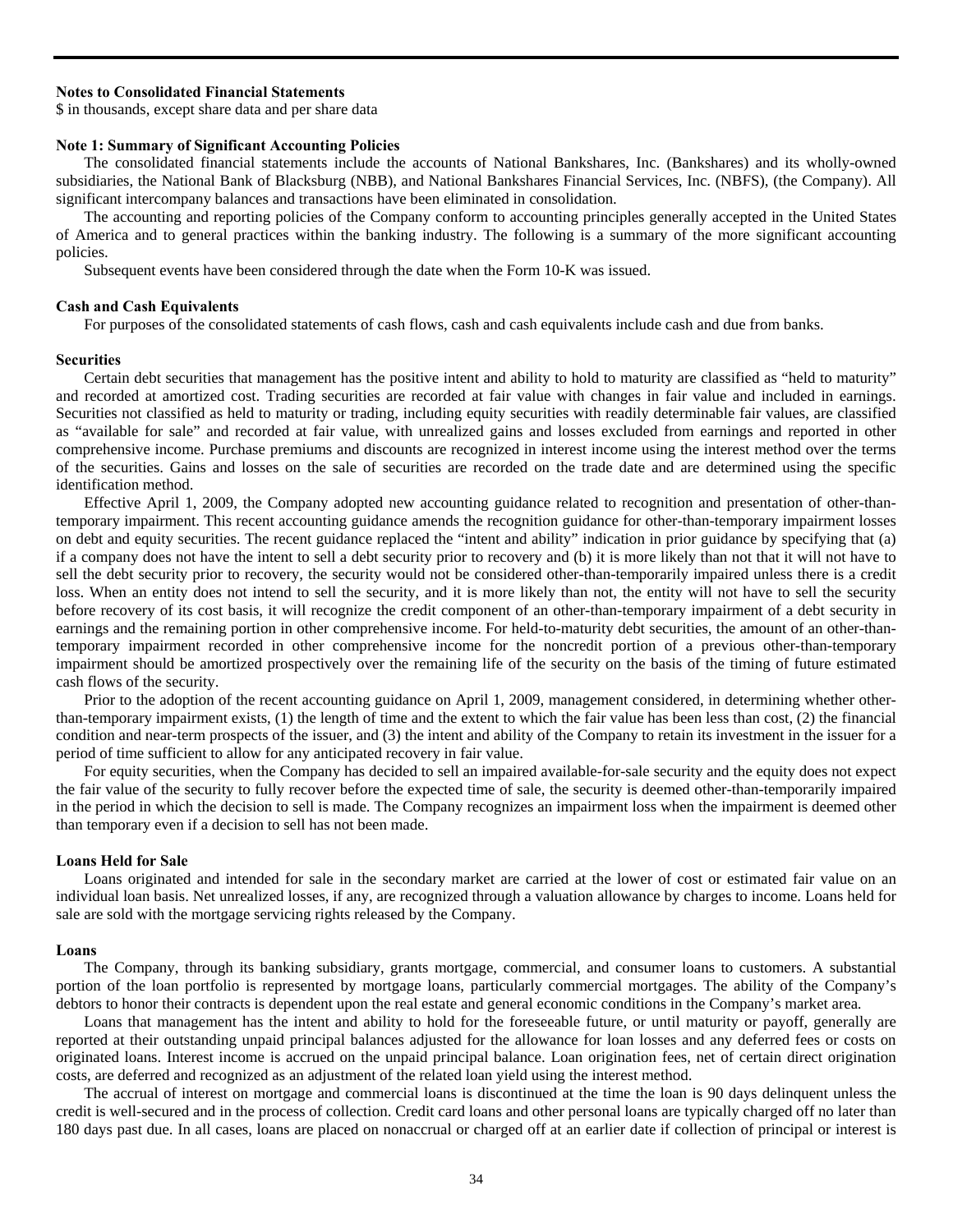considered doubtful.

 All interest accrued but not collected for loans that are placed on nonaccrual or charged off is reversed against interest income. The interest on these loans is accounted for on the cash-basis or cost-recovery method until qualifying for return to accrual. Loans are returned to accrual status when all the principal and interest amounts contractually due are brought current and future payments are reasonably assured.

#### **Allowance for Loan Losses**

 The allowance for loan losses is established as losses are estimated to have occurred through a provision for loan losses charged to earnings. Loan losses are charged against the allowance when management believes the uncollectibility of a loan balance is confirmed. Subsequent recoveries, if any, are credited to the allowance.

 The allowance for loan losses is evaluated on a regular basis by management and is based upon management's periodic review of the collectibility of the loans in light of historical experience; the nature, volume, and risk characteristics of the loan portfolio; adverse situations that may affect the borrower's ability to repay; estimated value of any underlying collateral; and prevailing economic conditions. This evaluation is inherently subjective as it requires estimates that are susceptible to significant revision as more information becomes available.

 The allowance consists of allocated and general components. The allocated component relates to loans that are classified as impaired. For those loans that are classified as impaired, an allowance is established when the discounted cash flows (or collateral value or observable market price) of the impaired loan is lower than the carrying value of that loan. The general component covers nonclassified loans and is based on historical charge-off experience and expected loss given default derived from the Company's internal risk rating process. Other adjustments may be made to the allowance for pools of loans after an assessment of internal or external or external influences on credit quality that are not fully reflected in the historical loss or risk rating data.

 A loan is considered impaired when, based on current information and events, it is probable that the Company will be unable to collect the scheduled payments of principal or interest when due according to the contractual terms of the loan agreement. Factors considered by management in determining impairment include payment status, collateral value, and the probability of collecting scheduled principal and interest payments when due. Loans that experience insignificant payment delays and payment shortfalls generally are not classified as impaired. Management determines the significance of payment delays and payment shortfalls on a caseby-case basis, taking into consideration all of the circumstances surrounding the loan and the borrower, including the length of the delay, the reasons for the delay, the borrower's prior payment record, and the amount of the shortfall in relation to the principal and interest owed. Impairment is measured on a loan by loan basis for commercial and construction loans by either the present value of expected future cash flows discounted at the loan's effective interest rate, the loan's obtainable market price, or the fair value of the collateral if the loan is collateral dependent.

 Large groups of smaller balance homogeneous loans are collectively evaluated for impairment. Accordingly, the Company does not separately identify individual consumer and residential loans for impairment disclosures, unless such loans are the subject of a restructuring agreement due to financial difficulties of the borrower.

#### **Rate Lock Commitments**

 The Company enters into commitments to originate mortgage loans in which the interest rate on the loan is determined prior to funding (rate lock commitments). Rate lock commitments on mortgage loans that are intended to be sold are considered to be derivatives. The period of time between issuance of a loan commitment and closing and sale of the loan generally ranges from 30 to 60 days. The Company protects itself from changes in interest rates through the use of best efforts forward delivery commitments, by committing to sell a loan at the time the borrower commits to an interest rate with the intent that the buyer has assumed interest rate risk on the loan. As a result, the Company is not exposed to losses nor will it realize significant gains related to its rate lock commitments due to changes in interest rates. The correlation between the rate lock commitments and the best efforts contracts is very high due to their similarity.

 The market value of rate lock commitments and best efforts contracts is not readily ascertainable with precision because rate lock commitments and best effort contracts are not actively traded in stand-alone markets. The Company determines the fair value of rate lock commitments and best efforts contracts by measuring the changes in the value of the underlying assets while taking into consideration the probability that the rate lock commitments will close. Because of the high correlation between rate lock commitments and best efforts contracts, no gain or loss occurs on the rate lock commitments.

#### **Premises and Equipment**

 Land is carried at cost. Premises and equipment are stated at cost, net of accumulated depreciation. Depreciation is charged to expense over the estimated useful lives of the assets on the straight-line basis. Depreciable lives include 40 years for premises, 3-10 years for furniture and equipment, and 3 years for computer software. Costs of maintenance and repairs are charged to expense as incurred and improvements are capitalized.

### **Other Real Estate**

 Real estate acquired through, or in lieu of, foreclosure is held for sale and is initially recorded at fair value at the date of foreclosure, establishing a new cost basis. Subsequent to foreclosure, valuations are periodically performed by management and the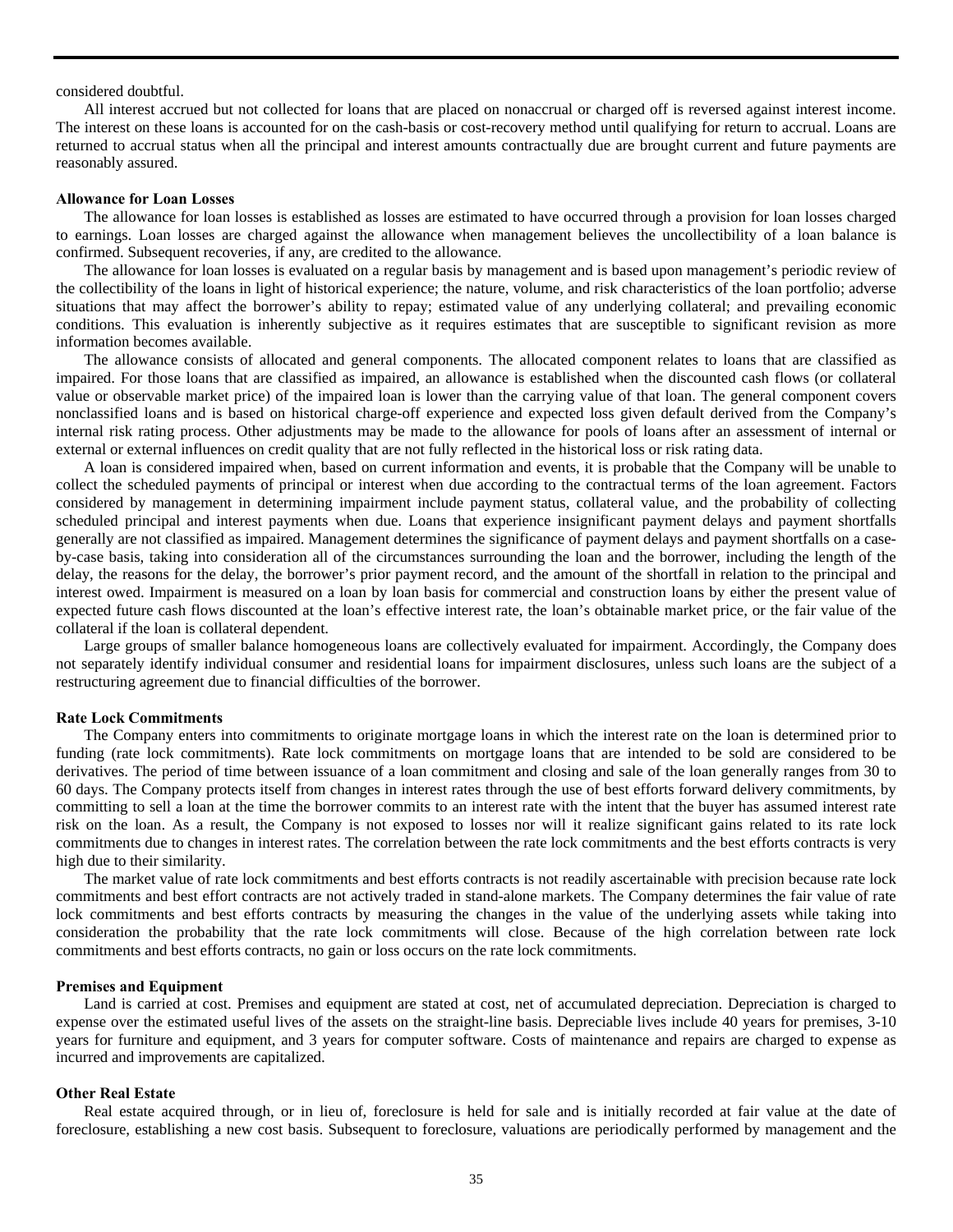assets are carried at the lower of carrying amount or fair value less cost to sell. Revenue and expenses from operations and changes in the valuation allowance are included in other operating expenses.

#### **Intangible Assets and Goodwill**

The Company records as goodwill the excess of purchase price over the fair value of the identifiable net assets acquired. It utilizes a two-step process for impairment testing of goodwill, which is performed annually, as well as when an event triggering impairment may have occurred. The first step tests for impairment, while the second step, if necessary, measures the impairment. The Company has elected to perform its annual analysis during the fourth quarter of each fiscal year. No indicators of impairment were identified during the years ended December 31, 2009, 2008 and 2007.

 Intangible assets include customer deposit intangibles. Such intangible assets are amortized on a straight-line basis over their estimated useful lives, which are generally ten to twelve years.

#### **Stock-Based Compensation**

 The Company's 1999 Stock Option Plan terminated on March 9, 2009. Incentive stock options, all of which are now vested, were granted in the early years of the Plan. There were no stock options granted in 2009, 2008 and 2007. The Company recognizes the cost of employment services received in exchange for awards of equity instruments based on the fair value of those awards on the date of grant. Compensation cost is recognized over the award's required service period, which is usually the vesting period.

### **Pension Plan**

 The Company recognizes the overfunded or underfunded status of a defined benefit postretirement plan as an asset or liability in its statement of financial position and recognizes changes in that funded status in the year in which the changes occur through comprehensive income. The funded status of a benefit plan is measured as the difference between plan assets at fair value and the benefit obligation. The benefit obligation is the projected benefit obligation.

#### **Income Taxes**

 Income tax accounting guidance results in two components of income tax expense: current and deferred. Current income tax expense reflects taxes to be paid or refunded for the current period by applying the provisions of the enacted tax law to the taxable income or excess of deductions over revenues. The Company determines deferred income taxes using the liability (or balance sheet) method. Under this method, the net deferred tax asset or liability is based on the tax effects of the differences between the book and tax bases of assets and liabilities, and enacted changes in tax rates and laws are recognized in the period in which they occur.

 Deferred income tax expense results from changes in deferred tax assets and liabilities between periods. Deferred tax assets are recognized if it is more likely than not, based on the technical merits, that the tax position will be realized or sustained upon examination. The term more likely than not means a likelihood of more than 50 percent; the terms examined and upon examination also include resolution of the related appeals or litigation processes, if any. A tax position that meets the more-likely-than-not recognition threshold is initially and subsequently measured as the largest amount of tax benefit that has a greater than 50 percent likelihood of being realized upon settlement with a taxing authority that has full knowledge of all relevant information. The determination of whether or not a tax position has met the more-likely-than-not recognition threshold considers the facts, circumstances, and information available at the reporting date and is subject to management's judgment. Deferred tax assets are reduced by a valuation allowance if, based on the weight of evidence available, it is more likely than not that some portion or all of a deferred tax asset will not be realized.

The Company recognizes interest and penalties on income taxes as a component of income tax expense.

#### **Trust Assets and Income**

 Assets (other than cash deposits) held by the Trust Department in a fiduciary or agency capacity for customers are not included in the consolidated financial statements since such items are not assets of the Company. Trust income is recognized on the accrual basis.

#### **Earnings Per Share**

 Basic earnings per share represents income available to common stockholders divided by the weighted-average number of common shares outstanding during the period. Diluted earnings per share reflects additional common shares that would have been outstanding if dilutive potential common shares had been issued, as well as any adjustment to income that would result from the assumed issuance. Potential common shares that may be issued by the Company relate solely to outstanding stock options and are determined using the treasury stock method.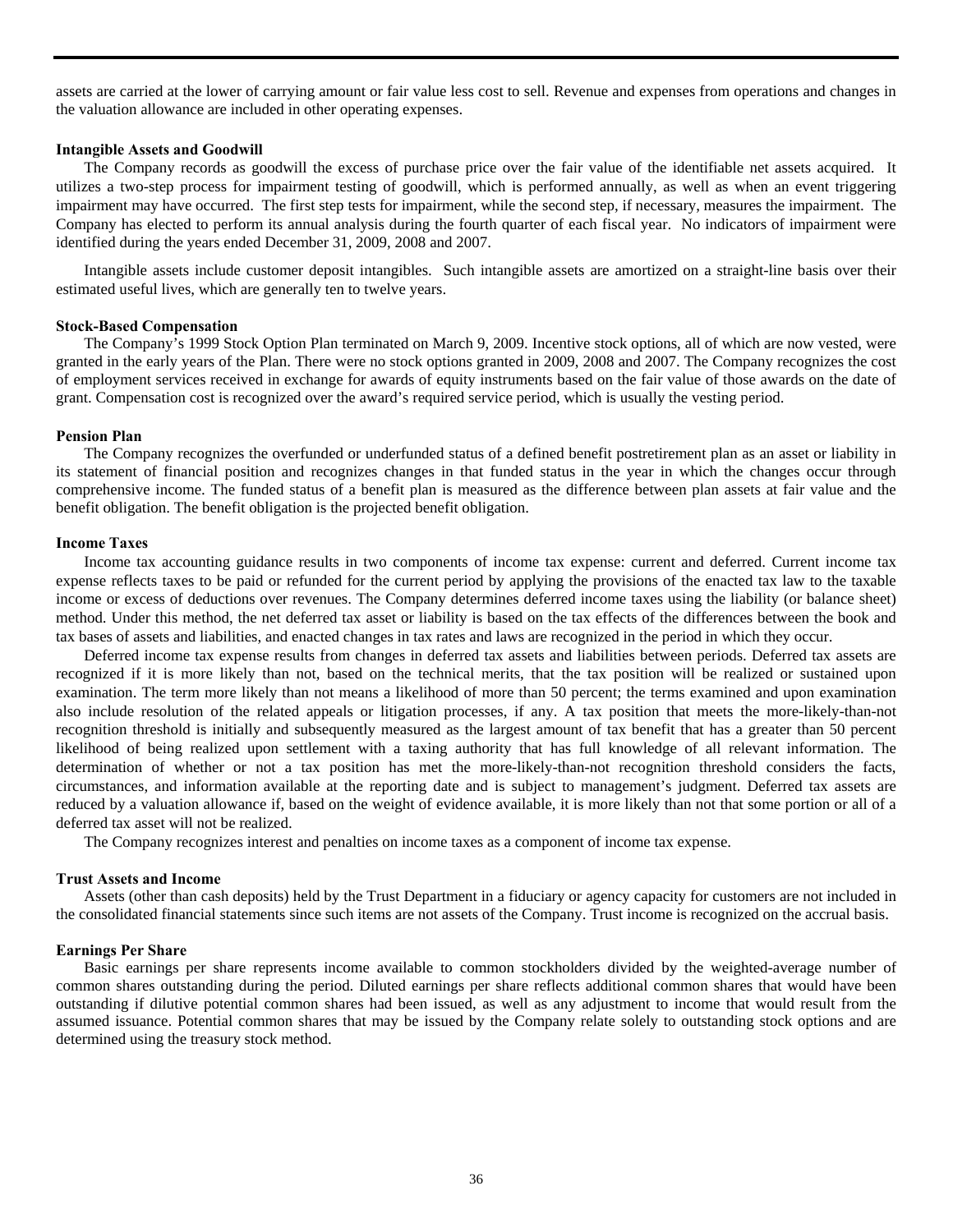The following shows the weighted average number of shares used in computing earnings per share and the effect on the weighted average number of shares of dilutive potential common stock. Potential dilutive common stock had no effect on income available to common stockholders.

|                                                                                    | 2009      | 2008      | 2007      |
|------------------------------------------------------------------------------------|-----------|-----------|-----------|
| Average number of common shares outstanding                                        | 6.932.126 | 6.929.755 | 6.970.982 |
| Effect of dilutive options                                                         | 13,404    | 6.195     | 14,348    |
| Average number of common shares outstanding used to calculate diluted earnings per |           |           |           |
| share                                                                              | 6,945,530 | 6,935,950 | 6,985,330 |

In 2009, 2008 and 2007, stock options representing 22,500, 95,250 and 93,000 shares respectively, were not included in the computation of diluted net income per share because to do so would have been anti-dilutive.

### **Advertising**

 The Company practices the policy of charging advertising costs to expenses as incurred. In 2009, the Company charged \$179 to expenses, and in 2008, \$146 and in 2007, \$118 was expensed, respectively.

#### **Use of Estimates**

 In preparing consolidated financial statements in conformity with accounting principles generally accepted in the United States of America, management is required to make estimates and assumptions that affect the reported amounts of assets and liabilities as of the date of the balance sheet and reported amounts of revenues and expenses during the reporting period. Actual results could differ from those estimates. Material estimates that are particularly susceptible to significant change in the near term relate to the determination of the allowance for loan losses, the valuation of foreclosed real estate and deferred tax assets, other-than-temporary impairments of securities and the fair value of financial instruments.

Changing economic conditions, adverse economic prospects for borrowers, as well as regulatory agency action as a result of examination, could cause NBB to recognize additions to the allowance for loan losses and may also affect the valuation of real estate acquired in connection with foreclosures or in satisfaction of loans.

Certain reclassifications have been made to prior period balances to conform to the current year provisions.

### **Recent Accounting Pronouncements**

#### **Adoption of New Accounting Standards**

The Company adopted new guidance impacting Financial Accounting Standards Board Topic 805: *Business Combinations*  (Topic 805) on January 1, 2009. This guidance requires the acquiring entity in a business combination to recognize the full fair value of assets acquired and liabilities assumed in the transaction (whether a full or partial acquisition); establishes the acquisition-date fair value as the measurement objective for all assets acquired and liabilities assumed; requires expensing of most transaction and restructuring costs; and requires the acquirer to disclose to investors and other users all of the information needed to evaluate and understand the nature and financial effect of the business combination. The adoption of the new guidance did not have a material impact on the Company's consolidated financial statements.

In April 2009, the FASB issued new guidance impacting Topic 805. This guidance addresses application issues raised by preparers, auditors, and members of the legal profession on initial recognition and measurement, subsequent measurement and accounting, and disclosure of assets and liabilities arising from contingencies in a business combination. This guidance was effective for business combinations entered into on or after January 1, 2009. This guidance did not have a material impact on the Company's consolidated financial statements.

In December 2008, the FASB issued new guidance impacting FASB Topic 715-20: *Compensation Retirement Benefits – Defined Benefit Plans – General*. The objectives of this guidance are to provide users of the financial statements with more detailed information related to the major categories of plan assets, the inputs and valuation techniques used to measure the fair value of plan assets and the effect of fair value measurements using significant unobservable inputs (Level 3) on changes in plan assets for the period, as well as how investment allocation decisions are made, including the factors that are pertinent to an understanding of investment policies and strategies. The disclosures about plan assets required by this guidance are included in Note 8 of the Company's consolidated financial statements.

In April 2009, the FASB issued new guidance impacting FASB Topic 820: *Fair Value Measurements and Disclosures* (Topic 820). This interpretation provides additional guidance for estimating fair value when the volume and level of activity for the asset or liability have significantly decreased. This also includes guidance on identifying circumstances that indicate a transaction is not orderly and requires additional disclosures of valuation inputs and techniques in interim periods and defines the major security types that are required to be disclosed. This guidance was effective for interim and annual periods ending after June 15, 2009, and should be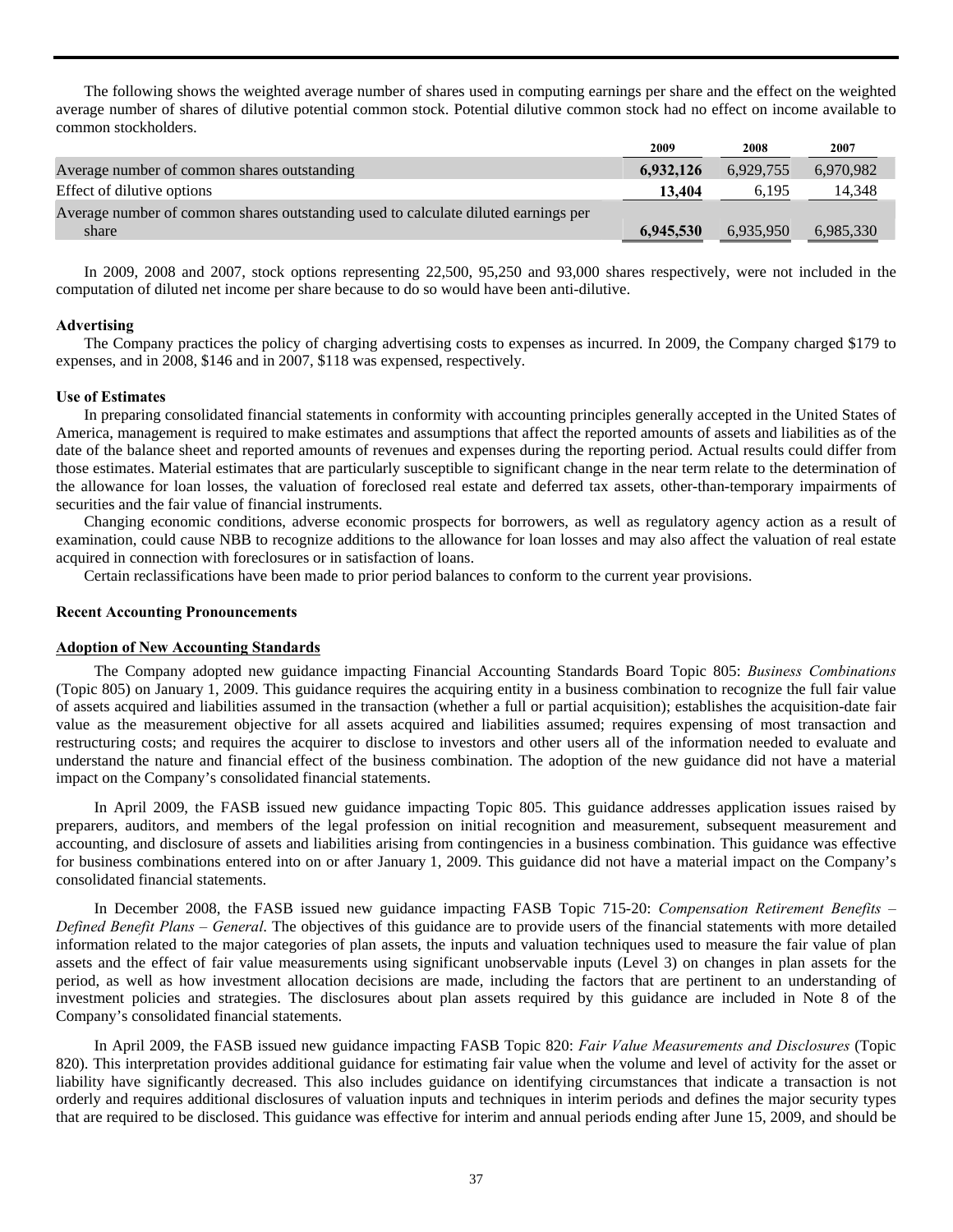applied prospectively. The additional disclosures required by this guidance are included in Note 16 to these consolidated financial statements.

In April 2009, the FASB issued new guidance impacting FASB Topic 320-10: *Investments – Debt and Equity Securities*. This guidance amends generally accepted accounting principles for debt securities to make the guidance more operational and to improve the presentation and disclosure of other-than-temporary impairments on debt and equity securities in the financial statements. This guidance was effective for interim and annual periods ending after June 15, 2009, with earlier adoption permitted for periods ending after March 15, 2009. The Company did not have any cumulative effect adjustment related to the adoption of this guidance. The additional disclosures required are included in the Consolidated Statements of Income and in Note 3 to these consolidated financial statements.

In May 2009, the FASB issued new guidance impacting FASB Topic 855: *Subsequent Events*. This update provides guidance on management's assessment of subsequent events that occur after the balance sheet date through the date that the financial statements are issued. This guidance is generally consistent with current accounting practice. In addition, it requires certain additional disclosures. This guidance was effective for periods ending after June 15, 2009 and had no impact on the Company's consolidated financial statements.

In August 2009, the FASB issued new guidance impacting Topic 820. This guidance is intended to reduce ambiguity in financial reporting when measuring the fair value of liabilities. This guidance was effective for the first reporting period (including interim periods) after issuance and had no impact on the Company's consolidated financial statements.

 In September 2009, the FASB issued new guidance impacting Topic 820. This update creates a practical expedient to measure the fair value of an alternative investment that does not have a readily determinable fair value. This guidance also requires certain additional disclosures. This guidance is effective for interim and annual periods ending after December 15, 2009. This new guidance did not have a material impact on the Company's consolidated financial statements.

 In January 2010, the FASB issued ASU 2010-01, *Equity (Topic 505): Accounting for Distributions to Shareholders with Components of Stock and Cash – a consensus of the FASB Emerging Issues Task Force*. ASU 2010-01 clarifies that the stock portion of a distribution to shareholders that allows them to elect to receive cash or stock with a potential limitation on the total amount of cash that all shareholders can elect to receive in the aggregate is considered a share issuance that is reflected in EPS prospectively and is not a stock dividend. ASU 2010-01 is effective for interim and annual periods ending on or after December 15, 2009 and should be applied on a retrospective basis. This new guidance did not have a material impact on the Company's consolidated financial statements.

### **Accounting Standards Not Yet Effective**

 In June 2009, the FASB issued new guidance relating to the accounting for transfers of financial assets. The new guidance, which was issued as SFAS No. 166, *Accounting for Transfers of Financial Assets, an amendment to SFAS No. 140*, was adopted into Codification in December 2009 through the issuance of Accounting Standards Update (ASU) 2009-16. The new standard provides guidance to improve the relevance, representational faithfulness, and comparability of the information that an entity provides in its financial statements about a transfer of financial assets; the effects of a transfer on its financial position, financial performance, and cash flows; and a transferor's continuing involvement, if any, in transferred financial assets. The Company will adopt the new guidance in 2010 and is evaluating the impact it will have, if any, on its consolidated financial statements.

 In June 2009, the FASB issued new guidance relating to the variable interest entities. The new guidance, which was issued as SFAS No. 167, *Amendments to FASB Interpretation No. 46(R),* was adopted into Codification in December 2009. The objective of the guidance is to improve financial reporting by enterprises involved with variable interest entities and to provide more relevant and reliable information to users of financial statements. SFAS No. 167 is effective as of January 1, 2010. The Company does not expect the adoption of the new guidance to have a material impact on its consolidated financial statements.

 In October 2009, the FASB issued ASU 2009-15, *Accounting for Own-Share Lending Arrangements in Contemplation of Convertible Debt Issuance or Other Financing*. ASU 2009-15 amends Subtopic 470-20 to expand accounting and reporting guidance for own-share lending arrangements issued in contemplation of convertible debt issuance. ASU 2009-15 is effective for fiscal years beginning on or after December 15, 2009 and interim periods within those fiscal years for arrangements outstanding as of the beginning of those fiscal years. The Company does not expect the adoption of ASU 2009-15 to have a material impact on its consolidated financial statements.

 In January 2010, the FASB issued ASU 2010-04, *Accounting for Various Topics – Technical Corrections to SEC Paragraphs*. ASU 2010-04 makes technical corrections to existing SEC guidance including the following topics: accounting for subsequent investments, termination of an interest rate swap, issuance of financial statements - subsequent events, use of residential method to value acquired assets other than goodwill, adjustments in assets and liabilities for holding gains and losses, and selections of discount rate used for measuring defined benefit obligation. The Company does not expect the adoption of ASU 2010-04 to have a material impact on its consolidated financial statements.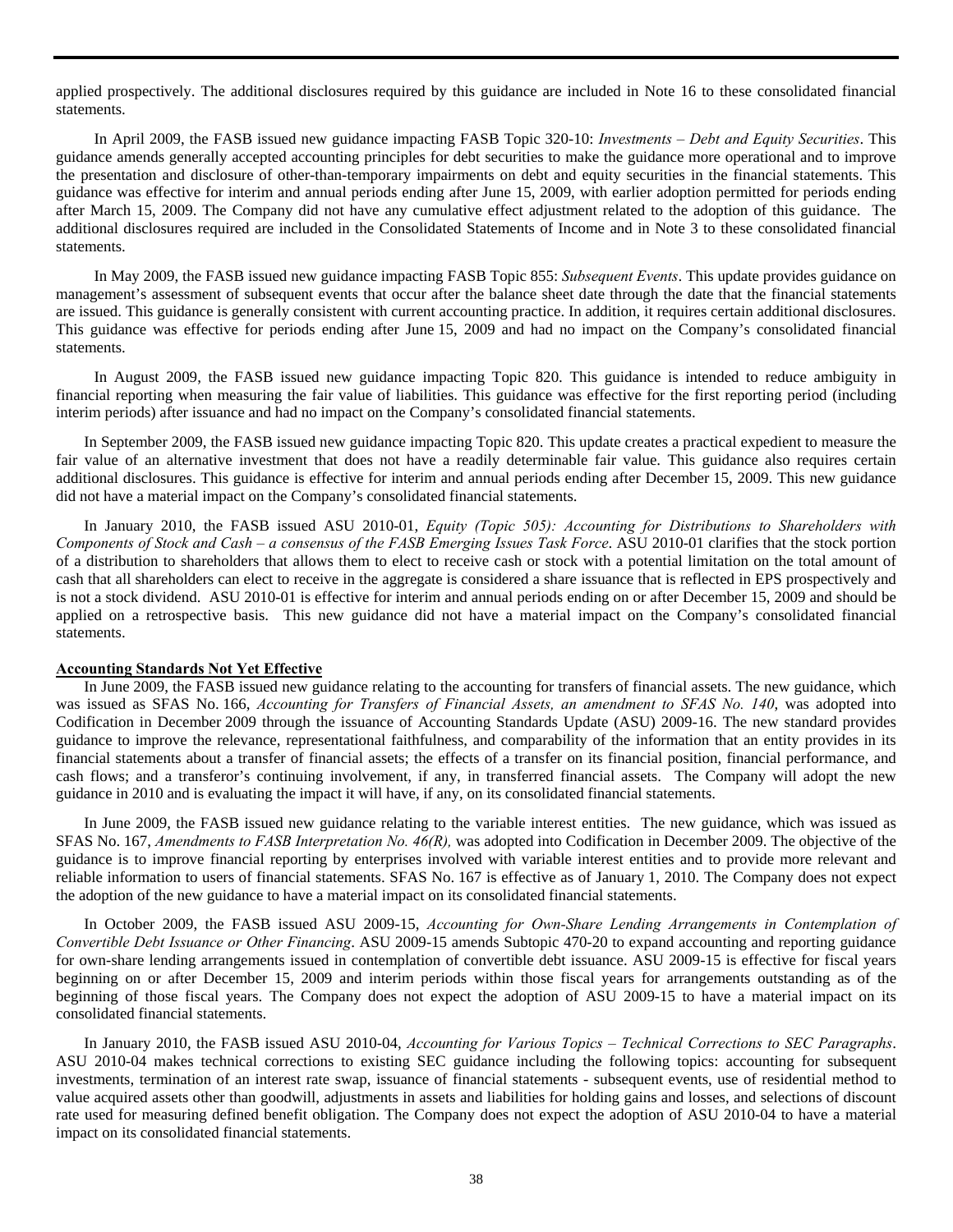In January 2010, the FASB issued ASU 2010-05, *Compensation – Stock Compensation (Topic 718): Escrowed Share Arrangements and the Presumption of Compensation*. ASU 2010-05 updates existing guidance to address the SEC staff's views on overcoming the presumption that for certain shareholders escrowed share arrangements represent compensation. The Company does not expect the adoption of ASU 2010-05 to have a material impact on its consolidated financial statements.

 In January 2010, the FASB issued ASU No. 2010-06, *Fair Value Measurements and Disclosures (Topic 820): Improving Disclosures about Fair Value Measurements*. ASU 2010-06 amends Subtopic 820-10 to clarify existing disclosures, require new disclosures, and includes conforming amendments to guidance on employers' disclosures about postretirement benefit plan assets. ASU 2010-06 is effective for interim and annual periods beginning after December 15, 2009, except for disclosures about purchases, sales, issuances, and settlements in the roll forward of activity in Level 3 fair value measurements. Those disclosures are effective for fiscal years beginning after December 15, 2010 and for interim periods within those fiscal years. The Company does not expect the adoption of ASU 2010-06 to have a material impact on its consolidated financial statements.

 In February 2010, the FASB issued ASU 2010-08, *Technical Corrections to Various Topics*. ASU 2010-08 clarifies guidance on embedded derivatives and hedging. ASU 2010-08 is effective for interim and annual periods beginning after December 15, 2009. The Company does not expect the adoption of ASU 2010-08 to have a material impact on its consolidated financial statements.

### **Note 2: Restriction on Cash**

 As members of the Federal Reserve System, the Company's subsidiary bank is required to maintain certain average reserve balances. For the final weekly reporting period in the years ended December 31, 2009 and 2008, the aggregate amounts of daily average required balances approximated \$5,250 and \$2,654, respectively.

### **Note 3: Securities**

The amortized cost and fair value of securities available for sale, with gross unrealized gains and losses, follows:

|                                                | <b>December 31, 2009</b> |         |                                     |       |                                                    |       |  |                   |  |  |
|------------------------------------------------|--------------------------|---------|-------------------------------------|-------|----------------------------------------------------|-------|--|-------------------|--|--|
| <b>Available for sale:</b>                     | Amortized<br>Cost        |         | Gross<br><b>Unrealized</b><br>Gains |       | <b>Gross</b><br><b>Unrealized</b><br><b>Losses</b> |       |  | <b>Fair Value</b> |  |  |
| <b>U.S. Treasury</b>                           | S                        | 2.020   | - \$                                | 157   | - \$                                               | $---$ |  | 2,177             |  |  |
| U.S. Government agencies and corporations      |                          | 48,137  |                                     | 375   |                                                    | 925   |  | 47,587            |  |  |
| <b>States and political subdivisions</b>       |                          | 72,743  |                                     | 2,016 |                                                    | 354   |  | 74,405            |  |  |
| Mortgage-backed securities                     |                          | 16,250  |                                     | 766   |                                                    |       |  | 17,016            |  |  |
| <b>Corporate debt securities</b>               |                          | 21,950  |                                     | 754   |                                                    | 62    |  | 22,642            |  |  |
| Federal Home Loan Bank stock – restricted      |                          | 1,677   |                                     | ---   |                                                    |       |  | 1,677             |  |  |
| <b>Federal Reserve Bank stock – restricted</b> |                          | 92      |                                     | ---   |                                                    | ---   |  | 92                |  |  |
| <b>Other securities</b>                        |                          | 2,662   |                                     | ---   |                                                    | 217   |  | 2,445             |  |  |
| Total securities available for sale            |                          | 165,531 |                                     | 4,068 |                                                    | 1,558 |  | 168,041           |  |  |

|                                           | <b>December 31, 2008</b> |         |                                                   |       |                                                    |       |   |                   |  |
|-------------------------------------------|--------------------------|---------|---------------------------------------------------|-------|----------------------------------------------------|-------|---|-------------------|--|
| <b>Available for sale:</b>                | Amortized<br>Cost        |         | <b>Gross</b><br><b>Unrealized</b><br><b>Gains</b> |       | <b>Gross</b><br><b>Unrealized</b><br><b>Losses</b> |       |   | <b>Fair Value</b> |  |
| U.S. Treasury                             |                          | 3,024   | <sup>\$</sup>                                     | 273   | <sup>\$</sup>                                      | $---$ | S | 3,297             |  |
| U.S. Government agencies and corporations |                          | 11,985  |                                                   | 565   |                                                    | ---   |   | 12,550            |  |
| States and political subdivisions         |                          | 81,166  |                                                   | 849   |                                                    | 1,192 |   | 80,823            |  |
| Mortgage-backed securities                |                          | 23,052  |                                                   | 533   |                                                    | 12    |   | 23,573            |  |
| Corporate debt securities                 |                          | 25,924  |                                                   | 51    |                                                    | 3,342 |   | 22,633            |  |
| Federal Home Loan Bank stock – restricted |                          | 1,589   |                                                   | ---   |                                                    | ---   |   | 1,589             |  |
| Federal Reserve Bank stock – restricted   |                          | 92      |                                                   | ---   |                                                    | ---   |   | 92                |  |
| Other securities                          |                          | 2,766   |                                                   | $---$ |                                                    | 96    |   | 2,670             |  |
| Total securities available for sale       |                          | 149,598 |                                                   | 2,271 |                                                    | 4,642 |   | 147,227           |  |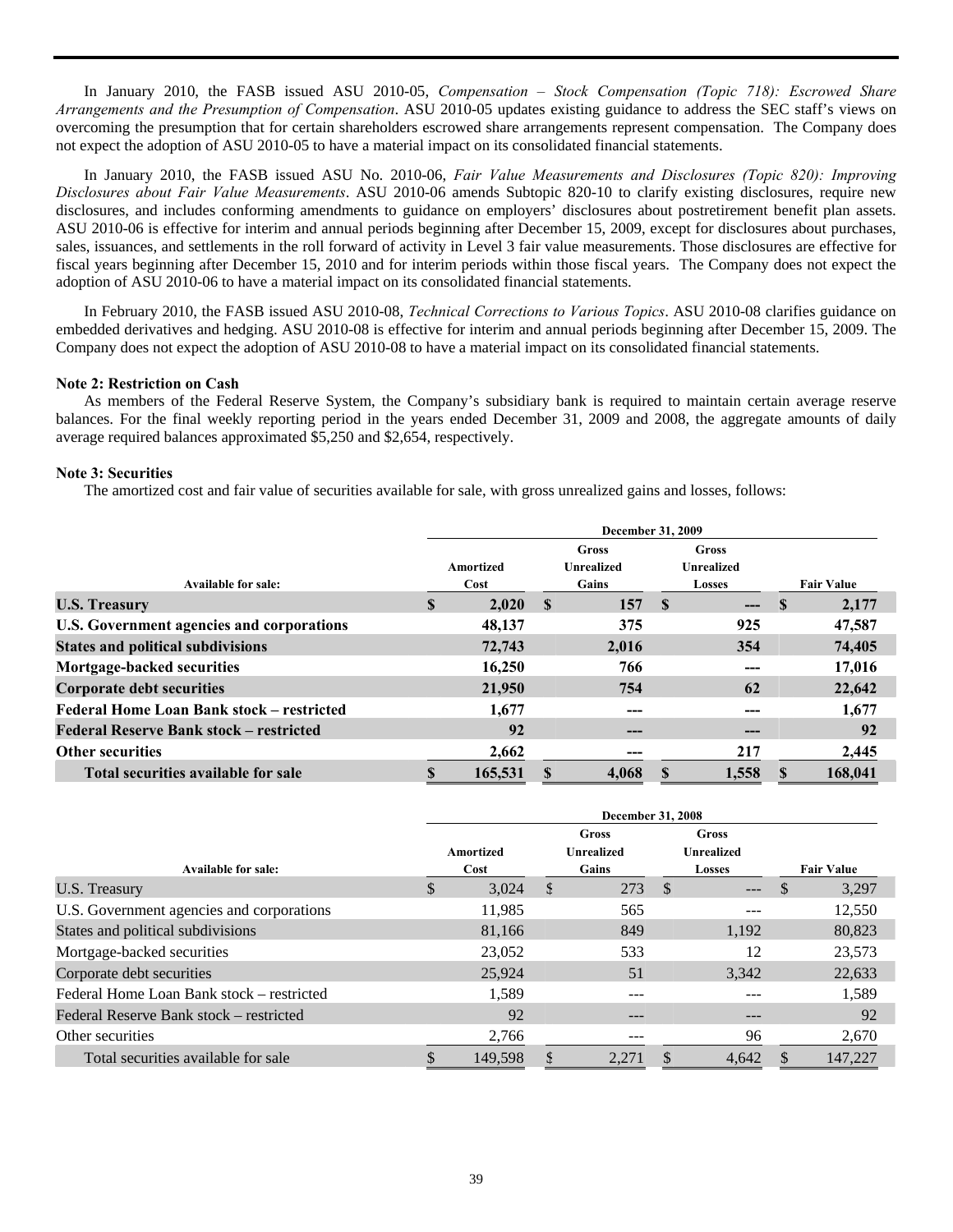The amortized cost and fair value of single maturity securities available for sale at December 31, 2009, by contractual maturity, are shown below. Expected maturities may differ from contractual maturities because borrowers may have the right to call or prepay obligations with or without call or prepayment penalties. Mortgage-backed securities included in these totals are categorized by final maturity at December 31, 2009.

|                                        | December 31, 2009 |                       |  |                   |  |  |  |  |
|----------------------------------------|-------------------|-----------------------|--|-------------------|--|--|--|--|
|                                        |                   | <b>Amortized Cost</b> |  | <b>Fair Value</b> |  |  |  |  |
| Due in one year or less                | S                 | 11,608                |  | 11,651            |  |  |  |  |
| Due after one year through five years  |                   | 62,529                |  | 65,009            |  |  |  |  |
| Due after five years through ten years |                   | 35,688                |  | 36,735            |  |  |  |  |
| Due after ten years                    |                   | 52,043                |  | 51,199            |  |  |  |  |
| No maturity                            |                   | 3,663                 |  | 3,447             |  |  |  |  |
|                                        | S                 | 165,531               |  | 168,041           |  |  |  |  |

The amortized cost and fair value of securities held to maturity, with gross unrealized gains and losses, follows:

|                                                  |           | <b>December 31, 2009</b> |  |                            |                            |        |          |                   |  |  |  |
|--------------------------------------------------|-----------|--------------------------|--|----------------------------|----------------------------|--------|----------|-------------------|--|--|--|
|                                                  | Amortized |                          |  | Gross<br><b>Unrealized</b> | Gross<br><b>Unrealized</b> |        |          |                   |  |  |  |
| <b>Held to maturity:</b>                         |           | Cost                     |  | Gains                      |                            | Losses |          | <b>Fair Value</b> |  |  |  |
| <b>U.S. Government agencies and corporations</b> | D         | 25,078                   |  | 279                        | <b>S</b>                   | 426    | <b>S</b> | 24,931            |  |  |  |
| <b>States and political subdivisions</b>         |           | 94,674                   |  | 1.847                      |                            | 915    |          | 95,606            |  |  |  |
| Mortgage-backed securities                       |           | 1,458                    |  | 87                         |                            | ---    |          | 1,545             |  |  |  |
| <b>Corporate debt securities</b>                 |           | 8,166                    |  | 66                         |                            | 422    |          | 7,810             |  |  |  |
| Total securities held to maturity                |           | 129,376                  |  | 2,279                      |                            | 1,763  |          | 129,892           |  |  |  |

|                                           | <b>December 31, 2008</b> |           |  |                            |   |                            |              |                   |  |
|-------------------------------------------|--------------------------|-----------|--|----------------------------|---|----------------------------|--------------|-------------------|--|
|                                           |                          | Amortized |  | Gross<br><b>Unrealized</b> |   | <b>Gross</b><br>Unrealized |              |                   |  |
| <b>Held to maturity:</b>                  |                          | Cost      |  | Gains                      |   | <b>Losses</b>              |              | <b>Fair Value</b> |  |
| U.S. Government agencies and corporations |                          | 37,973    |  | 798                        | S | $\overline{4}$             | <sup>S</sup> | 38,767            |  |
| States and political subdivisions         |                          | 67,011    |  | 748                        |   | 1,343                      |              | 66,416            |  |
| Mortgage-backed securities                |                          | 1,801     |  | 46                         |   | $---$                      |              | 1,847             |  |
| Corporate debt securities                 |                          | 10,987    |  | 24                         |   | 764                        |              | 10,247            |  |
| Total securities held to maturity         |                          | 117,772   |  | 1,616                      |   | 2,111                      |              | 117,277           |  |

The amortized cost and fair value of single maturity securities held to maturity at December 31, 2009, by contractual maturity, are shown below. Expected maturities may differ from contractual maturities because borrowers may have the right to call or prepay obligations with or without call or prepayment penalties. Mortgage-backed securities included in these totals are categorized by final maturity at December 31, 2009.

|                                        | <b>December 31, 2009</b> |                   |               |         |  |  |  |  |
|----------------------------------------|--------------------------|-------------------|---------------|---------|--|--|--|--|
|                                        |                          | Amortized<br>Cost | Fair<br>Value |         |  |  |  |  |
| Due in one year or less                |                          | 11,750            | -S            | 11,938  |  |  |  |  |
| Due after one year through five years  |                          | 31,303            |               | 32,316  |  |  |  |  |
| Due after five years through ten years |                          | 14,895            |               | 14,929  |  |  |  |  |
| Due after ten years                    |                          | 71,428            |               | 70,709  |  |  |  |  |
|                                        | S                        | 129,376           |               | 129,892 |  |  |  |  |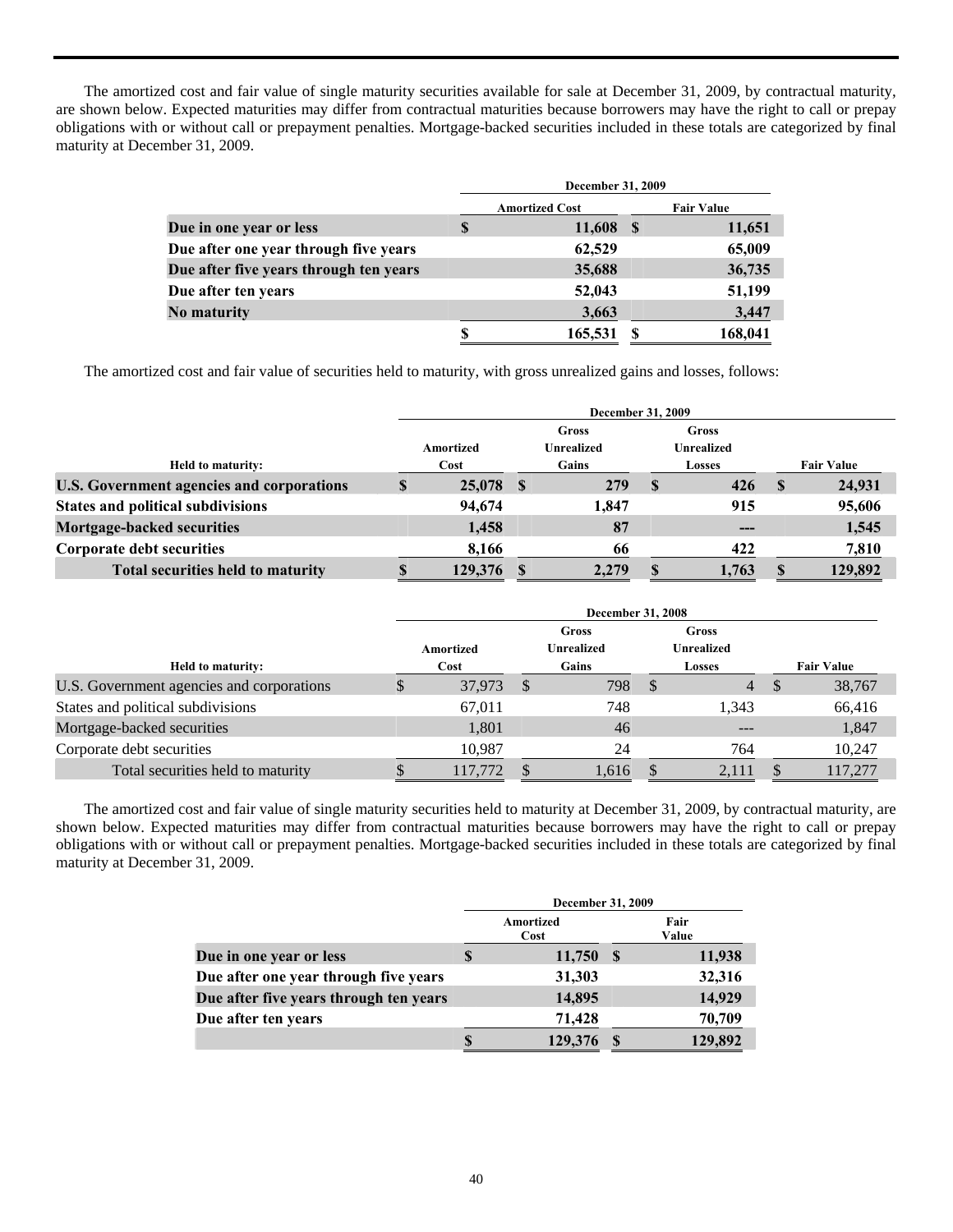Information pertaining to securities with gross unrealized losses at December 31, 2009 and 2008 aggregated by investment category and length of time that individual securities have been in a continuous loss position, follows:

|                                              |   | <b>December 31, 2009</b> |  |                            |  |               |                          |                           |  |  |
|----------------------------------------------|---|--------------------------|--|----------------------------|--|---------------|--------------------------|---------------------------|--|--|
|                                              |   |                          |  | <b>Less Than 12 Months</b> |  |               | <b>12 Months or More</b> |                           |  |  |
|                                              |   | Fair<br>Value            |  | <b>Unrealized</b><br>Loss  |  | Fair<br>Value |                          | <b>Unrealized</b><br>Loss |  |  |
| U.S. Government agencies and corporations    | S | 42,876 \$                |  | 1,351                      |  | $--$ S        |                          |                           |  |  |
| State and political subdivisions             |   | 28,537                   |  | 571                        |  | 13,382        |                          | 698                       |  |  |
| <b>Corporate debt securities</b>             |   | 662                      |  |                            |  | 3,517         |                          | 483                       |  |  |
| <b>Other</b>                                 |   | ---                      |  | ---                        |  | 277           |                          | 217                       |  |  |
| <b>Total temporarily impaired securities</b> |   | 72,075 \$                |  | 1,923                      |  | 17,176 \$     |                          | 1,398                     |  |  |

|                                            | <b>December 31, 2008</b> |               |                            |    |                   |                           |       |  |  |
|--------------------------------------------|--------------------------|---------------|----------------------------|----|-------------------|---------------------------|-------|--|--|
|                                            |                          |               | <b>Less Than 12 Months</b> |    | 12 Months or More |                           |       |  |  |
|                                            |                          | Fair<br>Value | <b>Unrealized</b><br>Loss  |    | Fair<br>Value     | <b>Unrealized</b><br>Loss |       |  |  |
| U. S. Treasury                             |                          | 995 \$        | $\overline{4}$             | -S | $--$ \$           |                           |       |  |  |
| U. S. Government agencies and corporations |                          | 54,480        | 2,533                      |    | 1,000             |                           |       |  |  |
| State and political subdivisions           |                          | 1,309         | 9                          |    | 635               |                           |       |  |  |
| Mortgage-backed securities                 |                          | 13,786        | 851                        |    | 12,046            |                           | 3,255 |  |  |
| Corporate debt securities                  |                          | $---$         | ---                        |    | 492               |                           | 96    |  |  |
| Total temporarily impaired securities      |                          | 70,570 \$     | 3,397                      |    | 14,173            |                           | 3,356 |  |  |

At December 31, 2009, the Company had 120 securities with a fair value of \$89,251 which had total unrealized losses of \$3,321. The Company has made the determination that these securities are temporarily impaired at December 31, 2008 for the following reasons:

 U.S. Government agencies and corporations. The unrealized losses in this category of investments were caused by interest rate fluctuations. The contractual terms of the investments do not permit the issuer to settle the securities at a price less than the cost basis of each investment. Because the Company does not intend to sell any of the investments and it is not more likely than not that the Company will be required to sell any of these investments before recovery of its amortized cost basis, which may be maturity, the Company does not consider these investments to be other-than-temporarily impaired.

 State and political subdivisions. This category's unrealized losses are primarily the result of interest rate fluctuations and also a certain few ratings downgrades brought about by the impact of the economic downturn on states and political subdivisions. The contractual terms of the investments do not permit the issuer to settle the securities at a price less than the cost basis of each investment. Because the Company does not intend to sell any of the investments and it is not more likely than not that the Company will be required to sell any of the investments before recovery of its amortized cost basis, which may be maturity, the Company does not consider these investments to be other-than-temporarily impaired.

 Corporate debt securities. The Company's unrealized losses in corporate debt securities are related to both interest rate fluctuations and ratings downgrades for a limited number of securities. The contractual terms of the investments do not permit the issuer to settle the securities at a price less than the cost basis of each investment. Because the Company does not intend to sell any of the investments before recovery of its amortized cost basis, which may be maturity, the Company does not consider these investments to be other-than-temporarily impaired.

 Other. The Company holds an investment in an LLC and a small amount of community bank stock. The value of these investments has been negatively affected by market conditions. Because the Company does not intend to sell these investments before recovery of amortized cost basis, the Company does not consider these investments to be other-than-temporarily impaired.

 At December 31, 2008, the Company had 144 securities with a fair value of \$84,743 which were temporarily impaired. The total unrealized loss on these securities, which was attributed to interest rate fluctuations, was \$6,753. Because the Company had the ability and intent to hold the securities until maturity or until the cost was recovered, the losses associated with the securities were not considered other than temporary at December 31, 2008.

 At December 31, 2009 and 2008, securities with a carrying value of \$100,794 and \$64,824, respectively, were pledged to secure trust deposits and for other purposes as required or permitted by law.

 As a member of the Federal Reserve and the Federal Home Loan Bank (FHLB) of Atlanta, NBB is required to maintain certain minimum investments in the common stock of those entities. Required levels of investment are based upon NBB's capital and a percentage of qualifying assets. In addition, NBB is eligible to borrow from the FHLB with borrowings collateralized by qualifying assets, primarily residential mortgage loans totaling approximately \$115,440, and NBB's capital stock investment in the FHLB.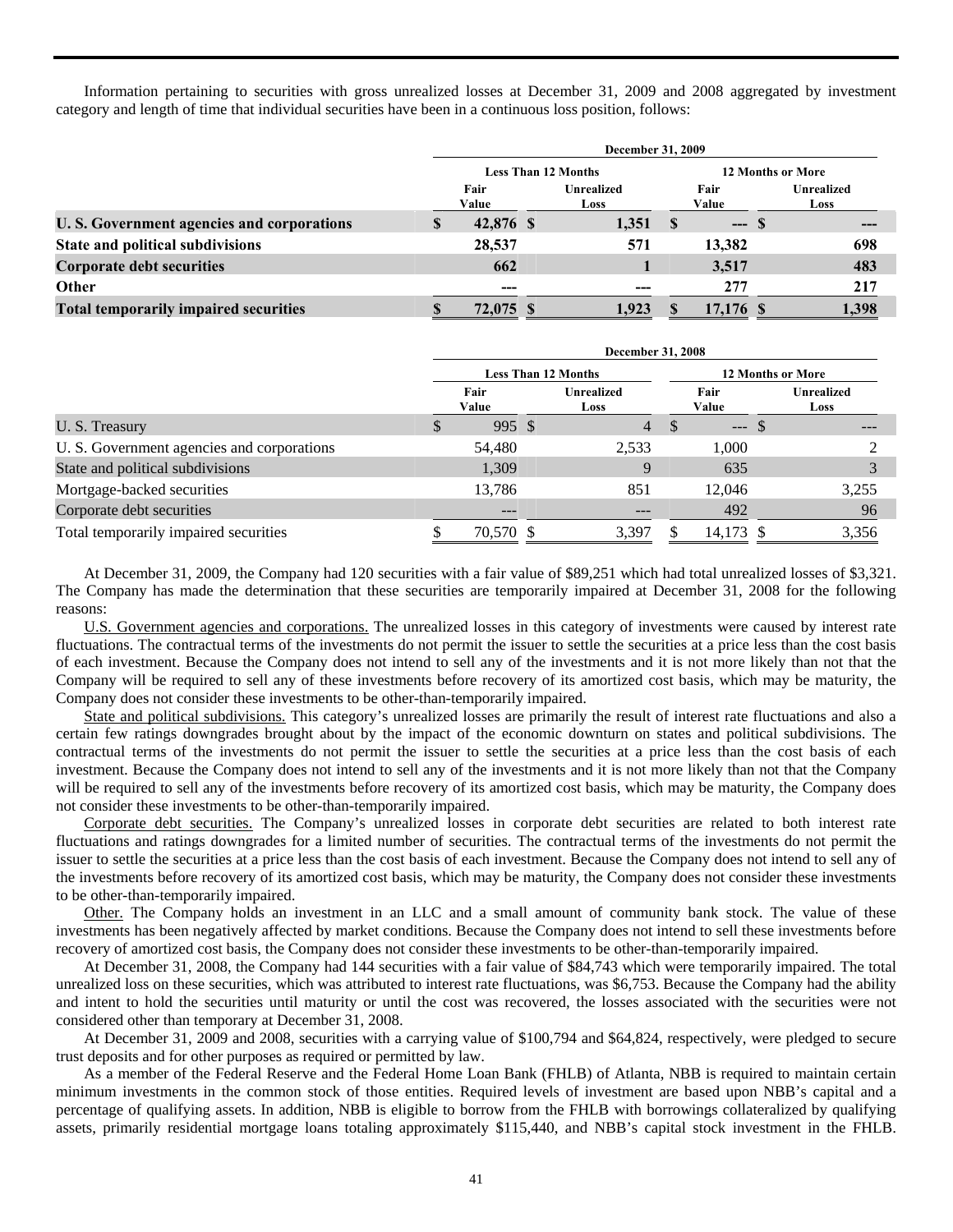Redemption of FHLB stock is subject to certain limitations and conditions. At its discretion, the FHLB may declare dividends on the stock. Dividends were suspended in the last quarter of 2008 and the first quarter of 2009, and the FHLB has deferred payment of a dividend for the last quarter of 2009. Management reviews for impairment based upon the ultimate recoverability of the cost basis in the FHLB stock.

### **Note 4: Related Party Transactions**

 In the ordinary course of business, the Company, through its banking subsidiary, has granted loans to executive officers and directors of Bankshares and its subsidiaries amounting to \$3,466 at December 31, 2009 and \$3,523 at December 31, 2008. During the year ended December 31, 2009, total principal additions were \$721 and principal payments were \$778.

### **Note 5: Allowance for Loan Losses**

An analysis of the allowance for loan losses follows:

|                                            | <b>Years ended December 31,</b> |       |  |       |  |       |  |  |  |
|--------------------------------------------|---------------------------------|-------|--|-------|--|-------|--|--|--|
|                                            |                                 | 2009  |  | 2008  |  | 2007  |  |  |  |
| Balance at beginning of year               | D                               | 5,858 |  | 5,219 |  | 5,157 |  |  |  |
| Provision for loan losses                  |                                 | 1,634 |  | 1.119 |  | 423   |  |  |  |
| Loans charged off                          |                                 | (647) |  | (611) |  | (471) |  |  |  |
| Recoveries of loans previously charged off |                                 | 81    |  | 131   |  | 110   |  |  |  |
| Balance at end of year                     |                                 | 6,926 |  | 5,858 |  | 5,219 |  |  |  |

The following is a summary of information pertaining to impaired loans:

|                                               | December 31, |       |  |       |  |       |  |  |
|-----------------------------------------------|--------------|-------|--|-------|--|-------|--|--|
|                                               |              | 2009  |  | 2008  |  | 2007  |  |  |
| Impaired loans without a valuation allowance  |              | 50    |  | 1.028 |  | 1.144 |  |  |
| Impaired loans with a valuation allowance     |              | 7.630 |  | 2.548 |  |       |  |  |
| Total impaired loans                          |              | 7,680 |  | 3,576 |  | .144  |  |  |
| Valuation allowance related to impaired loans |              | 2.495 |  |       |  |       |  |  |

|                                                        | <b>Years ended December 31,</b> |       |  |       |  |       |  |  |
|--------------------------------------------------------|---------------------------------|-------|--|-------|--|-------|--|--|
|                                                        |                                 | 2009  |  | 2008  |  | 2007  |  |  |
| Average investment in impaired loans                   | S                               | 7,851 |  | 3,790 |  | 1,138 |  |  |
| Interest income recognized on impaired loans           |                                 | 169   |  | 140   |  |       |  |  |
| Interest income recognized on a cash basis on impaired |                                 |       |  |       |  |       |  |  |
| loans                                                  |                                 |       |  |       |  |       |  |  |

 No additional funds are committed to be advanced in connection with impaired loans. There were no nonaccrual loans excluded from the impaired loan disclosure at December 31, 2009 and 2008. One commercial mortgage loan of \$2,652 was classified as a troubled debt restructuring and included in impaired loans at December 31, 2009. The Company had no other troubled debt restructuring at year-end 2009, and there were no troubled debt restructurings at December 31, 2008 or 2007. Loans past due greater than 90 days which continue to accrue interest totaled \$1,697 and \$1,127 at December 31, 2009 and 2008, respectively.

### **Note 6: Premises and Equipment**

A summary of the cost and accumulated depreciation of premises and equipment follows:

|                             | December 31, |          |           |  |  |  |  |  |
|-----------------------------|--------------|----------|-----------|--|--|--|--|--|
|                             | 2009         |          | 2008      |  |  |  |  |  |
| Premises                    | 14,225       | <b>S</b> | 14,285    |  |  |  |  |  |
| Furniture and equipment     | 11,918       |          | 11,614    |  |  |  |  |  |
| Construction-in-progress    | 195          |          | 109       |  |  |  |  |  |
| Premises and equipment      | 26,338       | -S       | 26,008    |  |  |  |  |  |
| Accumulated depreciation    | (15,710)     |          | (14, 804) |  |  |  |  |  |
| Premises and equipment, net | 10,628       |          | 11,204    |  |  |  |  |  |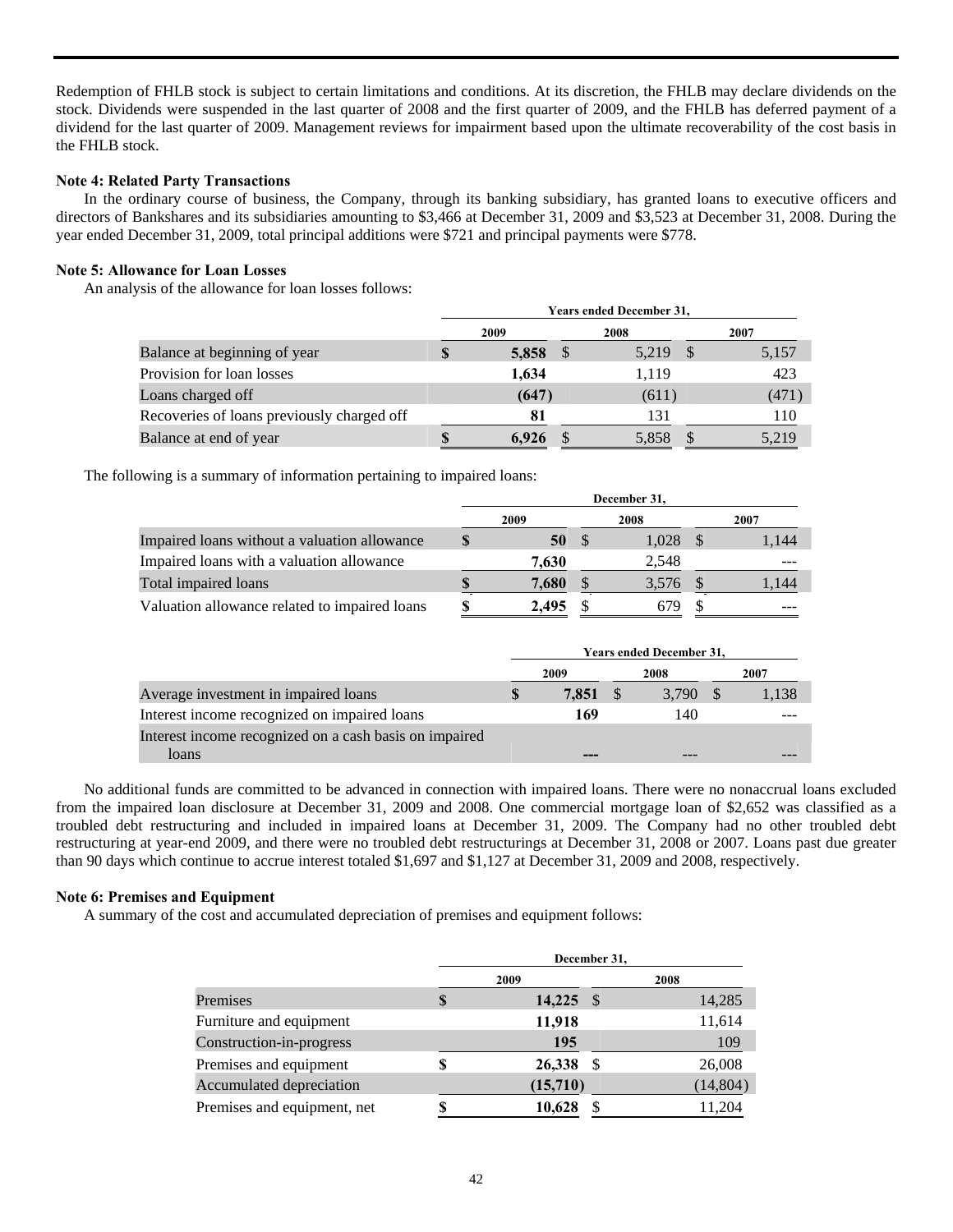Depreciation expense for the years ended December 2009, 2008 and 2007 amounted to \$906, \$965 and \$1,013, respectively. The Company leases certain branch facilities under noncancellable operating leases. The future minimum lease payments under these leases (with initial or remaining lease terms in excess of one year) as of December 31, 2009 are as follows: \$222 in 2010, \$226 in 2011, \$228 in 2012, \$223 in 2013, \$197 in 2014, and \$75 thereafter.

### **Note 7: Deposits**

 The aggregate amounts of time deposits in denominations of \$100 or more at December 31, 2009 and 2008 were \$149,266 and \$160,834, respectively.

At December 31, 2009 the scheduled maturities of time deposits are as follows:

| 2010       | S | 302,010 |
|------------|---|---------|
| 2011       |   | 32,839  |
| 2012       |   | 17,507  |
| 2013       |   | 9,383   |
| 2014       |   | 4,466   |
| Thereafter |   | 1,107   |
|            |   | 367,312 |

At December 31, 2009 and 2008, overdraft demand deposits reclassified to loans totaled \$937 and \$604, respectively.

### **Note 8: Employee Benefit Plans**

### **401(k) Plan**

The Company has a Retirement Accumulation Plan qualifying under IRS Code Section 401(k), in which NBI, NBB and NBFS are participating employers. Eligible participants may contribute up to 100% of their total annual compensation to the plan, subject to certain limits based on federal tax laws. Employee contributions are matched by the employer based on a percentage of an employee's total annual compensation contributed to the plan. For the years ended December 31, 2009, 2008 and 2007, the Company contributed \$268, \$262 and \$261, respectively, to the plan.

### **Employee Stock Ownership Plan**

 The Company has a nonleveraged Employee Stock Ownership Plan (ESOP) which enables employees of NBI and its subsidiaries who have one year of service and who have attained the age of 21 prior to the plan's January 1 and July 1 enrollment dates to own NBI common stock. Contributions to the ESOP, which are not mandatory, are determined annually by the Board of Directors. Contribution expense amounted to \$300, \$300 and \$200 in the years ended December 31, 2009, 2008 and 2007, respectively. Dividends on ESOP shares are charged to retained earnings. As of December 31, 2009, the number of allocated shares held by the ESOP was 243,499 and the number of unallocated shares was 21,500. All shares held by the ESOP are treated as outstanding in computing the Company's basic net income per share. Upon reaching age 55 with ten years of plan participation, a vested participant has the right to diversify 50% of his or her allocated ESOP shares and NBI or the ESOP, with the agreement of the Trustee, is obligated to purchase those shares. The ESOP contains a put option which allows a withdrawing participant to require the Company or the ESOP, if the plan administrator agrees, to purchase his or her allocated shares if the shares are not readily tradable on an established market at the time of distribution.

### **Defined Benefit Plan**

 The Company's defined benefit pension plan covers substantially all employees. The plan benefit formula is based upon the length of service of retired employees and a percentage of qualified W-2 compensation during their final years of employment. The defined benefit plan was amended in 2008 to reduce the benefit formula for future accruals. This resulted in a reduction in prior cost. Information pertaining to activity in the plan is as follows:

|                                                   |               | December 31, |        |  |                    |  |  |
|---------------------------------------------------|---------------|--------------|--------|--|--------------------|--|--|
|                                                   | 2009          | 2008         |        |  | 2007               |  |  |
| Change in benefit obligation                      |               |              |        |  |                    |  |  |
| Projected benefit obligation at beginning of year | 10,703<br>SS. | \$           | 11,859 |  | 11,729             |  |  |
| Service cost                                      | 353           |              | 500    |  | 608                |  |  |
| Interest cost                                     | 661           |              | 719    |  | 702                |  |  |
|                                                   |               |              |        |  | <i>(continued)</i> |  |  |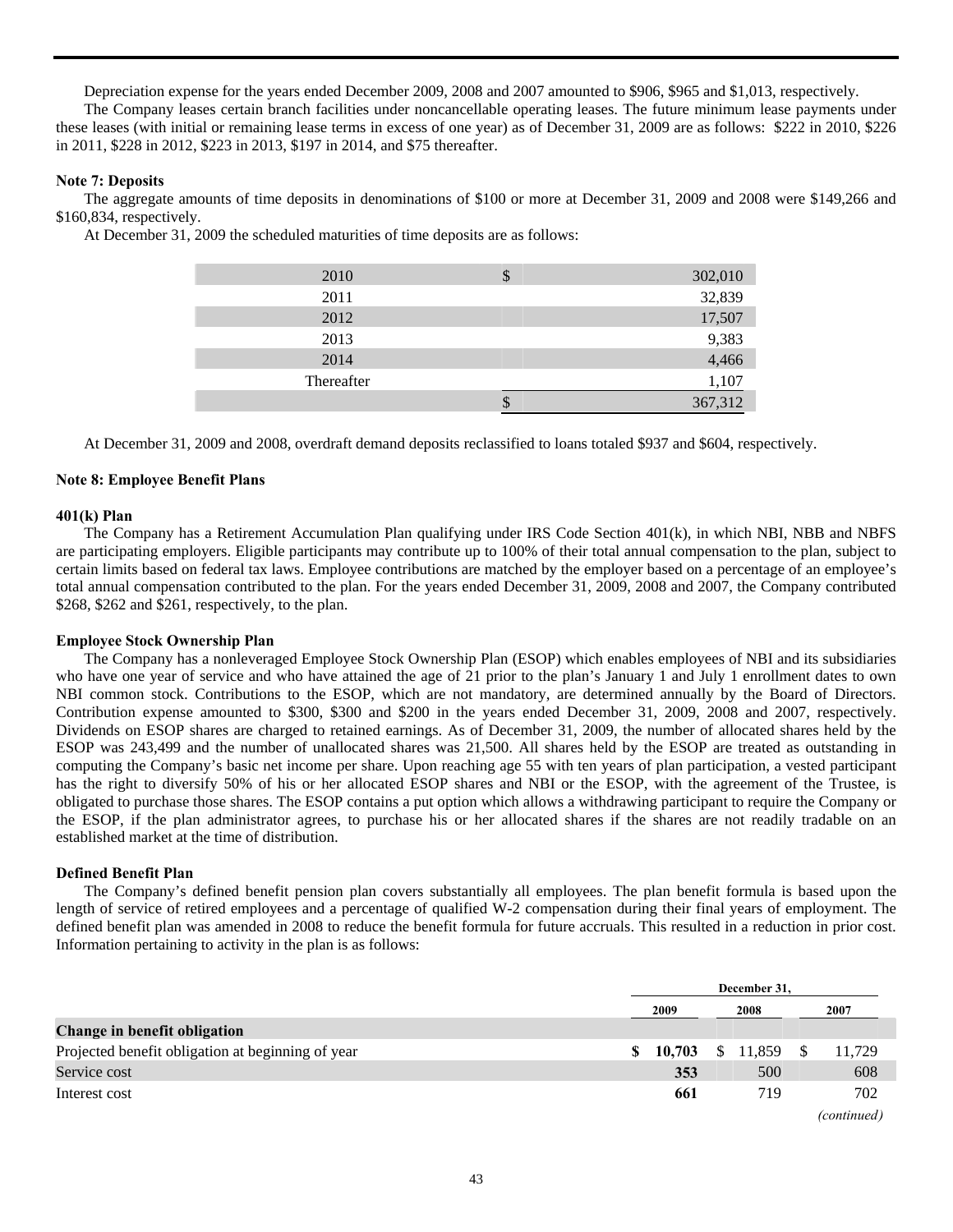| Actuarial (gain) loss                                                          |                           | 362        |               | (613)        |                   | (227)   |
|--------------------------------------------------------------------------------|---------------------------|------------|---------------|--------------|-------------------|---------|
| Benefits paid                                                                  |                           | (481)      |               | (336)        |                   | (953)   |
| Prior cost due to amendment                                                    |                           | ---        |               | (1,426)      |                   |         |
| Projected benefit obligation at end of year                                    |                           | 11,598     |               | 10,703       |                   | 11,859  |
| Change in plan assets                                                          |                           |            |               |              |                   |         |
| Fair value of plan assets at beginning of year                                 |                           | 6,337      |               | 8,242        |                   | 7,835   |
| Actual return on plan assets                                                   |                           | 1,249      |               | (1,964)      |                   | 763     |
| Employer contribution                                                          |                           | 356        |               | 395          |                   | 597     |
| Benefits paid                                                                  |                           | (481)      |               | (336)        |                   | (953)   |
| Fair value of plan assets at end of year                                       |                           | 7,461      |               | 6,337        |                   | 8,242   |
| Funded status at the end of the year                                           | <sup>\$</sup>             | (4,137)    | $\mathcal{S}$ | (4,366)      | \$                | (3,617) |
|                                                                                |                           |            |               |              |                   |         |
| <b>Amounts recognized in the Balance Sheet</b>                                 |                           |            |               |              |                   |         |
| Other liabilities                                                              | -SS                       | (4,137)    | \$            | (4,366)      | \$                | (3,617) |
| Amounts recognized in accumulated other comprehensive income (loss), net       |                           |            |               |              |                   |         |
| Net income (loss)                                                              | S                         | (4, 420)   | - \$          | $(5,114)$ \$ |                   | (3,163) |
| Prior service cost                                                             |                           | 1,180      |               | 1,281        |                   | (28)    |
| Deferred tax asset                                                             |                           | 1,130      |               | 1,335        |                   | 1,104   |
| Net obligation at transition                                                   |                           | 11         |               | 23           |                   | 38      |
| Amount recognized                                                              | $\mathbf{\$}$             | (2,099)    | $\frac{1}{2}$ | (2, 475)     | \$                | (2,049) |
| Components of net periodic benefit cost                                        |                           |            |               |              |                   |         |
| Service cost                                                                   | \$                        | 353        | \$            | 429          | \$                | 608     |
| Interest cost                                                                  |                           | 661        |               | 616          |                   | 702     |
| Expected return on plan assets                                                 |                           | (527)      |               | (667)        |                   | (637)   |
| Amortization of prior service cost                                             |                           | (101)      |               | (101)        |                   | 9       |
| Amortization of net obligation at transition                                   |                           | (13)       |               | (13)         |                   | (13)    |
| Recognized net actuarial loss                                                  |                           | 335        |               | 154          |                   | 180     |
| Net periodic benefit cost                                                      | $\boldsymbol{\mathsf{S}}$ | 708        | \$            | 418          | \$                | 849     |
| Other changes in plan assets and benefit obligations recognized in accumulated |                           |            |               |              |                   |         |
| other comprehensive income (loss)                                              |                           |            |               |              |                   |         |
| Net (gain) loss                                                                | $\mathbf S$               | $(489)$ \$ |               | 1,951        | $\mathcal{S}$     | (533)   |
| Prior service cost                                                             |                           |            |               | (1,426)      |                   | ---     |
| Amortization of prior service cost                                             |                           | 101        |               | 117          |                   | (9)     |
| Amortization of net obligation at transition                                   |                           | 13         |               | 15           |                   | 11      |
| Deferred income tax (benefit) expenses                                         |                           | 131        |               | (230)        |                   | 186     |
| Total recognized                                                               | $\mathbb S$               | (244)      | $\mathbb{S}$  | 427          | $\boldsymbol{\$}$ | (345)   |
| Total recognized in net periodic benefit cost and other comprehensive income   |                           |            |               |              |                   |         |
| (loss), net of income tax (benefit) expense                                    | $\mathbf{\$}$             | 464        | $\mathcal{S}$ | 845          | $\mathcal{S}$     | 504     |
|                                                                                |                           |            |               |              |                   |         |
| Adjustments to retained earnings due to change in measurement date             |                           |            |               |              |                   |         |
| Service cost                                                                   | \$                        |            | \$            | 71           | \$                |         |
| Interest cost                                                                  |                           |            |               | 102          |                   |         |
|                                                                                |                           |            |               |              |                   |         |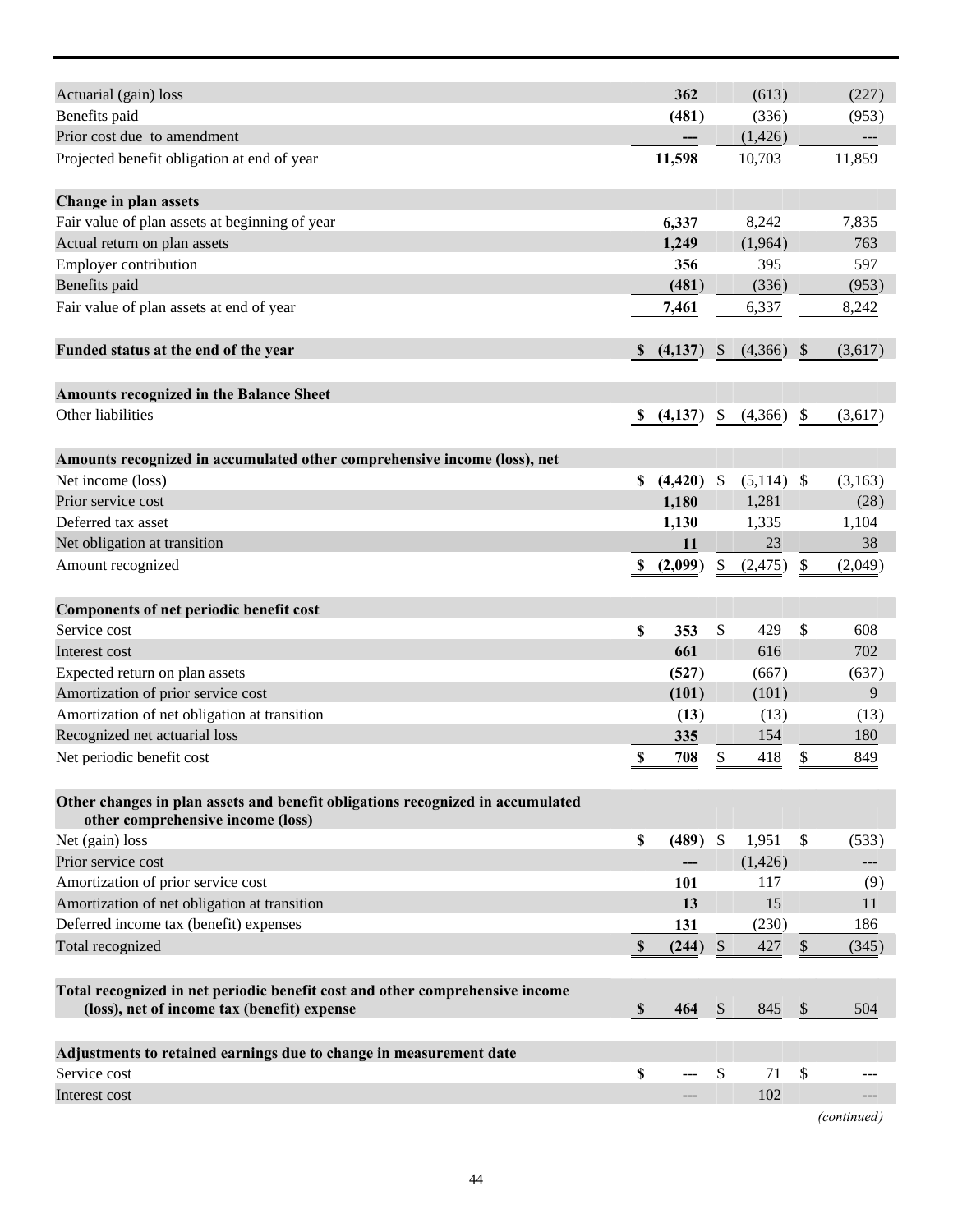| Expected return on plan assets                   | ---      | (111)    |          |
|--------------------------------------------------|----------|----------|----------|
| Amortization of prior service cost               | $- - -$  | (17)     | ---      |
| Amortization of net obligation at transition     | ---      | (2)      |          |
| Recognized net actuarial loss                    | $- - -$  | 26       |          |
| Deferred tax benefit                             | ---      | (24)     |          |
| Adjustment to retained earnings                  | $---$    | 45       |          |
| Weighted average assumptions at end of the year  |          |          |          |
| Discount rate used for net periodic pension cost | $6.00\%$ | $6.00\%$ | $6.00\%$ |
| Discount rate used for disclosure                | $6.00\%$ | $6.00\%$ | $6.00\%$ |
| Expected return on plan assets                   | $8.00\%$ | 8.00%    | 8.00%    |
| Rate of compensation increase                    | $4.00\%$ | 4.00%    | 4.00%    |

#### **Long Term Rate of Return**

 The Company, as plan sponsor, selects the expected long-term rate-of-return-on-assets assumption in consultation with its investment advisors and actuary. This rate is intended to reflect the average rate of earnings expected to be earned on the funds invested or to be invested to provide plan benefits. Historical performance is reviewed, especially with respect to real rates of return (net of inflation), for the major asset classes held or anticipated to be held by the trust, and for the trust itself. Undue weight is not given to recent experience, which may not continue over the measurement period, but other higher significance is placed on current forecasts of future long-term economic conditions.

 Because assets are held in a qualified trust, anticipated returns are not reduced for taxes. Further, and solely for this purpose, the plan is assumed to continue in force and not terminate during the period during which assets are invested. However, consideration is given to the potential impact of current and future investment policy, cash flow into and out of the trust, and expenses (both investment and non-investment) typically paid from plan assets (to the extent such expenses are not explicitly estimated within periodic cost).

 The Company, as plan sponsor, has adopted a Pension Administrative Committee Policy (the Policy) for monitoring the investment management of its qualified plans. The Policy includes a statement of general investment principles and a listing of specific investment guidelines, to which the committee may make documented exceptions. The guidelines state that, unless otherwise indicated, all investments that are permitted under the Prudent Investor Rule shall be permissible investments for the defined benefit pension plan. All plan assets are to be invested in marketable securities. Certain investments are prohibited, including commodities and future contracts, private placements, repurchase agreements, options and derivatives. The Policy establishes quality standards for fixed income investments and mutual funds included in the pension plan trust. The Policy also outlines diversification standards.

 The preferred target allocation for the assets of the defined benefit pension plan is 65% in equity securities and 35% in fixed income securities. Equity securities include investments in large-cap and mid-cap companies primarily located in the United States, although a small number of international large-cap companies are included. There are also investments in mutual funds holding the equities of large-cap and mid-cap U.S. companies. Fixed income securities include U.S. government agency securities and corporate bonds from companies representing diversified industries. There are no investments in hedge funds, private equity funds or real estate.

Fair value measurements of the pension plan's assets at December 31, 2009 follow:

|                                              |                          | <b>Fair Value Measurements at</b> |               |                                                                                              |  |                                                      |    |                                                        |  |  |
|----------------------------------------------|--------------------------|-----------------------------------|---------------|----------------------------------------------------------------------------------------------|--|------------------------------------------------------|----|--------------------------------------------------------|--|--|
|                                              | <b>December 31, 2009</b> |                                   |               |                                                                                              |  |                                                      |    |                                                        |  |  |
| <b>Asset Category</b>                        |                          | Total                             |               | <b>Ouoted Prices in</b><br><b>Active Markets for</b><br><b>Identical Assets</b><br>(Level 1) |  | Significant<br><b>Observable Inputs</b><br>(Level 2) |    | Significant<br><b>Unobservable Inputs</b><br>(Level 3) |  |  |
| Cash                                         | \$                       | 632                               | <sup>\$</sup> | 632 \$                                                                                       |  |                                                      | \$ |                                                        |  |  |
| Equity securities:                           |                          |                                   |               |                                                                                              |  |                                                      |    |                                                        |  |  |
| U. S. companies                              |                          | 2,598                             |               | 2,598                                                                                        |  | ---                                                  |    |                                                        |  |  |
| International companies                      |                          | 81                                |               | 81                                                                                           |  | ---                                                  |    |                                                        |  |  |
| Equities mutual funds (a)                    |                          | 1,186                             |               | 1,186                                                                                        |  | ---                                                  |    |                                                        |  |  |
| U. S. government agencies and corporations   |                          | 607                               |               | ---                                                                                          |  | 607                                                  |    |                                                        |  |  |
| State and political subdivisions             |                          | 113                               |               | $- - -$                                                                                      |  | 113                                                  |    |                                                        |  |  |
| Corporate bonds $-$ investment grade (b)     |                          | 2,090                             |               | ---                                                                                          |  | 2,090                                                |    |                                                        |  |  |
| Corporate bonds – below investment grade (c) |                          | 154                               |               | ---                                                                                          |  | 154                                                  |    |                                                        |  |  |
| Total pension plan assets                    |                          | 7,461                             |               | 4,497                                                                                        |  | 2,964                                                |    |                                                        |  |  |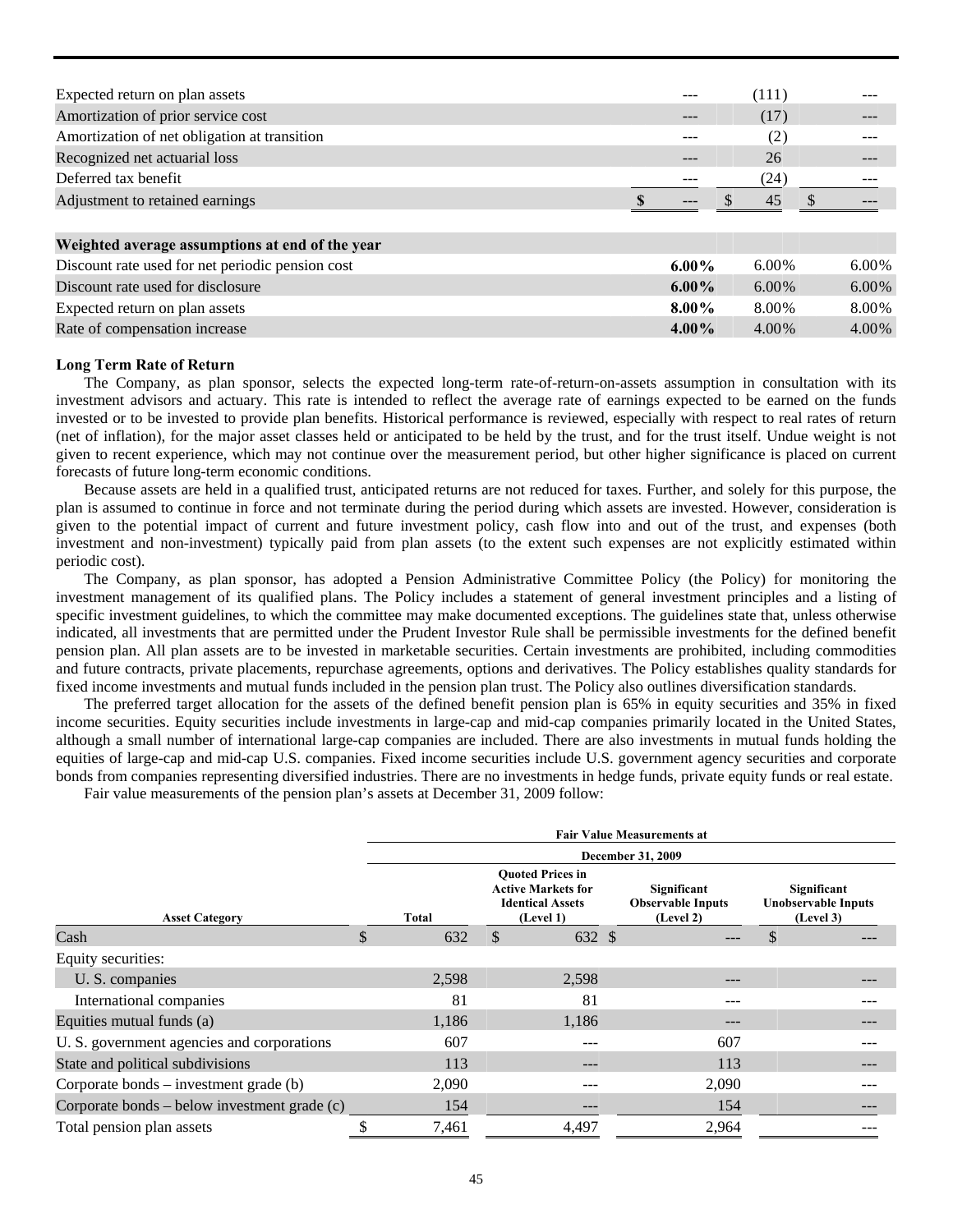- (a) This category comprises actively managed equity funds invested in large-cap and mid-cap U.S. companies.
- (b) This category represents investment grade bonds of U.S. issuers from diverse industries.
- (c) This category represents bonds from U.S. issuers from diverse industries that were purchased at investment grade, but which have fallen below investment grade.

The Company's required minimum pension contribution for 2010 has not yet been determined, but is estimated to be in the \$300 to \$500 range.

Estimated future benefit payments, which reflect expected future service, as appropriate, are as follows:

| 2010          | 282   |
|---------------|-------|
| 2011          | 288   |
| 2012          | 334   |
| 2013          | 386   |
| 2014          | 511   |
| $2015 - 2019$ | 3,717 |

### **Note 9: Stock Option Plan**

 The Company had a stock option plan, the 1999 Stock Option Plan, that was adopted in 1999 and that was terminated on March 9, 2009. Incentive stock options were granted annually to key employees of NBI and its subsidiaries from 1999 to 2005 and none have been granted since 2005. All of the stock options are vested.

A summary of the status of the Company's stock option plan is presented below:

| <b>Options</b>                   | <b>Shares</b> |               | Weighted-<br>Average<br><b>Exercise</b><br>Price | Weighted-<br>Average<br>Remaining<br>Contractual<br>Term | Aggregate<br>Intrinsic<br>Value |
|----------------------------------|---------------|---------------|--------------------------------------------------|----------------------------------------------------------|---------------------------------|
| Outstanding at January 1, 2009   | 113,500       | <sup>\$</sup> | 21.84                                            |                                                          |                                 |
| Granted                          |               |               |                                                  |                                                          |                                 |
| Exercised                        | (4,000)       |               | 13.58                                            |                                                          |                                 |
| Forfeited or expired             | $- - -$       |               | ---                                              |                                                          |                                 |
| Outstanding at December 31, 2009 | 109,500       |               | 22.14                                            | 5.49                                                     | 673                             |
| Exercisable at December 31, 2009 | 109,500       |               | 22.14                                            | 5.49                                                     | 673                             |

The intrinsic value of shares exercised were \$59, \$40 and \$89 for 2009, 2008 and 2007, respectively. No tax benefit was recognized on shares exercised for any of the years presented.

### **Note 10: Income Taxes**

 The Company files United States federal income tax returns, and Virginia and West Virginia state income tax returns. With few exceptions, the Company is no longer subject to U.S. federal, state and local income tax examinations by tax authorities for years prior to 2006.

Allocation of income tax expense between current and deferred portions is as follows:

|                          | <b>Years ended December 31,</b> |  |       |             |             |  |  |  |  |
|--------------------------|---------------------------------|--|-------|-------------|-------------|--|--|--|--|
|                          | 2009                            |  | 2008  | 2007        |             |  |  |  |  |
| Current                  | 4,717                           |  | 3.955 | $\triangle$ | 3,874       |  |  |  |  |
| Deferred                 | (1,057)                         |  | (310) |             | $144^\circ$ |  |  |  |  |
| Total income tax expense | 3,660                           |  | 3,645 |             | 730         |  |  |  |  |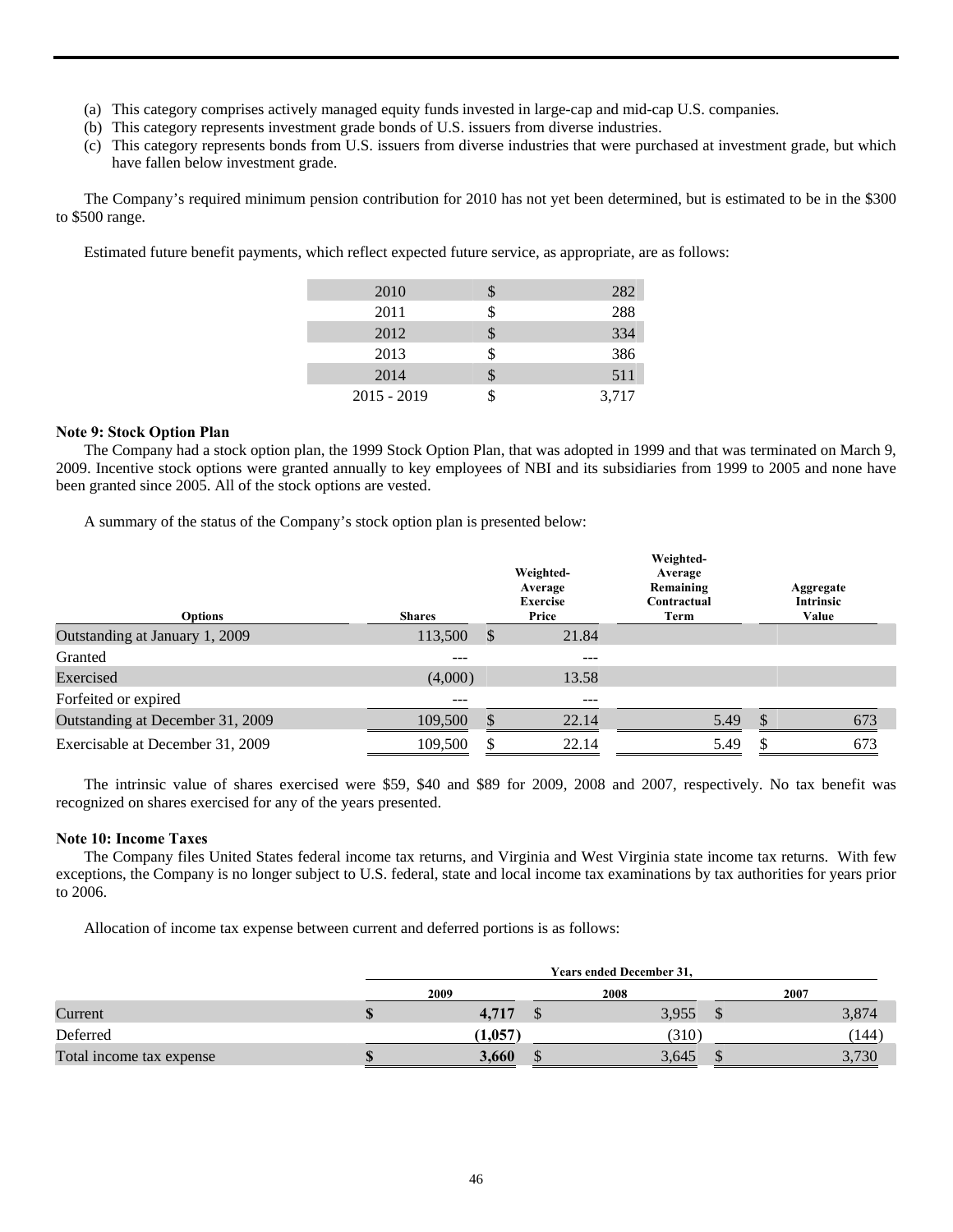The following is a reconciliation of the "expected" income tax expense, computed by applying the U.S. Federal income tax rate of 35% to income before income tax expense, with the reported income tax expense:

|                                        | <b>Years ended December 31,</b> |      |         |      |         |  |  |  |
|----------------------------------------|---------------------------------|------|---------|------|---------|--|--|--|
| Computed "expected" income tax expense | 2009                            | 2008 |         | 2007 |         |  |  |  |
|                                        | 6,293                           |      | 6,033   |      | 5,742   |  |  |  |
| Tax-exempt interest income             | (2,556)                         |      | (2,224) |      | (2,090) |  |  |  |
| Nondeductible interest expense         | 267                             |      | 291     |      | 344     |  |  |  |
| Other, net                             | (344)                           |      | (455)   |      | (266)   |  |  |  |
| Reported income tax expense            | 3,660                           |      | 3,645   |      | 3,730   |  |  |  |

The components of net deferred tax assets, included in other assets, are as follows:

|                                                        | December 31, |         |      |       |  |
|--------------------------------------------------------|--------------|---------|------|-------|--|
|                                                        |              | 2009    | 2008 |       |  |
| Deferred tax assets:                                   |              |         |      |       |  |
| Allowance for loan losses and unearned fee income      | \$           | 2,365   | \$   | 2,105 |  |
| Valuation allowance on other real estate owned         |              | 159     |      | 25    |  |
| Deferred compensation and other liabilities            |              | 2,483   |      | 1,992 |  |
| Net unrealized losses on securities available for sale |              | ---     |      | 831   |  |
| Total deferred tax assets                              |              | 5,007   | S    | 4,953 |  |
| Deferred tax liabilities:                              |              |         |      |       |  |
| Fixed assets                                           | \$           | (77)    | -S   | (102) |  |
| Discount accretion on securities                       |              | (77)    |      | (98)  |  |
| Deposit intangibles and goodwill                       |              | (677)   |      | (552) |  |
| Other                                                  |              | (182)   |      | (228) |  |
| Net unrealized gains on securities available for sale  |              | (875)   |      |       |  |
| Total deferred tax liabilities                         |              | (1,888) |      | (980) |  |
| Net deferred tax assets                                | \$           | 3,119   | S    | 3,973 |  |

The Company has determined that a valuation allowance for the gross deferred tax assets is not necessary at December 31, 2009 and 2008 because the realization of all gross deferred tax assets can be supported by the amount of taxes paid during the carryback period available under current tax laws.

### **Note 11: Restrictions on Dividends**

 The Company's principal source of funds for dividend payments is dividends received from its subsidiary bank. For the years ended December 31, 2009, 2008 and 2007, dividends received from subsidiary banks were \$5,884, \$5,591and \$6,698, respectively.

Substantially all of Bankshares' retained earnings are undistributed earnings of its sole banking subsidiary, which are restricted by various regulations administered by federal bank regulatory agencies. Bank regulatory agencies restrict, without prior approval, the total dividend payments of a bank in any calendar year to the bank's retained net income of that year to date, as defined, combined with its retained net income of the preceding two years, less any required transfers to surplus. At December 31, 2009, retained net income, which was free of such restriction, amounted to approximately \$23,271.

### **Note 12: Minimum Regulatory Capital Requirement**

 The Company (on a consolidated basis) and its subsidiary bank are subject to various regulatory capital requirements administered by the federal banking agencies. Failure to meet minimum capital requirements can initiate certain mandatory and possible additional discretionary actions by regulators that, if undertaken, could have a direct material effect on the Company's and the bank's financial statements. Under capital adequacy guidelines and the regulatory framework for prompt corrective action, the Company and the bank must meet specific capital guidelines that involve quantitative measures of their assets, liabilities, and certain off balance sheet items as calculated under regulatory accounting practices. The capital amounts and classification are also subject to qualitative judgments by regulators about components, risk weightings, and other factors. Prompt corrective action provisions are not applicable to bank holding companies.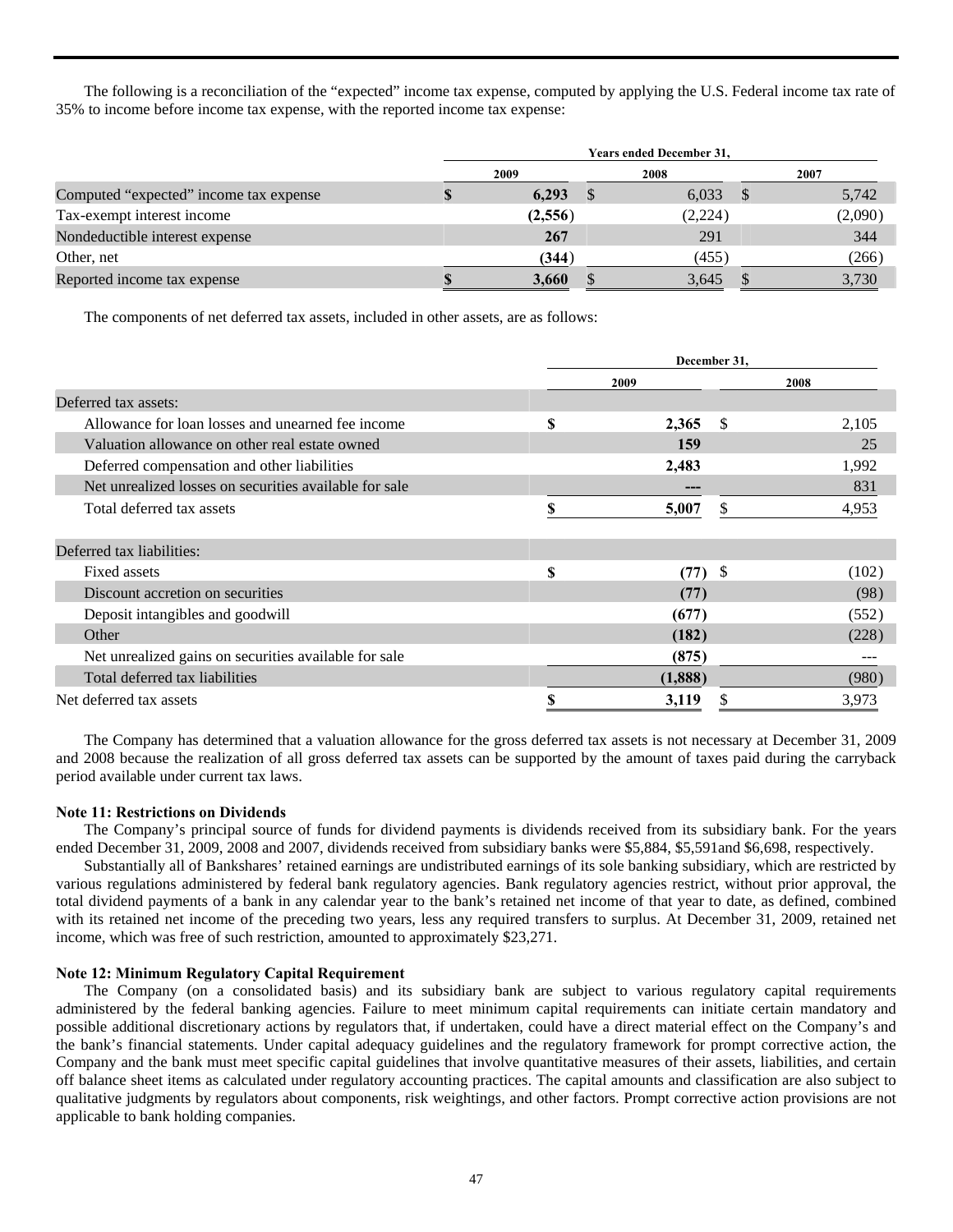Quantitative measures established by regulation to ensure capital adequacy require the Company and the bank to maintain minimum amounts and ratios (set forth in the following table) of total and Tier 1 capital (as defined in the regulations) to riskweighted assets (as defined), and of Tier 1 capital (as defined) to average assets (as defined). Management believes, as of December 31, 2009 and 2008, that the Company and the bank meet all capital adequacy requirements to which they are subject.

 As of December 31, 2009, the most recent notifications from the appropriate regulatory authorities categorized the bank as well capitalized under the regulatory framework for prompt corrective action. To be categorized as well capitalized, an institution must maintain minimum total risk-based, Tier 1 risk-based and Tier 1 leverage ratios, as set forth in the following tables. There are no conditions or events since these notifications that management believes have changed the bank's category. The Company's and the bank's actual capital amounts and ratios as of December 31, 2009 and 2008 are also presented in the following tables.

|                                          |           | Actual      | <b>Minimum Capital</b><br>Requirement |         | <b>Minimum To Be Well</b><br><b>Capitalized Under</b><br><b>Prompt Corrective</b><br><b>Action Provisions</b> |          |  |
|------------------------------------------|-----------|-------------|---------------------------------------|---------|---------------------------------------------------------------------------------------------------------------|----------|--|
|                                          | Amount    | Ratio       | Amount                                | Ratio   | <b>Amount</b>                                                                                                 | Ratio    |  |
| <b>December 31, 2009</b>                 |           |             |                                       |         |                                                                                                               |          |  |
| Total capital (to risk weighted assets)  |           |             |                                       |         |                                                                                                               |          |  |
| NBI consolidated                         | \$116,783 | $17.3\%$ \$ | 53,931                                | $8.0\%$ | N/A                                                                                                           | N/A      |  |
| <b>NBB</b>                               | 113,310   | 16.9%       | 53,625                                | $8.0\%$ | 67,031<br>S                                                                                                   | $10.0\%$ |  |
| Tier 1 capital (to risk weighted assets) |           |             |                                       |         |                                                                                                               |          |  |
| NBI consolidated                         | \$109,857 | $16.3\%$ \$ | 26,966                                | $4.0\%$ | N/A                                                                                                           | N/A      |  |
| <b>NBB</b>                               | 106,384   | 15.9%       | 26,812                                | 4.0%    | $\mathbf S$<br>40,218                                                                                         | $6.0\%$  |  |
| Tier 1 capital (to average assets)       |           |             |                                       |         |                                                                                                               |          |  |
| NBI consolidated                         | \$109,857 | $11.5\%$ \$ | 38,259                                | $4.0\%$ | N/A                                                                                                           | N/A      |  |
| <b>NBB</b>                               | 106,384   | 11.2%       | 37,981                                | $4.0\%$ | \$<br>47,477                                                                                                  | 5.0%     |  |
|                                          |           | Actual      | <b>Minimum Capital</b><br>Requirement |         | <b>Minimum To Be Well</b><br><b>Capitalized Under</b><br><b>Prompt Corrective</b><br><b>Action Provisions</b> |          |  |
|                                          | Amount    | Ratio       | Amount                                | Ratio   | Amount                                                                                                        | Ratio    |  |
| December 31, 2008                        |           |             |                                       |         |                                                                                                               |          |  |
| Total capital (to risk weighted assets)  |           |             |                                       |         |                                                                                                               |          |  |
| NBI consolidated                         | \$106,151 | 16.1%       | \$52,786                              | 8.0%    | N/A                                                                                                           | N/A      |  |
| <b>NBB</b>                               | 102,468   | 15.6%       | 52,470                                | 8.0%    | \$<br>65,588                                                                                                  | 10.0%    |  |
| Tier 1 capital (to risk weighted assets) |           |             |                                       |         |                                                                                                               |          |  |
| NBI consolidated                         | \$100,293 | 15.2%       | 26,393<br><sup>\$</sup>               | 4.0%    | N/A                                                                                                           | N/A      |  |
| <b>NBB</b>                               | 96,610    | 14.7%       | 26,235                                | 4.0%    | $\mathbb{S}$<br>39,353                                                                                        | 6.0%     |  |
| Tier 1 capital (to average assets)       |           |             |                                       |         |                                                                                                               |          |  |
| NBI consolidated                         | \$100,293 | 11.1%       | 36,016<br><sup>\$</sup>               | 4.0%    | N/A                                                                                                           | N/A      |  |
| <b>NBB</b>                               | 96.610    | 10.7%       | 36,012                                | 4.0%    | \$<br>45,015                                                                                                  | 5.0%     |  |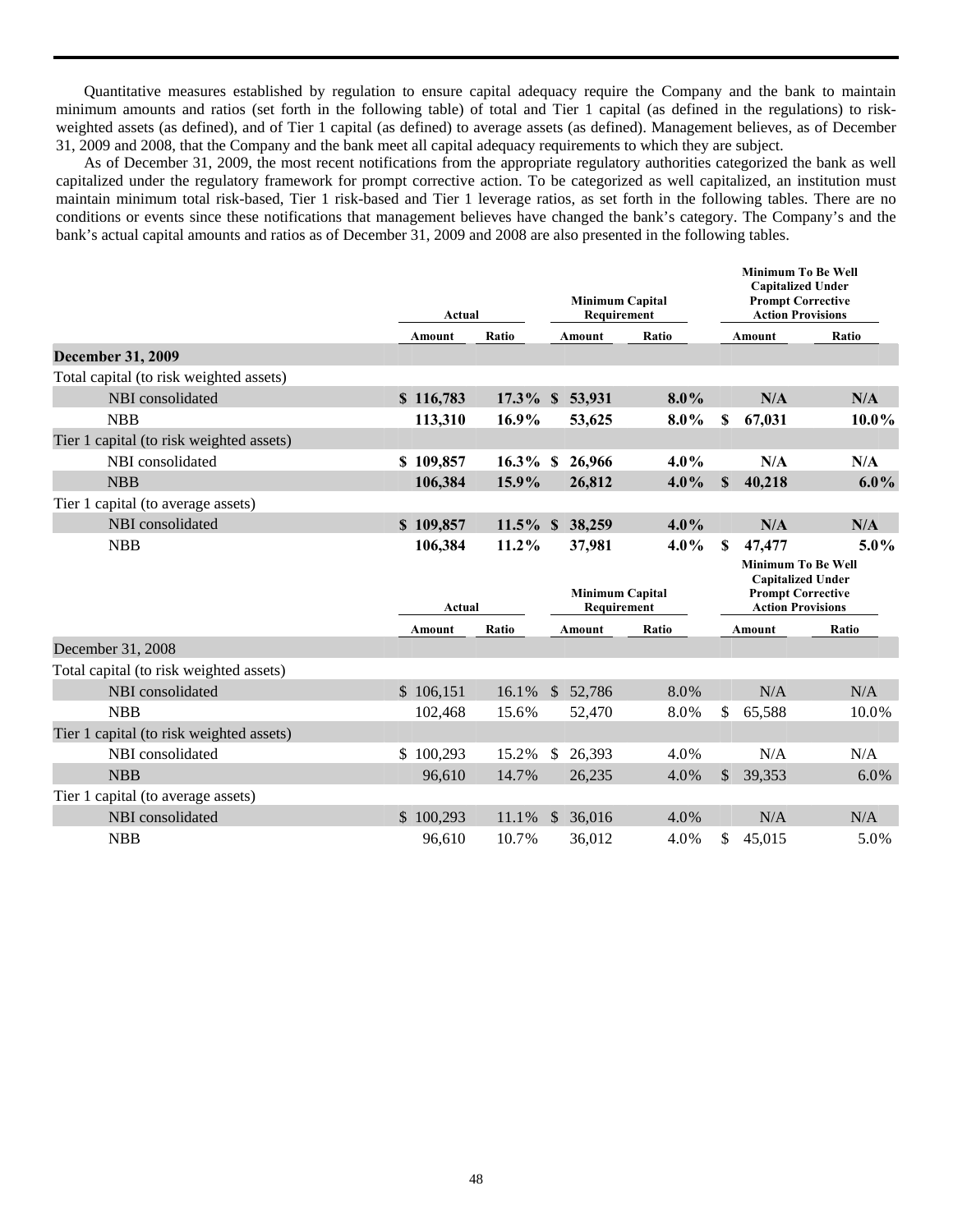# **Note 13: Condensed Financial Statements of Parent Company**

Financial information pertaining only to NBI (Parent) is as follows:

# **Condensed Balance Sheets**

|                                               | December 31. |         |            |         |  |  |  |  |  |
|-----------------------------------------------|--------------|---------|------------|---------|--|--|--|--|--|
|                                               |              | 2009    | 2008       |         |  |  |  |  |  |
| <b>Assets</b>                                 |              |         |            |         |  |  |  |  |  |
| Cash due from subsidiaries                    | \$           | 13      | - \$       | 39      |  |  |  |  |  |
| Securities available for sale                 |              | 2,445   |            | 2,704   |  |  |  |  |  |
| Investments in subsidiaries, at equity        |              | 119,472 |            | 107,333 |  |  |  |  |  |
| Refundable income taxes due from subsidiaries |              | 56      |            | 25      |  |  |  |  |  |
| Other assets                                  |              | 645     |            | 582     |  |  |  |  |  |
| Total assets                                  |              | 122,631 | \$         | 110,683 |  |  |  |  |  |
| <b>Liabilities And Stockholders' Equity</b>   |              |         |            |         |  |  |  |  |  |
| Other liabilities                             | \$           | 555     | $^{\circ}$ | 575     |  |  |  |  |  |
| Stockholders' equity                          |              | 122,076 |            | 110.108 |  |  |  |  |  |

### **Condensed Statements of Income**

|                                     |            | <b>Years Ended December 31,</b> |       |  |       |  |  |  |  |  |  |
|-------------------------------------|------------|---------------------------------|-------|--|-------|--|--|--|--|--|--|
|                                     | 2009       |                                 | 2008  |  | 2007  |  |  |  |  |  |  |
| <b>Income</b>                       |            |                                 |       |  |       |  |  |  |  |  |  |
| Dividends from Subsidiaries         | 5,884<br>S | £.                              | 5,591 |  | 6,698 |  |  |  |  |  |  |
| Interest on securities – taxable    |            |                                 | 41    |  | 26    |  |  |  |  |  |  |
| Interest on securities – nontaxable | 61         |                                 | 62    |  | 68    |  |  |  |  |  |  |
| Other income                        | 1,129      |                                 | 1,147 |  | 1,147 |  |  |  |  |  |  |
| Securities gains (losses)           |            |                                 | (62)  |  | 30    |  |  |  |  |  |  |
|                                     | 7,083      |                                 | 6,779 |  | 7.969 |  |  |  |  |  |  |

Total liabilities and stockholders' equity **\$** 122,631 \$ 110,683

### **Expenses**

| Other expenses                                                             |   | 1,590      | 1,720  | 1,643  |
|----------------------------------------------------------------------------|---|------------|--------|--------|
| Income before income tax benefit and equity in undistributed net income of |   |            |        |        |
| subsidiaries                                                               |   | 5.493      | 5.059  | 6,326  |
| Applicable income tax benefit                                              |   | <b>120</b> | 182    | 136    |
| Income before equity in undistributed net income of subsidiaries           |   | 5,613      | 5,241  | 6,462  |
| Equity in undistributed net income of subsidiaries                         |   | 8.706      | 8,352  | 6,213  |
| Net income                                                                 | S | 14.319     | 13.593 | 12.675 |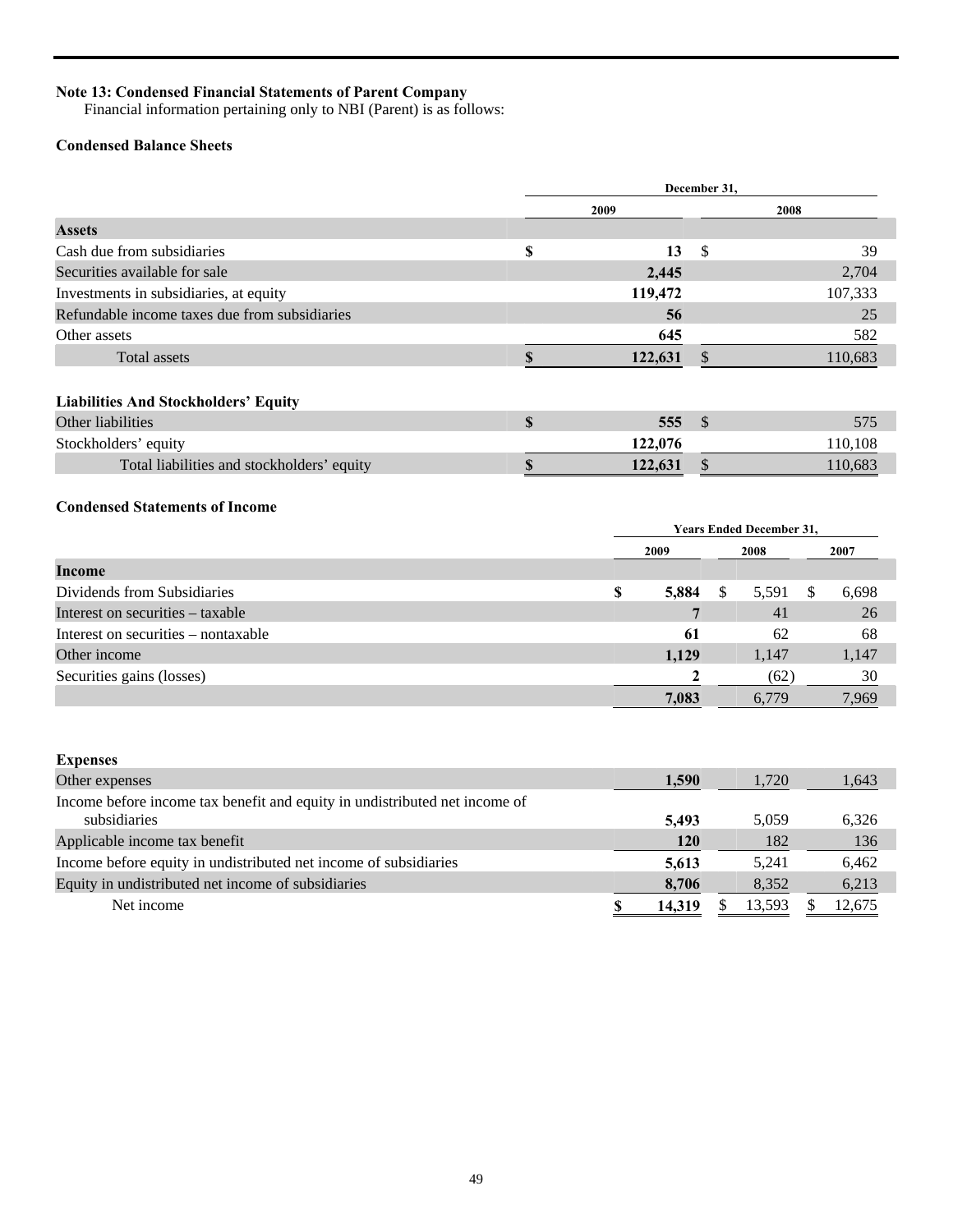### **Condensed Statements of Cash Flows**

|                                                                                   | <b>Years ended December 31,</b> |          |               |         |               |         |
|-----------------------------------------------------------------------------------|---------------------------------|----------|---------------|---------|---------------|---------|
|                                                                                   |                                 | 2009     |               | 2008    |               | 2007    |
| <b>Cash Flows from Operating Expenses</b>                                         |                                 |          |               |         |               |         |
| Net income                                                                        | \$                              | 14,319   | $\mathcal{S}$ | 13,593  | $\mathcal{S}$ | 12,675  |
| Adjustments to reconcile net income to net cash provided by operating activities: |                                 |          |               |         |               |         |
| Equity in undistributed net income of subsidiaries                                |                                 | (8,706)  |               | (8,352) |               | (6,213) |
| Amortization of premiums and accretion of discounts, net                          |                                 |          |               |         |               | 26      |
| Depreciation expense                                                              |                                 | 9        |               | 9       |               | 7       |
| Securities (gains) losses                                                         |                                 | (2)      |               | 62      |               | (30)    |
| Net change in refundable income taxes due from subsidiaries                       |                                 | (31)     |               | 59      |               | 76      |
| Net change in other assets                                                        |                                 | (56)     |               | (28)    |               | $\tau$  |
| Net change in other liabilities                                                   |                                 | 66       |               | 4       |               | 155     |
| Net cash provided by operating activities                                         |                                 | 5,600    |               | 5,348   |               | 6,703   |
|                                                                                   |                                 |          |               |         |               |         |
| <b>Cash Flows from Investing Activities</b>                                       |                                 |          |               |         |               |         |
| Purchases of securities available for sale                                        |                                 | (327)    |               | (930)   |               | (909)   |
| Maturities and calls of securities available for sale                             |                                 | 524      |               | 1,615   |               | 200     |
| Net cash (used in) provided by investing activities                               |                                 | 197      |               | 685     |               | (709)   |
|                                                                                   |                                 |          |               |         |               |         |
| <b>Cash Flows from Financing Activities</b><br>Cash dividends paid                |                                 | (5, 823) |               | (5,543) |               | (5,298) |
| Common stock repurchased                                                          |                                 |          |               | (562)   |               | (923)   |
|                                                                                   |                                 | 54       |               | 75      |               | 198     |
| Exercise of stock options<br>Note payable                                         |                                 | (54)     |               |         |               |         |
|                                                                                   |                                 |          |               |         |               |         |
| Net cash used in financing activities                                             |                                 | (5, 823) |               | (6,030) |               | (6,023) |
| Net change in cash                                                                |                                 | (26)     |               | 3       |               | (29)    |
| Cash due from subsidiaries at beginning of year                                   |                                 | 39       |               | 36      |               | 65      |
| Cash due from subsidiaries at end of year                                         | $\mathbb{S}$                    | 13       | $\mathbb{S}$  | 39      | $\mathbb{S}$  | 36      |

### **Note 14: Financial Instruments with Off-Balance Sheet Risk**

 The Company is a party to financial instruments with off-balance sheet risk in the normal course of business to meet the financing needs of its customers. These financial instruments include commitments to extend credit, standby letters of credit and interest rate locks. These instruments involve, to varying degrees, elements of credit risk in excess of the amount recognized in the consolidated balance sheets.

 The Company's exposure to credit loss, in the event of nonperformance by the other party to the financial instrument for commitments to extend credit and standby letters of credit, is represented by the contractual amount of those instruments. The Company uses the same credit policies in making commitments and conditional obligations as it does for on-balance sheet instruments. The Company may require collateral or other security to support the following financial instruments with credit risk.

 At December 31, 2009 and 2008, the following financial instruments were outstanding whose contract amounts represent credit risk:

|                                                                     | December 31. |         |  |         |  |  |
|---------------------------------------------------------------------|--------------|---------|--|---------|--|--|
|                                                                     | 2009         |         |  | 2008    |  |  |
| Financial instruments whose contract amounts represent credit risk: |              |         |  |         |  |  |
| Commitments to extend credit                                        |              | 133,816 |  | 110,714 |  |  |
| Standby letters of credit                                           |              | 11,953  |  | 11,481  |  |  |
| Mortgage loans sold with potential recourse                         |              | 25,487  |  | 13.466  |  |  |

Commitments to extend credit are agreements to lend to a customer as long as there is no violation of any condition established in the contract. Commitments generally have fixed expiration dates or other termination clauses and may require payment of a fee. The commitments for equity lines of credit may expire without being drawn upon. Therefore, the total commitment amounts do not necessarily represent future cash requirements. The amount of collateral obtained, if it is deemed necessary by the Company, is based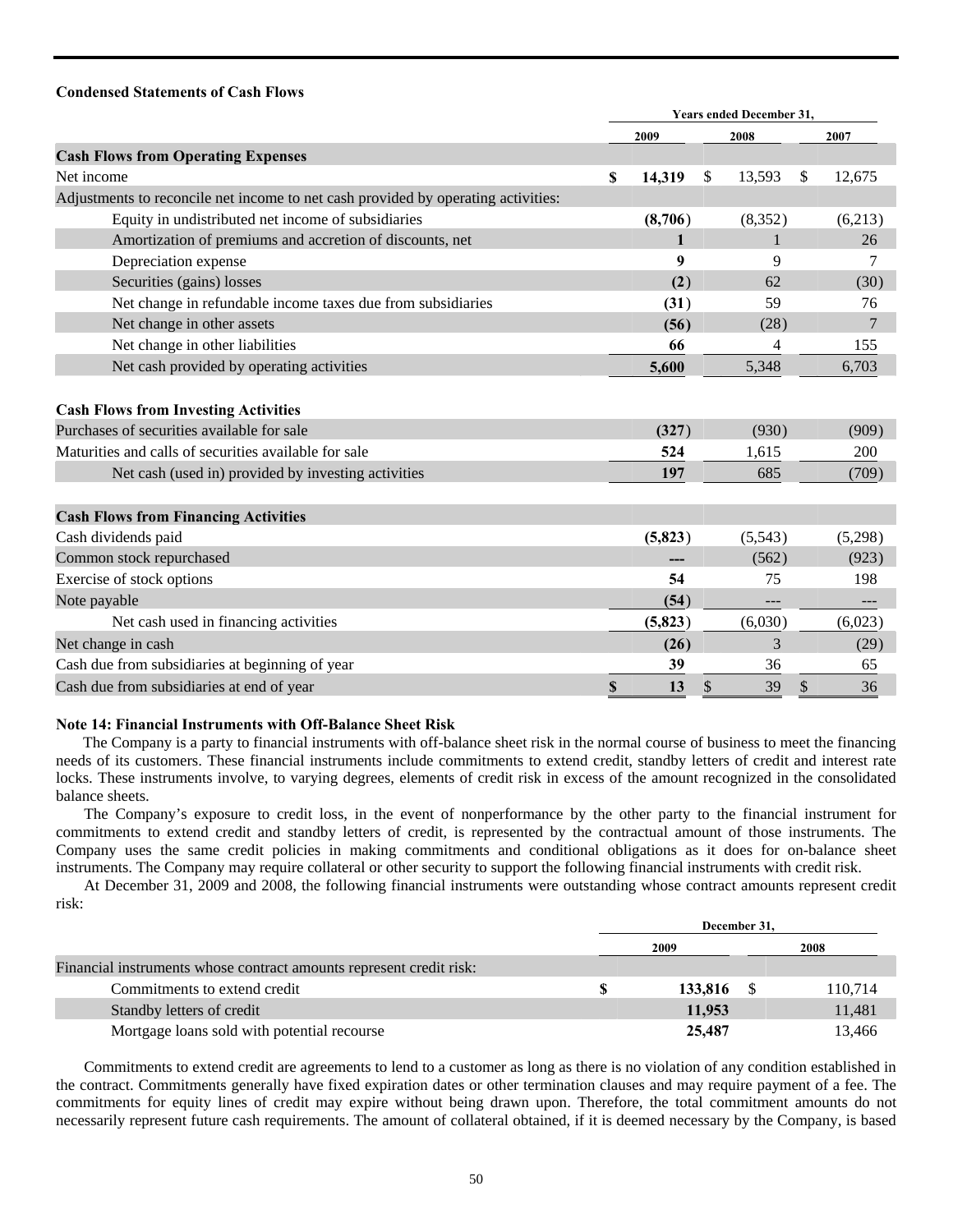on management's credit evaluation of the customer.

 Unfunded commitments under commercial lines of credit, revolving credit lines, and overdraft protection agreements are commitments for possible future extensions of credit. Some of these commitments are uncollateralized and do not contain a specified maturity date and may not be drawn upon to the total extent to which the Company is committed.

 Standby letters of credit are conditional commitments issued by the Company to guarantee the performance of a customer to a third party. The credit risk involved in issuing letters of credit is essentially the same as that involved in extending loans to customers. Collateral held varies but may include accounts receivable, inventory, property, plant and equipment, and income-producing commercial properties.

 The Company originates mortgage loans for sale to secondary market investors subject to contractually specified and limited recourse provisions. In 2009, the Company originated \$25,265 and sold \$25,487 to investors, compared to \$13,594 originated and \$13,466 sold in 2008. Every contract with each investor contains certain recourse language. In general, the Company may be required to repurchase a previously sold mortgage loan if there is major noncompliance with defined loan origination or documentation standards, including fraud, negligence or material misstatement in the loan documents. Repurchase may also be required if necessary governmental loan guarantees are canceled or never issued, or if an investor is forced to buy back a loan after it has been resold as a part of a loan pool. In addition, the Company may have an obligation to repurchase a loan if the mortgagor has defaulted early in the loan term. This potential default period is approximately twelve months after sale of a loan to the investor.

 At December 31, 2009, the Company had locked-rate commitments to originate mortgage loans amounting to approximately \$320 and loans held for sale of \$126. The Company has entered into commitments, on a best-effort basis, to sell loans of approximately \$468. Risks arise from the possible inability of counterparties to meet the terms of their contracts. The Company does not expect any counterparty to fail to meet its obligations.

 The Company maintains cash accounts in other commercial banks. The amount on deposit with correspondent institutions at December 31, 2009 that exceeded the insurance limits of the Federal Deposit Insurance Corporation was \$394.

### **Note 15: Concentrations of Credit Risk**

 The Company does a general banking business, serving the commercial and personal banking needs of its customers. NBB's market area in southwest Virginia is made up of the counties of Montgomery, Giles, Pulaski, Tazewell, Wythe, Smyth and Washington. It also includes the independent cities of Radford and Galax, and the portions of Carroll and Grayson Counties that are adjacent to Galax. In addition, it serves those portions of Mercer County and McDowell County, West Virginia that are contiguous with Tazewell County. Substantially all of NBB's loans are made in its market area. The ultimate collectibility of the bank's loan portfolio and the ability to realize the value of any underlying collateral, if needed, is influenced by the economic conditions of the market area. The Company's operating results are therefore closely correlated with the economic trends within this area.

 At December 31, 2009 and 2008, approximately \$328,786 and \$327,442, respectively, of the loan portfolio was concentrated in commercial real estate. This represents approximately 56% of the loan portfolio at December 31, 2009 and 57% at December 31, 2008. Included in commercial loans at December 31, 2009 and 2008 was approximately \$154,835 and \$136,275, respectively, in loans for college housing and professional office buildings. This represents approximately 26% and 24% of the loan portfolio at December 31, 2009 and 2008, respectively. Loans secured by residential real estate were approximately \$154,084 and \$149,241 at December 31, 2009 and 2008, respectively. This represents approximately 26% of the loan portfolio at December 31, 2009 and 26% at December 31, 2008, respectively. Loans secured by automobiles were approximately \$15,180 and \$15,480 at December 31, 2009 and 2008, respectively. This represents approximately 3% of the loan portfolio at December 31, 2009 and 2008.

 The Company has established operating policies relating to the credit process and collateral in loan originations. Loans to purchase real and personal property are generally collateralized by the related property and with loan amounts established based on certain percentage limitations of the property's total stated or appraised value. Credit approval is primarily a function of collateral and the evaluation of the creditworthiness of the individual borrower or project based on available financial information. Management considers the concentration of credit risk to be minimal.

### **Note 16: Fair Value Measurements**

 The Company records fair value adjustments to certain assets and liabilities and determines fair value disclosures utilizing a definition of fair value of assets and liabilities that states that fair value is an exit price, representing the amount that would be received to sell an asset or paid to transfer a liability in an orderly transaction between market participants. Additional considerations come into play in determining the fair value of financial assets in markets that are not active.

 The Company uses a hierarchy of valuation techniques based on whether the inputs to those valuation techniques are observable or unobservable. Observable inputs reflect market data obtained from independent sources, while unobservable inputs reflect the Company's market assumptions. The three levels of the fair value hierarchy based on these two types of inputs are as follows:

Level 1 – Valuation is based on quoted prices in active markets for identical assets and liabilities.

- Level 2 Valuation is based on observable inputs including quoted prices in active markets for similar assets and liabilities, quoted prices for identical or similar assets and liabilities in less active markets, and model-based valuation techniques for which significant assumptions can be derived primarily from or corroborated by observable data in the market.
- Level 3 Valuation is based on model-based techniques that use one or more significant inputs or assumptions that are unobservable in the market.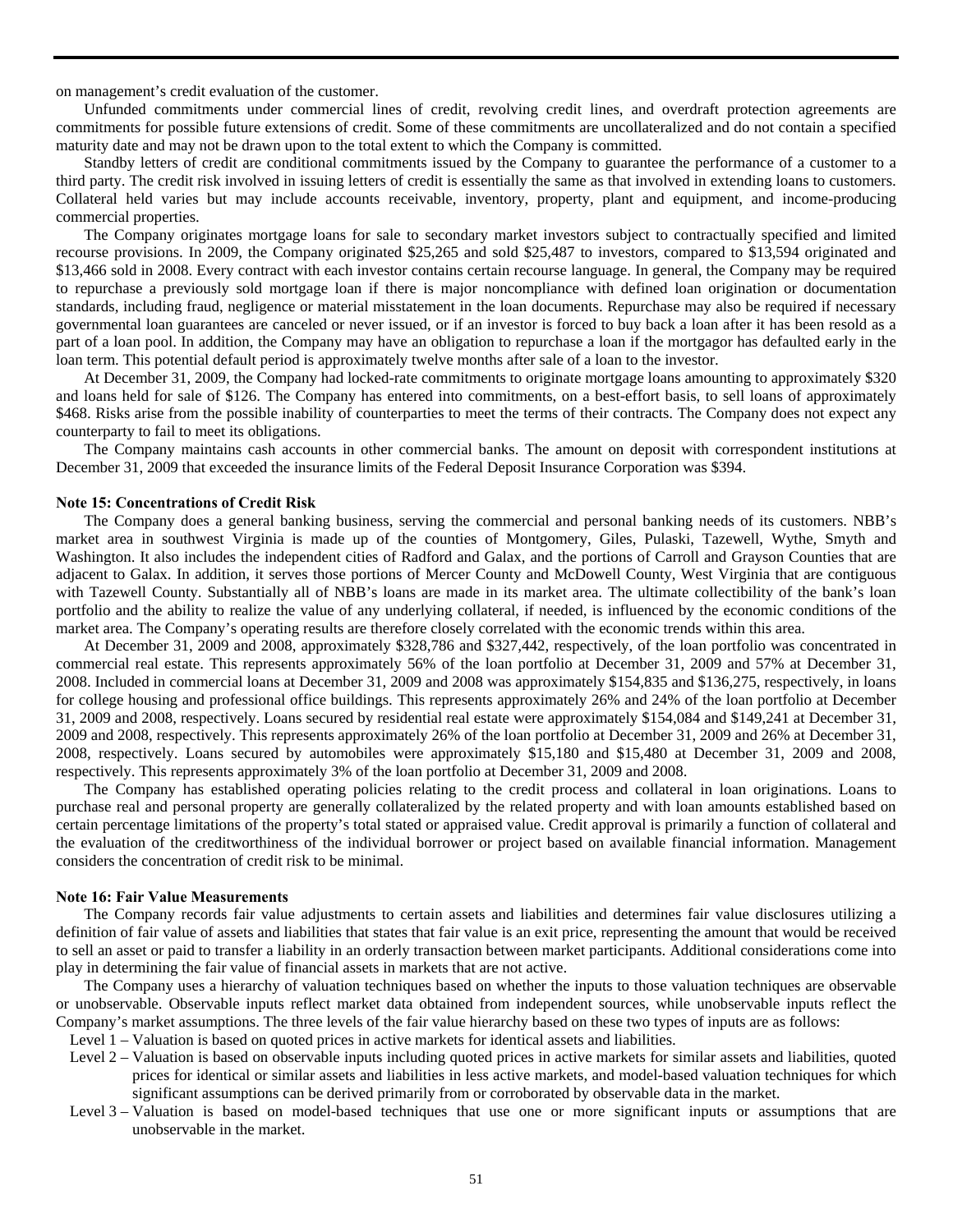The following describes the valuation techniques used by the Company to measure certain financial assets and liabilities recorded at fair value on a recurring basis in the financial statements:

### **Securities Available for Sale**

 Securities available for sale are recorded at fair value on a recurring basis. Fair value measurement is based upon quoted market prices, when available (Level 1). If quoted market prices are not available, fair values are measured utilizing independent valuation techniques of identical or similar securities for which significant assumptions are derived primarily from or corroborated by observable market data. Third party vendors compile prices from various sources and may determine the fair value of identical or similar securities by using pricing models that considers observable market data (Level 2). The carrying value of restricted Federal Reserve Bank and Federal Home Loan Bank stock approximates fair value based upon the redemption provisions of each entity and is therefore excluded from the following table.

 The following table presents the balances of financial assets and liabilities measured at fair value on a recurring basis as of December 31, 2009:

|                               |  |                                              | Fair Value Measurements at December 31, 2009 Using |                                                                                                 |  |                                                                         |  |                                                    |  |  |  |
|-------------------------------|--|----------------------------------------------|----------------------------------------------------|-------------------------------------------------------------------------------------------------|--|-------------------------------------------------------------------------|--|----------------------------------------------------|--|--|--|
| <b>Description</b>            |  | <b>Balance as of</b><br>December 31,<br>2009 |                                                    | <b>Ouoted Prices</b><br>in Active<br><b>Markets for</b><br><b>Identical Assets</b><br>(Level 1) |  | Significant<br><b>Other</b><br><b>Observable</b><br>Inputs<br>(Level 2) |  | Significant<br>Unobservable<br>Inputs<br>(Level 3) |  |  |  |
| Assets:                       |  |                                              |                                                    |                                                                                                 |  |                                                                         |  |                                                    |  |  |  |
| Securities available for sale |  | 166.272                                      |                                                    |                                                                                                 |  | 166,272                                                                 |  |                                                    |  |  |  |

 Certain financial assets are measured at fair value on a nonrecurring basis in accordance with GAAP. Adjustments to the fair value of these assets usually result from the application of lower-of-cost-or-market accounting or write-downs of individual assets.

 The following describes the valuation techniques used by the Company to measure certain financial assets recorded at fair value on a nonrecurring basis in the financial statements:

### **Loans Held for Sale**

 Loans held for sale are carried at the lower of cost or market value. These loans currently consist of one-to-four family residential loans originated for sale in the secondary market. Fair value is based on the price secondary markets are currently offering for similar loans using observable market data which is not materially different than cost due to the short duration between origination and sale (Level 2). As such, the Company records any fair value adjustments on a nonrecurring basis. No nonrecurring fair value adjustments were recorded on loans held for sale during the year ended December 31, 2009. Gains and losses on the sale of loans are recorded within income from mortgage banking on the Consolidated Statements of Income.

#### **Impaired Loans**

 Loans are designated as impaired when, in the judgment of management based on current information and events, it is probable that all amounts due according to the contractual terms of the loan agreement will not be collected. Troubled debt restructurings are impaired loans. The measurement of loss associated with impaired loans can be based on either the observable market price of the loan or the fair value of the collateral. Fair value is measured based on the value of the collateral securing the loans. Collateral may be in the form of real estate or business assets including equipment, inventory, and accounts receivable. The vast majority of the collateral is real estate. The value of real estate collateral is determined utilizing an income or market valuation approach based on an appraisal conducted by an independent, licensed appraiser outside of the Company using observable market data (Level 2). However, if the collateral is a house or building in the process of construction or if an appraisal of the real estate property is over two years old, then the fair value is considered Level 3. The value of business equipment is based upon an outside appraisal if deemed significant, or the net book value on the applicable business' financial statements if not considered significant using observable market data. Likewise, values for inventory and accounts receivables collateral are based on financial statement balances or aging reports (Level 3). Impaired loans allocated to the Allowance for Loan Losses are measured at fair value on a nonrecurring basis. Any fair value adjustments are recorded in the period incurred as provision for loan losses on the Consolidated Statements of Income.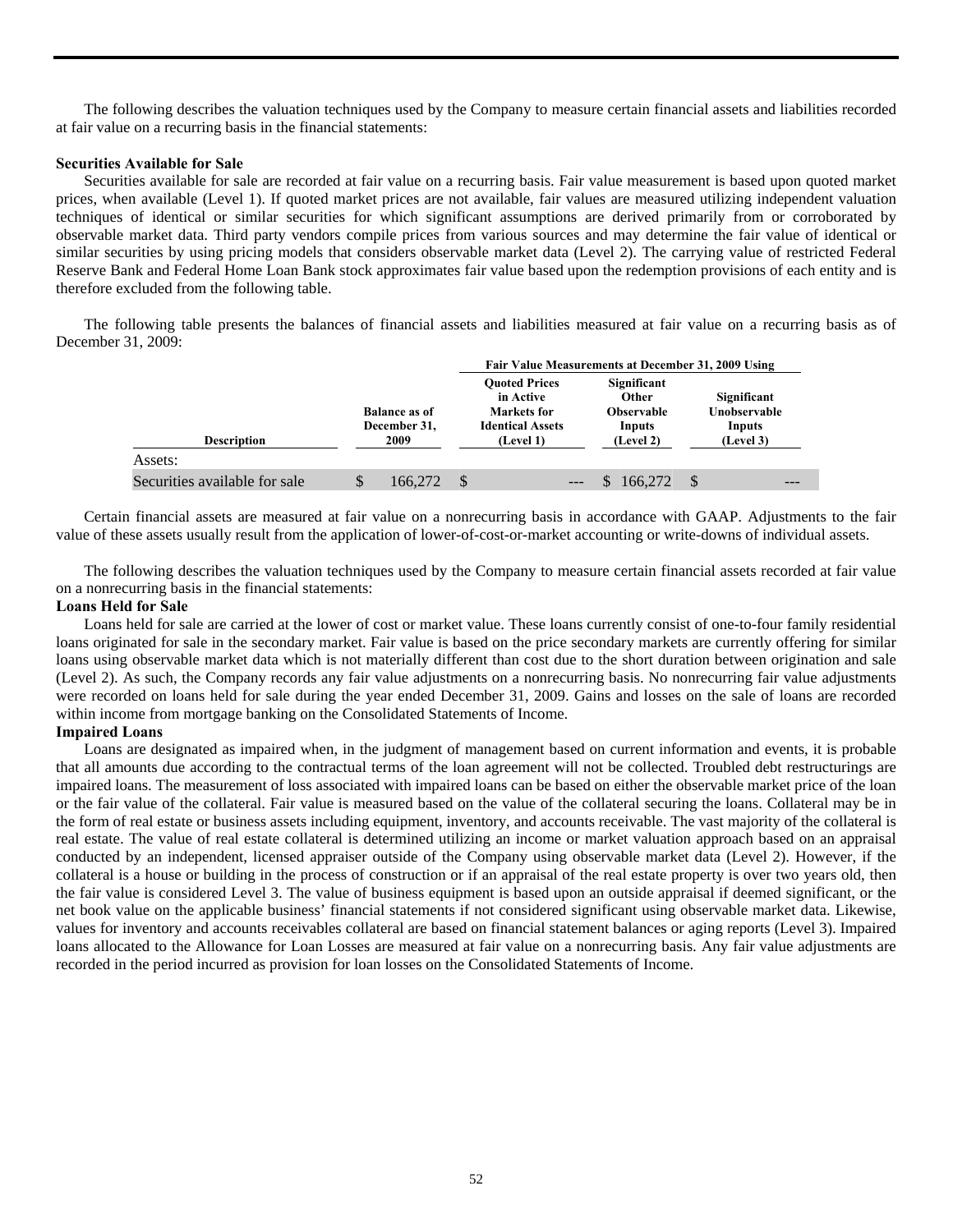The following table summarizes the Company's financial assets that were measured at fair value on a nonrecurring basis during the period.

| <b>Description</b>                           |                                              |       | Carrying value at December 31, 2009                                                      |  |                                                                  |  |                                                    |       |  |  |
|----------------------------------------------|----------------------------------------------|-------|------------------------------------------------------------------------------------------|--|------------------------------------------------------------------|--|----------------------------------------------------|-------|--|--|
|                                              | <b>Balance as of</b><br>December 31,<br>2009 |       | <b>Ouoted Prices</b><br>in Active<br>Markets for<br><b>Identical Assets</b><br>(Level 1) |  | Significant<br>Other<br><b>Observable</b><br>Inputs<br>(Level 2) |  | Significant<br>Unobservable<br>Inputs<br>(Level 3) |       |  |  |
| Assets:                                      |                                              |       |                                                                                          |  |                                                                  |  |                                                    |       |  |  |
| Impaired loans net of<br>valuation allowance | S                                            | 5,135 |                                                                                          |  |                                                                  |  |                                                    | 5.135 |  |  |

 The fair value of a financial instrument is the current amount that would be exchanged between willing parties, other than in a forced liquidation. Fair value is best determined based upon quoted market prices. However, in many instances, there are no quoted market prices for the Company's various financial instruments. In cases where quoted market prices are not available, fair values are based on estimates using present value or other valuation techniques. Those techniques are significantly affected by the assumptions used, including the fair discount rate and estimates of future cash flows. Accordingly, the fair value estimates may not be realized in an immediate settlement of the instrument. Accounting guidance for fair value excludes certain financial instruments and all nonfinancial instruments from its disclosure requirements. Accordingly, the aggregate fair value amounts presented may not necessarily represent the underlying fair value of the Company.

#### **Other Real Estate Owned**

Certain assets such as other real estate owned (OREO) are measured at fair value less cost to sell.

The following table summarizes the Company's other real estate owned that were measured at fair value on a nonrecurring basis during the period.

|                                                       |  |                                              |  |                                                                                          |  | <b>Carrying Value at December 31, 2009</b>                              |  |                                                    |  |  |  |  |
|-------------------------------------------------------|--|----------------------------------------------|--|------------------------------------------------------------------------------------------|--|-------------------------------------------------------------------------|--|----------------------------------------------------|--|--|--|--|
| <b>Description</b>                                    |  | <b>Balance as of</b><br>December 31,<br>2009 |  | <b>Ouoted Prices</b><br>in Active<br>Markets for<br><b>Identical Assets</b><br>(Level 1) |  | Significant<br><b>Other</b><br><b>Observable</b><br>Inputs<br>(Level 2) |  | Significant<br>Unobservable<br>Inputs<br>(Level 3) |  |  |  |  |
| Assets:                                               |  |                                              |  |                                                                                          |  |                                                                         |  |                                                    |  |  |  |  |
| Other real estate owned net<br>of valuation allowance |  | 1.868                                        |  |                                                                                          |  |                                                                         |  | 1,868                                              |  |  |  |  |

The following methods and assumptions were used by the Company in estimating fair value disclosures for financial instruments: **Cash and Due from Banks, Interest-Bearing Deposits, and Federal Funds Sold** 

### The carrying amounts approximate fair value.

#### **Securities**

 The fair values of securities, excluding restricted stock, are determined by quoted market prices or dealer quotes. The fair value of certain state and municipal securities is not readily available through market sources other than dealer quotations, so fair value estimates are based on quoted market prices of similar instruments adjusted for differences between the quoted instruments and the instruments being valued. The carrying value of restricted securities approximates fair value based upon the redemption provisions of the applicable entities.

### **Loans Held for Sale**

Fair values of loans held for sale are based on commitments on hand from investors or prevailing market prices.

### **Loans**

 Fair values are estimated for portfolios of loans with similar financial characteristics. Loans are segregated by type such as commercial, real estate – commercial, real estate – construction, real estate – mortgage, credit card and other consumer loans. Each loan category is further segmented into fixed and adjustable rate interest terms and by performing and nonperforming categories.

 The fair value of performing loans is calculated by discounting scheduled cash flows through the estimated maturity using estimated market discount rates that reflect the credit and interest rate risk inherent in the loan, as well as estimates for prepayments. The estimate of maturity is based on the Company's historical experience with repayments for loan classification, modified, as required, by an estimate of the effect of economic conditions on lending.

 Fair value for significant nonperforming loans is based on estimated cash flows which are discounted using a rate commensurate with the risk associated with the estimated cash flows. Assumptions regarding credit risk, cash flows and discount rates are determined within management's judgment, using available market information and specific borrower information.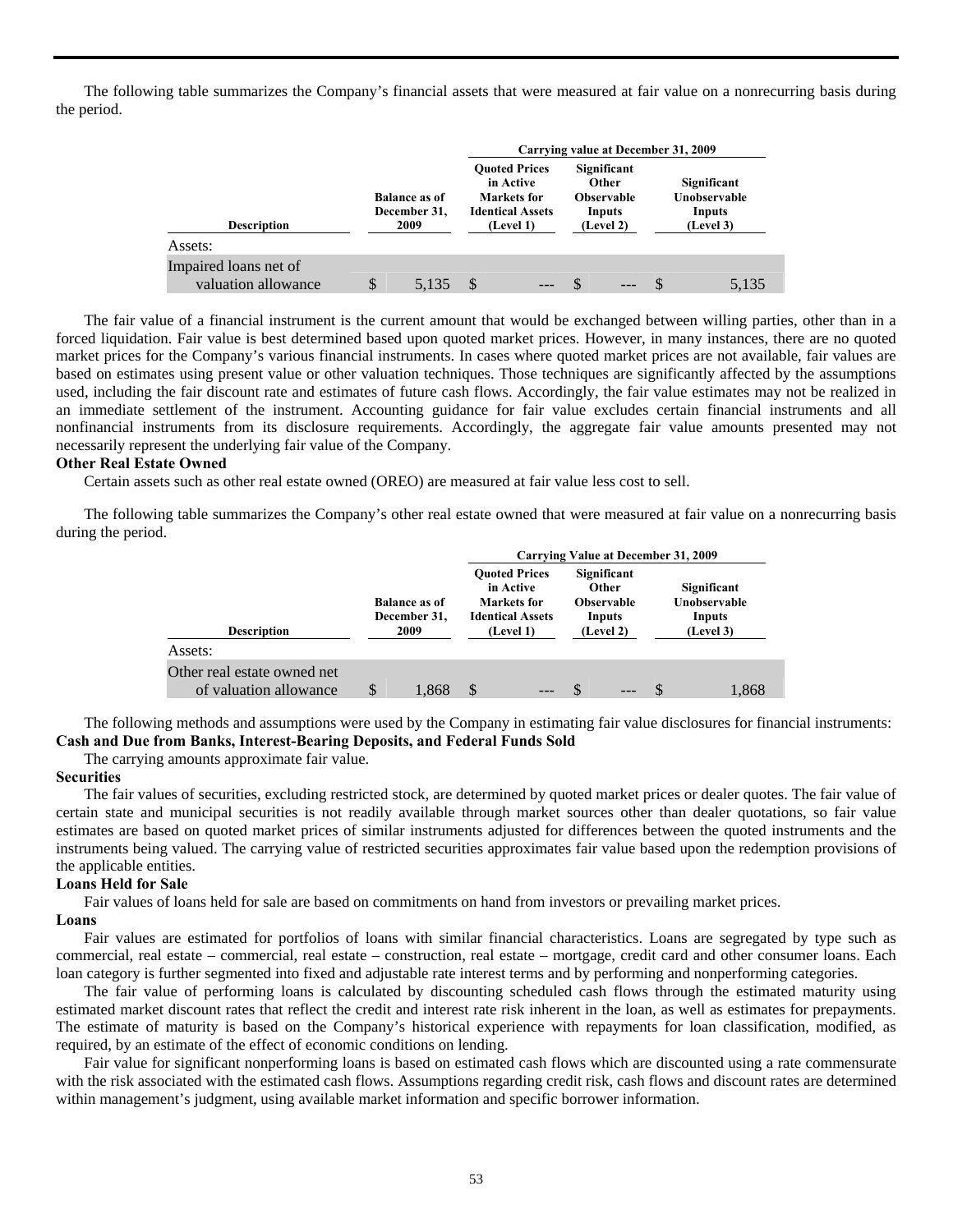### **Deposits**

 The fair value of demand and savings deposits is the amount payable on demand. The fair value of fixed maturity term deposits and certificates of deposit is estimated using the rates currently offered for deposits with similar remaining maturities.

# **Accrued Interest**

The carrying amounts of accrued interest approximate fair value.

### **Other Borrowed Funds**

 Other borrowed funds, represents treasury tax and loan deposits and short-term borrowings from the Federal Home Loan Bank. The carrying amount is a reasonable estimate of fair value because the deposits are generally repaid within 120 days from the transaction date.

# **Commitments to Extend Credit and Standby Letters of Credit**

 The only amounts recorded for commitments to extend credit, standby letters of credit and financial guarantees written are the deferred fees arising from these unrecognized financial instruments. These deferred fees are not deemed significant at December 31, 2009 and 2008, and, as such, the related fair values have not been estimated.

The estimated fair values, and related carrying amounts, of the Company's financial instruments are as follows:

|                              | December 31.       |         |                                |         |                    |         |      |                                |  |
|------------------------------|--------------------|---------|--------------------------------|---------|--------------------|---------|------|--------------------------------|--|
|                              |                    |         | 2009                           |         |                    | 2008    |      |                                |  |
|                              | Carrying<br>Amount |         | <b>Estimated Fair</b><br>Value |         | Carrying<br>Amount |         |      | <b>Estimated Fair</b><br>Value |  |
| Financial assets:            |                    |         |                                |         |                    |         |      |                                |  |
| Cash and due from banks      | \$                 | 12,894  | <b>S</b>                       | 12,894  | -\$                | 16,316  | - \$ | 16,316                         |  |
| Interest-bearing deposits    |                    | 32,730  |                                | 32,730  |                    | 29,656  |      | 29,656                         |  |
| Securities                   |                    | 297,417 |                                | 297,933 |                    | 264,999 |      | 264,504                        |  |
| Mortgage loans held for sale |                    | 126     |                                | 126     |                    | 348     |      | 348                            |  |
| Loans, net                   |                    | 583,021 |                                | 588,201 |                    | 569,699 |      | 586,727                        |  |
| Accrued interest receivable  |                    | 6,250   |                                | 6,250   |                    | 5,760   |      | 5,760                          |  |
| Financial liabilities:       |                    |         |                                |         |                    |         |      |                                |  |
| Deposits                     | $\mathbf{s}$       | 852,112 | <b>S</b>                       | 856,556 | <sup>\$</sup>      | 817,848 | - \$ | 824,789                        |  |
| Other borrowed funds         |                    | ---     |                                | ---     |                    | 54      |      | 54                             |  |
| Accrued interest payable     |                    | 336     |                                | 336     |                    | 655     |      | 655                            |  |

# **Note 17: Selected Quarterly Data (Unaudited)**

The following is a summary of the unaudited quarterly results of operations for the years ended December 31, 2009 and 2008:

|                                    |             | 2009             |              |                   |   |                         |              |                   |
|------------------------------------|-------------|------------------|--------------|-------------------|---|-------------------------|--------------|-------------------|
|                                    |             | First<br>Quarter |              | Second<br>Quarter |   | <b>Third</b><br>Quarter |              | Fourth<br>Quarter |
| <b>Income Statement Data:</b>      |             |                  |              |                   |   |                         |              |                   |
| Interest income                    | S           | 12,578           | <b>S</b>     | 12,711            | S | 12,616                  | S            | 12,582            |
| Interest expense                   |             | 4,412            |              | 4,274             |   | 3,876                   |              | 3,263             |
| Net interest income                |             | 8,166            |              | 8,437             |   | 8,740                   |              | 9,319             |
| Provision for loan losses          |             | 370              |              | 278               |   | 305                     |              | 681               |
| Noninterest income                 |             | 2,107            |              | 2,172             |   | 2,212                   |              | 2,313             |
| Noninterest expense                |             | 5,630            |              | 6,180             |   | 5,891                   |              | 6,152             |
| Income taxes                       |             | 886              |              | 794               |   | 976                     |              | 1,004             |
| Net income                         | $\mathbf S$ | 3,387            | \$           | 3,357             | S | 3,780                   | \$           | 3,795             |
| Per Share Data:                    |             |                  |              |                   |   |                         |              |                   |
| Basic net income per share         | $\mathbf S$ | 0.49             | <sup>S</sup> | 0.48              | S | 0.55                    | <sup>S</sup> | 0.55              |
| Fully diluted net income per share |             | 0.49             |              | 0.48              |   | 0.54                    |              | 0.55              |
| Cash dividends per share           |             | ---              |              | 0.41              |   | ---                     |              | 0.43              |
| Book value per share               |             | 16.39            |              | 16.58             |   | 17.52                   |              | 17.61             |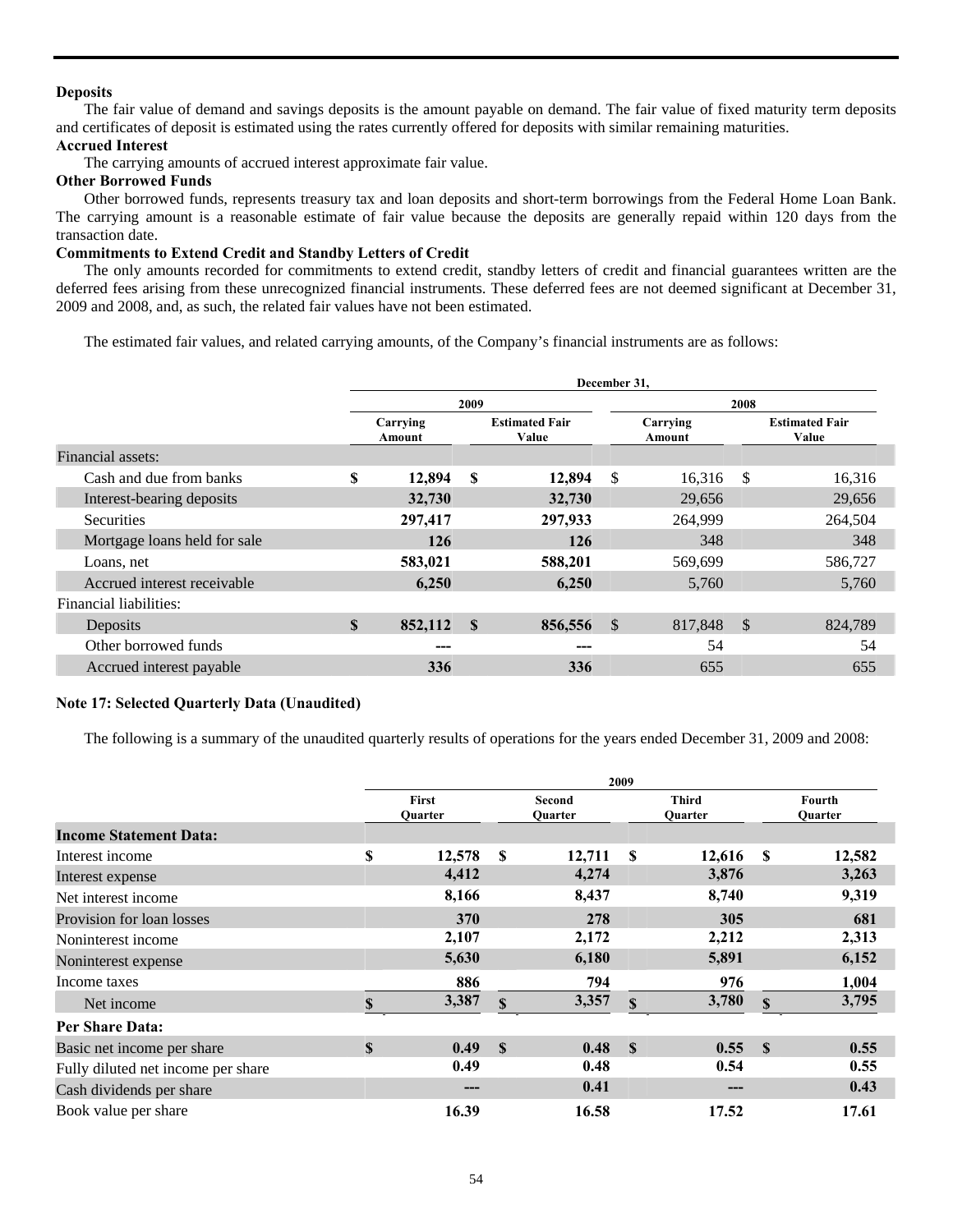|                                    | 2008                    |               |                          |               |                                |               |                   |
|------------------------------------|-------------------------|---------------|--------------------------|---------------|--------------------------------|---------------|-------------------|
|                                    | First<br><b>Ouarter</b> |               | Second<br><b>Ouarter</b> |               | <b>Third</b><br><b>Ouarter</b> |               | Fourth<br>Quarter |
| Income Statement Data:             |                         |               |                          |               |                                |               |                   |
| Interest income                    | \$<br>12,711            | \$            | 12,472                   | \$            | 12,409                         | \$            | 12,519            |
| Interest expense                   | 5,407                   |               | 4,815                    |               | 4,195                          |               | 4,401             |
| Net interest income                | 7,304                   |               | 7,657                    |               | 8,214                          |               | 8,118             |
| Provision for loan losses          | 100                     |               | 135                      |               | 280                            |               | 604               |
| Noninterest income                 | 2,296                   |               | 2,227                    |               | 2,208                          |               | 2,356             |
| Noninterest expense                | 5,457                   |               | 5,306                    |               | 5,531                          |               | 5,729             |
| Income taxes                       | 862                     |               | 974                      |               | 996                            |               | 813               |
| Net income                         | 3,181                   | $\mathbb{S}$  | 3,469                    | $\mathcal{S}$ | 3,615                          | \$            | 3,328             |
| Per Share Data:                    |                         |               |                          |               |                                |               |                   |
| Basic net income per share         | \$<br>0.46              | <sup>\$</sup> | 0.50                     | <sup>\$</sup> | 0.52                           | $\mathcal{S}$ | 0.48              |
| Fully diluted net income per share | 0.46                    |               | 0.50                     |               | 0.52                           |               | 0.48              |
| Cash dividends per share           | ---                     |               | 0.39                     |               | ---                            |               | 0.41              |
| Book value per share               | 15.73                   |               | 15.50                    |               | 15.80                          |               | 15.89             |

### **Note 18. Intangible Assets and Goodwill**

 In accounting for goodwill and intangible assets, the Company conducts an impairment review at least annually and more frequently if certain impairment indicators are in evidence. Based on the testing for impairment of goodwill and intangible assets, there were no impairment charges for 2009, 2008 or 2007.

Information concerning goodwill and intangible assets for years ended December 31, 2009 and 2008 is presented in the following table:

|                                      | <b>Gross Carrying Value</b> |        |     | <b>Accumulated Amortization</b> |               | <b>Net Carrying Value</b> |
|--------------------------------------|-----------------------------|--------|-----|---------------------------------|---------------|---------------------------|
| <b>December 31, 2009</b>             |                             |        |     |                                 |               |                           |
| Amortizable core deposit intangibles | S                           | 16,257 | -S  | 9,479                           | -S            | 6,778                     |
| Unamortizable goodwill               | \$                          | 5.848  | -\$ | $---$                           |               | 5,848                     |
|                                      |                             |        |     |                                 |               |                           |
| December 31, 2008                    |                             |        |     |                                 |               |                           |
| Amortizable core deposit intangibles | \$                          | 16,257 | -S  | 8,386                           | <sup>\$</sup> | 7,871                     |
| Unamortizable goodwill               |                             | 5,848  |     | ---                             |               | 5,848                     |

As of December 31, 2009, the estimated amortization expense of core deposit intangibles are as follows:

| 2010       | \$<br>1,083 |
|------------|-------------|
| 2011       | 1,083       |
| 2012       | 1,083       |
| 2013       | 1,077       |
| 2014       | 1,075       |
| Thereafter | 1,377       |
| Total      | 6,778       |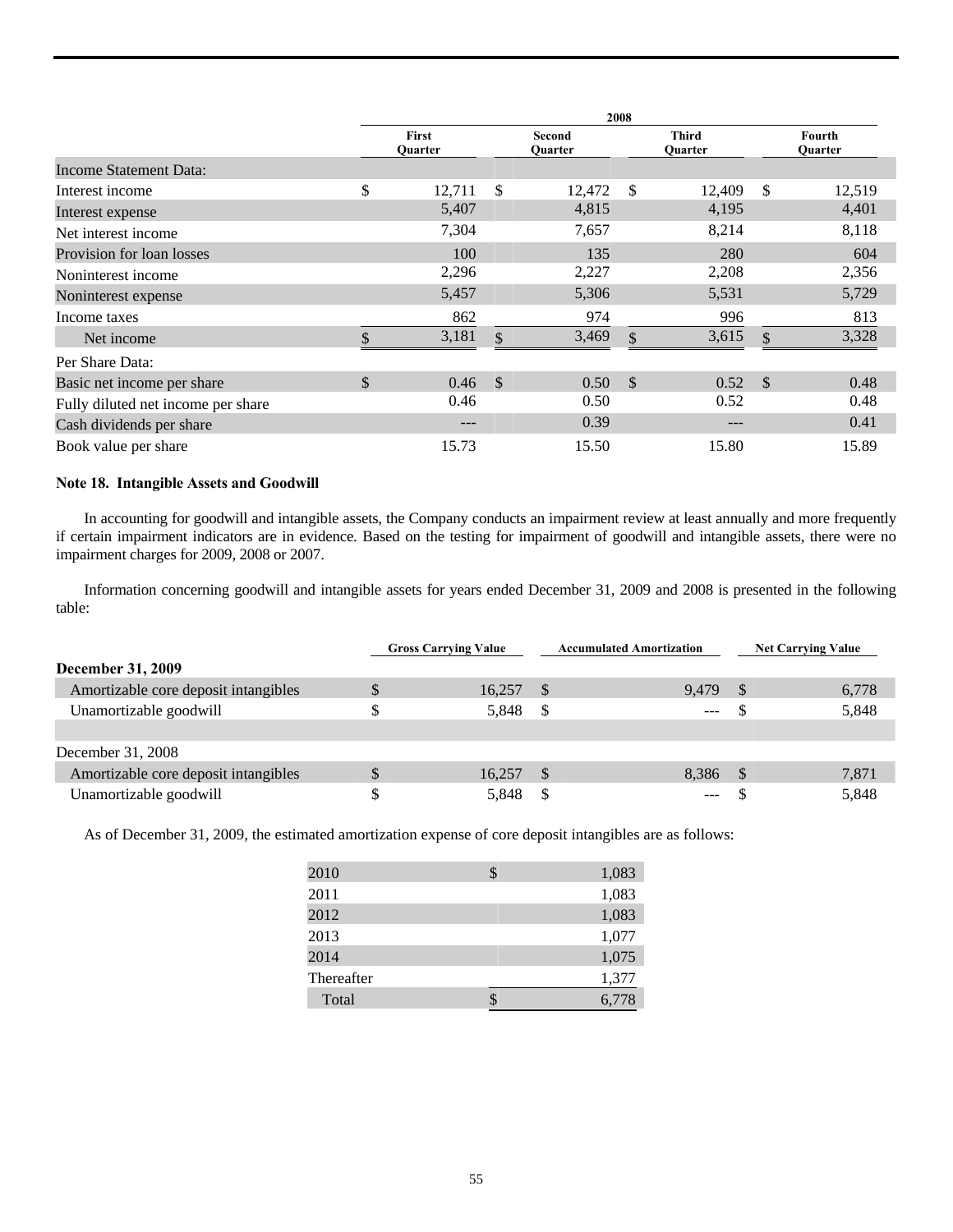

# **REPORT OF INDEPENDENT REGISTERED PUBLIC ACCOUNTING FIRM**

To the Board of Directors and Stockholders National Bankshares, Inc. Blacksburg, Virginia

We have audited the accompanying consolidated balance sheets of National Bankshares, Inc. and subsidiaries as of December 31, 2009 and 2008, and the related consolidated statements of income, changes in stockholders' equity, and cash flows for each of the three years in the period ended December 31, 2009. These financial statements are the responsibility of the Company's management. Our responsibility is to express an opinion on these financial statements based on our audits.

We conducted our audits in accordance with the standards of the Public Company Accounting Oversight Board (United States). Those standards require that we plan and perform the audit to obtain reasonable assurance about whether the financial statements are free of material misstatement. An audit includes examining, on a test basis, evidence supporting the amounts and disclosures in the financial statements. An audit also includes assessing the accounting principles used and significant estimates made by management, as well as evaluating the overall financial statement presentation. We believe that our audits provide a reasonable basis for our opinion.

In our opinion, the consolidated financial statements referred to above present fairly, in all material respects, the financial position of National Bankshares, Inc. and subsidiaries as of December 31, 2009 and 2008, and the results of their operations and their cash flows for each of the three years in the period ended December 31, 2009, in conformity with U.S. generally accepted accounting principles.

We have also audited, in accordance with the standards of the Public Company Accounting Oversight Board (United States), National Bankshares, Inc. and subsidiaries' internal control over financial reporting as of December 31, 2009, based on criteria established in *Internal Control — Integrated Framework* issued by the Committee of Sponsoring Organizations of the Treadway Commission, and our report dated March 10, 2010 expressed an unqualified opinion on the effectiveness of National Bankshares, Inc. and subsidiaries' internal control over financial reporting.

Yount, Hyde : Barbour, P.C.

Winchester, Virginia March 10, 2010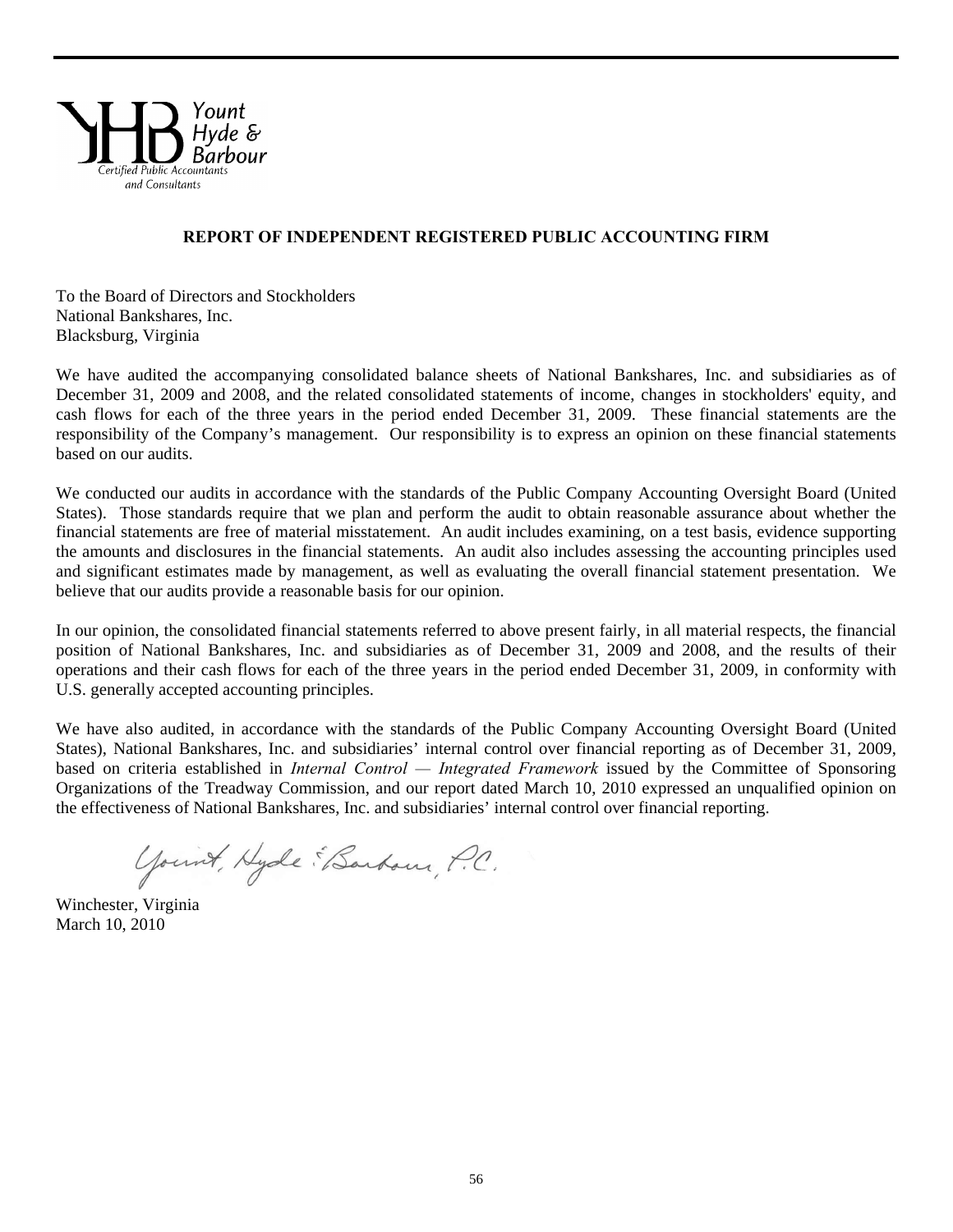

# **REPORT OF INDEPENDENT REGISTERED PUBLIC ACCOUNTING FIRM**

To the Board of Directors and Stockholders National Bankshares, Inc. Blacksburg, Virginia

We have audited National Bankshares, Inc. and subsidiaries' internal control over financial reporting as of December 31, 2009, based on criteria established in *Internal Control — Integrated Framework* issued by the Committee of Sponsoring Organizations of the Treadway Commission. National Bankshares, Inc. and subsidiaries' management is responsible for maintaining effective internal control over financial reporting and for its assessment of the effectiveness of internal control over financial reporting included in the accompanying *Management's Report on Internal Control over Financial Reporting*. Our responsibility is to express an opinion on the Company's internal control over financial reporting based on our audit.

We conducted our audit in accordance with the standards of the Public Company Accounting Oversight Board (United States). Those standards require that we plan and perform the audit to obtain reasonable assurance about whether effective internal control over financial reporting was maintained in all material respects. Our audit included obtaining an understanding of internal control over financial reporting, assessing the risk that a material weakness exists, and testing and evaluating the design and operating effectiveness of internal control based on the assessed risk. Our audit also included performing such other procedures as we considered necessary in the circumstances. We believe that our audit provides a reasonable basis for our opinion.

A company's internal control over financial reporting is a process designed to provide reasonable assurance regarding the reliability of financial reporting and the preparation of financial statements for external purposes in accordance with generally accepted accounting principles. A company's internal control over financial reporting includes those policies and procedures that (a) pertain to the maintenance of records that, in reasonable detail, accurately and fairly reflect the transactions and dispositions of the assets of the company; (b) provide reasonable assurance that transactions are recorded as necessary to permit preparation of financial statements in accordance with generally accepted accounting principles, and that receipts and expenditures of the company are being made only in accordance with authorizations of management and directors of the company; and (c) provide reasonable assurance regarding prevention or timely detection of unauthorized acquisition, use, or disposition of the company's assets that could have a material effect on the financial statements.

Because of its inherent limitations, internal control over financial reporting may not prevent or detect misstatements. Also, projections of any evaluation of effectiveness to future periods are subject to the risk that controls may become inadequate because of changes in conditions, or that the degree of compliance with the policies or procedures may deteriorate.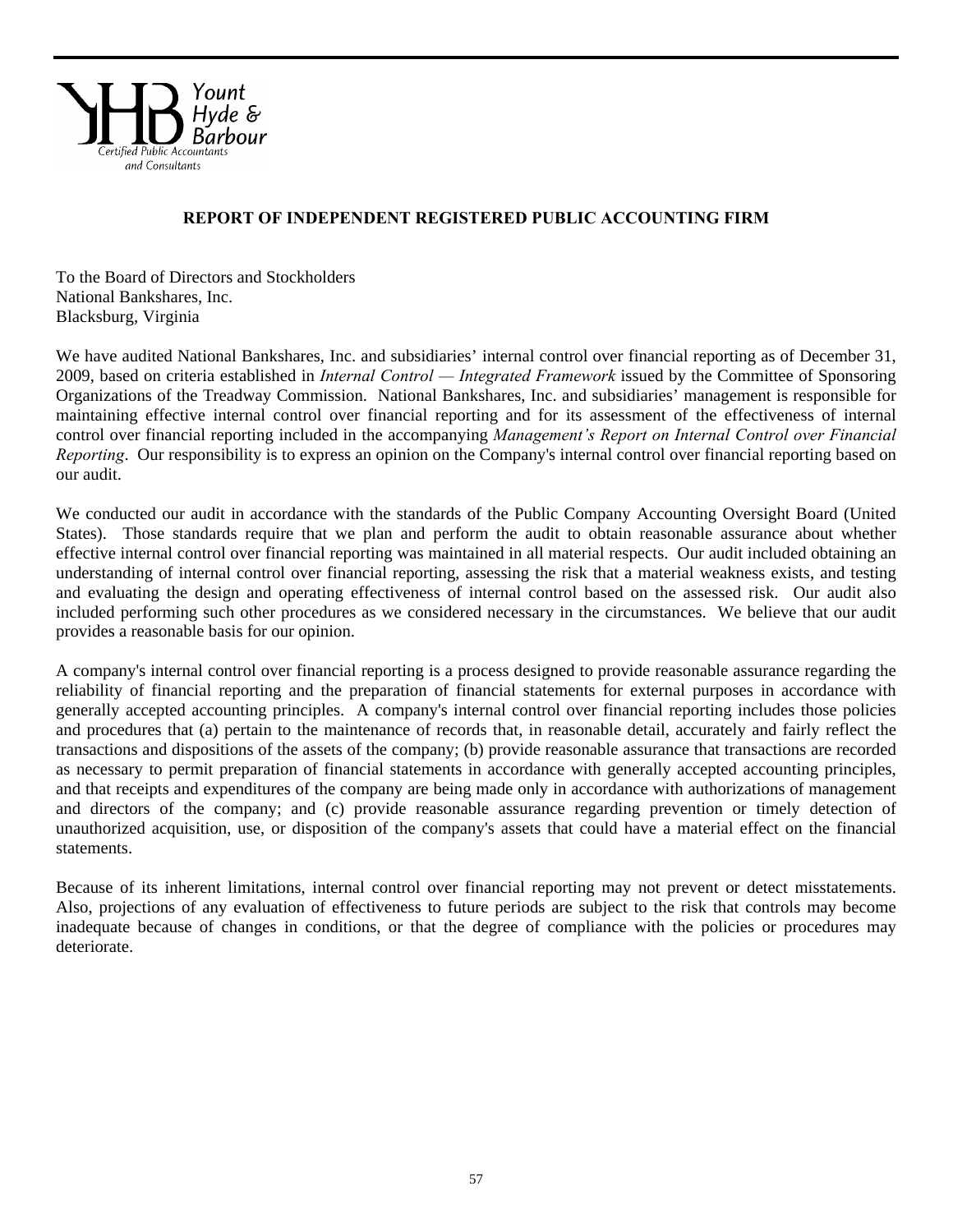In our opinion, National Bankshares, Inc. and subsidiaries maintained, in all material respects, effective internal control over financial reporting as of December 31, 2009, based on criteria established in *Internal Control — Integrated Framework* issued by the Committee of Sponsoring Organizations of the Treadway Commission.

We have also audited, in accordance with the standards of the Public Company Accounting Oversight Board (United States), the consolidated balance sheets as of December 31, 2009 and 2008, and the related consolidated statements of income, changes in stockholders' equity and cash flows for each of the three years in the period ended December 31, 2009 of National Bankshares, Inc. and subsidiaries and our report dated March 10, 2010 expressed an unqualified opinion.

Yount, Hyde : Barbour, P.C.

Winchester, Virginia March 10, 2010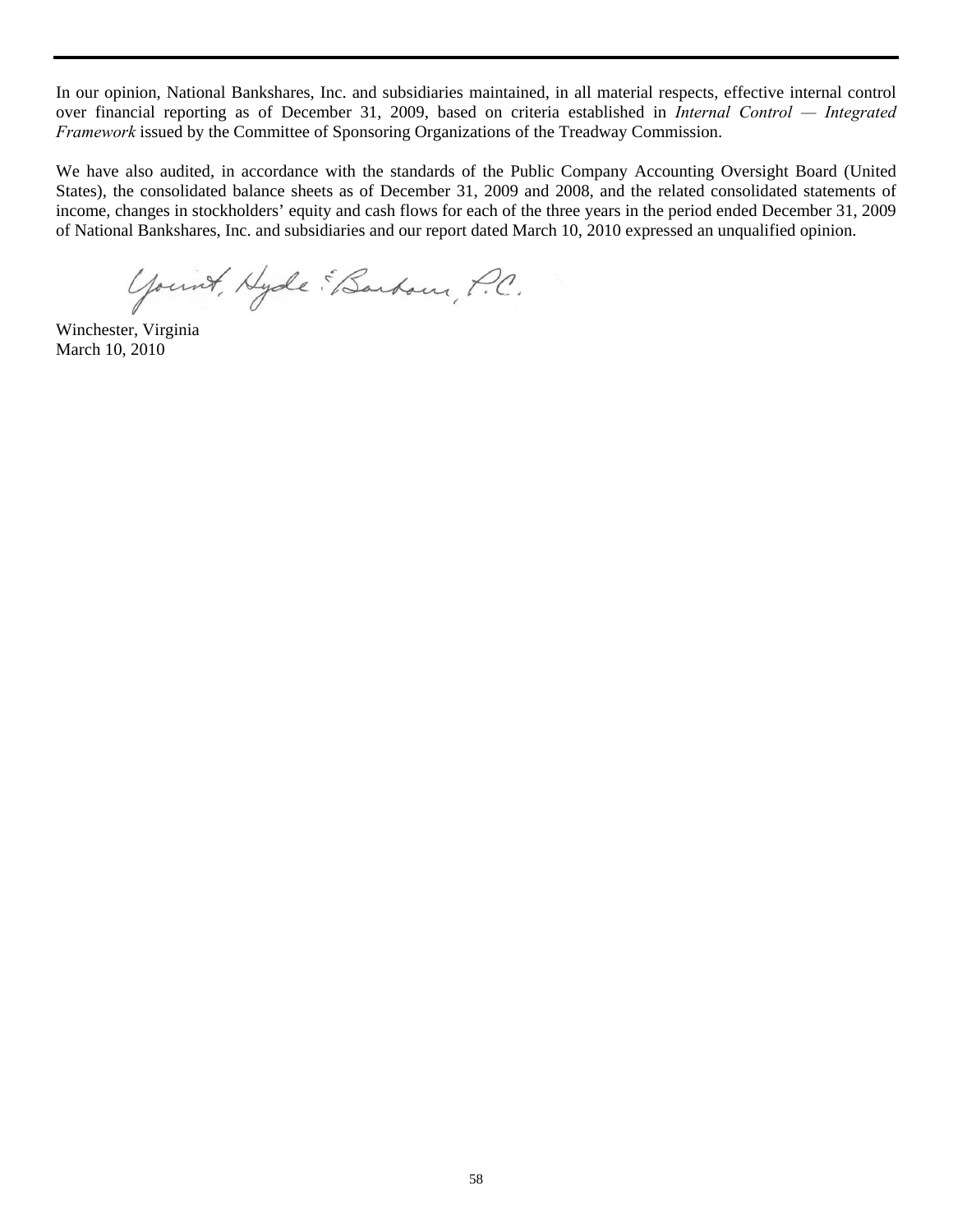### **Item 9. Changes In and Disagreements With Accountants on Accounting and Financial Disclosure**

None

### **Item 9A. Controls and Procedures**

#### **Disclosure Controls and Procedures**

 The Company's management evaluated, with the participation of the Company's principal executive officer and principal financial officer, the effectiveness of the Company's disclosure controls and procedures (as defined in Rule 13a-15(e) under the Securities Exchange Act of 1934, as amended (the "Exchange Act")) as of the end of the period covered by this report. Based on that evaluation, the Company's principal executive officer and principal financial officer concluded that the Company's disclosure controls and procedures are effective as of December 31, 2009 to ensure that information required to be disclosed in the reports that the Company files or submits under the Exchange Act is recorded, processed, summarized and reported, within the time periods specified by the Company's management, including the Company's principal executive officer and principal financial officer, as appropriate, to allow timely decisions regarding required disclosure.

 There were no changes in the Company's internal control over financial reporting (as defined in Rule 13a-15(f) of the Exchange Act) during the year ended December 31, 2009 that have materially affected, or are reasonably likely to materially affect, the Corporation's internal control over financial reporting.

 Because of the inherent limitations in all control systems, the Company believes that no system of controls, no matter how well designed and operated, can provide absolute assurance that all control issues have been detected.

### **Internal Control Over Financial Reporting**

### Management's Report on Internal Control Over Financial Reporting

To the Stockholders of National Bankshares, Inc.:

 Management is responsible for the preparation and fair presentation of the financial statements included in this annual report. The financial statements have been prepared in conformity with accounting principles generally accepted in the United States of America and reflect management's judgments and estimates concerning effects of events and transactions that are accounted for or disclosed.

 Management is also responsible for establishing and maintaining adequate internal control over financial reporting. The Company's internal control over financial reporting includes those policies and procedures that pertain to the Company's ability to record, process, summarize and report reliable financial data. Management recognizes that there are inherent limitations in the effectiveness of any internal control over financial reporting, including the possibility of human error and the circumvention or overriding of internal control. Accordingly, even effective internal control over financial reporting can provide only reasonable assurance with respect to financial statement preparation. Further, because of changes in conditions, the effectiveness of internal control over financial reporting may vary over time.

 In order to ensure that the Company's internal control over financial reporting is effective, management regularly assesses such controls and did so most recently for its financial reporting as of December 31, 2009. This assessment was based on criteria for effective internal control over financial reporting described in *Internal Control Integrated Framework* issued by the Committee of Sponsoring Organizations (COSO) of the Treadway Commission. Based on this assessment, management believes the Company maintained effective internal control over financial reporting as of December 31, 2009.

 The Board of Directors, acting through its Audit Committee, is responsible for the oversight of the Company's accounting policies, financial reporting and internal control. The Audit Committee of the Board of Directors is comprised entirely of outside directors who are independent of management. The Audit Committee is responsible for the appointment and compensation of the independent registered public accounting firm and approves decisions regarding the appointment or removal of the Company Auditor. It meets periodically with management, the independent registered public accounting firm and the internal auditors to ensure that they are carrying out their responsibilities. The Audit Committee is also responsible for performing an oversight role by reviewing and monitoring the financial, accounting and auditing procedures of the Company in addition to reviewing the Company's financial reports. The independent registered public accounting firm and the internal auditors have full and unlimited access to the Audit Committee, with or without management, to discuss the adequacy of internal control over financial reporting, and any other matter which they believe should be brought to the attention of the Audit Committee.

Chairman, President and Chief Executive Officer

/s/ JAMES G. RAKES /s/ DAVID K. SKEENS

 Treasurer and Chief Financial Officer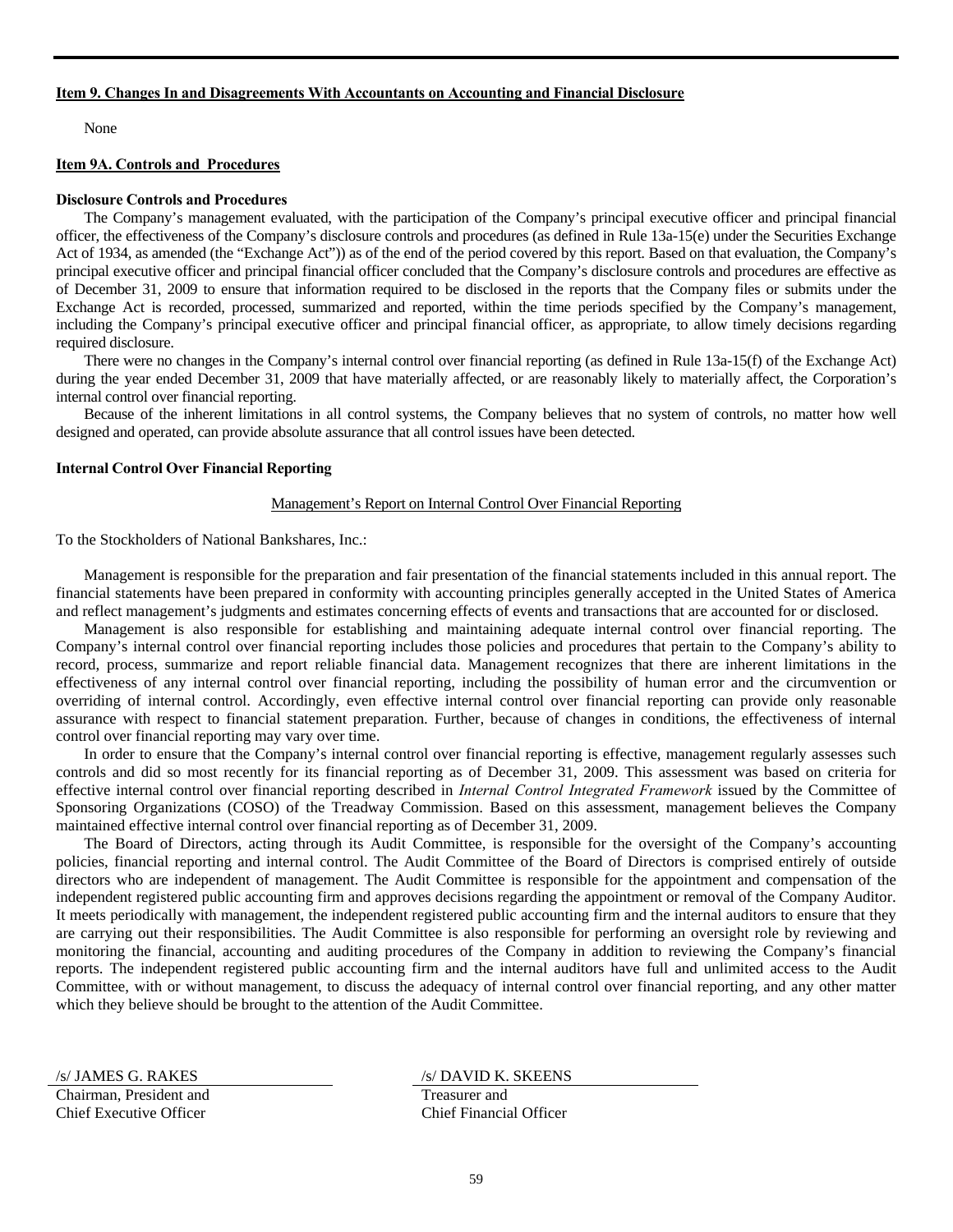# **Item 9B. Other Information**

#### Subsequent Events

 From December 31, 2009, the balance sheet date of this Form 10-K, through the date of filing of the Form 10-K with Securities and Exchange Commission on March 12, 2010, there have been no material subsequent events that 1) provide additional evidence about conditions that existed on the date of the balance sheet, or 2) provides evidence about conditions that did not exist at the date of the balance sheet, but arose after the balance sheet date.

# **Part III**

### **Item 10. Directors, Executive Officers and Corporate Governance**

 Information with respect to the directors of Bankshares is set out under the caption "Election of Directors" on pages 2 and 3 of Bankshares' Proxy Statement dated March 12, 2010 which information is incorporated herein by reference.

 The Board of Directors of Bankshares has a standing audit committee made up entirely of independent directors, as that term is defined in the NASDAQ Stock Market Listing Rules. In 2009, Dr. J. M. Lewis chaired the Audit Committee and its members were Mr. L. J. Ball, Mr. J. W. Bowling and Mr. J. H. Harry. Each member of the Audit Committee has extensive business experience; however, the Committee has identified Dr. Lewis as its financial expert, since he has a professional background which involves financial oversight responsibilities. Dr. Lewis currently oversees the preparation of financial statements in his role as President of New River Community College. He previously served as the College's Chief Financial Officer. The Audit Committee's Charter is available on the Company's web site at www.nationalbankshares.com.

 The Company and each of its subsidiaries have adopted Codes of Ethics for directors, officers and employees, specifically including the Chief Executive Officer and Chief Financial Officer of Bankshares. These Codes of Ethics are available on the Company's web site at www.nationalbankshares.com.

 The following is a list of names and ages of all executive officers of Bankshares; their terms of office as officers; the positions and offices within Bankshares held by each officer; and each person's principal occupation or employment during the past five years.

| Name               | Age | <b>Offices and Positions Held</b>                                                                                                                                                                                                                                                                                                                                   | <b>Year Elected an</b><br>Officer/Director |
|--------------------|-----|---------------------------------------------------------------------------------------------------------------------------------------------------------------------------------------------------------------------------------------------------------------------------------------------------------------------------------------------------------------------|--------------------------------------------|
| James G. Rakes     | 65  | Chairman, President and Chief Executive Officer,<br>National Bankshares, Inc.; President and Chief Executive<br>Officer of The National Bank of Blacksburg since 1983<br>and Chairman since 2005. Chairman, President and<br>Treasurer of National Bankshares Financial Services, Inc.<br>since $2001$ .                                                            | 1986                                       |
| David K. Skeens    | 43  | Treasurer and Chief Financial Officer of National<br>Bankshares, Inc. since January 14, 2009; Senior Vice<br>President/Operations & Risk Management & CFO of<br>National Bank of Blacksburg since 2009; prior thereto<br>Senior Vice President/Operations & Risk Management<br>since 2008; prior thereto Vice President/Operations &<br>Risk Management since 2004. | 2009                                       |
| F. Brad Denardo    | 57  | Executive Vice President, National Bankshares, Inc. since<br>2008; Interim Treasurer and Chief Financial Officer from<br>May 23, 2008 to January 14, 2009; prior thereto<br>Corporate Officer since 1989; Executive Vice<br>President/Chief Operating Officer of The National Bank<br>of Blacksburg since 2002.                                                     | 1989                                       |
| Marilyn B. Buhyoff | 61  | Secretary & Counsel, National Bankshares, Inc.; Counsel<br>of The National Bank of Blacksburg since 1989;<br>Secretary of National Bankshares Financial Services, Inc.<br>since 2001, and Executive Vice President since 2004.                                                                                                                                      | 1989                                       |

### **Item 11. Executive Compensation**

 The information set forth under "Executive Compensation" on pages 9 through 17 of NBI's Proxy Statement dated March 12, 2010 is incorporated herein by reference.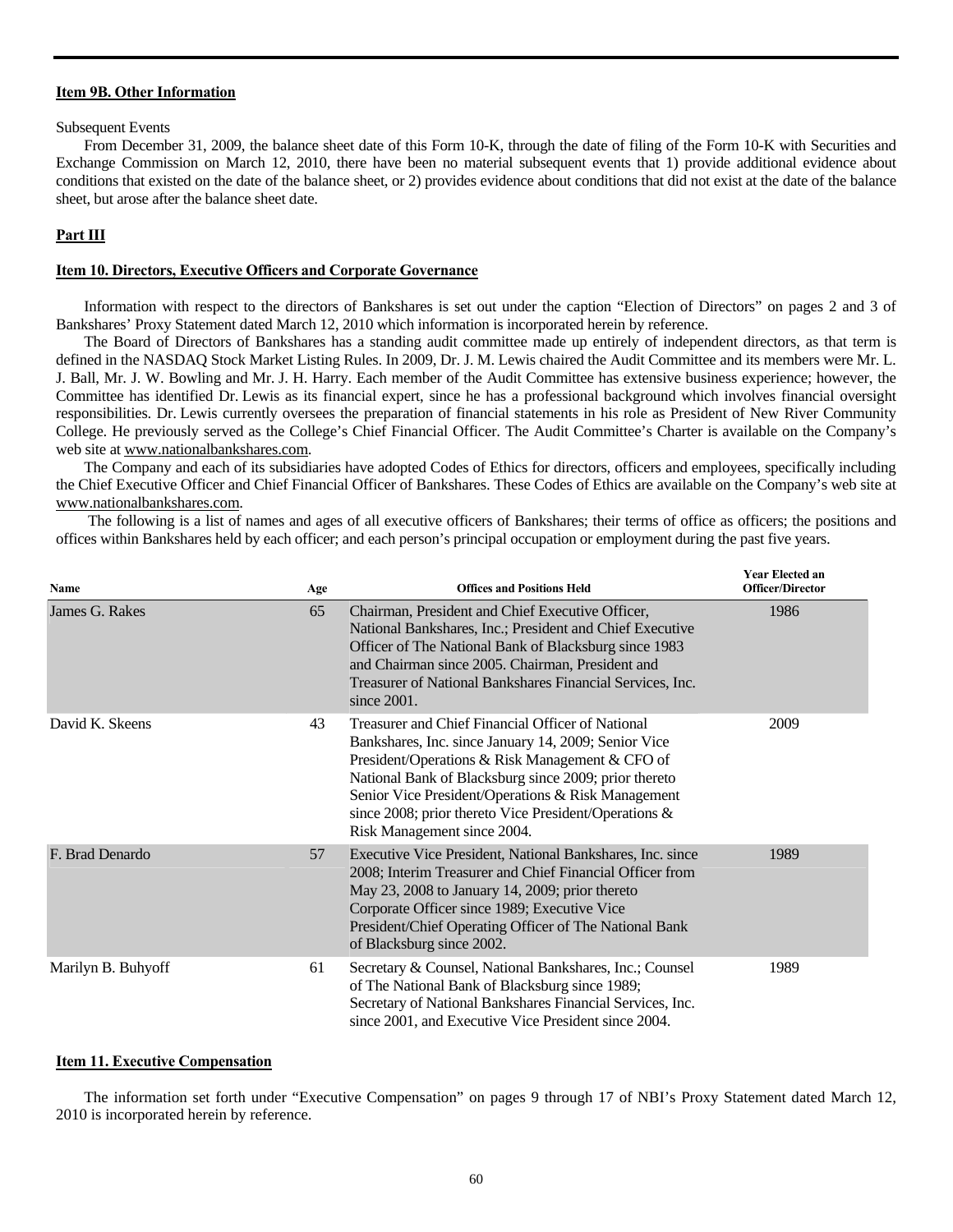### **Item 12. Security Ownership of Certain Beneficial Owners and Management and Related Stockholder Matters**

 The information contained under "Stock Ownership of Directors and Executive Officers" on pages 1 and 2 of NBI's Proxy Statement dated March 12, 2010 for the Annual Meeting of Stockholders to be held April 13, 2010 is incorporated herein by reference.

The following table summarizes information concerning National Bankshares equity compensation plans at December 31, 2009:

| <b>Plan Category</b>                                                         | <b>Number of Shares to be</b><br><b>Issued upon Exercise of</b><br><b>Outstanding Options</b><br>and Warrants | <b>Weighted Average</b><br><b>Exercise</b><br><b>Price of Outstanding</b><br><b>Options and Warrants</b> | <b>Number of Shares Remaining</b><br><b>Available for Future Issuance</b><br><b>Under Equity Compensation</b><br><b>Plans (Excluding Shares)</b><br><b>Reflected in First Column)</b> |
|------------------------------------------------------------------------------|---------------------------------------------------------------------------------------------------------------|----------------------------------------------------------------------------------------------------------|---------------------------------------------------------------------------------------------------------------------------------------------------------------------------------------|
| Equity compensation plans approved by stockholders<br>1999 Stock Option Plan | 109,500                                                                                                       | 22.14                                                                                                    | 109,500                                                                                                                                                                               |
| Equity compensation plans not approved by<br>stockholders                    | ---                                                                                                           | ---                                                                                                      |                                                                                                                                                                                       |
| Total                                                                        | 109,500                                                                                                       | 22.14                                                                                                    | 109,500                                                                                                                                                                               |

### **Item 13. Certain Relationships and Related Transactions, and Director Independence**

 The information contained under "Director Independence and Certain Transactions With Officers and Directors" on page 5 of NBI's Proxy Statement dated March 12, 2010 is incorporated herein by reference.

### **Item 14. Principal Accounting Fees and Services**

 The following fees were paid to Yount, Hyde & Barbour, P.C., Certified Public Accountants, for services provided to NBI for the years ended December 31, 2009 and 2008. The Audit Committee determined that the provision of non-audit services by Yount, Hyde & Barbour P.C. did not compromise the firm's ability to maintain its independence.

Principal Accounting Fees and Services

|                    | 2009    |            |   | 2008    |            |  |  |
|--------------------|---------|------------|---|---------|------------|--|--|
|                    | Fees    | Percentage |   | Fees    | Percentage |  |  |
| Audit fees         | 102,500 | <b>78%</b> | ◡ | 93,000  | 73%        |  |  |
| Audit-related fees | 21,300  | 16%        |   | 26,579  | 21%        |  |  |
| Tax fees           | 8,492   | 6%         |   | 7,250   | 6%         |  |  |
|                    | 132,292 | 100%       |   | 126,829 | 100%       |  |  |

Audit fees: Audit and review services and review of documents filed with the SEC.

Audit-related fees: Employee benefit plan audits and consultation concerning financial accounting and reporting standards.

 Tax fees: Preparation of federal and state tax returns, review of quarterly estimated tax payments and consultation concerning tax compliance issues.

 The Audit Committee of the Board of Directors meets in advance and specifically approves of the provision of all services of Yount, Hyde & Barbour, P.C.

# **Part IV**

### **Item 15. Exhibits, Financial Statement Schedules**

### **(a) (1) Financial Statements**

The following consolidated financial statements of National Bankshares, Inc. are included in Item 8:

Reports of Independent Registered Public Accounting Firm

Consolidated Balance Sheets – As of December 31, 2009 and 2008

Consolidated Statements of Income – Years ended December 31, 2009, 2008 and 2007

Consolidated Statements of Changes in Stockholders' Equity – Years ended December 31, 2009, 2008 and 2007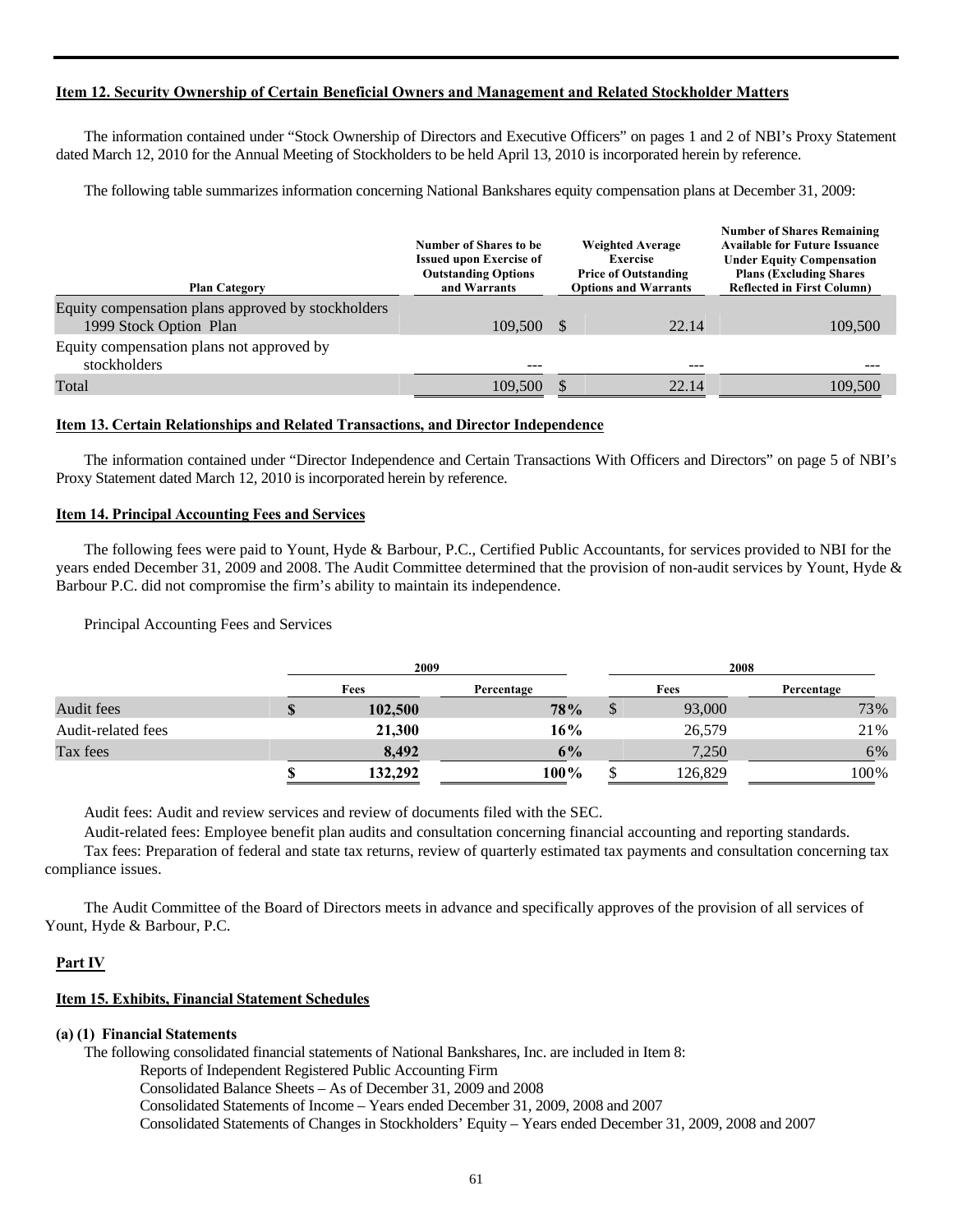Consolidated Statements of Cash Flows – Years ended December 31, 2009, 2008 and 2007 Notes to Consolidated Financial Statements

# **(a) (2) Financial Statement Schedules**

 Certain schedules to the consolidated financial statements have been omitted if they were not required by Article 9 of Regulation S-X or if, under the related instructions, they were inapplicable, or if the information is contained elsewhere in this Annual Report on Form 10-K.

### **(a) (3) Exhibits**

A list of the exhibits filed or incorporated in this Annual Report by reference is as follows:

| Exhibit No.   | Description                                                                                                                       | Page No. in<br><b>Sequential System</b>                                                                                                             |
|---------------|-----------------------------------------------------------------------------------------------------------------------------------|-----------------------------------------------------------------------------------------------------------------------------------------------------|
| 3(i)          | Amended and Restated Articles of Incorporation of National Bankshares,<br>Inc.                                                    | (incorporated herein by reference to Exhibit<br>3.1 of the Form 8K for filed on March 16,<br>2006)                                                  |
| 3(ii)         | Amended By-laws of National Bankshares, Inc.                                                                                      | (incorporated herein by reference to Exhibit<br>3(ii) of the Annual Report on Form 10K for<br>fiscal year ended December 31, 2007)                  |
| 4(i)          | Specimen copy of certificate for National Bankshares, Inc. common stock                                                           | (incorporated herein by reference to Exhibit<br>4(a) of the Annual Report on Form 10K for<br>fiscal year ended December 31, 1993)                   |
| $*10(iii)(A)$ | National Bankshares, Inc. 1999 Stock Option Plan                                                                                  | (incorporated herein by reference to Exhibit<br>4.3 of the Form S-8, filed as Registration<br>No. 333-79979 with the Commission on<br>June 4, 1999) |
| $*10(iii)(A)$ | Executive Employment Agreement dated December 17, 2008, between<br>National Bankshares, Inc. and James G. Rakes                   | (incorporated herein by reference to Exhibit<br>10(iii)(A) of the Annual Report on Form<br>10K for fiscal year ended December 31,<br>2008)          |
| $*10(iii)(A)$ | Employee Lease Agreement dated August 14, 2002, between National<br>Bankshares, Inc. and The National Bank of Blacksburg          | (incorporated herein by reference to Exhibit<br>10 (iii) (A) of Form 10Q for the period<br>ended September 30, 2002)                                |
| $*10(iii)(A)$ | Executive Employment Agreement dated December 17, 2008, between<br>National Bankshares, Inc. and F. Brad Denardo                  | (incorporated herein by reference to Exhibit<br>10(iii)(A) of the Annual Report on Form<br>10K for fiscal year ended December 31,<br>2008)          |
| $*10(iii)(A)$ | Executive Employment Agreement dated December 17, 2008, between<br>National Bankshares, Inc. and Marilyn B. Buhyoff               | (incorporated herein by reference to Exhibit<br>10(iii)(A) of the Annual Report on Form<br>10K for fiscal year ended December 31,<br>2008)          |
| $*10(iii)(A)$ | Salary Continuation Agreement dated February 8, 2006, between The<br>National Bank of Blacksburg and James G. Rakes               | (incorporated herein by reference to Exhibit<br>10(iii)(A) of the Form 8K filed on February<br>8, 2006)                                             |
| $*10(iii)(A)$ | Salary Continuation Agreement dated February 8, 2006, between The<br>National Bank of Blacksburg and F. Brad Denardo              | (incorporated herein by reference to Exhibit<br>10(iii)(A) of the Form 8K filed on February<br>8, 2006)                                             |
| $*10(iii)(A)$ | Salary Continuation Agreement dated February 8, 2006, between<br>National Bankshares, Inc. and Marilyn B. Buhyoff                 | (incorporated herein by reference to Exhibit<br>10(iii)(A) of the Form 8K filed on February<br>8, 2006)                                             |
| $*10(iii)(A)$ | First Amendment, dated December 19, 2007, to The National Bank of<br>Blacksburg Salary Continuation Agreement for James G. Rakes  | (incorporated herein by reference to Exhibit<br>10(iii)(A) of the Form 8K filed on December<br>19, 2007)                                            |
| $*10(iii)(A)$ | First Amendment, dated December 19, 2007, to The National Bank of<br>Blacksburg Salary Continuation Agreement for F. Brad Denardo | (incorporated herein by reference to Exhibit<br>10(iii)(A) of the Form 8K filed on December<br>19, 2007)                                            |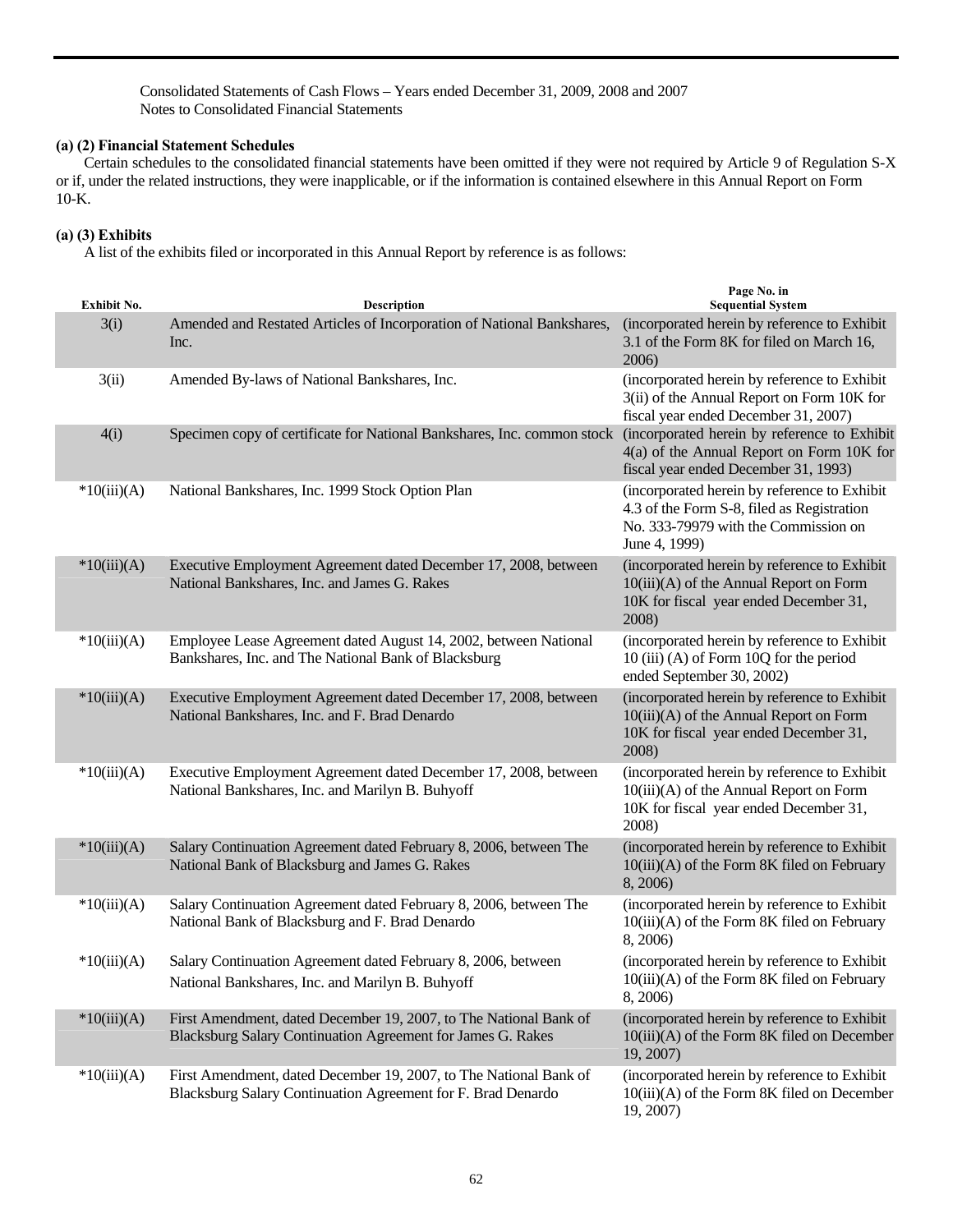| $*10(iii)(A)$  | First Amendment, dated December 19, 2007, to National Bankshares, Inc.<br>Salary Continuation Agreement for Marilyn B. Buhyoff                                                              | (incorporated herein by reference to Exhibit<br>10(iii)(A) of the Form 8K filed on December<br>19, 2007)                                      |
|----------------|---------------------------------------------------------------------------------------------------------------------------------------------------------------------------------------------|-----------------------------------------------------------------------------------------------------------------------------------------------|
| $*10(viii)(A)$ | Second Amendment, dated June 12, 2008, to The National Bank of<br>Blacksburg Salary Continuation Agreement for F. Brad Denardo                                                              | (incorporated herein by reference to Exhibit<br>10(iii)(A) of the Form 8K filed on June 12,<br>2008)                                          |
| $*10(viii)(A)$ | Second Amendment, dated December 17, 2008, to The National Bank of<br>Blacksburg Salary Continuation Agreement for James G. Rakes                                                           | (incorporated herein by reference to Exhibit<br>10(viii)(A) of the Annual Report on Form<br>10K for fiscal year ended December 31,<br>2008)   |
| $*10(viii)(A)$ | Second Amendment, dated December 17, 2008, to The National Bank of<br>Blacksburg Salary Continuation Agreement for Marilyn B. Buhyoff                                                       | (incorporated herein by reference to Exhibit<br>$10(viii)(A)$ of the Annual Report on Form<br>10K for fiscal year ended December 31,<br>2008) |
| $*10(viii)(A)$ | Third Amendment, dated December 17, 2008, to The National Bank of<br>Blacksburg Salary Continuation Agreement for F. Brad Denardo                                                           | (incorporated herein by reference to Exhibit<br>10(viii)(A) of the Annual Report on Form<br>10K for fiscal year ended December 31,<br>2008)   |
| $+23$          | Consent of Yount, Hyde & Barbour, P.C. to incorporation by reference of<br>independent auditor's report included in this Form 10-K, into registrant's<br>registration statement on Form S-8 | Page 69                                                                                                                                       |
| $+31(i)$       | Section 906 Certification of Chief Executive Officer                                                                                                                                        | Page 64                                                                                                                                       |
| $+31(ii)$      | Section 906 Certification of Chief Financial Officer                                                                                                                                        | Page 65                                                                                                                                       |
| $+32(i)$       | 18 U.S.C. Section 1350 Certification of Chief Executive Officer                                                                                                                             | Page 67                                                                                                                                       |
| $+32(ii)$      | 18 U.S.C. Section 1350 Certification of Chief Financial Officer                                                                                                                             | Page 67                                                                                                                                       |

\*Indicates a management contract or compensatory plan required to be filed herein.

+Filed with this Annual Report on Form 10-K.

# **Signatures**

 Pursuant to the requirements of Section 13 or 15(d) of the Securities Exchange Act of 1934, National Bankshares, Inc. has duly caused this report to be signed on its behalf by the undersigned, thereunto duly authorized.

# NATIONAL BANKSHARES, INC.

# /s/ JAMES G. RAKES

James G. Rakes Chairman, President and Chief Executive Officer (Principal Executive Officer)

# /s/ DAVID K. SKEENS

David K. Skeens Treasurer (Principal Financial Officer) (Principal Accounting Officer)

Date: March 12, 2010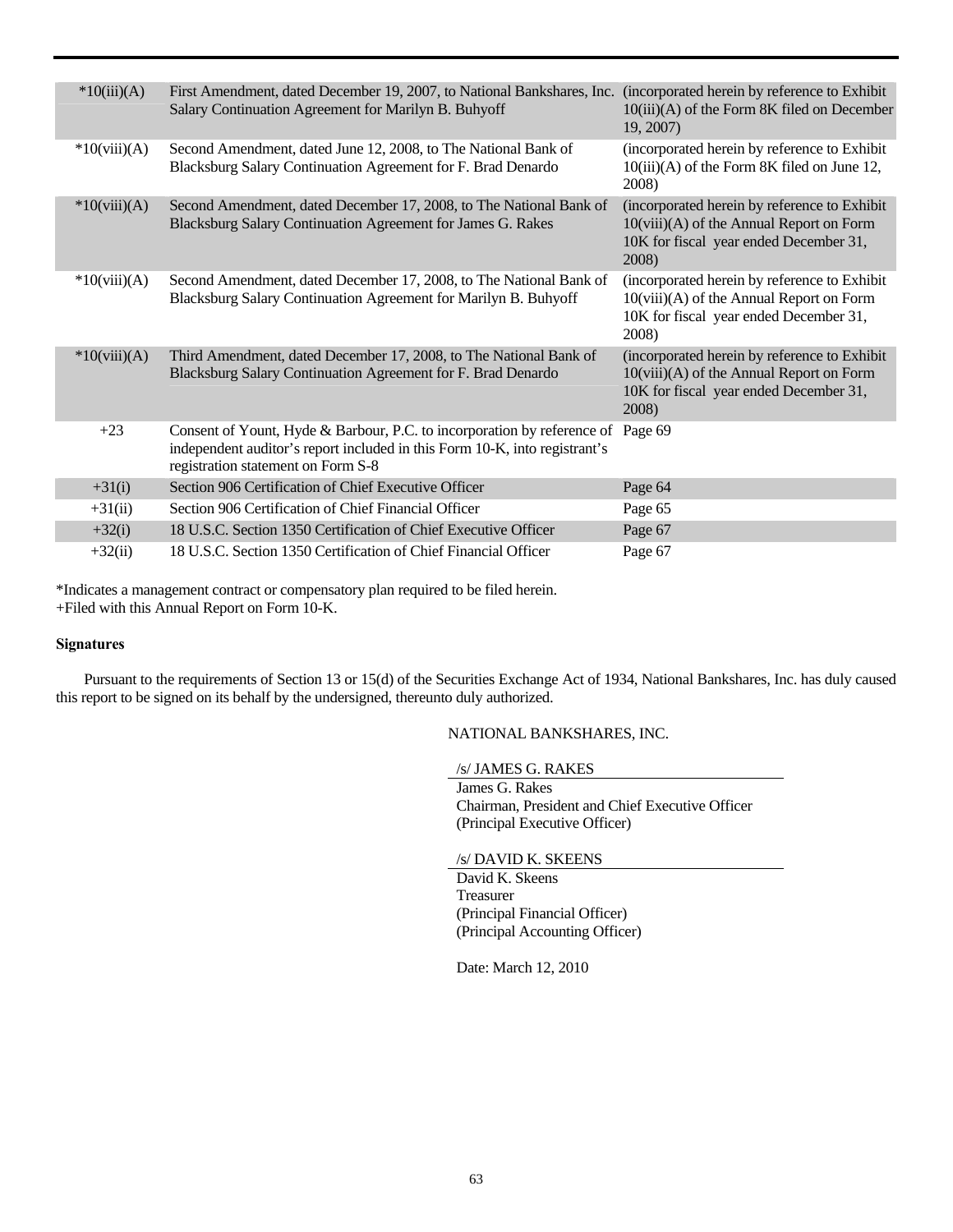### Exhibit No. 31(i)

# CERTIFICATIONS UNDER SECTION 906 OF THE SARBANES OXLEY ACT OF 2002

I, James G. Rakes, Chairman, President and Chief Executive Officer of National Bankshares, Inc., certify that:

- 1. I have reviewed this annual report on Form 10-K of National Bankshares, Inc.;
- 2. Based on my knowledge, this report does not contain any untrue statement of a material fact or omit to state a material fact necessary to make the statements made, in light of the circumstances under which such statements were made, not misleading with respect to the period covered by this report;
- 3. Based on my knowledge, the financial statements, and other financial information included in this report, fairly present in all material respects the financial condition, results of operations and cash flows of the registrant as of, and for, the periods presented in this report;
- 4. The registrant's other certifying officer(s) and I are responsible for establishing and maintaining disclosure controls and procedures (as defined in Exchange Act Rules 13a – 15 (e) and 15d – 15 (e)) and internal control over financial reporting (as defined in Exchange Act Rules  $13a - 15(f)$  and  $15d - 15(f)$  for the registrant and have:
	- (a) Designed such disclosure controls and procedures, or caused such disclosure controls and procedures to be designed under our supervision, to ensure that material information relating to the registrant, including its consolidated subsidiaries, is made known to us by others within those entities, particularly during the period in which this report is being prepared;
	- (b) Designed such internal control over financial reporting, or caused such internal control over financial reporting to be designed under our supervision, to provide reasonable assurance regarding the reliability of financial reporting and the preparation of financial statements for external purposes in accordance with generally accepted accounting principles;
	- (c) Evaluated the effectiveness of the registrant's disclosure controls and procedures and presented in this report our conclusions about the effectiveness of the disclosure controls and procedures, as of the end of the period covered by this report based on such evaluations; and
	- (d) Disclosed in this report any change in the registrant's internal control over financial reporting that occurred during the registrant's most recent fiscal quarter (the registrant's fourth fiscal quarter in the case of an annual report) that has materially affected, or is reasonably likely to materially affect, the registrant's internal control over financial reporting; and
- 5. The registrant's other certifying officer(s) and I have disclosed, based on our most recent evaluation of internal control over financial reporting, to the registrant's auditors and the audit committee of the registrant's board of directors (or persons performing the equivalent functions):
	- (a) All significant deficiencies and material weaknesses in the design or operation of internal control over financial reporting which are reasonably likely to adversely affect the registrant's ability to record, process, summarize and report financial information; and
	- (b) Any fraud, whether or not material, that involves management or other employees who have a significant role in the registrant's internal control over financial reporting.

Date: March 12, 2010

/s/ JAMES G. RAKES

James G. Rakes Chairman, President and Chief Executive Officer (Principal Executive Officer)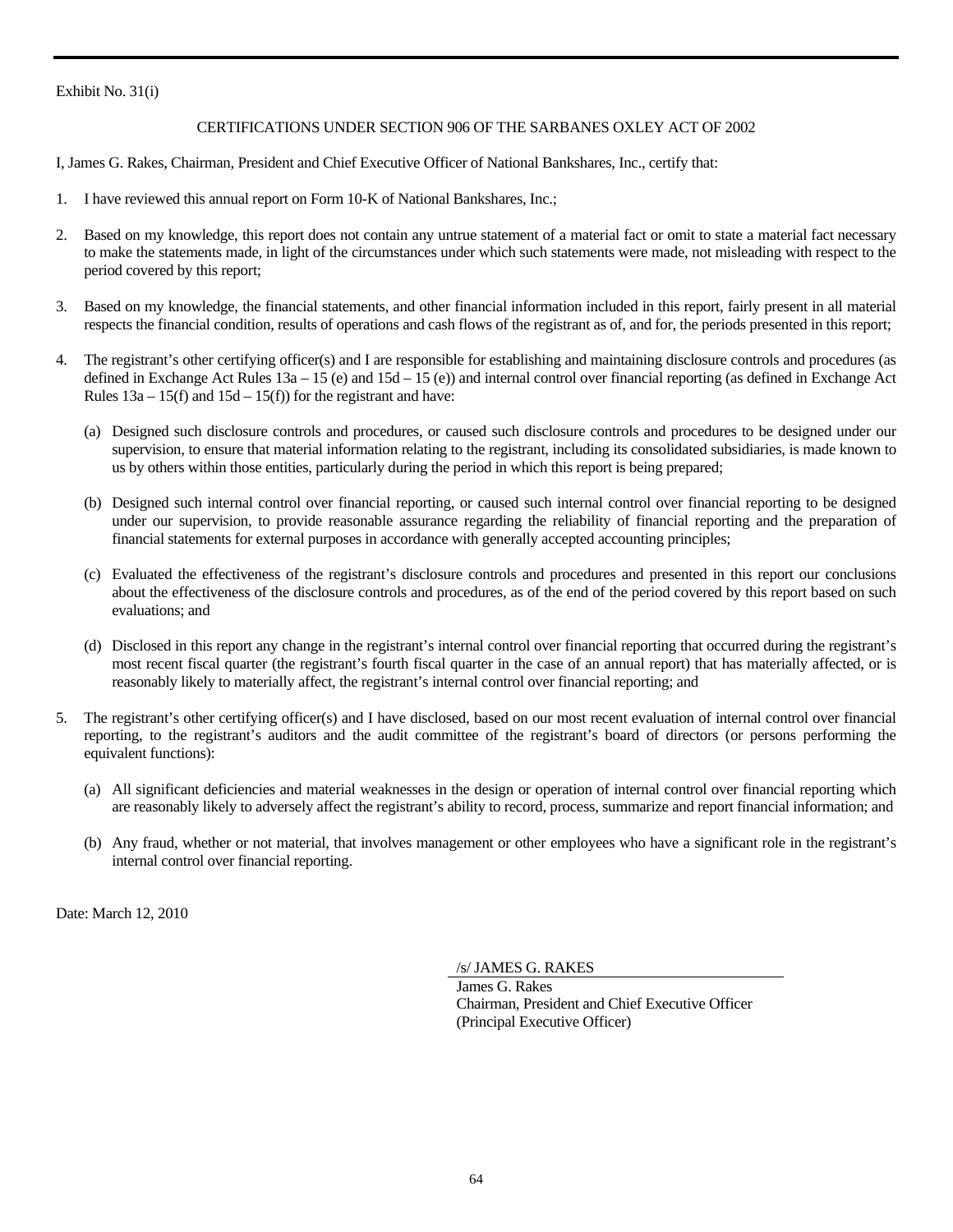### Exhibit 31(ii)

I, David K. Skeens, Treasurer (Chief Financial Officer) of National Bankshares, Inc., certify that:

- 1. I have reviewed this annual report on Form 10-K of National Bankshares, Inc.;
- 2. Based on my knowledge, this report does not contain any untrue statement of a material fact or omit to state a material fact necessary to make the statements made, in light of the circumstances under which such statements were made, not misleading with respect to the period covered by this report;
- 3. Based on my knowledge, the financial statements, and other financial information included in this report, fairly present in all material respects the financial condition, results of operations and cash flows of the registrant as of, and for, the periods presented in this report;
- 4. The registrant's other certifying officer(s) and I are responsible for establishing and maintaining disclosure controls and procedures (as defined in Exchange Act Rules  $13a - 15$  (e) and  $15d - 15$  (e)) and internal control over financial reporting (as defined in Exchange Act Rules  $13a - 15(f)$  and  $15d - 15(f)$  for the registrant and have:
	- (a) Designed such disclosure controls and procedures, or caused such disclosure controls and procedures to be designed under our supervision, to ensure that material information relating to the registrant, including its consolidated subsidiaries, is made known to us by others within those entities, particularly during the period in which this report is being prepared; and
	- (b) Designed such internal control over financial reporting, or caused such internal control over financial reporting to be designed under our supervision, to provide reasonable assurance regarding the reliability of financial reporting and the preparation of financial statements for external purpose in accordance with generally accepted accounting principles;
	- (c) Evaluated the effectiveness of the registrant's disclosure controls and procedures and presented in this report our conclusions about the effectiveness of the disclosure controls and procedures, as of the end of the period covered by this report based on such evaluations; and
	- (d) Disclosed in this report any change in the registrant's internal control over financial reporting that occurred during the registrant's most recent fiscal quarter (the registrant's fourth fiscal quarter in the case of an annual report) that has materially affected, or is reasonably likely to materially affect, the registrant's internal control over financial reporting; and
- 5. The registrant's other certifying officer(s) and I have disclosed, based on our most recent evaluation of internal control over financial reporting, to the registrant's auditors and the audit committee of the registrant's board of directors (or persons performing the equivalent functions):
	- (a) All significant deficiencies and material weaknesses in the design or operation of internal control over financial reporting which are reasonably likely to adversely affect the registrant's ability to record, process, summarize and report financial information; and
	- (b) Any fraud, whether or not material, that involves management or other employees who have a significant role in the registrant's internal control over financial reporting.

Date: March 12, 2010

/s/ DAVID K. SKEENS

David K. Skeens Treasurer and Chief Financial Officer (Principal Financial Officer)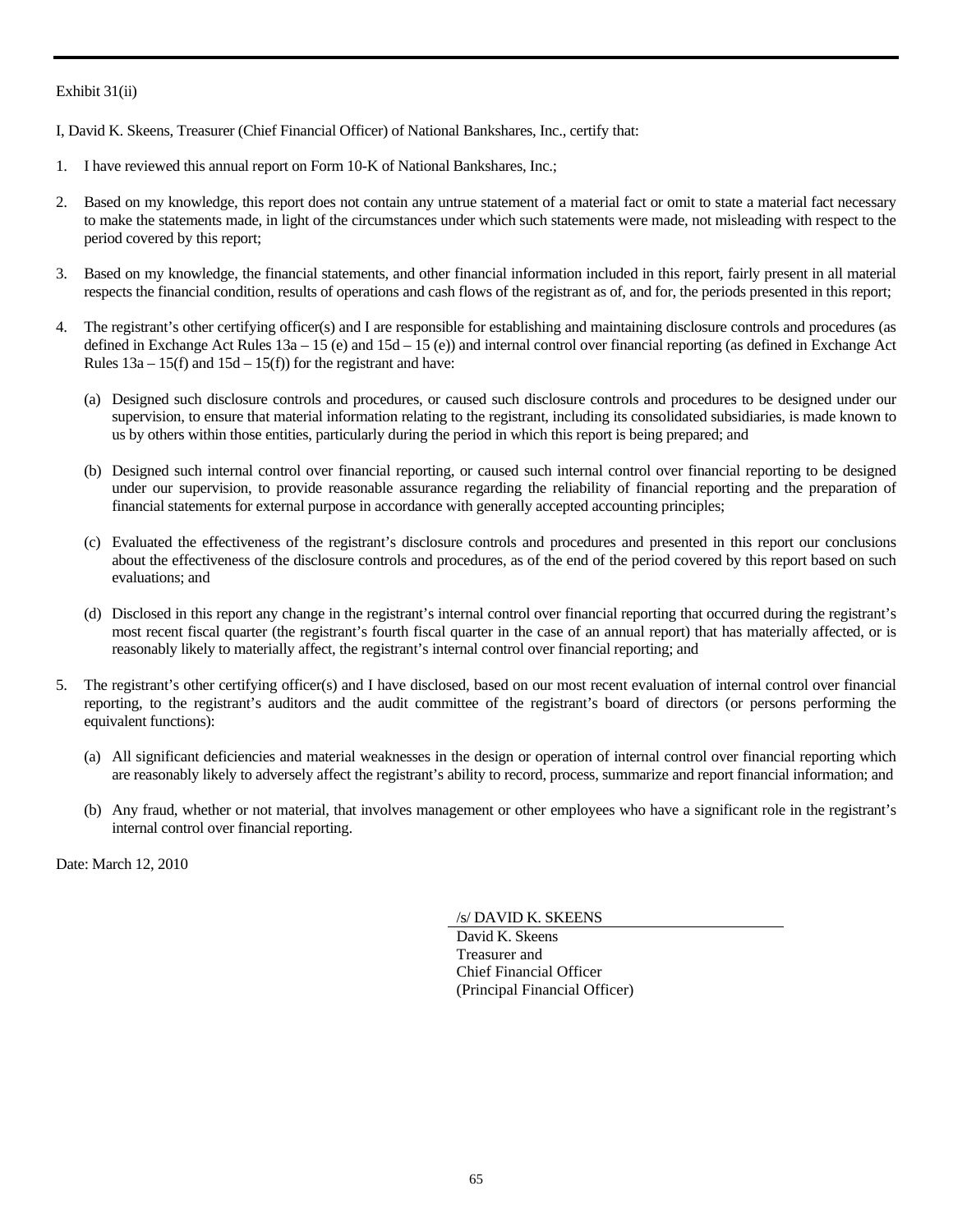Pursuant to the requirements of the Securities Exchange Act of 1934, this report has been signed by the following persons on behalf of the Registrant and in the capacities and on the date indicated.

|                                      | Date       | <b>Title</b>                                                                                              |
|--------------------------------------|------------|-----------------------------------------------------------------------------------------------------------|
| $/s/L$ . J. BALL<br>L. J. Ball       | 03/12/2010 | Director                                                                                                  |
| /s/ J. W. BOWLING<br>J. W. Bowling   | 03/12/2010 | Director                                                                                                  |
| /s/ J. H. HARRY<br>J. H. Harry       | 03/12/2010 | Director                                                                                                  |
| /s/ J. M. LEWIS<br>J. M. Lewis       | 03/12/2010 | Director                                                                                                  |
| /s/ M. G. MILLER<br>M. G. Miller     | 03/12/2010 | Director                                                                                                  |
| /s/W. A. PEERY<br>W. A. Peery        | 03/12/2010 | Director                                                                                                  |
| /s/ J. G. RAKES<br>J. G. Rakes       | 03/12/2010 | Chairman of the Board<br>President and Chief Executive Officer -<br>National Bankshares, Inc.<br>Director |
| /s/ G. P. REYNOLDS<br>G. P. Reynolds | 03/12/2010 | Director                                                                                                  |
| /s/ J. M. SHULER<br>J. M. Shuler     | 03/12/2010 | Director                                                                                                  |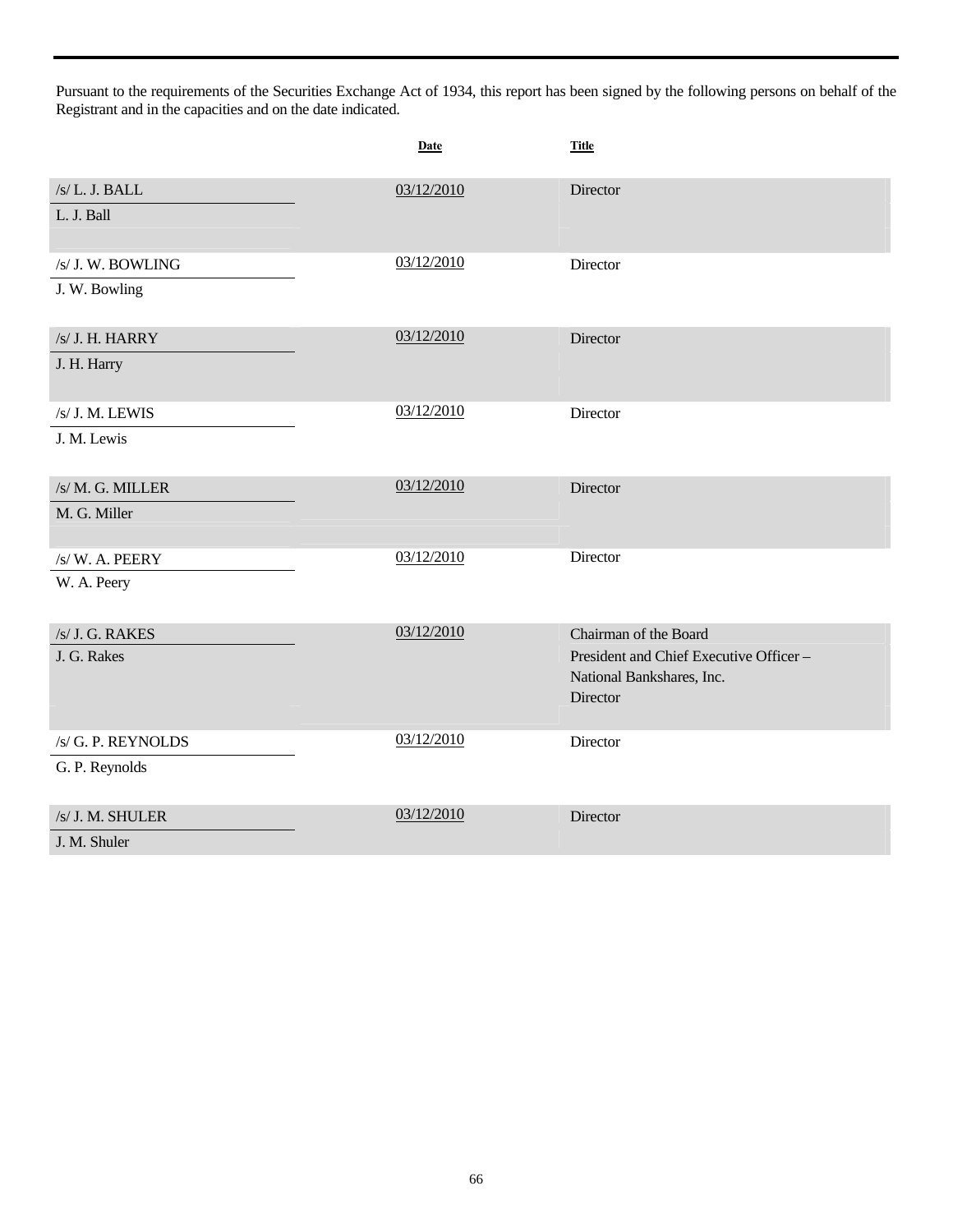### Exhibit 32(i)

### CERTIFICATION OF CHIEF EXECUTIVE OFFICER PURSUANT TO U.S.C. SECTION 1350

 In connection with the Form 10-K of National Bankshares, Inc. for the year ended December 31, 2009, I, James G. Rakes, Chairman, President and Chief Executive Officer of National Bankshares, Inc., hereby certify pursuant to 18 U.S.C. Section 1350, as adopted pursuant to section 906 of the Sarbanes-Oxley Act of 2002, to the best of my knowledge and belief that:

- (1) such Form 10-K for the year ended December 31, 2009, fully complies with the requirements of section 13(a) or 15(d) of the Securities Act of 1934; and
- (2) the information contained in such Form 10-K for the year ended December 31, 2009, fairly presents in all material respects, the financial condition and results of operations of National Bankshares, Inc.

/s/ JAMES G. RAKES

James G. Rakes Chairman, President and Chief Executive Officer (Principal Executive Officer)

Exhibit 32(ii)

# CERTIFICATION OF CHIEF FINANCIAL OFFICER PURSUANT TO U.S.C. SECTION 1350

 In connection with the Form 10-K of National Bankshares, Inc. for the year ended December 31, 2009, I, David K. Skeens, Treasurer of National Bankshares, Inc., hereby certify pursuant to 18 U. S. C. Section 1350, as adopted pursuant to section 906 of the Sarbanes-Oxley Act of 2002, to the best of my knowledge and belief that:

- (1) such Form 10-K for the year ended December 31, 2009, fully complies with the requirements of section 13(a) or 15(d) of the Securities Act of 1934; and
- (2) the information contained in such Form 10-K for the year ended December 31, 2009, fairly presents in all material respects, the financial condition and results of operations of National Bankshares, Inc.

/s/ DAVID K. SKEENS

David K. Skeens Treasurer and Chief Financial Officer (Principal Financial Officer)